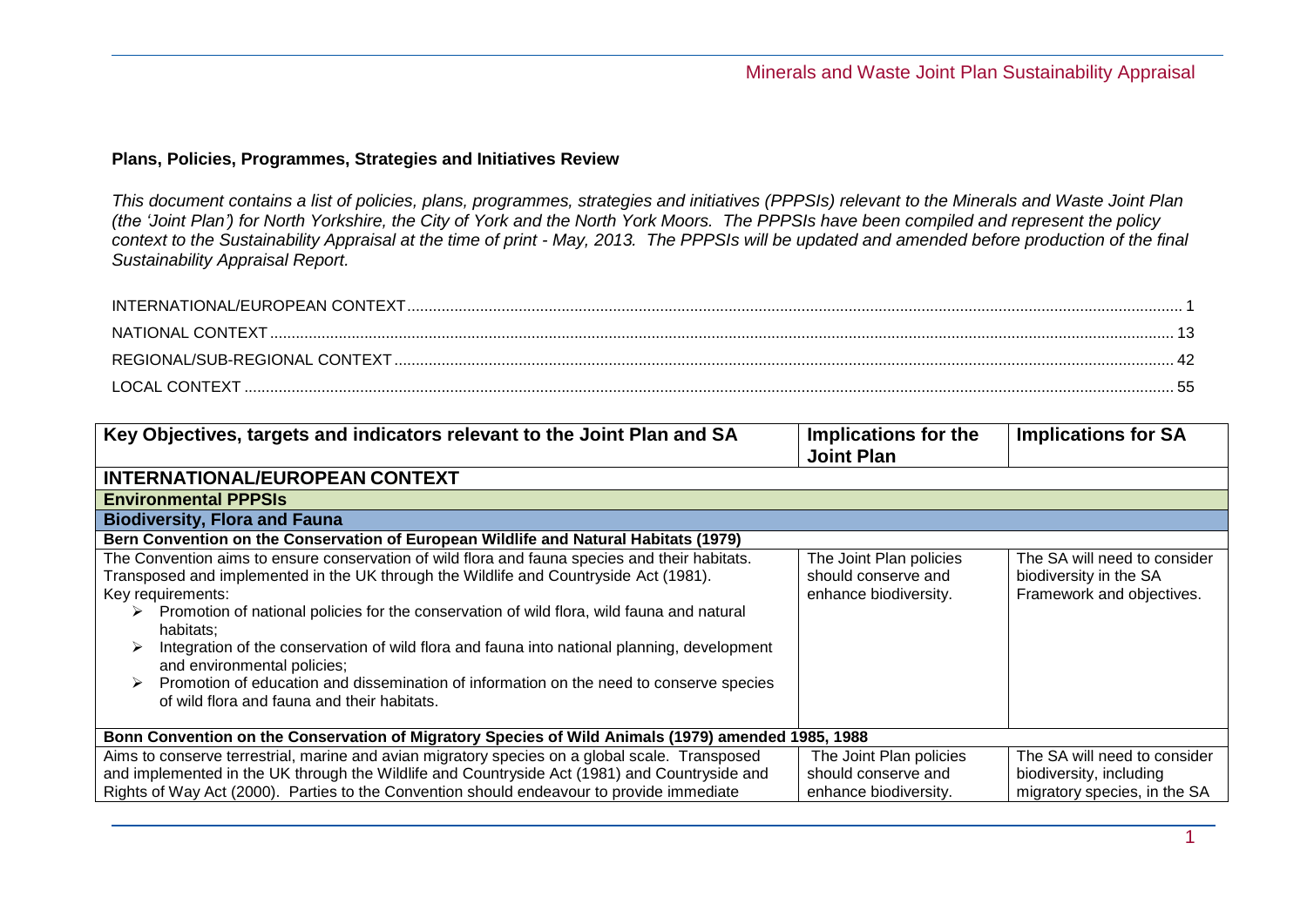| protection for specified migratory species.                                                                                                                                                                                                                                                                                                                                                                                                                                                                                                                                                                                                                                                                                                                                                                                                           |                                                                                                                                                | Framework and objectives.                                                                                                                                                                                                                                                                                                      |
|-------------------------------------------------------------------------------------------------------------------------------------------------------------------------------------------------------------------------------------------------------------------------------------------------------------------------------------------------------------------------------------------------------------------------------------------------------------------------------------------------------------------------------------------------------------------------------------------------------------------------------------------------------------------------------------------------------------------------------------------------------------------------------------------------------------------------------------------------------|------------------------------------------------------------------------------------------------------------------------------------------------|--------------------------------------------------------------------------------------------------------------------------------------------------------------------------------------------------------------------------------------------------------------------------------------------------------------------------------|
| EU Birds Directive (2009/147/EC)                                                                                                                                                                                                                                                                                                                                                                                                                                                                                                                                                                                                                                                                                                                                                                                                                      |                                                                                                                                                |                                                                                                                                                                                                                                                                                                                                |
| Bans activities which directly threaten birds and requires the protection of habitats via the Special<br>Protection Area designations. Updates and amends the earlier 1979 Directive and transposed<br>through a range of national legislation, including the Wildlife and Countryside Act and the Habitats<br>Regulations.                                                                                                                                                                                                                                                                                                                                                                                                                                                                                                                           | Direct minerals and waste<br>developments to locations<br>where there is less potential<br>to lead to loss of species or<br>important habitat. | Consider the effects of<br>policies on bird species and<br>habitats.<br>The HRA will also help<br>ensure that significant effects<br>are not likely to occur to<br>special protection areas or<br>Annex I birds present at SPA<br>sites.                                                                                       |
| RAMSAR Convention on Wetlands of International Importance, especially waterfowl habitat (1971)                                                                                                                                                                                                                                                                                                                                                                                                                                                                                                                                                                                                                                                                                                                                                        |                                                                                                                                                |                                                                                                                                                                                                                                                                                                                                |
| The convention on wetlands, signed in Ramsar, Iran is an intergovernmental treaty which provides<br>the framework for national action and international co-operation for the conservation and wise use<br>of wetlands and their resources.<br>The convention makes the following commitments:<br>Signatories will designate wetland sites to be included in the list of wetlands of international<br>➤<br>importance and promote conservation and wise use of these.<br>Under the Convention there is an obligation for contracting parties to include wetland<br>➤<br>conservation considerations in their national land-use planning.<br>Contracting parties have also undertaken to establish nature reserves in wetlands and they<br>➤<br>are also expected to promote training in the fields of wetland research, management and<br>stewardship. | The Joint Plan must<br>account for areas that are<br>designated wetland sites.                                                                 | The SA should include<br>objectives on protecting /<br>enhancing biodiversity and<br>protecting designated areas.<br>In order to be consistent with<br>Government Planning Policy,<br>significant effects on Ramsar<br>sites will be considered in<br>both this SA and the<br>accompanying Habitats<br>Regulations Assessment. |
| <b>UN Convention on Biological Diversity (1992)</b>                                                                                                                                                                                                                                                                                                                                                                                                                                                                                                                                                                                                                                                                                                                                                                                                   |                                                                                                                                                |                                                                                                                                                                                                                                                                                                                                |
| Aims to conserve biological diversity through various species and habitat protection measures. UK<br>Biodiversity Action Plan and its successor, the UK Post 2010 Biodiversity Framework, were<br>produced in response to this convention, listing UK priority habitats and species.                                                                                                                                                                                                                                                                                                                                                                                                                                                                                                                                                                  | The Joint Plan policies<br>should conserve and<br>enhance biodiversity.                                                                        | The SA will consider<br>biodiversity in accordance<br>with the guidance.                                                                                                                                                                                                                                                       |
| The Convention establishes three main goals: the conservation of biological diversity; the<br>sustainable use of its components, and; the fair and equitable sharing of the benefits from the use<br>of genetic resources.                                                                                                                                                                                                                                                                                                                                                                                                                                                                                                                                                                                                                            | The Joint Plan policies<br>should conserve and<br>enhance biodiversity.                                                                        | SA Framework should seek<br>to conserve and enhance<br>biodiversity.                                                                                                                                                                                                                                                           |
| EU Directive on the Conservation of Natural Habitats of Wild Fauna and Flora (92/43/EEC, 1992)                                                                                                                                                                                                                                                                                                                                                                                                                                                                                                                                                                                                                                                                                                                                                        |                                                                                                                                                |                                                                                                                                                                                                                                                                                                                                |
| Member states are required to take legislative and administrative measures to maintain and restore                                                                                                                                                                                                                                                                                                                                                                                                                                                                                                                                                                                                                                                                                                                                                    | The Joint Plan policies to                                                                                                                     | The SA will consider the                                                                                                                                                                                                                                                                                                       |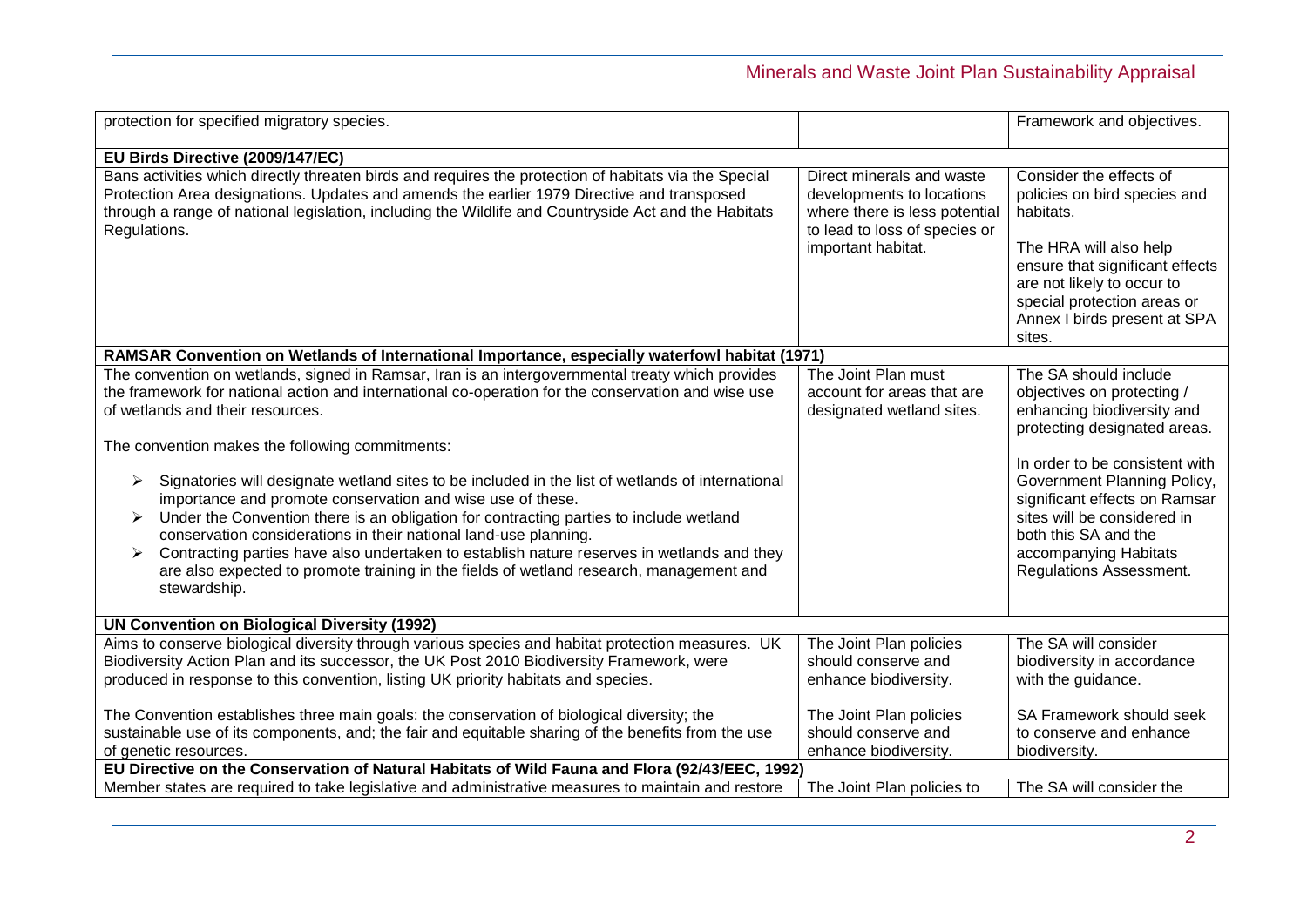| natural habitats and wild species at a favourable conservation status in the community.<br>Requires assessment of the impact and implications of any plan or project that is likely to<br>➤<br>have a significant impact on a designated site.<br>A coherent European network of special areas of conservation shall be set up under the<br>➤<br>title Natura 2000.<br>Article 10 states that member states 'where they consider it necessary' should use land use<br>➤<br>planning in particular to encourage management of feature of the landscape which are of<br>major importance for wild flora and fauna, with a view to improving the ecological coherence<br>of the Natura 2000 network. | support overall objectives<br>and requirements of the<br>Directive.                                                               | impacts of the Joint Plan on<br>habitats. The requirements<br>of the Directive should be<br>reflected in the SA<br>Framework. |
|---------------------------------------------------------------------------------------------------------------------------------------------------------------------------------------------------------------------------------------------------------------------------------------------------------------------------------------------------------------------------------------------------------------------------------------------------------------------------------------------------------------------------------------------------------------------------------------------------------------------------------------------------------------------------------------------------|-----------------------------------------------------------------------------------------------------------------------------------|-------------------------------------------------------------------------------------------------------------------------------|
| EU Biodiversity Strategy to 2020: 'Our Life Insurance, Our Natural Capital' (2011)                                                                                                                                                                                                                                                                                                                                                                                                                                                                                                                                                                                                                |                                                                                                                                   |                                                                                                                               |
| The Strategy builds on the EU's headline 2050 vision that: "By 2050, European Union biodiversity<br>and the ecosystem services it provides - its natural capital - are protected, valued and<br>appropriately restored for biodiversity's intrinsic value and for their essential contribution to human<br>wellbeing and economic prosperity, and so that catastrophic changes caused by the loss of<br>biodiversity are avoided."                                                                                                                                                                                                                                                                | The Joint Plan policies to<br>support overall targets of<br>the Strategy.                                                         | The SA will need to ensure<br>that biodiversity and<br>ecosystem services are<br>maintained and restored.                     |
| It presents a 2020 headline target which states: 'Halting the loss of biodiversity and the degradation<br>of ecosystem services by the EU by 2020, and restoring them in so far as feasible, while stepping<br>up the EU contribution to averting global biodiversity loss'.                                                                                                                                                                                                                                                                                                                                                                                                                      |                                                                                                                                   |                                                                                                                               |
| <b>Water and Soil</b>                                                                                                                                                                                                                                                                                                                                                                                                                                                                                                                                                                                                                                                                             |                                                                                                                                   |                                                                                                                               |
| European Nitrates Directive (91/676/EEC)                                                                                                                                                                                                                                                                                                                                                                                                                                                                                                                                                                                                                                                          |                                                                                                                                   |                                                                                                                               |
| Reduce water pollution caused or induced by nitrates from agricultural sources, and prevent further<br>such pollution. Member States are required to establish nitrate vulnerable zones if nitrate levels are<br>above certain thresholds, review them every four years, and implement action programmes to<br>improve them.                                                                                                                                                                                                                                                                                                                                                                      | The Joint Plan policies to<br>support overall objectives<br>and requirements of the<br>Directive.                                 | Check that the requirements<br>of the Directive are reflected<br>in the SA Framework.                                         |
| EU Directive on the Protection of Groundwater against Pollution and Deterioration (2006/118/EC)                                                                                                                                                                                                                                                                                                                                                                                                                                                                                                                                                                                                   |                                                                                                                                   |                                                                                                                               |
| This 'daughter directive' of the Water Framework Directive recognises that groundwater is a<br>valuable natural resource which should be protected from deterioration and chemical pollution. This<br>is considered to be particularly important for groundwater dependent ecosystems and for the use of<br>groundwater in water supply for human consumption. The Directive establishes specific measures<br>to prevent and control groundwater pollution, including criteria for the assessment of good<br>groundwater chemical status and criteria for the identification and reversal of significant and<br>sustained upward trends.                                                          | There is a need to consider<br>how minerals development<br>may impact on the quality<br>of groundwater in the Joint<br>Plan area. | SA Framework should<br>include objectives that relate<br>to ground water quality.                                             |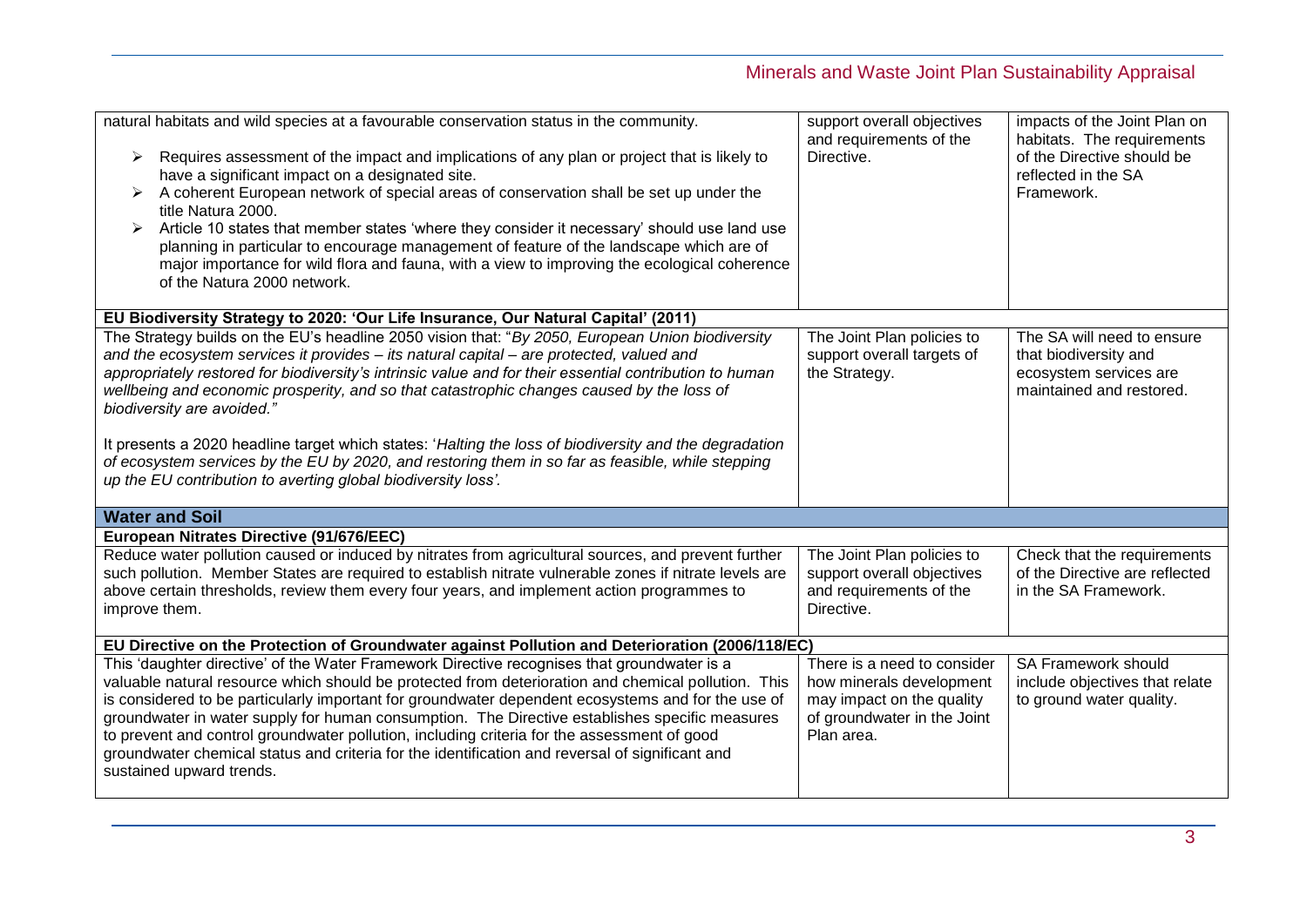| EU Urban Waste Water Directive (91/271/EEC)                                                          |                              |                                |
|------------------------------------------------------------------------------------------------------|------------------------------|--------------------------------|
| The Urban Wastewater Directive's objective is to protect the environment from the adverse effect of  | The Joint Plan will need to  | SA will need to consider the   |
| urban waste water discharges and discharges from certain industrial sectors. Member states are       | ensure policies and          | extent that options will place |
| required to designate sensitive areas (sensitive water bodies) and identify hydraulic catchment      | allocations are deliverable, | cumulative pressures on        |
| areas. The Directive specifies minimum specifications for water treatment according to size of       | taking account of the        | water bodies.                  |
| agglomerations of development.                                                                       | requirements of the          |                                |
|                                                                                                      | Directive.                   |                                |
| EU Bathing Water Directive (2006/7/EC)                                                               |                              |                                |
| Sets stringent standards for bathing water quality along with requirements relating to beach         | Ensure that minerals and     | Impacts on bathing waters      |
| management and public information. All bathing waters are to be 'sufficient' by 2015.                | waste developments will      | should be considered as part   |
|                                                                                                      | not compromise bathing       | of the assessment of policies  |
|                                                                                                      | water quality.               | in terms of impact upon the    |
|                                                                                                      |                              | natural environment.           |
| EU Floods Directive (2007/60/EC)                                                                     |                              |                                |
| The Directive's aim is to reduce and manage the risks that floods pose to human health, the          | The Joint Plan should        | SA objectives should aim to    |
| environment, cultural heritage and economic activity. The Directive requires Member States to first  | ensure that managing         | contribute to reducing and     |
| carry out a preliminary assessment by 2011 to identify the river basins and associated coastal areas | flooding in relation to      | managing flood risk. In        |
| at risk of flooding and establish flood risk management plans focused on prevention, protection and  | development is accounted     | addition, a Strategic Flood    |
| preparedness by 2015.                                                                                | for in a way consistent with | Risk Assessment is being       |
| Transposed and implemented in the UK through the Flood and Water Management Act 2010.                | local flood risk             | prepared to support minerals   |
|                                                                                                      | management strategies and    | and waste allocations.         |
|                                                                                                      | catchment scale plans        |                                |
|                                                                                                      | including River Basin        |                                |
|                                                                                                      | Management Plans.            |                                |
|                                                                                                      |                              |                                |
|                                                                                                      | The Directive should be      |                                |
|                                                                                                      | carried out in coordination  |                                |
|                                                                                                      | with the Water Framework     |                                |
|                                                                                                      | Directive and take into      |                                |
|                                                                                                      | account long-term            |                                |
|                                                                                                      | developments, such as        |                                |
|                                                                                                      | climate change.              |                                |
| European Water Framework Directive (2000/60/EC)                                                      |                              |                                |
| Enhance waterways and wetlands throughout Europe through: sustainable use; reduction of ground       | Nitrate vulnerable zones     | SA objectives should aim to    |
| pollution; lowered flood and drought effects; and protection and restoration of the aquatic          | have been identified in      | contribute to enhancement of   |
| ecosystem.                                                                                           | Selby, Hambleton, Ryedale,   | waterways and wetlands in      |
| Requires all inland surface and coastal waters to reach 'good status' by 2015.                       | Harrogate, the               | the Plan area. In addition, a  |
| Requires 'good groundwater status' by 2015.                                                          | southernmost area of the     | WFD assessment is being        |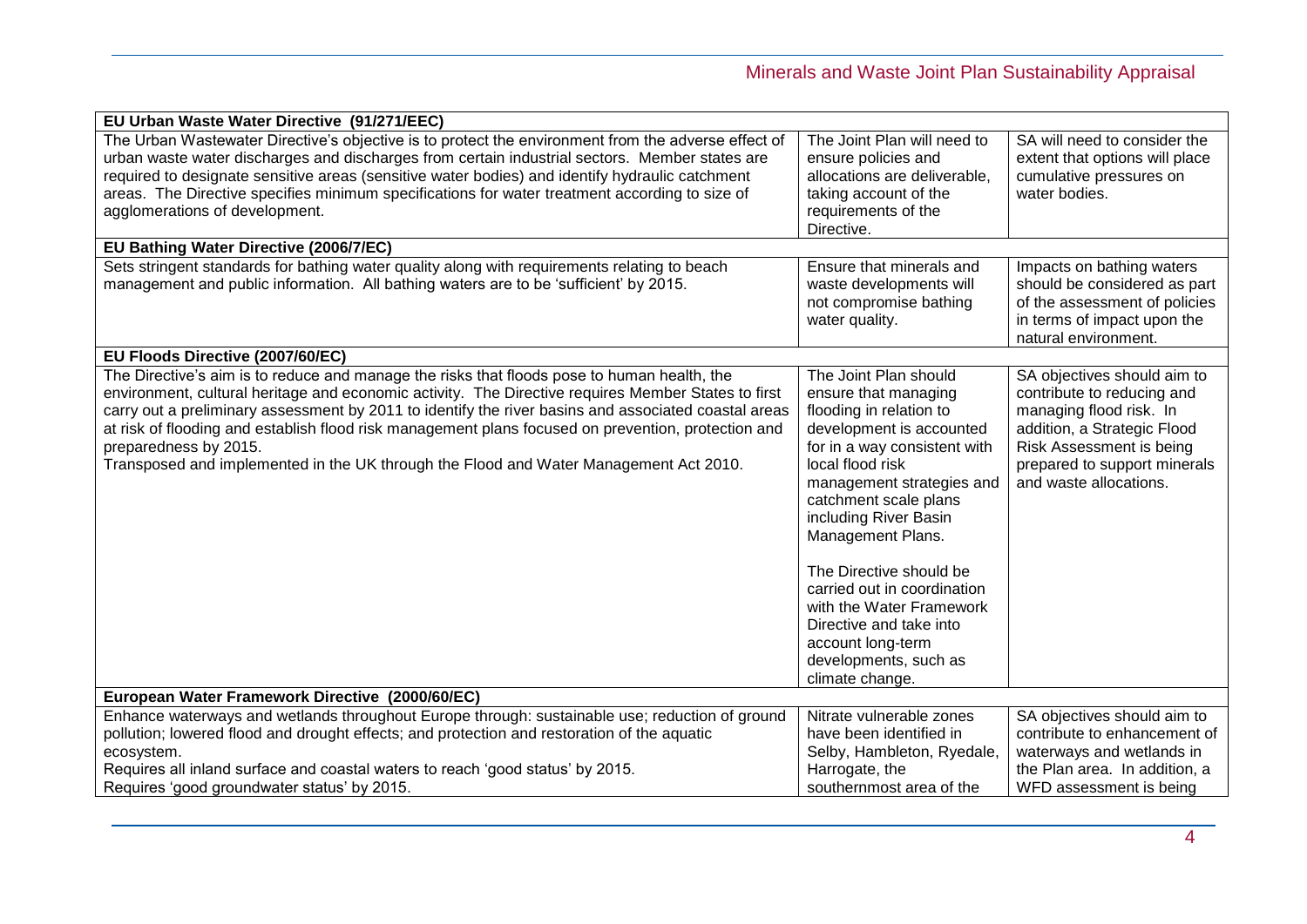|                                                                                                                                                                                                                                                                                                                                                                                                                                                                                                                                                          | North York Moors and<br>areas surrounding the City<br>of York. This should be<br>reflected in the Joint Plan<br>policies. | prepared to support minerals<br>and waste allocations.                                                                                                    |
|----------------------------------------------------------------------------------------------------------------------------------------------------------------------------------------------------------------------------------------------------------------------------------------------------------------------------------------------------------------------------------------------------------------------------------------------------------------------------------------------------------------------------------------------------------|---------------------------------------------------------------------------------------------------------------------------|-----------------------------------------------------------------------------------------------------------------------------------------------------------|
| Marine Strategy Framework Directive (2008/56/EC)                                                                                                                                                                                                                                                                                                                                                                                                                                                                                                         |                                                                                                                           |                                                                                                                                                           |
| The Directive aims to protect the marine environment, prevent its deterioration and restore it where<br>practical, while using marine resources sustainably. Achieve good environmental status in Europe's<br>seas by 2020.                                                                                                                                                                                                                                                                                                                              | Ensure that minerals and<br>waste developments will<br>not harm the marine<br>environment.                                | Should be considered as part<br>of the assessment of policies<br>in terms of impact upon the<br>natural environment.                                      |
| Air                                                                                                                                                                                                                                                                                                                                                                                                                                                                                                                                                      |                                                                                                                           |                                                                                                                                                           |
| Directive on Ambient Air Quality and Cleaner Air for Europe - 'The Air Quality Framework Directive' (2008/50/EC)                                                                                                                                                                                                                                                                                                                                                                                                                                         |                                                                                                                           |                                                                                                                                                           |
| The Directive merges four directives and one European Council decision into a single directive on<br>Air Quality. It sets air quality objectives, including limit value and exposure related objectives. It<br>requires that where levels of pollutants are exceeded air quality plans are established and that<br>information on air quality is made publicly available. Standards for air quality are listed for sulphur<br>dioxide, nitrogen dioxide and oxides of nitrogen, particulate matter, lead, benzene and carbon<br>monoxide in ambient air. | The Joint Plan policies<br>should support overall<br>objectives and<br>requirements of the<br>Directive.                  | The SA should include<br>objectives for air quality and<br>ensure that the requirements<br>of the Directive are reflected<br>in the SA Framework.         |
| <b>Climatic Factors</b>                                                                                                                                                                                                                                                                                                                                                                                                                                                                                                                                  |                                                                                                                           |                                                                                                                                                           |
| United Nations Framework Convention on Climate Change Paris Accord: COP21 (2015)                                                                                                                                                                                                                                                                                                                                                                                                                                                                         |                                                                                                                           |                                                                                                                                                           |
| Sets a legally binding international agreement to avoid dangerous climate change by restricting<br>global warming to well below 2 degrees Celsius. The agreement will come into force in 2020.                                                                                                                                                                                                                                                                                                                                                           | The Joint Plan should seek<br>to reduce greenhouse<br>gases.                                                              | SA should seek to reduce<br>greenhouse gases and seek<br>to promote adaptation to<br>climate change.                                                      |
| <b>Additional Environmental Issues</b>                                                                                                                                                                                                                                                                                                                                                                                                                                                                                                                   |                                                                                                                           |                                                                                                                                                           |
| Integrated Pollution Prevention and Control Directive (The IPPC Directive 2008/1/EC)                                                                                                                                                                                                                                                                                                                                                                                                                                                                     |                                                                                                                           |                                                                                                                                                           |
| The Directive sets out common rules on permitting for industrial and agricultural installations. This<br>ensures that installations must comply with certain obligations, including: use all appropriate<br>pollution prevention measures; prevent all large scale pollution; prevent, recycle or dispose of waste<br>in the least polluting way possible; use energy efficiently; ensure accident prevention and damage<br>limitation.                                                                                                                  | The Joint Plan policies to<br>support overall objectives<br>and requirements of the<br>Directive.                         | The SA should include<br>objectives for waste<br>management and ensure that<br>the requirements of the<br>Directive are reflected in the<br>SA Framework. |
| <b>EU Seventh Environmental Action Programme</b>                                                                                                                                                                                                                                                                                                                                                                                                                                                                                                         |                                                                                                                           |                                                                                                                                                           |
| Has a range of Priority Objecives, including 3 thematic objectives to be pursued as a priority:<br>Protecting, conserving and enhancing the Union's natural capital;<br>➤                                                                                                                                                                                                                                                                                                                                                                                | The Joint Plan policies to<br>support the primary areas<br>of the action plan.                                            | Ensure that the requirements<br>of the Directive are reflected<br>in the SA Framework.                                                                    |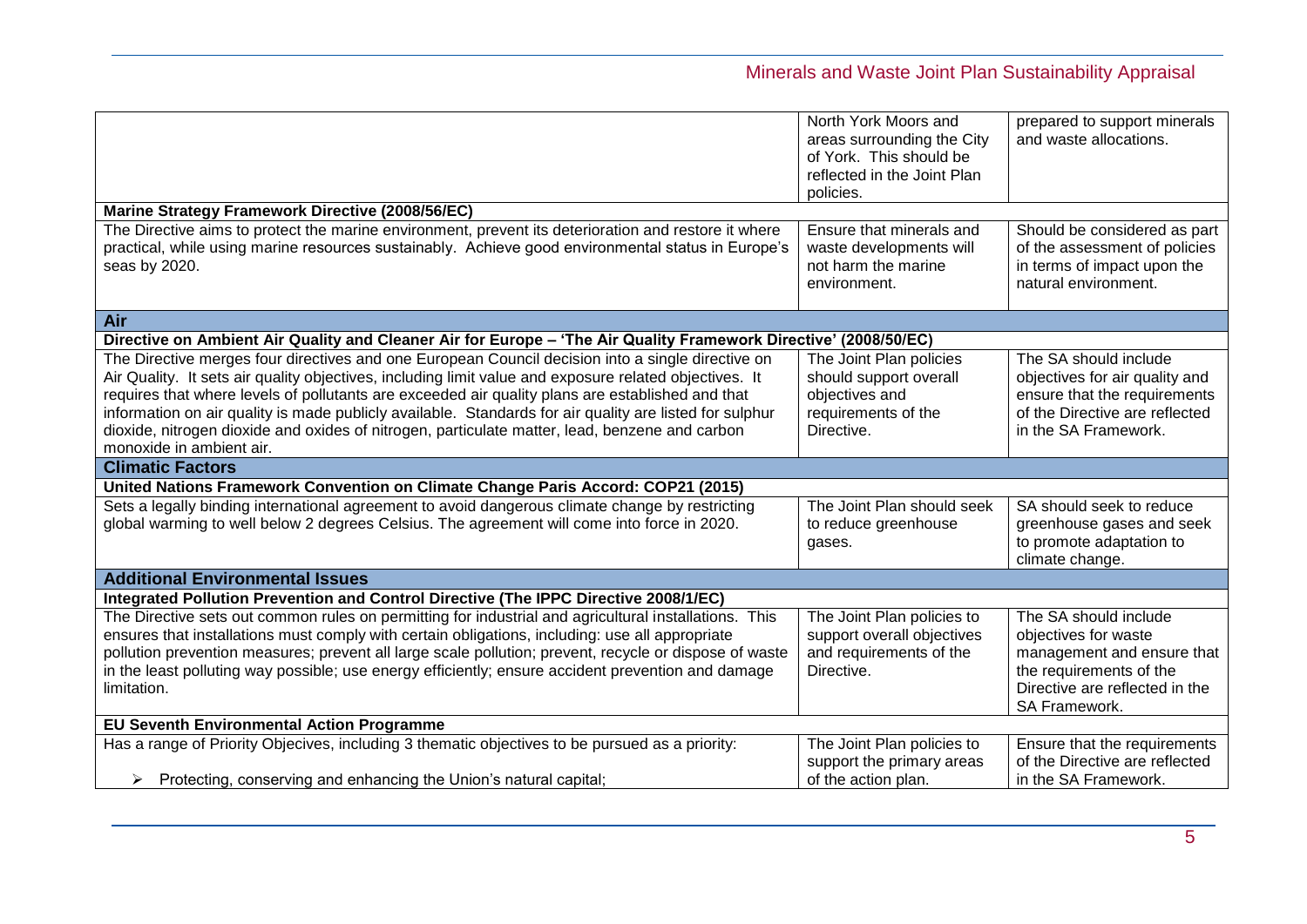| Turning the Union into a resource-efficient, green and competitive low carbon economy;<br>➤<br>Safeguarding the Union's citizens from environment realted pressures and risks to health<br>⋗<br>and wellbeing.                                                                                                                                                                                                                                                                                                                                                                                                                                                                                                                                                                                                                                    |                                                                                                                                   |                                                                                                                                                                                     |
|---------------------------------------------------------------------------------------------------------------------------------------------------------------------------------------------------------------------------------------------------------------------------------------------------------------------------------------------------------------------------------------------------------------------------------------------------------------------------------------------------------------------------------------------------------------------------------------------------------------------------------------------------------------------------------------------------------------------------------------------------------------------------------------------------------------------------------------------------|-----------------------------------------------------------------------------------------------------------------------------------|-------------------------------------------------------------------------------------------------------------------------------------------------------------------------------------|
| European Strategic Environmental Assessment Directive (2001/42/EC)                                                                                                                                                                                                                                                                                                                                                                                                                                                                                                                                                                                                                                                                                                                                                                                |                                                                                                                                   |                                                                                                                                                                                     |
| Ensure that environmental consequences of certain plans and programmes are identified and<br>assessed during their preparation and before their adoption. Integrate environmental<br>considerations into the preparation and adoption of plans and programmes with a view to promoting<br>sustainable development.<br>No specific targets relevant to the Joint Plan.                                                                                                                                                                                                                                                                                                                                                                                                                                                                             | The Joint Plan policies to<br>support overall objectives<br>and requirements of the<br>Directive.                                 | The SA, which incorporates<br>SEA, will need to be<br>undertaken in a way which<br>meets the requirements of<br>the Directive.                                                      |
| European Environmental Impact Assessment Directive (2011/92/EU) as amended by Directive 2014/52/EU                                                                                                                                                                                                                                                                                                                                                                                                                                                                                                                                                                                                                                                                                                                                                |                                                                                                                                   |                                                                                                                                                                                     |
| The Directive sets out the when an Environmental Impact Assessment should be undertaken, which<br>topics should be considered, how alternatives should be considered, how it should be consulted on<br>and how it should be presented, including through an Environmental Statement and Non-Technical<br>Summary.                                                                                                                                                                                                                                                                                                                                                                                                                                                                                                                                 |                                                                                                                                   |                                                                                                                                                                                     |
| <b>Social PPPSIs</b>                                                                                                                                                                                                                                                                                                                                                                                                                                                                                                                                                                                                                                                                                                                                                                                                                              |                                                                                                                                   |                                                                                                                                                                                     |
| <b>Population and Human Health</b>                                                                                                                                                                                                                                                                                                                                                                                                                                                                                                                                                                                                                                                                                                                                                                                                                |                                                                                                                                   |                                                                                                                                                                                     |
| Environmental Noise Directive (2002/49/EC)                                                                                                                                                                                                                                                                                                                                                                                                                                                                                                                                                                                                                                                                                                                                                                                                        |                                                                                                                                   |                                                                                                                                                                                     |
| The END aims to "define a common approach intended to avoid, prevent or reduce on a prioritised<br>basis the harmful effects, including annoyance, due to the exposure to environmental noise".                                                                                                                                                                                                                                                                                                                                                                                                                                                                                                                                                                                                                                                   | The Joint Plan will have to<br>comply with Noise Action<br>Plans.                                                                 | The SA objectives should<br>address noise reduction.                                                                                                                                |
| Aarhus Convention (Convention on Access to Information, Public Participation in Decision-Making and Access to Justice in Environmental Matters,<br>1998)                                                                                                                                                                                                                                                                                                                                                                                                                                                                                                                                                                                                                                                                                          |                                                                                                                                   |                                                                                                                                                                                     |
| This United Nations Economic Commission for Europe (UNECE) convention establishes a number<br>of rights of the public (citizens and their associations) with regard to the environment. Public<br>authorities (at national, regional or local level) are to contribute to allowing these rights to become<br>effective.<br>$\triangleright$ The right of everyone to receive environmental information that is held by public<br>organizations;<br>Public authorities are obliged to actively disseminate environmental information in their<br>possession;<br>The right to participate from an early stage in environmental decision-making;<br>The right to challenge, in a court of law, public decisions that have been made without<br>respecting the two aforementioned rights or environmental law in general.<br><b>Cultural Heritage</b> | The Production of<br><b>Statement of Community</b><br>Involvement (SCI) will<br>ensure public participation<br>in the Joint Plan. | Production of a Sustainability<br>Report in consultation with<br>relevant organisations in<br>accordance with Government<br>Guidance and the Statement<br>of Community Involvement. |
|                                                                                                                                                                                                                                                                                                                                                                                                                                                                                                                                                                                                                                                                                                                                                                                                                                                   |                                                                                                                                   |                                                                                                                                                                                     |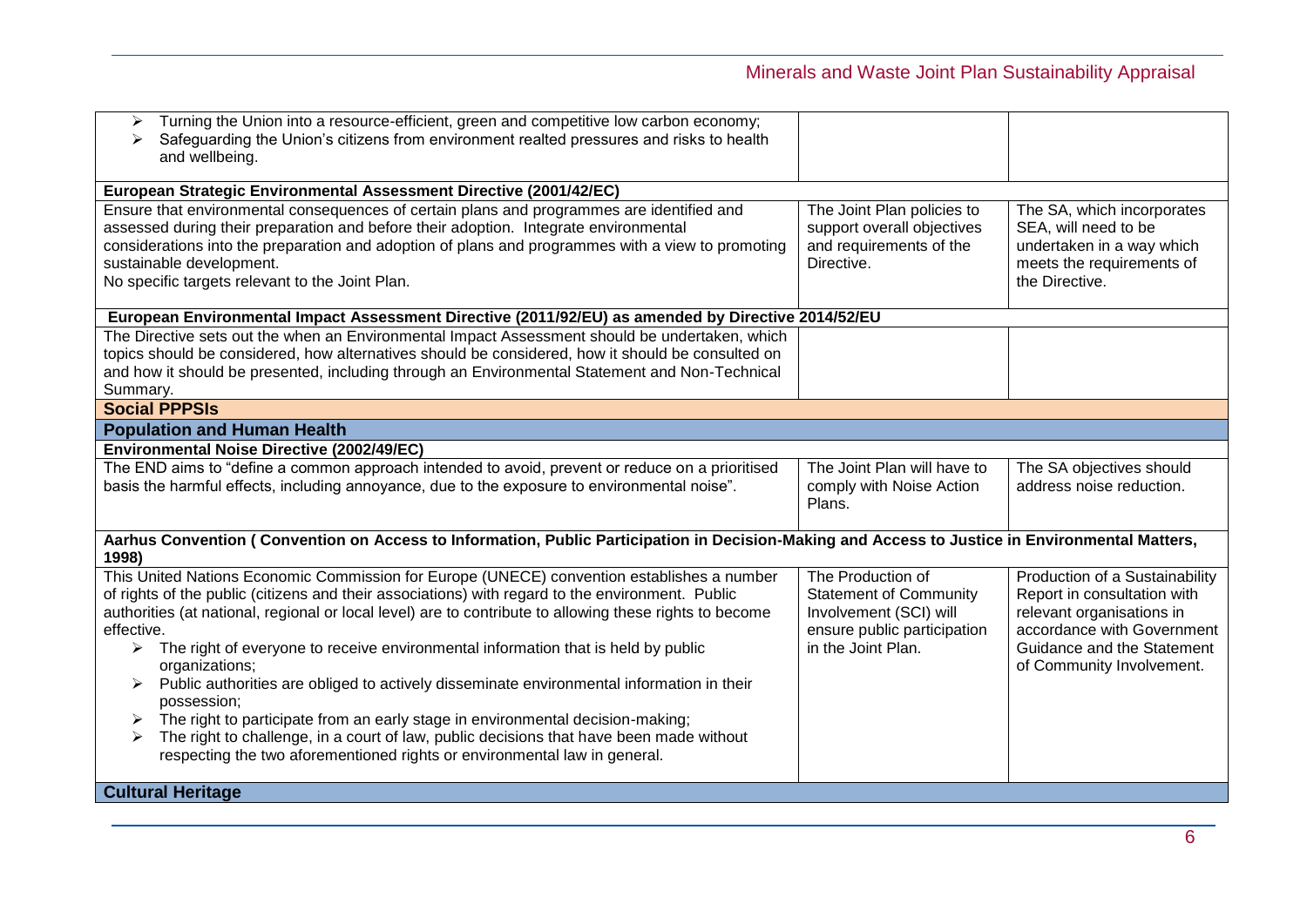| European Convention on the Protection of Archaeological Heritage (Revised) (Valetta Convention, 1995)                                                                                                                                                                                                                                                                                                                                                                                                                                                                                                                                                                                                                                                                                                                     |                                                                                                                                                                      |                                                                                                                                                                                                                                          |
|---------------------------------------------------------------------------------------------------------------------------------------------------------------------------------------------------------------------------------------------------------------------------------------------------------------------------------------------------------------------------------------------------------------------------------------------------------------------------------------------------------------------------------------------------------------------------------------------------------------------------------------------------------------------------------------------------------------------------------------------------------------------------------------------------------------------------|----------------------------------------------------------------------------------------------------------------------------------------------------------------------|------------------------------------------------------------------------------------------------------------------------------------------------------------------------------------------------------------------------------------------|
| The new text makes the conservation and enhancement of the archaeological heritage one of the<br>goals of urban and regional planning policies. It is concerned in particular with arrangements to be<br>made for co-operation among archaeologists and town and regional planners in order to ensure<br>optimum conservation of archaeological heritage. This convention aims for the recognition and<br>protection of archaeological and heritage assets.<br>Article 5 states:<br>"Each party undertakes to seek to reconcile and combine the respective requirements of<br>archaeology and development plans by ensuring that archaeologists participate in planning policies<br>designed to ensure well-balanced strategies for the protection, conservation and enhancement of<br>sites of archaeological interest". | The Joint Plan should take<br>account of preserving<br>archaeological heritage.                                                                                      | Archaeological sites can be<br>potentially damaged through<br>development. The Joint Plan<br>should take account of<br>preserving archaeological<br>heritage. Archaeological<br>heritage should be<br>considered in the SA<br>Framework. |
| <b>UNESCO World Heritage Site Convention (1972)</b>                                                                                                                                                                                                                                                                                                                                                                                                                                                                                                                                                                                                                                                                                                                                                                       |                                                                                                                                                                      |                                                                                                                                                                                                                                          |
| The Convention sets out a definition of 'cultural heritage' including monuments, groups of buildings<br>and sites in Article 1; and a definition of 'natural heritage', including natural features, geological and<br>physiographical formations and natural sites in Article 2.                                                                                                                                                                                                                                                                                                                                                                                                                                                                                                                                          | The Joint Plan needs to<br>recognise the status of, and<br>seek to protect, cultural and<br>natural heritage. World<br>Heritage sites are<br>particularly important. | SA needs to ensure both<br>cultural and natural heritage<br>issues are tested by the SA<br>Framework.                                                                                                                                    |
| Landscape                                                                                                                                                                                                                                                                                                                                                                                                                                                                                                                                                                                                                                                                                                                                                                                                                 |                                                                                                                                                                      |                                                                                                                                                                                                                                          |
| European Landscape Convention (Florence Convention) (2004)                                                                                                                                                                                                                                                                                                                                                                                                                                                                                                                                                                                                                                                                                                                                                                |                                                                                                                                                                      |                                                                                                                                                                                                                                          |
| The ELC defines landscape as:<br>"An area, as perceived by people, whose character is the result of the action and interaction of<br>natural and/or human factors." (Council of Europe 2000).<br>The definition applies to the whole territory of states including all urban and periurban landscapes,                                                                                                                                                                                                                                                                                                                                                                                                                                                                                                                    | This convention has been<br>translated into different UK<br>legislation which the Joint<br>Plan should take account<br>of.                                           | SA should include objectives<br>which relate to the protection<br>and enhancement of<br>landscape.                                                                                                                                       |
| towns, villages and rural areas, the coast and inland areas. It applies to ordinary or even degraded<br>landscape as well as those areas that are outstanding or protected.<br>Key targets include:<br>raising awareness of the value of landscapes among all sectors of society, and of society's                                                                                                                                                                                                                                                                                                                                                                                                                                                                                                                        |                                                                                                                                                                      |                                                                                                                                                                                                                                          |
| role in shaping them;<br>the identification and assessment of landscapes, and analysis of landscape change, with<br>the active participation of stakeholders;                                                                                                                                                                                                                                                                                                                                                                                                                                                                                                                                                                                                                                                             |                                                                                                                                                                      |                                                                                                                                                                                                                                          |
| setting objectives for landscape quality, with the involvement of the public;<br>➤<br>the implementation of landscape policies, through the establishment of plans and practical<br>➤<br>programmes.                                                                                                                                                                                                                                                                                                                                                                                                                                                                                                                                                                                                                      |                                                                                                                                                                      |                                                                                                                                                                                                                                          |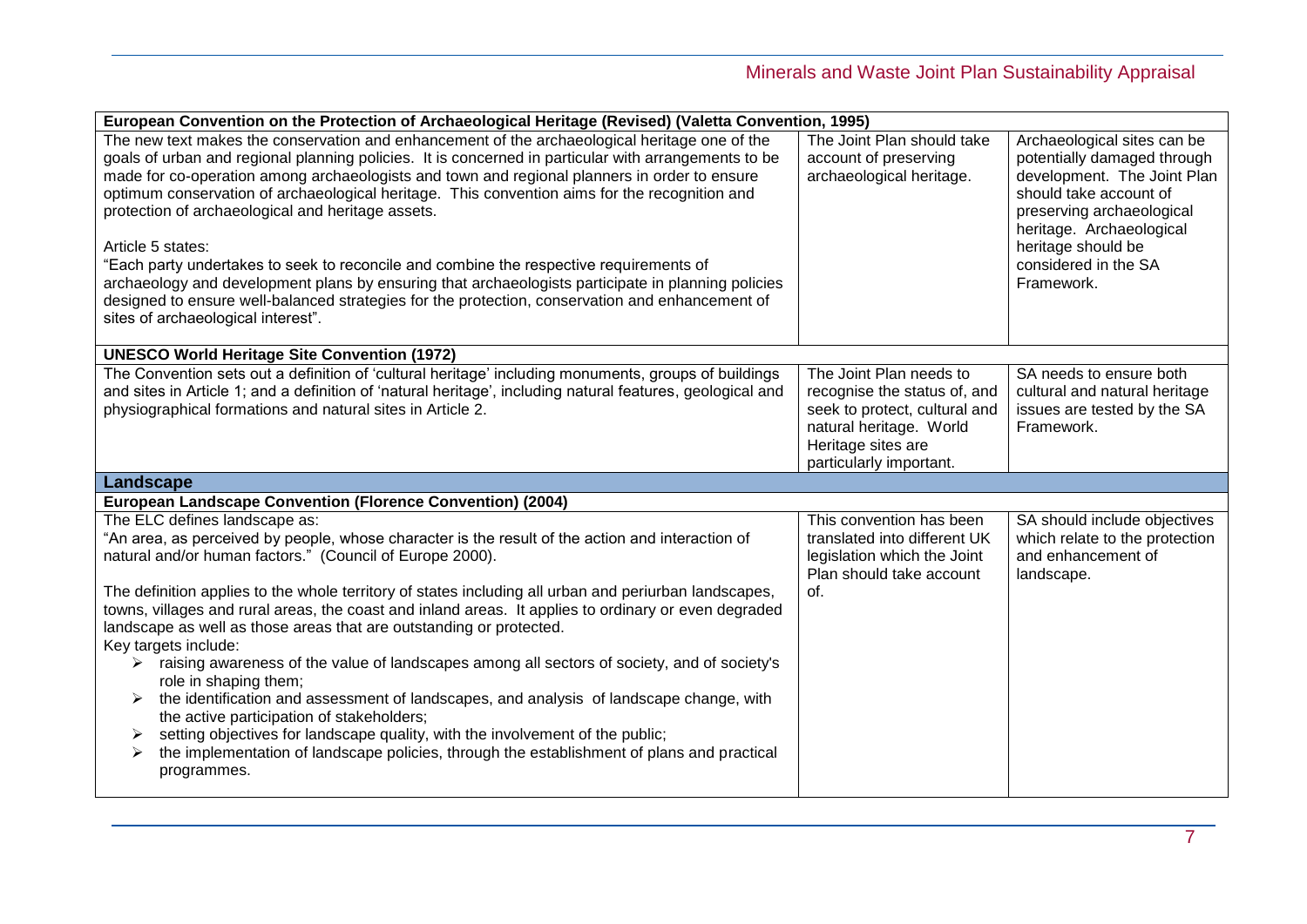| <b>Cross-Cutting PPPSIs</b>                                                                                                                                                                                                                                                                                                                                                                                                                                                                                                                                                                                                                            |                                                                                                                                                                                                                                                                                                                                                                                                                                                                                                   |                                                                                                                                                                                                                                                   |
|--------------------------------------------------------------------------------------------------------------------------------------------------------------------------------------------------------------------------------------------------------------------------------------------------------------------------------------------------------------------------------------------------------------------------------------------------------------------------------------------------------------------------------------------------------------------------------------------------------------------------------------------------------|---------------------------------------------------------------------------------------------------------------------------------------------------------------------------------------------------------------------------------------------------------------------------------------------------------------------------------------------------------------------------------------------------------------------------------------------------------------------------------------------------|---------------------------------------------------------------------------------------------------------------------------------------------------------------------------------------------------------------------------------------------------|
| <b>Material Assets</b>                                                                                                                                                                                                                                                                                                                                                                                                                                                                                                                                                                                                                                 |                                                                                                                                                                                                                                                                                                                                                                                                                                                                                                   |                                                                                                                                                                                                                                                   |
| EU Directive on the Incineration of Waste (2000/76/EC)                                                                                                                                                                                                                                                                                                                                                                                                                                                                                                                                                                                                 |                                                                                                                                                                                                                                                                                                                                                                                                                                                                                                   |                                                                                                                                                                                                                                                   |
| The aim of the Directive is to prevent or limit as far as practicable the negative effects on the<br>environment, in particular, pollution by emissions to air, soil, surface water and groundwater, and<br>the resulting risks to human health, from incineration and co-incineration of waste. This aim shall<br>be met by stringent operational conditions and technical requirements, through setting emission<br>limit values for waste incineration and co-incineration plants within the Community and also through<br>meeting the requirements of the Waste Directive 75/442/EEC.                                                              | Government guidance<br>(PPS10) states that Waste<br>Planning Authorities should<br>work on the assumption<br>that the relevant pollution<br>control regime will be<br>enforced and that they<br>should not concern<br>themselves with the control<br>of processes. However, the<br>Joint Plan and supporting<br>documents will need to<br>ensure any incineration of<br>waste is located and<br>designed/constructed in<br>ways not likely to likely to<br>affect the environment and<br>amenity. | The SA should ensure that<br>incineration of waste is not<br>directed by policy or<br>allocation to locations likely<br>to pose risks to the<br>environment and human<br>health and that opportunities<br>to recover waste heat are<br>maximised. |
| EU Directive on the Management of Waste from Extractive Industries (2006/21/EC) - 'The Mining Waste Directive' (European Commission, 2006)                                                                                                                                                                                                                                                                                                                                                                                                                                                                                                             |                                                                                                                                                                                                                                                                                                                                                                                                                                                                                                   |                                                                                                                                                                                                                                                   |
| The Directive provides a regulatory framework that reflects the risks of environmental harm/impact<br>on human health arising from the management of waste from the extractive industries. Article 4 of<br>the Directive imposes a general objective on Member States to ensure protection of the<br>environment and human health.                                                                                                                                                                                                                                                                                                                     | The Joint Plan should<br>provide an appropriate<br>framework for managing<br>waste from extractive<br>industries.                                                                                                                                                                                                                                                                                                                                                                                 | Consider inclusion of<br>objectives to protect the<br>environment and human<br>health from extractive waste<br>disposal.                                                                                                                          |
| Implemented in the England and Wales via the Environmental Permitting Regulations (2010).                                                                                                                                                                                                                                                                                                                                                                                                                                                                                                                                                              |                                                                                                                                                                                                                                                                                                                                                                                                                                                                                                   |                                                                                                                                                                                                                                                   |
| Minimum supplementary requirements include:<br>operators to address the category of the waste facility, the amount of waste likely to be<br>➤<br>generated, its characteristics, and the method of management;<br>permits and conditions for waste facilities to secure environmental and safety measures;<br>⋗<br>for waste facilities which present a significant accident hazard, the development of a major-<br>➤<br>accident prevention policy (similar to the provisions in the Seveso II Directive);<br>the drawing up of closure plans to ensure that the land affected by the waste facility is<br>➤<br>restored to a satisfactory state; and |                                                                                                                                                                                                                                                                                                                                                                                                                                                                                                   |                                                                                                                                                                                                                                                   |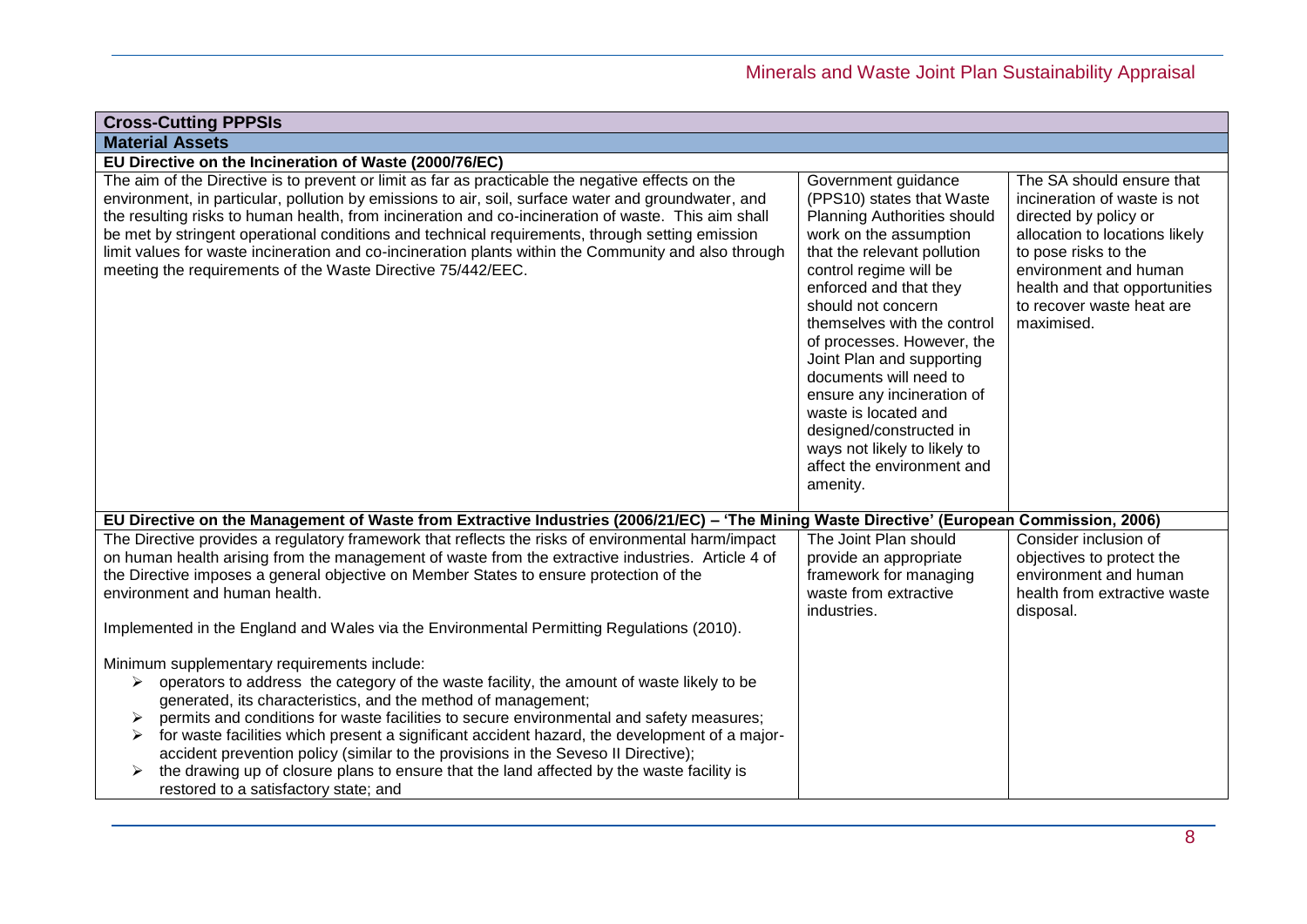| $\triangleright$ operators to provide a financial guarantee (or equivalent) to ensure that sufficient funds are<br>available to rehabilitate the land affected by a waste facility to a satisfactory state in the<br>event that an operator defaults on its closure obligations.                                                                                                                                                                                                                                                                                                                                                                                                                                                                                                                                                                                                                                                                                                  |                                                                                                                                                                    |                                                                                                                                                                                                             |
|-----------------------------------------------------------------------------------------------------------------------------------------------------------------------------------------------------------------------------------------------------------------------------------------------------------------------------------------------------------------------------------------------------------------------------------------------------------------------------------------------------------------------------------------------------------------------------------------------------------------------------------------------------------------------------------------------------------------------------------------------------------------------------------------------------------------------------------------------------------------------------------------------------------------------------------------------------------------------------------|--------------------------------------------------------------------------------------------------------------------------------------------------------------------|-------------------------------------------------------------------------------------------------------------------------------------------------------------------------------------------------------------|
| EU Landfill Directive (99/31/EC)                                                                                                                                                                                                                                                                                                                                                                                                                                                                                                                                                                                                                                                                                                                                                                                                                                                                                                                                                  |                                                                                                                                                                    |                                                                                                                                                                                                             |
| The Directive's overall aim is to prevent or reduce as far as possible negative effects on the<br>environment, in particular the pollution of surface water, groundwater, soil and air, and on the global<br>environment, including the greenhouse effect, as well as any risk to human health, from the<br>landfilling of waste.<br>The Directive sets targets to reduce the amount of biodegradable municipal waste landfilled.<br>These targets are: By 2013 to reduce biodegradable municipal waste landfilled to 50% of that<br>produced in 1995 and by 2020 to reduce biodegradable municipal waste landfilled to 35% of that<br>produced in 1995.                                                                                                                                                                                                                                                                                                                          | The Joint Plan policies to<br>support overall objectives<br>and requirements of the<br>Directive.                                                                  | The SA should include<br>objectives for waste<br>management and ensure that<br>the requirements of the<br>Directive are reflected in the<br>SA Framework.                                                   |
| EU Waste Framework Directive (2008/98/EC)                                                                                                                                                                                                                                                                                                                                                                                                                                                                                                                                                                                                                                                                                                                                                                                                                                                                                                                                         |                                                                                                                                                                    |                                                                                                                                                                                                             |
| The Directive replaces the previous 2006 Waste Framework Directive, which in turn had replaced<br>the original Directive 75/442/EEC. It lays down measures to protect the environment and human<br>health by preventing or reducing the adverse impacts of generation and management of waste.<br>The Directive establishes the priority order of the waste hierarchy as being a) prevention, b)<br>preparing for re-use, c) recycling, d) other recovery, e.g. energy recovery, and d) disposal.<br>By 2020 the preparing for re-use and the recycling of waste materials such as at least<br>➤<br>paper, metal, plastic and glass from households shall be increased to a minimum of 50 per<br>cent by weight.<br>By 2020 the preparing for re-use, recycling and other material recovery, including backfilling<br>operations using waste to substitute for other materials, of non-hazardous construction<br>waste should be increased to a minimum of 70 per cent by weight. | The Joint Plan will need to<br>ensure that adequate<br>facilities are planned for to<br>ensure the objectives and<br>targets of the Directive can<br>be delivered. | Check that the requirements<br>of the Directive are reflected<br>in the Sustainability<br>Framework and ensure that<br>opportunities to drive waste<br>management up the waste<br>hierarchy are identified. |
| European Directive Energy Performance of Buildings (2002/91/EC)                                                                                                                                                                                                                                                                                                                                                                                                                                                                                                                                                                                                                                                                                                                                                                                                                                                                                                                   |                                                                                                                                                                    |                                                                                                                                                                                                             |
| To promote the improvement of the energy performance of buildings within the community, taking<br>into account outdoor climatic and local conditions, as well as indoor climate requirements and cost-<br>effectiveness. By 2020, all new buildings are 'nearly zero-energy buildings'.                                                                                                                                                                                                                                                                                                                                                                                                                                                                                                                                                                                                                                                                                           | The Joint Plan policies to<br>support overall objectives<br>and requirements of the<br>Directive.                                                                  | Ensure that the requirements<br>are reflected in the<br><b>Sustainability Appraisal</b><br>Framework.                                                                                                       |
| Renewables Directive (2009/28/EC)                                                                                                                                                                                                                                                                                                                                                                                                                                                                                                                                                                                                                                                                                                                                                                                                                                                                                                                                                 |                                                                                                                                                                    |                                                                                                                                                                                                             |
| This Directive builds upon a previous directive which set targets for renewable energy production.                                                                                                                                                                                                                                                                                                                                                                                                                                                                                                                                                                                                                                                                                                                                                                                                                                                                                | The Joint Plan should                                                                                                                                              | The SA should explore                                                                                                                                                                                       |
| The Directive requires each member state to increase its share of renewable energies - such as                                                                                                                                                                                                                                                                                                                                                                                                                                                                                                                                                                                                                                                                                                                                                                                                                                                                                    | encourage the production                                                                                                                                           | opportunities to increase                                                                                                                                                                                   |
| solar, wind or hydro in the EU's energy mix to raise the overall share from 8.5% today to 20% by                                                                                                                                                                                                                                                                                                                                                                                                                                                                                                                                                                                                                                                                                                                                                                                                                                                                                  | of renewable energy.                                                                                                                                               | uptake of renewable energy                                                                                                                                                                                  |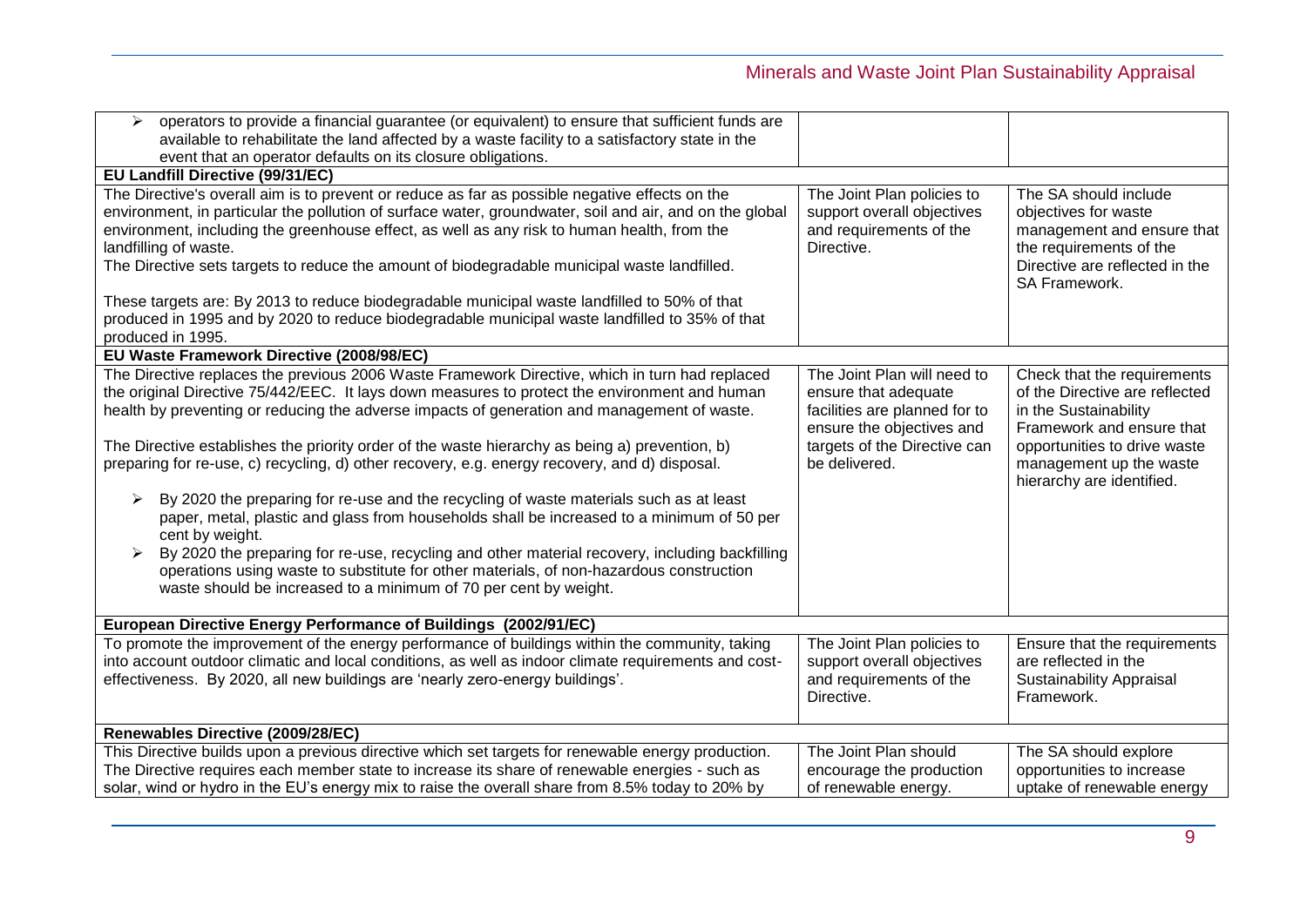| 2020. A 10% share of 'green fuels' in transport is also included within the overall EU target.<br>Each Member state should increase its share of renewables by 5.5% on 2005 levels. For the UK<br>this is an increase from 1.3 to 15%.                                                                                                                                                                                                                                                                                                                                                                                                                                                                                                                                                                                                                                                                                                    |                                                                                                       | technologies in minerals and<br>waste development.                                                                                                                                                                                                                                         |
|-------------------------------------------------------------------------------------------------------------------------------------------------------------------------------------------------------------------------------------------------------------------------------------------------------------------------------------------------------------------------------------------------------------------------------------------------------------------------------------------------------------------------------------------------------------------------------------------------------------------------------------------------------------------------------------------------------------------------------------------------------------------------------------------------------------------------------------------------------------------------------------------------------------------------------------------|-------------------------------------------------------------------------------------------------------|--------------------------------------------------------------------------------------------------------------------------------------------------------------------------------------------------------------------------------------------------------------------------------------------|
|                                                                                                                                                                                                                                                                                                                                                                                                                                                                                                                                                                                                                                                                                                                                                                                                                                                                                                                                           |                                                                                                       |                                                                                                                                                                                                                                                                                            |
| EU Transport White Paper - Roadmap to a Single European Transport Area (2011)                                                                                                                                                                                                                                                                                                                                                                                                                                                                                                                                                                                                                                                                                                                                                                                                                                                             |                                                                                                       |                                                                                                                                                                                                                                                                                            |
| Sets out the Commission's roadmap of 40 initiatives for the next decade to build a competitive<br>transport system that will increase mobility, remove barriers in key areas and fuel growth and<br>employment. The proposals will reduce Europe's dependence on imported oil and cut carbon<br>emissions in transport 60% by 2050.                                                                                                                                                                                                                                                                                                                                                                                                                                                                                                                                                                                                       | No specific targets however<br>the general implications are<br>to encourage sustainable<br>transport. | The SA should consider the<br>White Paper's objectives in<br>relation to: national<br>government policy; binding<br>commitments in other EU<br>policy areas that can affect<br>transport policy, such as in<br>environmental policy; and<br>any aspirations for local<br>transport policy. |
| Closing the Loop: An EU Action Plan for the Circular Economy (2015)                                                                                                                                                                                                                                                                                                                                                                                                                                                                                                                                                                                                                                                                                                                                                                                                                                                                       |                                                                                                       |                                                                                                                                                                                                                                                                                            |
| States that "the transition to a more circular economy, where the value of products, materials and<br>resources is maintained in the economy for as long as possible, and the generation of waste<br>minimised, is an essential contribution to the EU's efforts to develop a sustainable, low carbon,<br>resource efficient and competitive economy". The Action Plan sets actions relating to different parts<br>of the economy associated with different phases in product lifecycles. In terms of this plan the most<br>relevant areas are actions for waste management, including for preventing overcapacity in the<br>management of residual waste; and boosting the market for secondary raw materials and water re-<br>use. It also highlights priority areas for intervention, including for plastics, food waste, critical raw<br>materials, construction and demolition waste, biomass and bio-based products and innovation. | Plan should seek to<br>facilitate a circular<br>economy.                                              | SA should help support the<br>overall approach to achieving<br>a circular economy and<br>recognise risks associated<br>with under and overcapacity<br>in waste treatments.                                                                                                                 |
| <b>Sustainable Development</b>                                                                                                                                                                                                                                                                                                                                                                                                                                                                                                                                                                                                                                                                                                                                                                                                                                                                                                            |                                                                                                       |                                                                                                                                                                                                                                                                                            |
| Rio +20 'Future we Want' - Outcome Document (2012)                                                                                                                                                                                                                                                                                                                                                                                                                                                                                                                                                                                                                                                                                                                                                                                                                                                                                        |                                                                                                       |                                                                                                                                                                                                                                                                                            |
| Sets out a 'common vision' to 'renew our commitment to sustainable development, building on the<br>declarations made at The Johannesburg Declaration on Sustainable Development, and to ensure<br>the promotion of economically, socially and environmentally sustainable future for our planet and for<br>present and future generations'. Recognises and emphasises the critical roles of a number of<br>components of sustainable development including sustainable agriculture, the key role that<br>ecosystems play in maintaining water quality, renewable energy and energy efficiency, sustainable<br>transport, health, reducing, re-using and recycling waste. It also recognises the role of minerals<br>extraction and acknowledges that mining activities should 'maximize social and economic benefits,<br>as well as effectively address[ing] negative environmental and social impacts'.                                  | The Joint Plan policies to<br>support overall objectives.                                             | Check that the commitments<br>are reflected in the<br><b>Sustainability Appraisal</b><br>Framework.                                                                                                                                                                                        |
| United Nations Transforming our World: the 2030 Agenda for Sustainable Development (Sustainable Development Goals) (2015)                                                                                                                                                                                                                                                                                                                                                                                                                                                                                                                                                                                                                                                                                                                                                                                                                 |                                                                                                       |                                                                                                                                                                                                                                                                                            |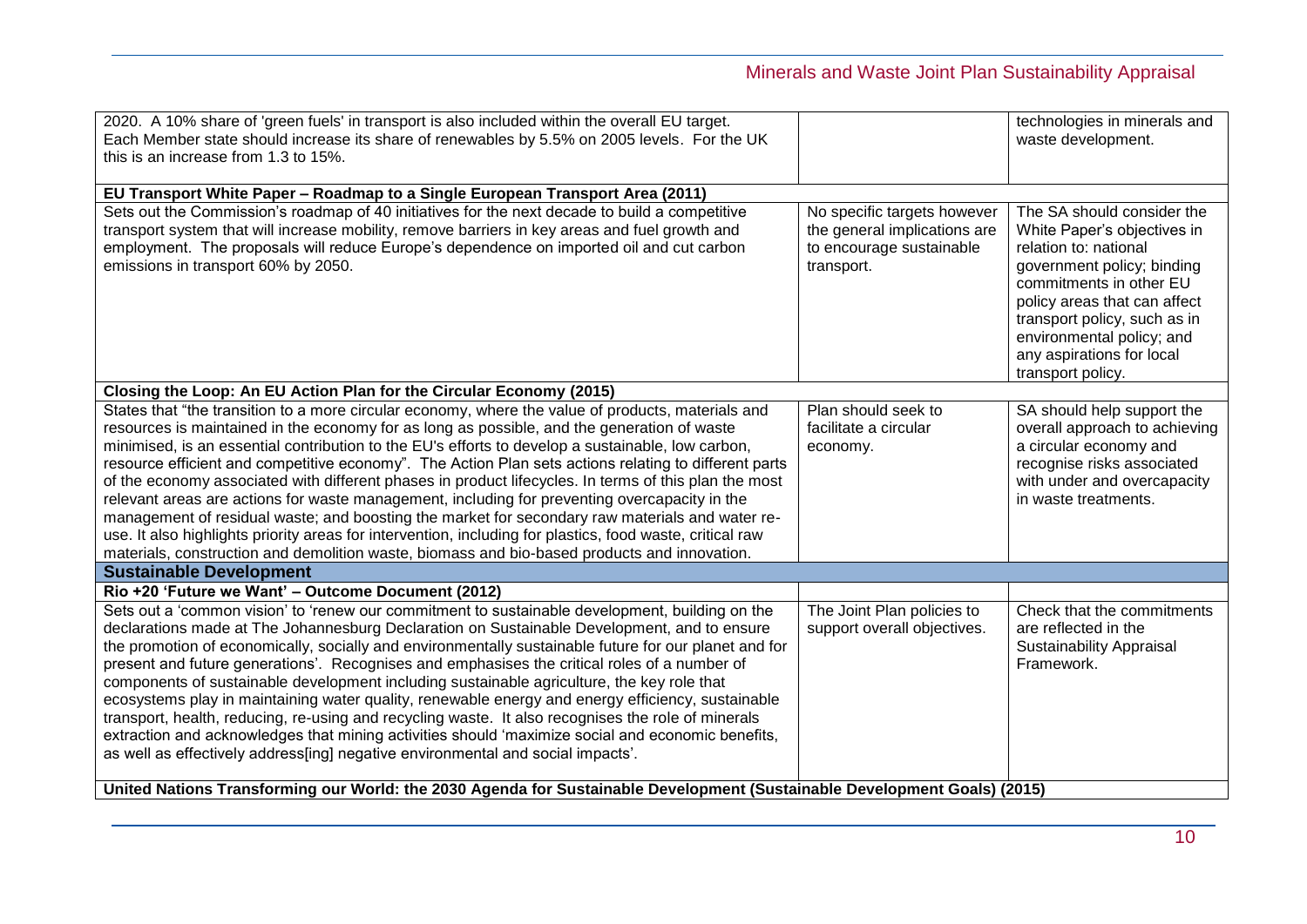| Establishes 17 Sustainable Development Goals and 169 targets to be implemented by all countries                                                                                                                                                                                                                                                                                                                                                                                                                                                                                                                                                                                                                                                                                                                                                                                                                      | The Joint plan should seek                                                | The SA should seek to                                                              |
|----------------------------------------------------------------------------------------------------------------------------------------------------------------------------------------------------------------------------------------------------------------------------------------------------------------------------------------------------------------------------------------------------------------------------------------------------------------------------------------------------------------------------------------------------------------------------------------------------------------------------------------------------------------------------------------------------------------------------------------------------------------------------------------------------------------------------------------------------------------------------------------------------------------------|---------------------------------------------------------------------------|------------------------------------------------------------------------------------|
| acting in collaborative partnership.                                                                                                                                                                                                                                                                                                                                                                                                                                                                                                                                                                                                                                                                                                                                                                                                                                                                                 | to promote sustainable                                                    | embody all the sustainable                                                         |
| The goals of most relevance to the Joint Plan are as follows:                                                                                                                                                                                                                                                                                                                                                                                                                                                                                                                                                                                                                                                                                                                                                                                                                                                        | development.                                                              | development goals of<br>relevance to minerals and<br>waste planning.               |
| Goal 1. End poverty in all its forms everywhere                                                                                                                                                                                                                                                                                                                                                                                                                                                                                                                                                                                                                                                                                                                                                                                                                                                                      |                                                                           |                                                                                    |
| Goal 2. End hunger, achieve food security and improved nutrition and promote sustainable<br>agriculture<br>Goal 3. Ensure healthy lives and promote well-being for all at all ages<br>Goal 4. Ensure inclusive and equitable quality education and promote lifelong learning opportunities<br>for all<br>Goal 5. Achieve gender equality and empower all women and girls<br>Goal 6. Ensure availability and sustainable management of water and sanitation for all<br>Goal 7. Ensure access to affordable, reliable, sustainable and modern energy for all<br>Goal 8. Promote sustained, inclusive and sustainable economic growth, full and productive<br>employment and decent work for all<br>Goal 9. Build resilient infrastructure, promote inclusive and sustainable industrialization and foster                                                                                                              |                                                                           |                                                                                    |
| innovation                                                                                                                                                                                                                                                                                                                                                                                                                                                                                                                                                                                                                                                                                                                                                                                                                                                                                                           |                                                                           |                                                                                    |
| Goal 10. Reduce inequality within and among countries<br>Goal 11. Make cities and human settlements inclusive, safe, resilient and sustainable<br>Goal 12. Ensure sustainable consumption and production patterns<br>Goal 13. Take urgent action to combat climate change and its impacts<br>Goal 14. Conserve and sustainably use the oceans, seas and marine resources for sustainable<br>development<br>Goal 15. Protect, restore and promote sustainable use of terrestrial ecosystems, sustainably<br>manage forests, combat desertification, and halt and reverse land degradation and halt biodiversity<br>loss<br>Goal 16. Promote peaceful and inclusive societies for sustainable development, provide access to<br>justice for all and build effective, accountable and inclusive institutions at all levels<br>Goal 17. Strengthen the means of implementation and revitalize the Global Partnership for |                                                                           |                                                                                    |
| Sustainable Development                                                                                                                                                                                                                                                                                                                                                                                                                                                                                                                                                                                                                                                                                                                                                                                                                                                                                              |                                                                           |                                                                                    |
| European Sustainable Development Strategy (ESDS) - European Commission (2006)                                                                                                                                                                                                                                                                                                                                                                                                                                                                                                                                                                                                                                                                                                                                                                                                                                        |                                                                           |                                                                                    |
| Achieving sustainable development requires economic growth that supports social progress and<br>respects the environment. The strategy argues that in the long term economic growth, social<br>cohesion and environmental protection must go hand in hand.                                                                                                                                                                                                                                                                                                                                                                                                                                                                                                                                                                                                                                                           | The Joint Plan policies<br>should provide a<br>sustainable spatial vision | The SA will consider long<br>term sustainability in<br>accordance with guidance on |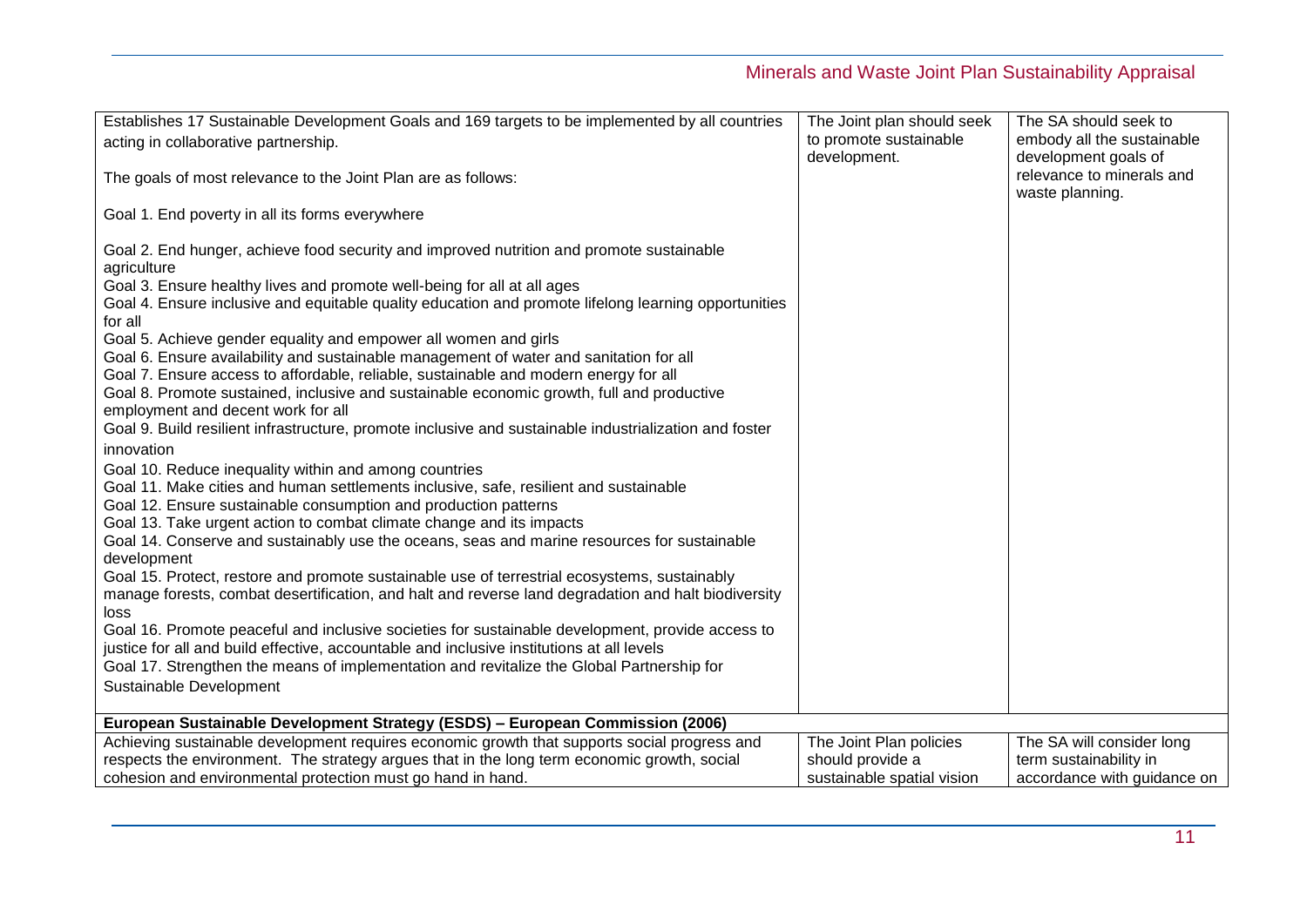| The main aims of the strategy are (there are no specific targets): | and reflect the aim of this | this issue. |
|--------------------------------------------------------------------|-----------------------------|-------------|
| To limit climate change and increase the use of clean energy;      | strategy.                   |             |
| To address threats to public health;                               |                             |             |
| To manage natural resources more responsibly;                      |                             |             |
| To improve the transport system and land-use management.           |                             |             |
|                                                                    |                             |             |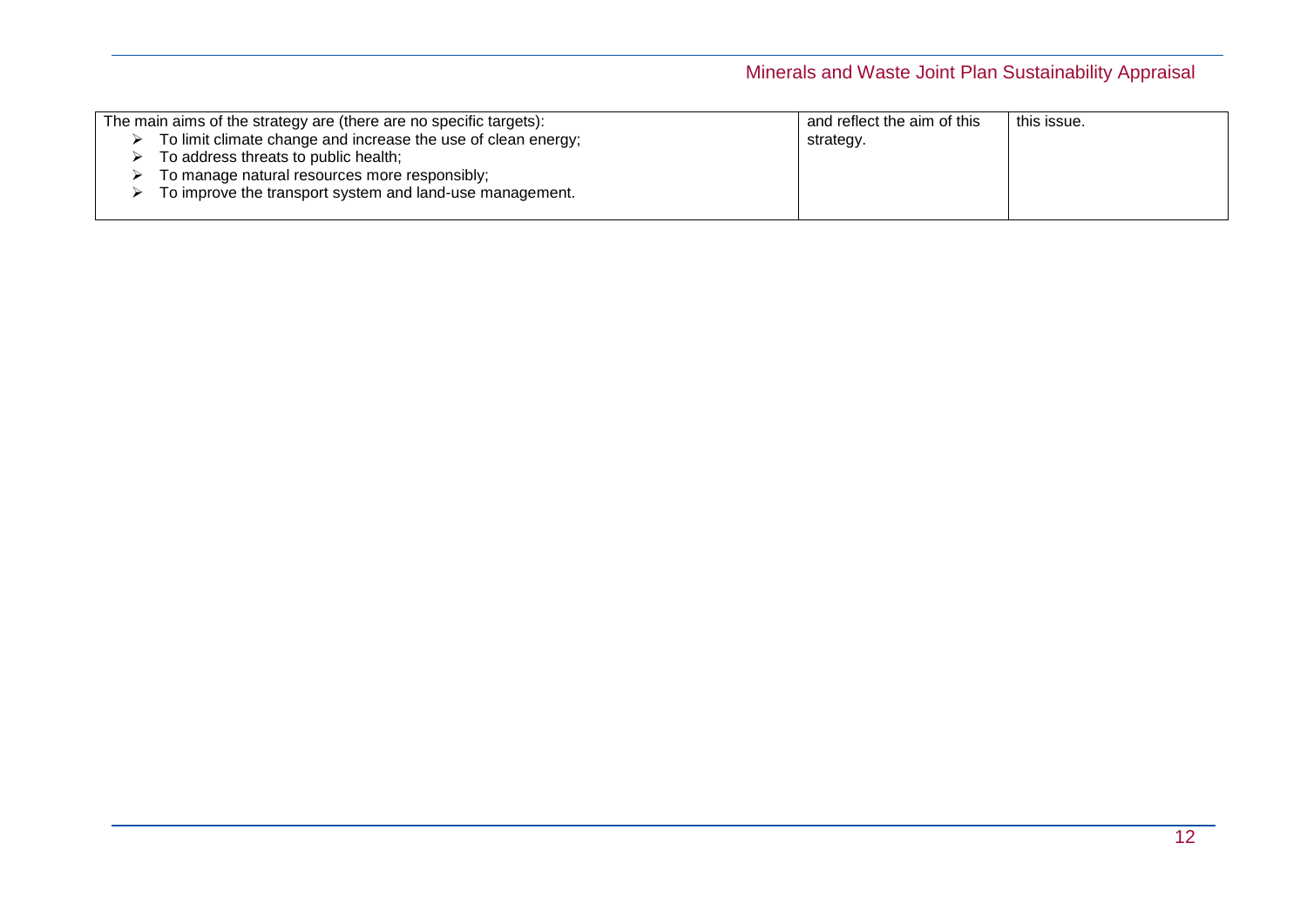<span id="page-12-0"></span>

| Key Objectives, targets and indicators relevant to the Joint Plan and SA                                                                                                                                                                                                                                                                                                                                                                                                                                                                                                                               | Implications for the<br><b>Joint Plan</b>                                                                                                                        | <b>Implications for SA</b>                                                                                                                                                    |
|--------------------------------------------------------------------------------------------------------------------------------------------------------------------------------------------------------------------------------------------------------------------------------------------------------------------------------------------------------------------------------------------------------------------------------------------------------------------------------------------------------------------------------------------------------------------------------------------------------|------------------------------------------------------------------------------------------------------------------------------------------------------------------|-------------------------------------------------------------------------------------------------------------------------------------------------------------------------------|
| <b>NATIONAL CONTEXT</b>                                                                                                                                                                                                                                                                                                                                                                                                                                                                                                                                                                                |                                                                                                                                                                  |                                                                                                                                                                               |
| <b>Environmental PPPSIs</b>                                                                                                                                                                                                                                                                                                                                                                                                                                                                                                                                                                            |                                                                                                                                                                  |                                                                                                                                                                               |
| <b>Biodiversity, Flora and Fauna</b>                                                                                                                                                                                                                                                                                                                                                                                                                                                                                                                                                                   |                                                                                                                                                                  |                                                                                                                                                                               |
| The Wetland Vision for England (Environment Agency, 2008)                                                                                                                                                                                                                                                                                                                                                                                                                                                                                                                                              |                                                                                                                                                                  |                                                                                                                                                                               |
| The Vision aims to conserve, enhance and recreate the wetland capacity of catchments, secure the<br>long term sustainable management of wetlands, provide a better understanding of the functions and<br>value of wetland assets and the need to maintain their services as part of a sustainable solution to<br>the effects of flooding, pollution and climate change. Key desired outcomes include: helping to<br>maintain or achieve favourable condition for wetland SSSIs, adopting an integrated approach to<br>river basin and flood risk management planning and the conservation of wetlands. | Ensure that wetland areas are protected and enhanced,<br>and consider opportunities for the creation of new wetlands.                                            |                                                                                                                                                                               |
| The UK Post-2010 Biodiversity Framework (Defra, 2012)                                                                                                                                                                                                                                                                                                                                                                                                                                                                                                                                                  |                                                                                                                                                                  |                                                                                                                                                                               |
| The Framework is the UK Government's succession to the UK BAP (1992-2012) and is the result<br>of a change in strategic thinking following the publication of 'Strategic Plan for Biodiversity 2011–<br>2020' and its 20 'Aichi targets', agreed at Nagoya, Japan in October 2010, and the launch of the<br>new EU Biodiversity Strategy (EUBS) in May 2011. The Framework demonstrates how the UK<br>contributes to achieving the 'Aichi targets', and identifies the activities required of country<br>biodiversity strategies to achieve the Aichi targets.                                         | The Joint Plan needs to have regard to the emerging City of<br>York Biodiversity Action Plan and district level Biodiversity<br>Action Plans in North Yorkshire. |                                                                                                                                                                               |
| <b>England Biodiversity Strategy Climate Change Adaptation Principles (Defra, 2008)</b>                                                                                                                                                                                                                                                                                                                                                                                                                                                                                                                |                                                                                                                                                                  |                                                                                                                                                                               |
| Sets out the main adaptation principles that are appropriate to conserving biodiversity at a time of<br>climate change. The key principles are:<br>Maintain and increase ecological resilience.<br>⋗<br>Accommodate change.<br>Integrate action across all sectors.<br>➤<br>Develop knowledge and plan strategically.<br>Take practical action now.<br>⋗                                                                                                                                                                                                                                               | The Joint Plan should<br>minimise impacts upon<br>recognised environmental<br>assets and, where possible,<br>increase ecological<br>resilience.                  | SA should contain objectives<br>which seek to minimise<br>impacts upon recognised<br>environmental assets and<br>seek opportunities to build<br>resilience to climate change. |
| Under each principle a set of adaptation priorities is presented.                                                                                                                                                                                                                                                                                                                                                                                                                                                                                                                                      |                                                                                                                                                                  |                                                                                                                                                                               |
| Climate Change and Biodiversity Adaptation: The Role of the Spatial Planning System (Natural England, 2009)                                                                                                                                                                                                                                                                                                                                                                                                                                                                                            |                                                                                                                                                                  |                                                                                                                                                                               |
| The aim of this report is to identify the role the planning system could play in helping biodiversity<br>adapt to climate change.                                                                                                                                                                                                                                                                                                                                                                                                                                                                      | The Plan should minimise<br>impacts upon recognised<br>environmental assets.                                                                                     | SA should contain objectives<br>which seek to minimise<br>impacts upon recognised                                                                                             |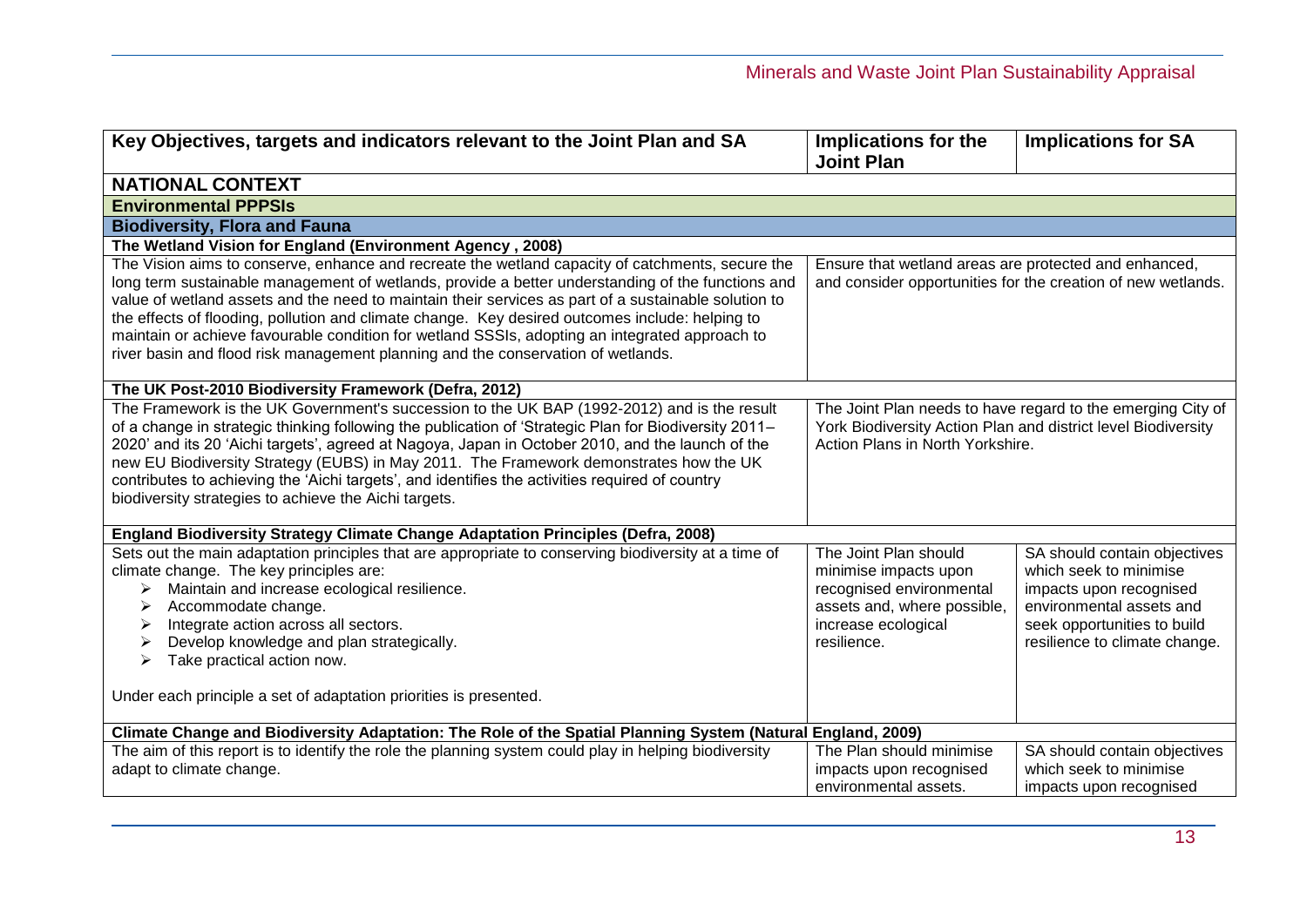|                                                                                                                                                                                                                                                                                                                                                                                                                                                                                                                                                                                                                                                                                                                                                                                                                                                                                                                                                                                                                                                                                                                                                                                                                                                                                                                                                                                          |                                                                                                                                                                                                                                                                                                                            | environmental assets.                                                                                                                                                                                                                                                                                        |
|------------------------------------------------------------------------------------------------------------------------------------------------------------------------------------------------------------------------------------------------------------------------------------------------------------------------------------------------------------------------------------------------------------------------------------------------------------------------------------------------------------------------------------------------------------------------------------------------------------------------------------------------------------------------------------------------------------------------------------------------------------------------------------------------------------------------------------------------------------------------------------------------------------------------------------------------------------------------------------------------------------------------------------------------------------------------------------------------------------------------------------------------------------------------------------------------------------------------------------------------------------------------------------------------------------------------------------------------------------------------------------------|----------------------------------------------------------------------------------------------------------------------------------------------------------------------------------------------------------------------------------------------------------------------------------------------------------------------------|--------------------------------------------------------------------------------------------------------------------------------------------------------------------------------------------------------------------------------------------------------------------------------------------------------------|
| <b>Natural Environment and Rural Communities Act (2006)</b>                                                                                                                                                                                                                                                                                                                                                                                                                                                                                                                                                                                                                                                                                                                                                                                                                                                                                                                                                                                                                                                                                                                                                                                                                                                                                                                              |                                                                                                                                                                                                                                                                                                                            |                                                                                                                                                                                                                                                                                                              |
| Section 40 of the Act places a new biodiversity duty on public bodies which includes local<br>authorities. The implications of this Act are that biodiversity must be integrated and delivered in all<br>aspects of infrastructure, finance, development control and forward planning.                                                                                                                                                                                                                                                                                                                                                                                                                                                                                                                                                                                                                                                                                                                                                                                                                                                                                                                                                                                                                                                                                                   | The implications for the<br>Joint Plan are that<br>biodiversity must be<br>integrated and delivered<br>through the Plan. The Joint<br>Plan should seek to<br>conserve and enhance<br>Local Wildlife Sites and<br>Local Nature Reserves and<br>to give proper consideration<br>to biodiversity outside<br>designated areas. | The SA Framework will aim<br>to ensure that the Joint Plan<br>delivers biodiversity through<br>its policies. The SA<br>objectives should seek to<br>conserve and enhance Local<br><b>Sites and Local Nature</b><br>Reserves and to give proper<br>consideration to biodiversity<br>outside designated areas. |
| UK National Ecosystem Assessment (2011)                                                                                                                                                                                                                                                                                                                                                                                                                                                                                                                                                                                                                                                                                                                                                                                                                                                                                                                                                                                                                                                                                                                                                                                                                                                                                                                                                  |                                                                                                                                                                                                                                                                                                                            |                                                                                                                                                                                                                                                                                                              |
| The UK National Ecosystem Assessment (UKNEA) provides a comprehensive overview of the state<br>of the natural environment in the UK and a new way of estimating our national wealth.<br>The key messages of the UKNEA are:<br>The natural world, its biodiversity and its constituent ecosystems are critically important to<br>➤<br>our wellbeing and economic prosperity, but are consistently undervalued;<br>Ecosystems and ecosystem services, and the ways people benefit from them, have<br>➤<br>changed markedly in the past 60 years, driven by changes in society;<br>The UK's ecosystems are currently delivering some services well, but others are still in<br>➤<br>long-term decline;<br>The UK population will continue to grow, and its demands and expectations continue to<br>evolve. This is likely to increase pressure on ecosystem services;<br>Actions taken and decisions made now will have consequences far into the future for<br>➤<br>ecosystems, ecosystem services and human well-being;<br>A move to sustainable development will require an appropriate mixture of regulations,<br>technology, financial investment and education, as well as changes in individual and<br>societal behaviour and adoption of a more integrated approach to ecosystem management.<br>In 2014 The National Ecosystem Assessment Follow On identified a role for Strategic | The Joint Plan should<br>recognise where it may<br>contribute to ecosystem<br>services.                                                                                                                                                                                                                                    | The SA should contribute to<br>the delivery of ecosystem<br>services. In particular,<br>baseline information on<br>Natural Capital should inform<br>the baseline and assessment<br>of policies should consider if<br>policies or sites might better<br>deliver ecosystem services.                           |
| Environmental Assessment, namely:                                                                                                                                                                                                                                                                                                                                                                                                                                                                                                                                                                                                                                                                                                                                                                                                                                                                                                                                                                                                                                                                                                                                                                                                                                                                                                                                                        |                                                                                                                                                                                                                                                                                                                            |                                                                                                                                                                                                                                                                                                              |
| "Strategic Environmental Assessment and Environmental Impact Assessment are key tools for<br>embedding ecosystem knowledge into planning processes. Using ecosystem knowledge in                                                                                                                                                                                                                                                                                                                                                                                                                                                                                                                                                                                                                                                                                                                                                                                                                                                                                                                                                                                                                                                                                                                                                                                                         |                                                                                                                                                                                                                                                                                                                            |                                                                                                                                                                                                                                                                                                              |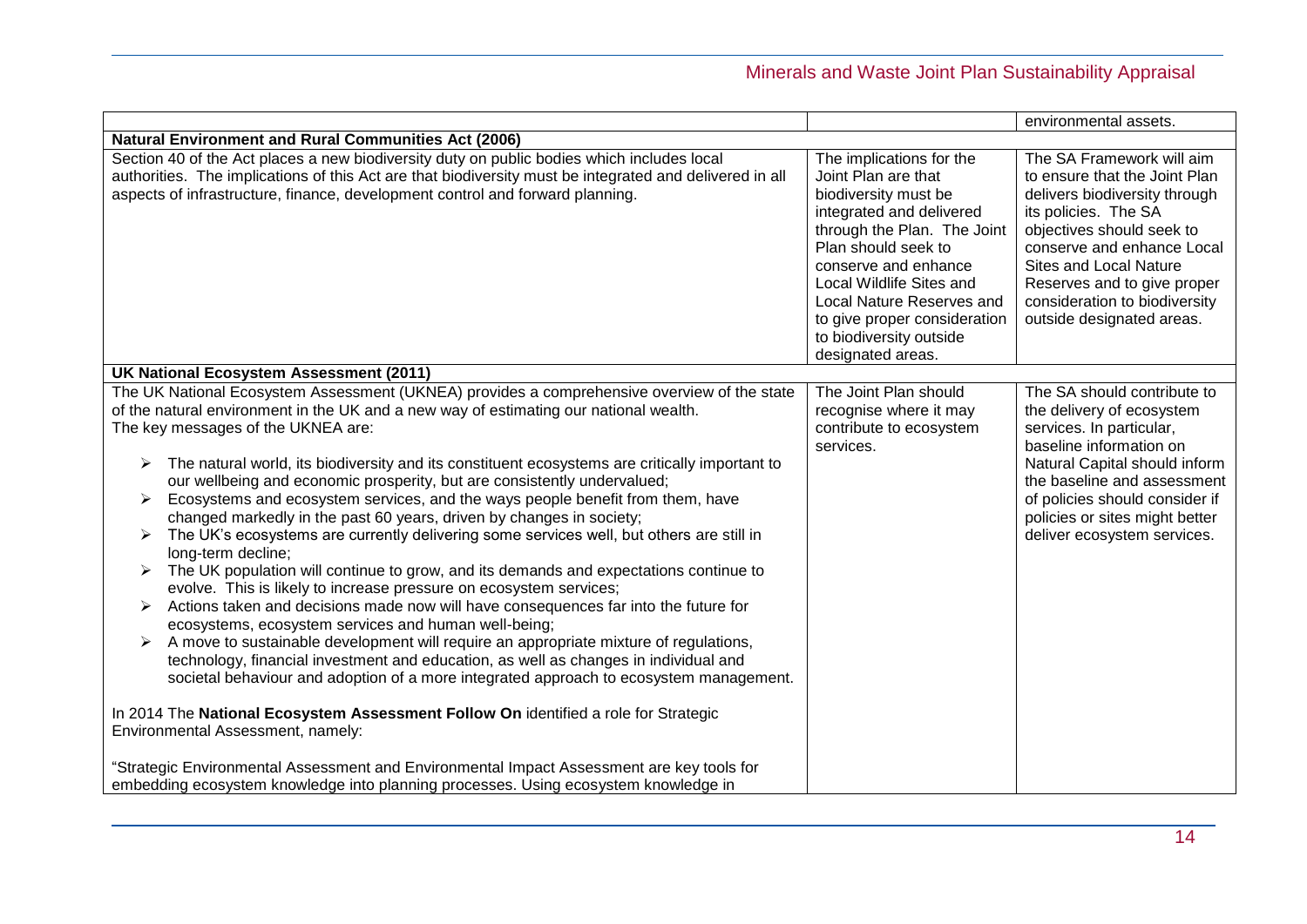| appraisal will: - Help to provide a more comprehensive analysis of environmental impacts and<br>potential problems; - help identify critical factors which may facilitate or hinder the embedding of the<br>ecosystem services framework".                                                                                                                                                                                                                                                                                                                                                                                                                                                                                                                                                                                                                                                                                                                                                                                                                                                                                                                                                                                                  |                                                                                                                                                                                                                                                                                                                                                                                          |                                                                                                  |
|---------------------------------------------------------------------------------------------------------------------------------------------------------------------------------------------------------------------------------------------------------------------------------------------------------------------------------------------------------------------------------------------------------------------------------------------------------------------------------------------------------------------------------------------------------------------------------------------------------------------------------------------------------------------------------------------------------------------------------------------------------------------------------------------------------------------------------------------------------------------------------------------------------------------------------------------------------------------------------------------------------------------------------------------------------------------------------------------------------------------------------------------------------------------------------------------------------------------------------------------|------------------------------------------------------------------------------------------------------------------------------------------------------------------------------------------------------------------------------------------------------------------------------------------------------------------------------------------------------------------------------------------|--------------------------------------------------------------------------------------------------|
| <b>Conservation of Habitats and Species Regulations (2010)</b>                                                                                                                                                                                                                                                                                                                                                                                                                                                                                                                                                                                                                                                                                                                                                                                                                                                                                                                                                                                                                                                                                                                                                                              |                                                                                                                                                                                                                                                                                                                                                                                          |                                                                                                  |
| The original Conservation (Natural Habitats &c) Regulations, 1994 transposed the EU Habitats<br>Directive (described above) into national law. The Conservation of Habitats and Species<br>Regulations, 2010 consolidate the various amendments to the original regulations and include new<br>provisions to implement parts of the Marine and Coastal Access Act, 2009.<br>Part 102 (1) of the Regulations States:<br>"Where a land use plan: a) is likely to have a significant effect on a European site or European<br>offshore marine site (either alone or in combination with other plans or projects), and b) is not<br>directly connected with or necessary to the management of the site, the 'plan making authority' for<br>that plan must, before the plan is given effect, make an appropriate assessment of the implications<br>for the site in view of that site's nature conservation objectives".<br>The Regulations were recently amended by the Conservation of Habitats and Species<br>(Amendment) Regulations 2012, which more fully integrates the requirement of the Birds Directive<br>by requiring efforts to avoid pollution or deterioration of habitats for wild birds outside of specific<br>designated areas. | The Joint Plan will be<br>subject to Habitats<br>Regulations Assessment,<br>and if significant effects are<br>likely, appropriate<br>assessment of its<br>implications for European<br>Sites. This will mean that<br>the Joint Plan cannot be<br>enacted in a form which<br>may damage a European<br>Site without demonstrating<br>'imperative reasons of<br>overriding public interest. | The SA must have regard to<br>the findings of the Habitats<br>Regulations Assessment.            |
| Wildlife and Countryside Act (1981) 'as amended'                                                                                                                                                                                                                                                                                                                                                                                                                                                                                                                                                                                                                                                                                                                                                                                                                                                                                                                                                                                                                                                                                                                                                                                            |                                                                                                                                                                                                                                                                                                                                                                                          |                                                                                                  |
| Transposes the Bern Convention on the Conservation of European Wildlife and Natural Habitats<br>(1979) and the EU Birds Directive (1979) into national law. Has been amended by the Countryside<br>and Rights of Way Act (2000).<br>Provides for the notification of Sites of Special Scientific Interest (SSSI) and measures for their<br>protection and management. Also for Special Protection Areas under the Birds Directive. Sets out<br>the legal offences / penalties for killing or harming species listed in annexes. Prohibits agricultural<br>or forestry land on moorland / heathland in national parks which has been such for 20 years or more<br>and requires surveying authorities to keep up-to-date definitive maps of Public Rights of Way.<br>Section 28 of the Act imposes a duty on a number of bodies including local planning authorities to<br>take reasonable steps, consistent with the proper exercise of its functions, to further the<br>conservation and enhancement of SSSIs.                                                                                                                                                                                                                              | The Joint Plan needs to<br>include policy to ensure<br>adequate protection of<br>SSSIs through the planning<br>system and to ensure listed<br>species are not harmed or<br>killed as a result of<br>development.                                                                                                                                                                         | The SA Framework needs to<br>give due emphasis to<br>nationally designated SSSIs<br>and species. |
| Government Forestry and Woodlands Policy Statement (Defra, 2013)                                                                                                                                                                                                                                                                                                                                                                                                                                                                                                                                                                                                                                                                                                                                                                                                                                                                                                                                                                                                                                                                                                                                                                            |                                                                                                                                                                                                                                                                                                                                                                                          |                                                                                                  |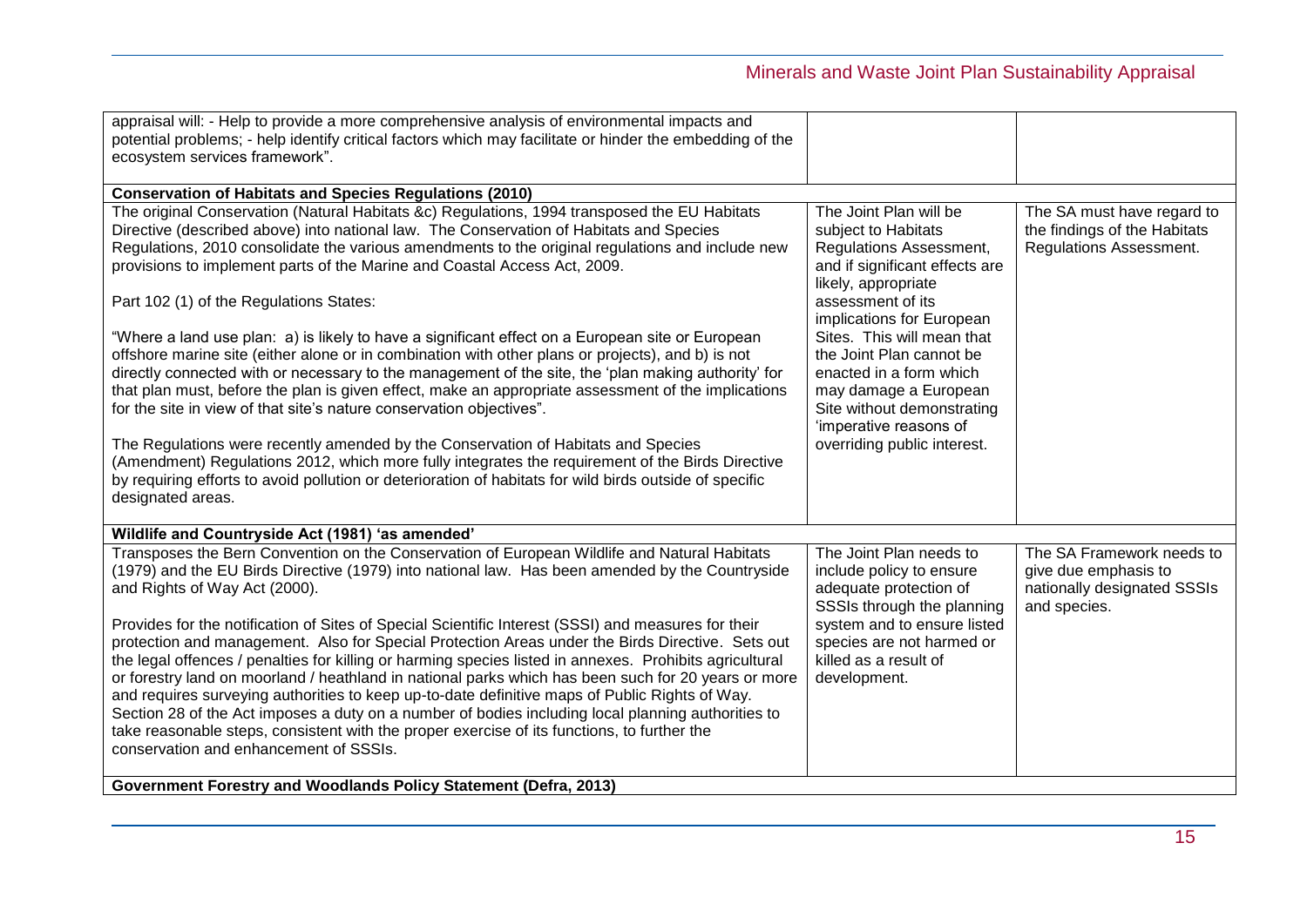| Protect, improve and expand England's forests and woodlands whilst realising the social and                                                                                             | Develop plan policies in line | <b>Ensure Sustainability</b>  |
|-----------------------------------------------------------------------------------------------------------------------------------------------------------------------------------------|-------------------------------|-------------------------------|
| environmental benefits of these assets and improving the governance of woodlands through                                                                                                | with national guidance.       | Appraisal objectives          |
| simplification of governance structures.                                                                                                                                                |                               | recognise these issues.       |
| $\triangleright$ Protect trees, woods and forests through prioritisation of tree and plant health and the focus                                                                         |                               |                               |
| of funding on research into tree disease.                                                                                                                                               |                               |                               |
| Improve woodland assets by driving economic growth and benefitting people and nature.                                                                                                   |                               |                               |
| Economic growth will be driven by a range of measures such as increasing woodland,                                                                                                      |                               |                               |
| reducing regulations and exploiting economic opportunities. People and communities will<br>benefit from an increase of community involvement, local access and improvement of           |                               |                               |
| woodlands for societal benefit. In addition, wildlife and the natural environment will benefit                                                                                          |                               |                               |
| through restoration of woodlands, implementation of the Natural Environment White Paper                                                                                                 |                               |                               |
| and Biodiversity 2020, production of an open habitat strategy and encouragement of LNPs.                                                                                                |                               |                               |
| Expand the woodland resource through increased tree planting, development of the                                                                                                        |                               |                               |
| voluntary carbon market and reducing burdens on landowners who want to plant woodland.                                                                                                  |                               |                               |
| Realise woodlands' value through the creation of new market opportunities.<br>➤                                                                                                         |                               |                               |
| Create strong and resilient governance and structures through simplification and lessening                                                                                              |                               |                               |
| governmental intervention.                                                                                                                                                              |                               |                               |
|                                                                                                                                                                                         |                               |                               |
| Biodiversity 2020 (Defra, 2011)                                                                                                                                                         |                               |                               |
| Vision - By 2050 our land and seas will be rich in wildlife, our biodiversity will be valued, conserved,                                                                                | The MWJP should ensure        | SA objectives need to cover   |
| restored, managed sustainably and be more resilient and able to adapt to change, providing                                                                                              | that minerals and waste       | effects on biodiversity.      |
| essential services and delivering benefits for everyone.                                                                                                                                | developments do not hinder    |                               |
|                                                                                                                                                                                         | achievement of the            |                               |
| More specifically, the 2020 Mission outlined in the Strategy, states: "Our mission is to halt overall                                                                                   | objectives.                   |                               |
| biodiversity loss, support healthy well-functioning ecosystems and establish coherent ecological                                                                                        |                               |                               |
| networks, with more and better places for nature for the benefit of wildlife and people". Specific                                                                                      |                               |                               |
| 'outcomes' are then cited for 'habitats and ecosystems on land (Outcome 1), marine habitats,<br>ecosystems and fisheries (Outcome 2), species (Outcome 3) and people (Outcome 4). These |                               |                               |
| outcomes include the delivery of the targets stated in the Natural Environment White Paper (see                                                                                         |                               |                               |
| below).                                                                                                                                                                                 |                               |                               |
|                                                                                                                                                                                         |                               |                               |
| The Natural Choice - Securing the Value of Nature (Natural Environment White Paper (Defra, 2011)                                                                                        |                               |                               |
| The main themes are protecting and improving our natural environment, growing a green economy                                                                                           | Policies should enable        | SA objectives need to cover   |
| and reconnecting with nature. By 2020:                                                                                                                                                  | minerals and waste            | effects on priority habitats. |
| 90% of priority wildlife habitats in recovering or favourable condition;<br>➤                                                                                                           |                               |                               |
|                                                                                                                                                                                         | developments to contribute    |                               |
| Increase in at least 200,000 hectares of priority habitats;                                                                                                                             | to or not hinder              |                               |
| 50% of SSSI to be in favourable condition and at least 95% in favourable or recovering;<br>At least 17% of England will be managed to safeguard biodiversity;                           | achievement of these          |                               |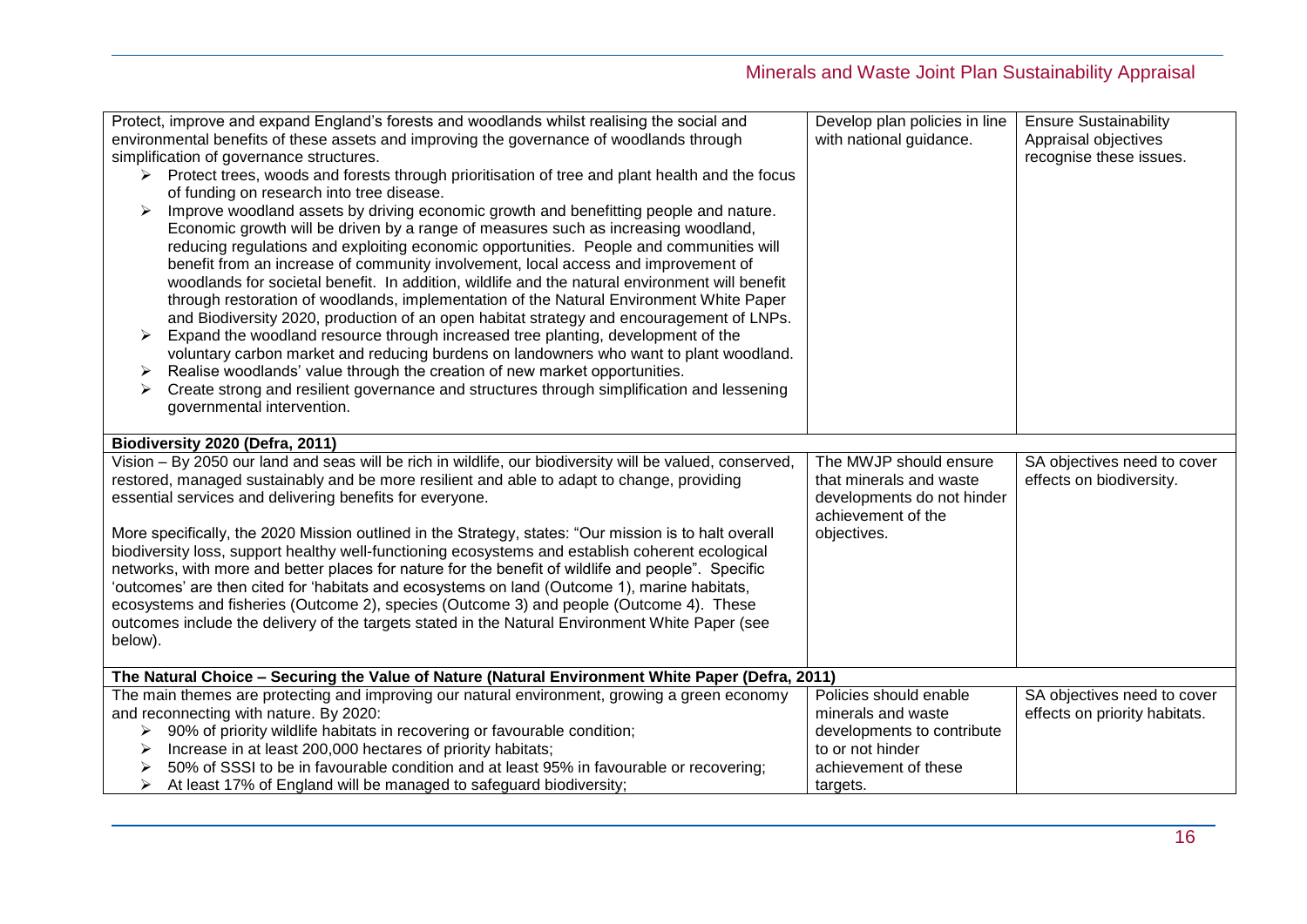| At least 15% of degraded ecosystems that are important to climate change adaptation or<br>➤                                                          |                              |                                |
|------------------------------------------------------------------------------------------------------------------------------------------------------|------------------------------|--------------------------------|
| mitigation will be restored.<br>By 2030 reduce peat use to zero.<br>➤                                                                                |                              |                                |
| By 2015 achieve good ecological status for 32 per cent of water bodies.<br>➤                                                                         |                              |                                |
|                                                                                                                                                      |                              |                                |
| <b>Water and Soil</b>                                                                                                                                |                              |                                |
| Safeguarding our Soils - A Strategy for England (Defra, 2009)                                                                                        |                              |                                |
| A Strategy to safeguard and protect England's irreplaceable and fundamental natural resource, soil,                                                  | Policies need to reflect the | The SA will need to address    |
| which provides many essential functions for life.                                                                                                    | need to protect and          | the protection of soils.       |
|                                                                                                                                                      | improve soil.                |                                |
| The strategy sets out how the government will:                                                                                                       |                              |                                |
| $\triangleright$ value soils in the planning system; and<br>prevent pollution of soils, and deal with the historic legacy of contaminated land.<br>➤ |                              |                                |
|                                                                                                                                                      |                              |                                |
| <b>DEFRA Countryside Stewardship, 2015</b>                                                                                                           |                              |                                |
| "Provides financial incentives for land managers to look after their environment to look                                                             | The Plan should promote      | The SA may highlight           |
| after their environment through activities such as:                                                                                                  | restoration of sites         | restoration opportunities that |
| conserving and restoring wildlife habitats<br>➤                                                                                                      |                              | align with surrounding grant   |
| Flood risk management<br>➤                                                                                                                           |                              | schemes or that, themselves,   |
| Woodland creation and management"                                                                                                                    |                              | may attract grant aid.         |
|                                                                                                                                                      |                              |                                |
| Water White Paper - Water for Life (Defra, 2011)                                                                                                     |                              |                                |
| Sets out the priorities for Government policy on water in England. The White Paper addresses                                                         | The Joint Plan should        | The SA Framework should        |
| several areas:                                                                                                                                       | contribute to this White     | support the efficient use of   |
| $\triangleright$ Water and the natural environment –where priorities for 'tackling water pollution' and                                              | Paper's objectives.          | water and seek to reduce       |
| 'tackling over abstraction', are set out;                                                                                                            |                              | water pollution.               |
| Water and the green economy -with priorities including 'supporting growth and innovation';                                                           |                              |                                |
| Water and You - with priorities including 'changing the way we value water'<br>➤                                                                     |                              |                                |
| Groundwater Protection: Policy and Practice (GP3) (Environment Agency, 2012)                                                                         |                              |                                |
| Sets out the aims and objectives and policy approach for protecting and managing groundwater in                                                      | Groundwater objectives       | Ensure that the Joint Plan     |
| England and Wales. Seeks to balance the threat to the groundwater supply with the benefits of a                                                      | should be reflected in the   | protects and manages           |
| proposed development or activity. Local Planning Authorities to consider groundwater protection                                                      | development of the MWJP.     | groundwater.                   |
| objectives when drawing up Local Development Documents.                                                                                              |                              |                                |
|                                                                                                                                                      |                              |                                |
|                                                                                                                                                      |                              |                                |
| Flood and Water Management Act (2010)                                                                                                                |                              |                                |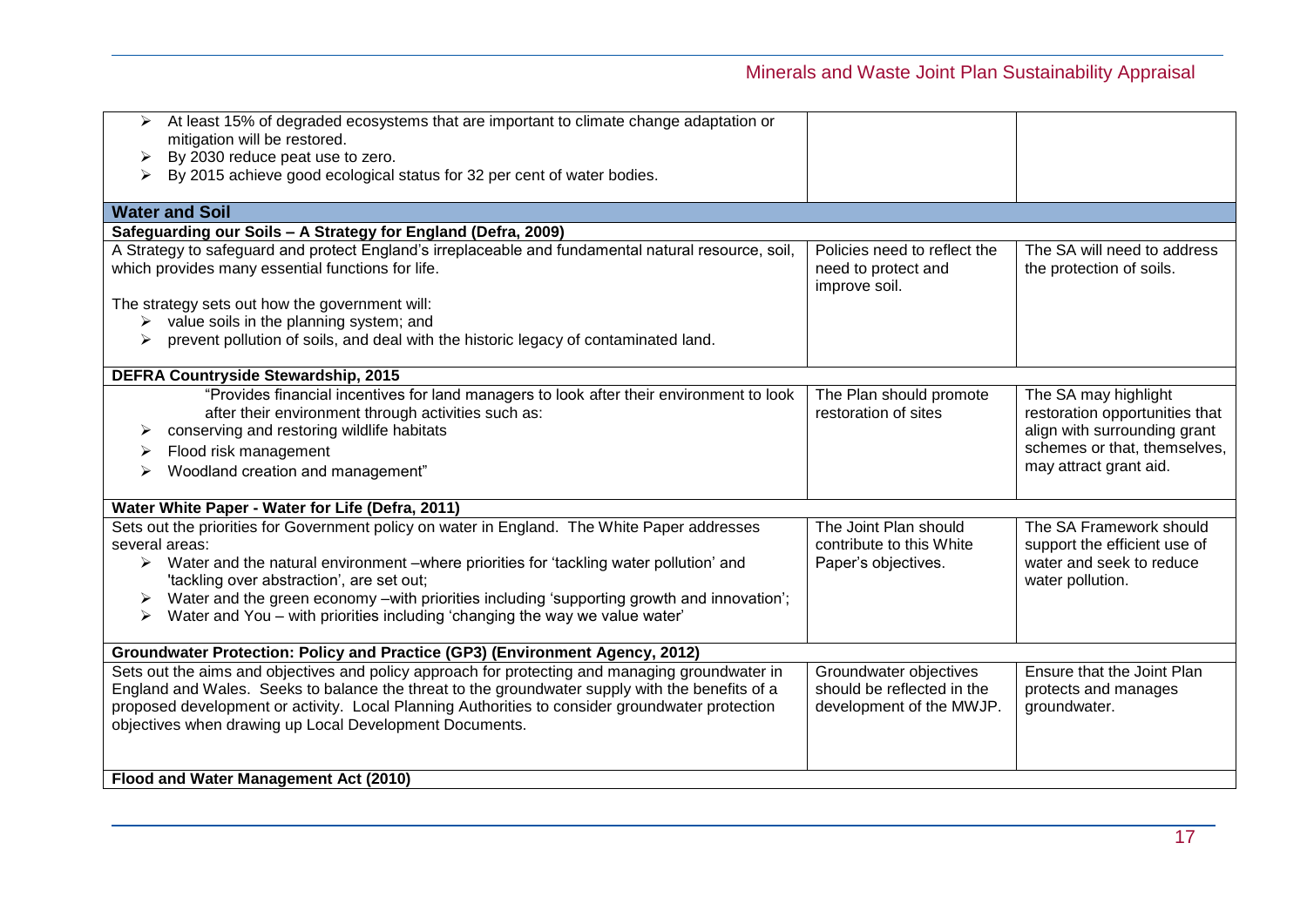| The Flood and Water Management Act provides for better, more comprehensive management of<br>flood risk for people, homes and businesses, helps safeguard community groups from unaffordable<br>rises in surface water drainage charges and protects water supplies to the consumer.<br>Part 1 of the Act requires the Environment Agency to develop a national strategy for flood<br>➤<br>and coastal erosion risk. It also requires all lead flood authorities in England to develop and<br>maintain, apply and monitor a strategy for flood risk in their area.<br>Schedule 3 introduces standard for the design, construction, maintenance and operation of<br>➤<br>new rainwater drainage systems and introduces an approving body (generally the local<br>authority).<br>Amends section 106 of the Water Industry Act, 1991 to make the right to connect surface<br>water run off to public sewers conditional on the approval of the drainage system by the<br>approving body. | The Joint Plan will need to<br>be integrated with flood risk<br>strategy for the Plan Area<br>and not conflict with<br>formally designated<br>features that affect flood<br>risk. | The SA should ensure flood<br>risk is addressed through<br>analysis of the supporting<br>evidence provided by the<br><b>Strategic Flood Risk</b><br>Assessment.<br><b>Strategic Flood Risk</b><br>Assessment will need to<br>provide guidance on SUDS<br>for use in the SA. |
|--------------------------------------------------------------------------------------------------------------------------------------------------------------------------------------------------------------------------------------------------------------------------------------------------------------------------------------------------------------------------------------------------------------------------------------------------------------------------------------------------------------------------------------------------------------------------------------------------------------------------------------------------------------------------------------------------------------------------------------------------------------------------------------------------------------------------------------------------------------------------------------------------------------------------------------------------------------------------------------|-----------------------------------------------------------------------------------------------------------------------------------------------------------------------------------|-----------------------------------------------------------------------------------------------------------------------------------------------------------------------------------------------------------------------------------------------------------------------------|
| <b>Marine and Coastal Access Act (2009)</b>                                                                                                                                                                                                                                                                                                                                                                                                                                                                                                                                                                                                                                                                                                                                                                                                                                                                                                                                          |                                                                                                                                                                                   |                                                                                                                                                                                                                                                                             |
| The Act seeks to ensure clean, healthy, safe, productive and biologically diverse oceans and seas.<br>It introduces new systems for delivery of coastal objectives including for planning, nature<br>conservation, fisheries and for improving public access to the coast. Policies should ensure that<br>minerals and waste developments do not harm the marine environment or coastal access.                                                                                                                                                                                                                                                                                                                                                                                                                                                                                                                                                                                      | Policies should ensure that<br>minerals and waste<br>developments do not harm<br>the marine environment or<br>coastal access.                                                     | SA objectives need to cover<br>protecting the marine<br>environment and maintaining<br>coastal access.                                                                                                                                                                      |
| HM Government UK Marine Policy Statement (2011)                                                                                                                                                                                                                                                                                                                                                                                                                                                                                                                                                                                                                                                                                                                                                                                                                                                                                                                                      |                                                                                                                                                                                   |                                                                                                                                                                                                                                                                             |
| The Marine Policy Statement, together with future Marine Plans, form a new plan led system for<br>marine activities. It sets out a UK Vision for the marine environment as being for 'clean, healthy,<br>safe, productive and biologically diverse oceans and seas'. It also sets out a number of high level<br>marine objectives, grouped around the following themes:                                                                                                                                                                                                                                                                                                                                                                                                                                                                                                                                                                                                              | Policies should ensure that<br>minerals and waste<br>developments do not harm<br>the marine environment.                                                                          | SA objectives need to cover<br>protecting the marine<br>environment.                                                                                                                                                                                                        |
| Achieving a sustainable marine economy.<br>➤<br>Ensuring a strong, healthy and just society.<br>Living within environmental limits.<br>➤<br>Promoting good governance.<br>➤<br>Using sound science responsibly.<br>➤                                                                                                                                                                                                                                                                                                                                                                                                                                                                                                                                                                                                                                                                                                                                                                 |                                                                                                                                                                                   |                                                                                                                                                                                                                                                                             |
| Section 1.3 affirms that the MPS and marine planning systems will sit alongside and interact with<br>existing planning regimes across the UK. (The two planning systems will physically overlap with<br>marine plan areas extending up to the level of mean high water spring tides while terrestrial<br>planning boundaries generally extend to the mean low water spring tide.) A number of key issues<br>are identified where there is overlap between terrestrial and marine planning regimes, such as<br>effect of development on seascape, air quality, noise, ecology etc.                                                                                                                                                                                                                                                                                                                                                                                                    |                                                                                                                                                                                   |                                                                                                                                                                                                                                                                             |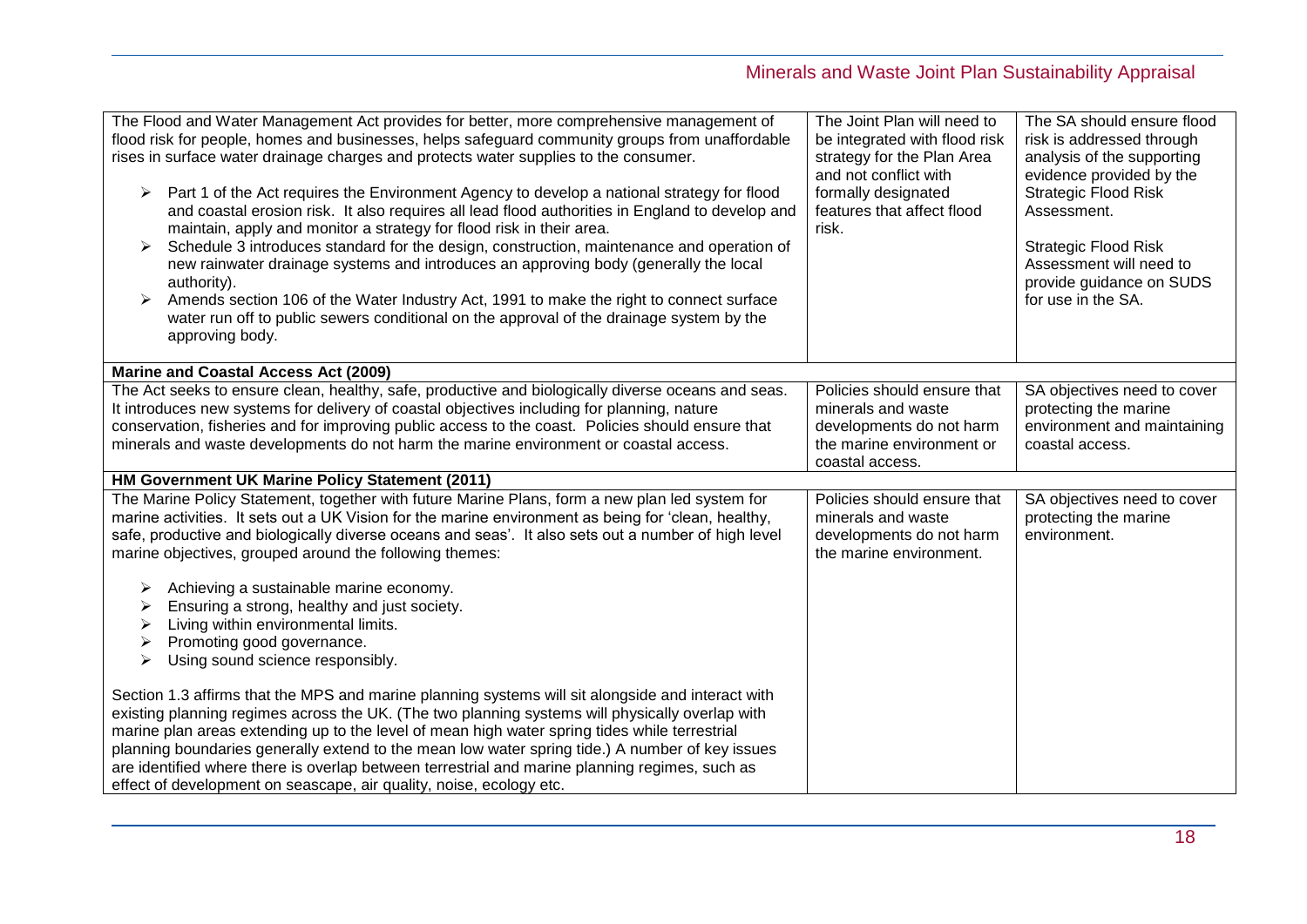| Water Environment (Water Framework Directive) Regulations, 2003                                                                                                                                                                                                                                                                                                                                                                                                                         |                                                                                                                                               |                                                                                                                                                             |
|-----------------------------------------------------------------------------------------------------------------------------------------------------------------------------------------------------------------------------------------------------------------------------------------------------------------------------------------------------------------------------------------------------------------------------------------------------------------------------------------|-----------------------------------------------------------------------------------------------------------------------------------------------|-------------------------------------------------------------------------------------------------------------------------------------------------------------|
| Implements the Water Framework Directive in England via measures such as requiring the<br>Environment Agency to set environmental objective for river basin districts. Requires public bodies,<br>when exercising their functions, to have regard to relevant River Basin Management Plans and<br>gives the Environment Agency powers to request information from public bodies on how they are<br>adhering to the regulations.                                                         | The Joint Plan policies and<br>sites should not prevent<br>status objectives in River<br><b>Basin Management Plans</b><br>from being achieved |                                                                                                                                                             |
| National Standards for sustainable drainage systems (DEFRA, 2011)                                                                                                                                                                                                                                                                                                                                                                                                                       |                                                                                                                                               |                                                                                                                                                             |
| Sets out the requirements for the design, construction, operation of SUDS, including the judging<br>criteria of SUDS Approval Bodies. It also states that 'the Local Planning Authority could set local<br>requirements for planning permission that have the effect of more stringent requirements than these<br>national standards'.                                                                                                                                                  | SUDs should be integrated<br>into minerals and waste<br>development as a priority<br>where practicable.                                       | SA and SFRA should<br>promote the integration of<br>SUDS into minerals and<br>waste development.                                                            |
| Air                                                                                                                                                                                                                                                                                                                                                                                                                                                                                     |                                                                                                                                               |                                                                                                                                                             |
| HM Government Air Quality Standard Regulations (2010)                                                                                                                                                                                                                                                                                                                                                                                                                                   |                                                                                                                                               |                                                                                                                                                             |
| Transposes into English law the requirements of several air quality directives, including<br>2008/50/EC.<br>Sets standards to improve air quality and reduce the impact of air pollution on human health and<br>ecosystems.                                                                                                                                                                                                                                                             | The Joint Plan policies and<br>text should support<br>improved air quality.                                                                   | SA Framework to include<br>appropriate air quality<br>objective / indicators.                                                                               |
| The Air Quality Strategy for England, Scotland, Wales and Northern Ireland Volume 1 (2007) and Volume 2 (2011)                                                                                                                                                                                                                                                                                                                                                                          |                                                                                                                                               |                                                                                                                                                             |
| The Air Quality Objectives are a statement of government policy intentions or targets. The primary<br>objective is to make sure that everyone can enjoy a level of ambient air quality in public places with<br>a requirement for local authorities to undertake a local air quality review on 8 identified air pollutants<br>and for prediction of levels in the future. Air Quality Management Areas (AQMAs) can be<br>established where it is expected that targets will not be met. | Consider how the Joint<br>Plan policies can support<br>the objectives and targets<br>of the Air Quality Strategy.                             | Consider sustainability<br>objectives that aim to<br>minimise air pollution.<br>Particular attention should be<br>given to Air Quality<br>Management Areas. |
| Targets include:<br>Sulphur dioxide 125ug/m3 (24 hour mean) not to be exceeded more than 3 times a year.<br>≻<br>Particles (PM10) 40ug/m3 (annual mean).<br>➤<br>Particles (PM2.5) 25ug/m3 (annual mean).<br>➤<br>➤<br>Nitrogen oxide 40ug/m3 (annual mean).                                                                                                                                                                                                                            |                                                                                                                                               |                                                                                                                                                             |
| The Strategy also sets out objectives for sulphur dioxide and oxides of nitrogen for the protection of<br>ecosystems: Nitrous oxides 30ug/m3 (annual average), Sulphur dioxide 20ug/m3 (annual average).<br>However these objectives only apply in certain defined areas consistent with the Air Quality<br>Directive.                                                                                                                                                                  |                                                                                                                                               |                                                                                                                                                             |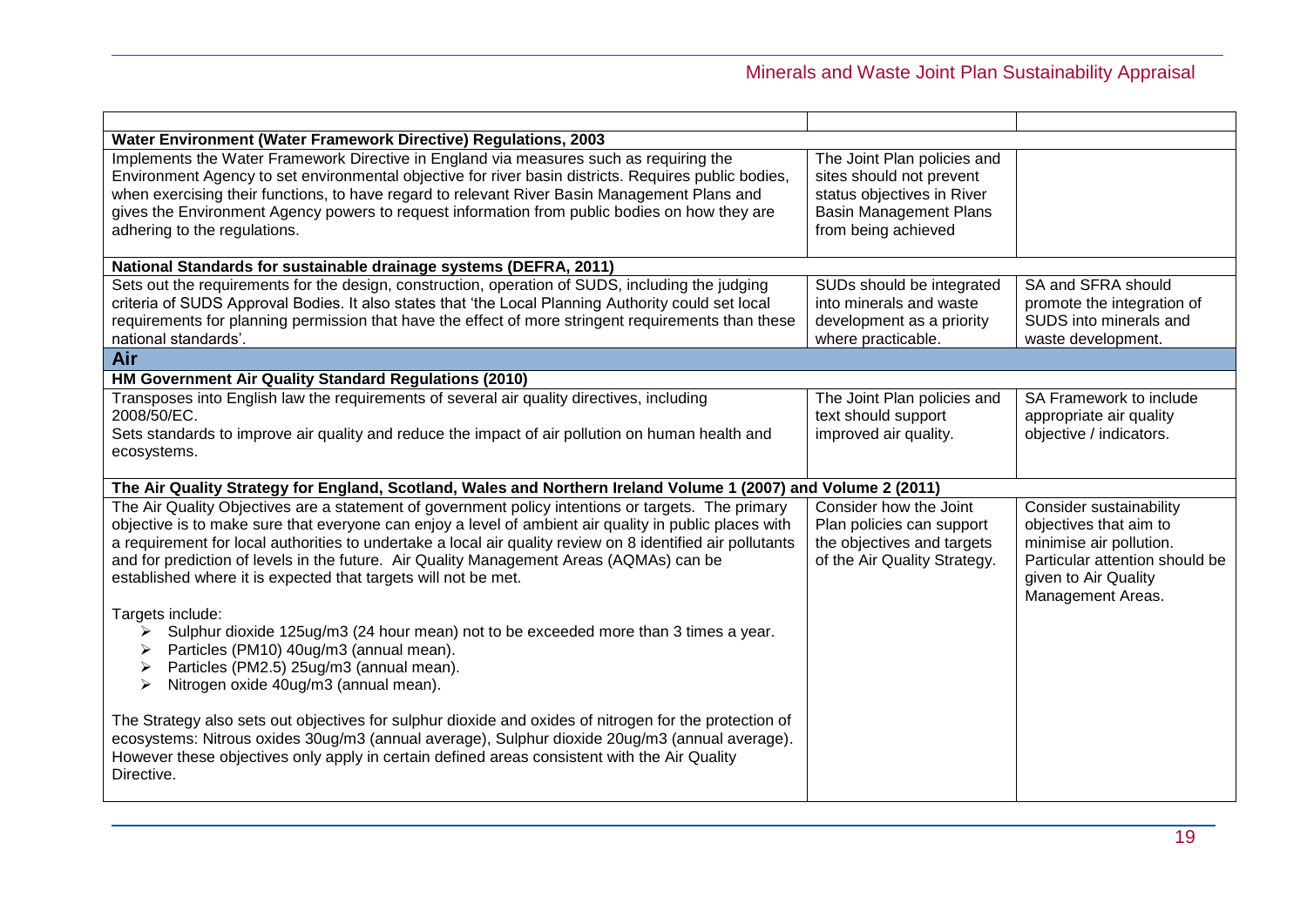| <b>Climatic Factors</b>                                                                                                                                                                                                                                                                                                                                                                                                                                                                                                                                                                                                                                                                                                                                                                                                                                                                                                                                                                    |                                                                                                                                                                      |                                                                                                                  |  |
|--------------------------------------------------------------------------------------------------------------------------------------------------------------------------------------------------------------------------------------------------------------------------------------------------------------------------------------------------------------------------------------------------------------------------------------------------------------------------------------------------------------------------------------------------------------------------------------------------------------------------------------------------------------------------------------------------------------------------------------------------------------------------------------------------------------------------------------------------------------------------------------------------------------------------------------------------------------------------------------------|----------------------------------------------------------------------------------------------------------------------------------------------------------------------|------------------------------------------------------------------------------------------------------------------|--|
| <b>Climate Change Risk Assessment (Defra, 2012)</b>                                                                                                                                                                                                                                                                                                                                                                                                                                                                                                                                                                                                                                                                                                                                                                                                                                                                                                                                        |                                                                                                                                                                      |                                                                                                                  |  |
| The Climate Change Risk Assessment (CCRA) is the first-ever comprehensive assessment of<br>potential risks and opportunities for the UK arising from climate change. The CCRA represents a<br>key part of the Government's response to the Climate Change Act 2008, which requires a series of<br>assessments of climate risks to the UK, both under current conditions and over the long term.                                                                                                                                                                                                                                                                                                                                                                                                                                                                                                                                                                                            | The Joint Plan needs to<br>ensure that consideration<br>for climate change is at the<br>heart of the document.                                                       | The Sustainability Appraisal<br>should ensure that climate<br>change is factored into the<br>assessment process. |  |
| Key messages which will need to be addressed are:<br>The global climate is changing and warming will continue over the next century;<br>➤<br>The UK is already vulnerable to extreme weather, including flooding and heat waves;<br>Flood risk is projected to increase significantly across the UK;<br>UK water resources are projected to come under increased pressure;<br>There are health benefits as well as threats related to climate change, affecting the most<br>vulnerable groups in our society;<br>Sensitive ecosystems are likely to come under increasing pressure;<br>➤<br>Some changes projected for the UK as a result of climate change could provide<br>opportunities for agriculture and other businesses, although not outweighing the threats;<br>Despite the uncertainties related to future climate change and its impacts, the evidence is<br>➤<br>now sufficient to identify a range of possible outcomes that can inform adaptation policies<br>and planning. |                                                                                                                                                                      |                                                                                                                  |  |
| The next assessment is due in 2017.                                                                                                                                                                                                                                                                                                                                                                                                                                                                                                                                                                                                                                                                                                                                                                                                                                                                                                                                                        |                                                                                                                                                                      |                                                                                                                  |  |
| Key findings of the CCRA as they relate to the Joint Plan area and its minerals and waste focus is<br>considered in the baseline of this report.                                                                                                                                                                                                                                                                                                                                                                                                                                                                                                                                                                                                                                                                                                                                                                                                                                           |                                                                                                                                                                      |                                                                                                                  |  |
| Climate Change Adaptation by Design (Town and Country Planning Association, 2007)                                                                                                                                                                                                                                                                                                                                                                                                                                                                                                                                                                                                                                                                                                                                                                                                                                                                                                          |                                                                                                                                                                      |                                                                                                                  |  |
| This document sets out the context for climate change and the reasons adaptation is needed and<br>can help reduce the risks of potential effects of climate change<br>The document sets out 3 spatial scales for adaptation:<br>Conurbation or catchment scale.<br>⋗<br>Neighbourhood scale.<br>Building scale.<br>➤                                                                                                                                                                                                                                                                                                                                                                                                                                                                                                                                                                                                                                                                       | The Joint Plan will need to<br>ensure that the predicted<br>impacts of climate change<br>are considered alongside<br>the need for minerals and<br>waste development. | Adaptation to climate change<br>should be considered in the<br><b>Sustainability Appraisal's</b><br>objectives.  |  |
| There are four key areas which need to be understood and planned for:<br>Managing high temperatures.<br>≻<br>Managing flood risks.<br>Managing water resources and water quality.                                                                                                                                                                                                                                                                                                                                                                                                                                                                                                                                                                                                                                                                                                                                                                                                          |                                                                                                                                                                      |                                                                                                                  |  |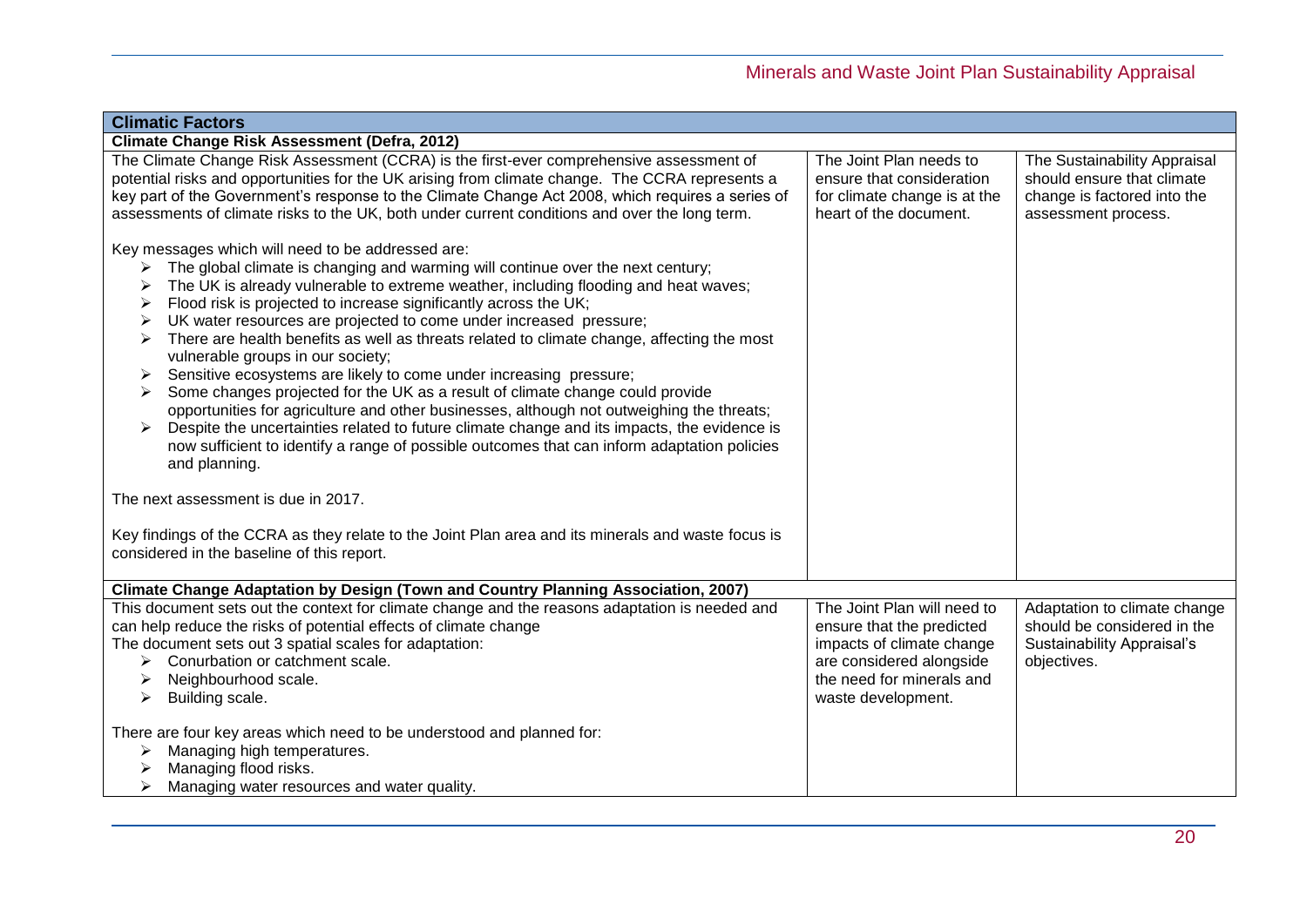| Managing ground condition.<br>≻                                                                                                                                                                                                                                                                                                                                                                                                                                                                                                                                                                                                                                                                                                                                                                                                                                                                                                                                                                                                                                                              |                                                                          |                                                                                                                                                                                                                                                                                                                                       |  |
|----------------------------------------------------------------------------------------------------------------------------------------------------------------------------------------------------------------------------------------------------------------------------------------------------------------------------------------------------------------------------------------------------------------------------------------------------------------------------------------------------------------------------------------------------------------------------------------------------------------------------------------------------------------------------------------------------------------------------------------------------------------------------------------------------------------------------------------------------------------------------------------------------------------------------------------------------------------------------------------------------------------------------------------------------------------------------------------------|--------------------------------------------------------------------------|---------------------------------------------------------------------------------------------------------------------------------------------------------------------------------------------------------------------------------------------------------------------------------------------------------------------------------------|--|
| The Carbon Budget Order (HM Government, 2011)                                                                                                                                                                                                                                                                                                                                                                                                                                                                                                                                                                                                                                                                                                                                                                                                                                                                                                                                                                                                                                                |                                                                          |                                                                                                                                                                                                                                                                                                                                       |  |
| Puts in a maximum level for net UK carbon emissions as defined in the UK net carbon account (as<br>defined in section 27 of the Climate Change Act. The carbon budget for 2023 to 2017 is 1,950<br>million tonnes of carbon dioxide equivalent. This figure is 50% below 1990 levels of CO2. Section<br>13 of the Climate Change Act commits the Secretary of State to prepare policies and proposals to<br>meet the carbon budge.                                                                                                                                                                                                                                                                                                                                                                                                                                                                                                                                                                                                                                                           | Minerals and waste activity<br>should seek to reduce<br>carbon emissions | The SA should seek to<br>reduce carbon emissions                                                                                                                                                                                                                                                                                      |  |
| The Carbon Plan (DECC, 2011)                                                                                                                                                                                                                                                                                                                                                                                                                                                                                                                                                                                                                                                                                                                                                                                                                                                                                                                                                                                                                                                                 |                                                                          |                                                                                                                                                                                                                                                                                                                                       |  |
| The Carbon Plan sets out how the UK will achieve decarbonisation within the framework of our<br>energy policy: to make the transition to a low carbon economy while maintaining energy security,<br>and minimising costs to consumers, particularly those in poorer households.<br>Relevant targets:<br>By 2050, the Government expects industry to have delivered its fair share of emission cuts,<br>$\blacktriangleright$<br>achieving reduction of up to 70 per cent from 2009 levels.<br>Over the next decade we need to continue reducing emissions from electricity generation<br>➤<br>through increasing the use of gas instead of coal, and more generation from renewable<br>sources.<br>By the end of 2013 the Government will develop a comprehensive Waste Prevention<br>➤<br>Programme and work with businesses and other organisations on a range of measures to<br>drive waste reduction and re-use.<br>The Government endorse the Freight Transport Association led Logistics Carbon Reduction<br>➤<br>Scheme target of an 8% reduction in emissions between 2010 and 2015. | The Joint Plan will need to<br>support the aims of the<br>Carbon Plan.   | The SA objectives should<br>seek to drive down carbon<br>emissions and help achieve<br>carbon budgets by driving<br>waste up the waste<br>hierarchy, supporting low<br>carbon built infrastructure,<br>shorter freight networks and<br>the switch to rail and<br>considering the carbon<br>implications of energy<br>minerals policy. |  |
| <b>Climate Change Act (2008)</b>                                                                                                                                                                                                                                                                                                                                                                                                                                                                                                                                                                                                                                                                                                                                                                                                                                                                                                                                                                                                                                                             |                                                                          |                                                                                                                                                                                                                                                                                                                                       |  |
| This Act provides a legal framework for ensuring that Government meets its commitments to tackle<br>climate change. The Act requires that emissions are reduced by at least 80% by 2050, compared<br>to 1990 levels.                                                                                                                                                                                                                                                                                                                                                                                                                                                                                                                                                                                                                                                                                                                                                                                                                                                                         | The Joint Plan will need to<br>help deliver and support<br>this Act.     | The SA ensure it is in line<br>with is Act and through<br>analysis assess how it will<br>help to meet Carbon<br>reduction targets.                                                                                                                                                                                                    |  |
| <b>National Adaptation Programme (Defra, 2013)</b>                                                                                                                                                                                                                                                                                                                                                                                                                                                                                                                                                                                                                                                                                                                                                                                                                                                                                                                                                                                                                                           |                                                                          |                                                                                                                                                                                                                                                                                                                                       |  |
| This will address the risks set out in the UK Climate Change Risk Assessment.                                                                                                                                                                                                                                                                                                                                                                                                                                                                                                                                                                                                                                                                                                                                                                                                                                                                                                                                                                                                                | The Joint Plan should take<br>into account this<br>programme             | Ensure the SA takes into<br>account this programme                                                                                                                                                                                                                                                                                    |  |
| Planning for Climate Change - Guidance for Local Authorities (Town and Country Planning Association, 2012)                                                                                                                                                                                                                                                                                                                                                                                                                                                                                                                                                                                                                                                                                                                                                                                                                                                                                                                                                                                   |                                                                          |                                                                                                                                                                                                                                                                                                                                       |  |
| This guide has been produced for local communities in order for action on climate change to be<br>galvanised locally as well as nationally. Local authorities, communities, private sector practitioners,<br>LEPs and LNPs should work together to implement changes in spatial planning that can contribute                                                                                                                                                                                                                                                                                                                                                                                                                                                                                                                                                                                                                                                                                                                                                                                 | The Joint Plan should take<br>into account this guidance.                | The SA objectives should<br>seek to encourage working<br>partnerships within local                                                                                                                                                                                                                                                    |  |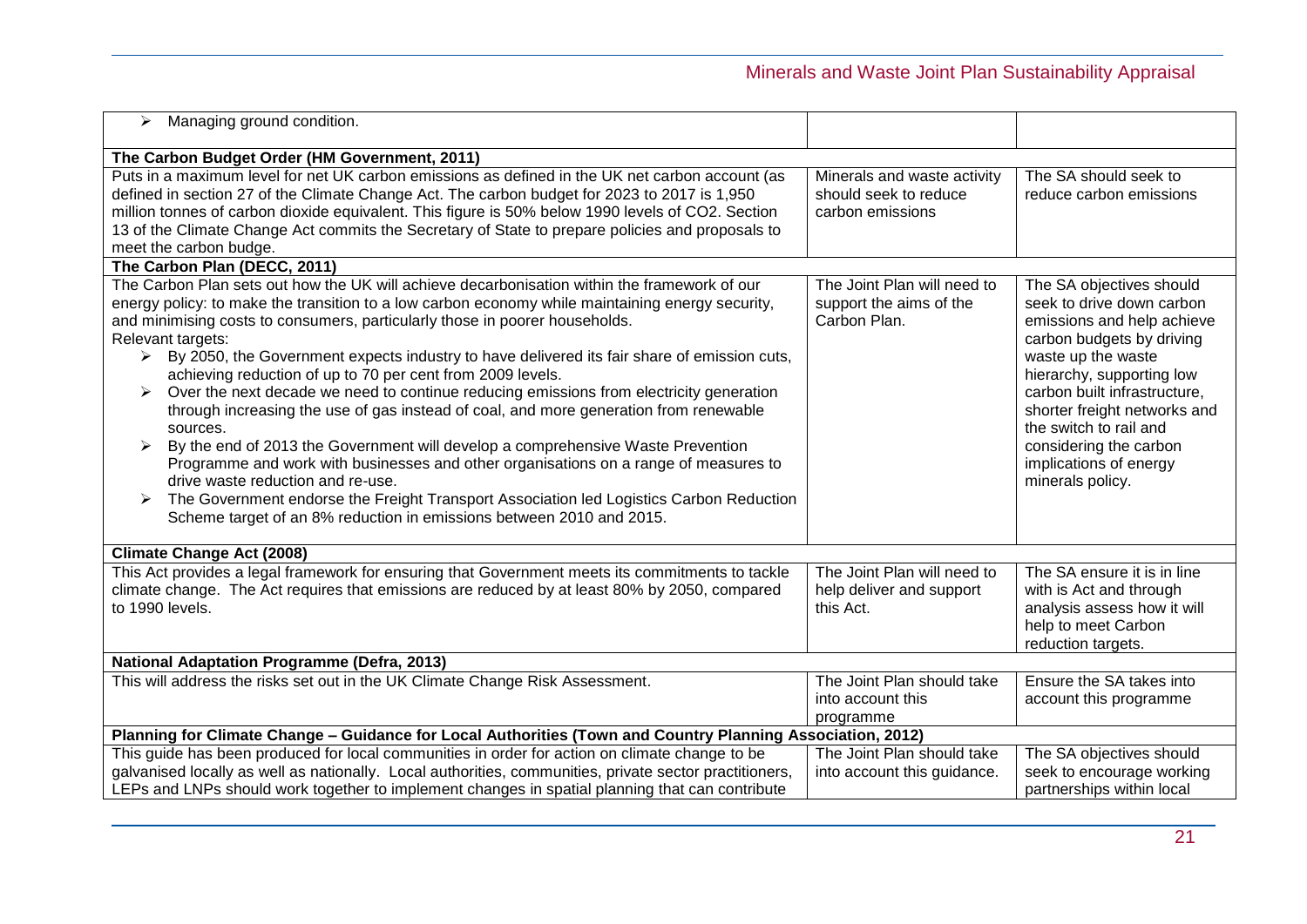| climate change.<br><b>Additional Environmental Issues</b><br>Control of Pollution Act (1974) and amending acts<br>The Control of Pollution Act 1974 requires waste disposal authorities to make adequate<br>The SA Framework should<br>The Joint Plan should<br>arrangements for the disposal of waste. Makes disposal of controlled waste a licensed activity and<br>ensure that policies restrict<br>incorporate objectives<br>the disposal of 'poisonous, noxious or polluting' waste beyond the terms of a license.<br>noise and water pollution<br>consistent with the Act.<br>and where other disposal<br>options are unfeasible seek<br>Allows the production of heat and electricity from waste by disposal authorise subject to restrictions.<br>to recover the energy from<br>Makes the intentional pollution of water an offence and gives local authorities the power to serve<br>waste.<br>notice on persons to restrict nuisance noise.<br>Model Procedures for the Management of Contaminated Land (Defra/Environment Agency) CLR11 (2004)<br>The Model Procedures for the Management of Land Contamination report, CLR 11, has been<br>The Joint Plan should<br>The SA should consider the<br>developed to provide the technical framework for applying a risk management process when<br>ensure that contaminated<br>management of<br>dealing with land affected by contamination. The process involves identifying, making decisions on<br>contaminated land when<br>land is managed in<br>and taking appropriate action to deal with land contamination in a way that is consistent with<br>compliance with the<br>assessing policies.<br>government policies and legislation within the UK.<br>technical framework.<br>HM Government Environmental Permitting Regulations (2010, amended 2012)<br>The regulations provide details on the when activities that may cause pollution need to apply for a<br>Plan policies to contribute<br>Check that the objectives are<br>permit in order to be authorised and provides restrictions to minimise damage to the environment<br>to achieving said<br>reflected in the Sustainability<br>and human health. They build on the earlier 2007 Environmental Permitting Regulations which in<br>Appraisal Framework.<br>objectives.<br>turn combined the Pollution Prevention and Control and Waste Management Licensing Regulations.<br>HM Government Environment Act (1995)<br>Sets out National Park purposes which are to 'Conserve and enhance the natural beauty, wildlife<br>Consider effect on National<br>Ensure that minerals and<br>and cultural heritage of the Park' and 'Promote opportunities for the understanding and enjoyment<br>Park purposes as part of the<br>waste development does<br>of the special qualities of the Park by the public', along with a duty in pursuing these to 'seek to<br>not undermine National<br>assessment of policies.<br>foster the economic and social wellbeing of local communities.'<br>Park purposes.<br>HM Government Environmental Protection Act (1990)<br>This Act of Parliament defines the fundamental structure and authority for waste management and<br>The SA should ensure<br>The Plan needs to ensure | to tackling climate change and reap the economic benefits of renewable energy, sustainable       |                              | areas in order to tackle   |
|-------------------------------------------------------------------------------------------------------------------------------------------------------------------------------------------------------------------------------------------------------------------------------------------------------------------------------------------------------------------------------------------------------------------------------------------------------------------------------------------------------------------------------------------------------------------------------------------------------------------------------------------------------------------------------------------------------------------------------------------------------------------------------------------------------------------------------------------------------------------------------------------------------------------------------------------------------------------------------------------------------------------------------------------------------------------------------------------------------------------------------------------------------------------------------------------------------------------------------------------------------------------------------------------------------------------------------------------------------------------------------------------------------------------------------------------------------------------------------------------------------------------------------------------------------------------------------------------------------------------------------------------------------------------------------------------------------------------------------------------------------------------------------------------------------------------------------------------------------------------------------------------------------------------------------------------------------------------------------------------------------------------------------------------------------------------------------------------------------------------------------------------------------------------------------------------------------------------------------------------------------------------------------------------------------------------------------------------------------------------------------------------------------------------------------------------------------------------------------------------------------------------------------------------------------------------------------------------------------------------------------------------------------------------------------------------------------------------------------------------------------------------------------------------------------------------------------------------------------------------------------------------------------------------------------------------------------------------------------------------------------------------------------------------------------------------------------------------------------------------------------------------------------------------------------------------------------------------------------------|--------------------------------------------------------------------------------------------------|------------------------------|----------------------------|
|                                                                                                                                                                                                                                                                                                                                                                                                                                                                                                                                                                                                                                                                                                                                                                                                                                                                                                                                                                                                                                                                                                                                                                                                                                                                                                                                                                                                                                                                                                                                                                                                                                                                                                                                                                                                                                                                                                                                                                                                                                                                                                                                                                                                                                                                                                                                                                                                                                                                                                                                                                                                                                                                                                                                                                                                                                                                                                                                                                                                                                                                                                                                                                                                                                     | transport and flood resilience.                                                                  |                              |                            |
|                                                                                                                                                                                                                                                                                                                                                                                                                                                                                                                                                                                                                                                                                                                                                                                                                                                                                                                                                                                                                                                                                                                                                                                                                                                                                                                                                                                                                                                                                                                                                                                                                                                                                                                                                                                                                                                                                                                                                                                                                                                                                                                                                                                                                                                                                                                                                                                                                                                                                                                                                                                                                                                                                                                                                                                                                                                                                                                                                                                                                                                                                                                                                                                                                                     |                                                                                                  |                              |                            |
|                                                                                                                                                                                                                                                                                                                                                                                                                                                                                                                                                                                                                                                                                                                                                                                                                                                                                                                                                                                                                                                                                                                                                                                                                                                                                                                                                                                                                                                                                                                                                                                                                                                                                                                                                                                                                                                                                                                                                                                                                                                                                                                                                                                                                                                                                                                                                                                                                                                                                                                                                                                                                                                                                                                                                                                                                                                                                                                                                                                                                                                                                                                                                                                                                                     |                                                                                                  |                              |                            |
|                                                                                                                                                                                                                                                                                                                                                                                                                                                                                                                                                                                                                                                                                                                                                                                                                                                                                                                                                                                                                                                                                                                                                                                                                                                                                                                                                                                                                                                                                                                                                                                                                                                                                                                                                                                                                                                                                                                                                                                                                                                                                                                                                                                                                                                                                                                                                                                                                                                                                                                                                                                                                                                                                                                                                                                                                                                                                                                                                                                                                                                                                                                                                                                                                                     |                                                                                                  |                              |                            |
|                                                                                                                                                                                                                                                                                                                                                                                                                                                                                                                                                                                                                                                                                                                                                                                                                                                                                                                                                                                                                                                                                                                                                                                                                                                                                                                                                                                                                                                                                                                                                                                                                                                                                                                                                                                                                                                                                                                                                                                                                                                                                                                                                                                                                                                                                                                                                                                                                                                                                                                                                                                                                                                                                                                                                                                                                                                                                                                                                                                                                                                                                                                                                                                                                                     |                                                                                                  |                              |                            |
|                                                                                                                                                                                                                                                                                                                                                                                                                                                                                                                                                                                                                                                                                                                                                                                                                                                                                                                                                                                                                                                                                                                                                                                                                                                                                                                                                                                                                                                                                                                                                                                                                                                                                                                                                                                                                                                                                                                                                                                                                                                                                                                                                                                                                                                                                                                                                                                                                                                                                                                                                                                                                                                                                                                                                                                                                                                                                                                                                                                                                                                                                                                                                                                                                                     |                                                                                                  |                              |                            |
|                                                                                                                                                                                                                                                                                                                                                                                                                                                                                                                                                                                                                                                                                                                                                                                                                                                                                                                                                                                                                                                                                                                                                                                                                                                                                                                                                                                                                                                                                                                                                                                                                                                                                                                                                                                                                                                                                                                                                                                                                                                                                                                                                                                                                                                                                                                                                                                                                                                                                                                                                                                                                                                                                                                                                                                                                                                                                                                                                                                                                                                                                                                                                                                                                                     |                                                                                                  |                              |                            |
|                                                                                                                                                                                                                                                                                                                                                                                                                                                                                                                                                                                                                                                                                                                                                                                                                                                                                                                                                                                                                                                                                                                                                                                                                                                                                                                                                                                                                                                                                                                                                                                                                                                                                                                                                                                                                                                                                                                                                                                                                                                                                                                                                                                                                                                                                                                                                                                                                                                                                                                                                                                                                                                                                                                                                                                                                                                                                                                                                                                                                                                                                                                                                                                                                                     |                                                                                                  |                              |                            |
|                                                                                                                                                                                                                                                                                                                                                                                                                                                                                                                                                                                                                                                                                                                                                                                                                                                                                                                                                                                                                                                                                                                                                                                                                                                                                                                                                                                                                                                                                                                                                                                                                                                                                                                                                                                                                                                                                                                                                                                                                                                                                                                                                                                                                                                                                                                                                                                                                                                                                                                                                                                                                                                                                                                                                                                                                                                                                                                                                                                                                                                                                                                                                                                                                                     |                                                                                                  |                              |                            |
|                                                                                                                                                                                                                                                                                                                                                                                                                                                                                                                                                                                                                                                                                                                                                                                                                                                                                                                                                                                                                                                                                                                                                                                                                                                                                                                                                                                                                                                                                                                                                                                                                                                                                                                                                                                                                                                                                                                                                                                                                                                                                                                                                                                                                                                                                                                                                                                                                                                                                                                                                                                                                                                                                                                                                                                                                                                                                                                                                                                                                                                                                                                                                                                                                                     |                                                                                                  |                              |                            |
|                                                                                                                                                                                                                                                                                                                                                                                                                                                                                                                                                                                                                                                                                                                                                                                                                                                                                                                                                                                                                                                                                                                                                                                                                                                                                                                                                                                                                                                                                                                                                                                                                                                                                                                                                                                                                                                                                                                                                                                                                                                                                                                                                                                                                                                                                                                                                                                                                                                                                                                                                                                                                                                                                                                                                                                                                                                                                                                                                                                                                                                                                                                                                                                                                                     |                                                                                                  |                              |                            |
|                                                                                                                                                                                                                                                                                                                                                                                                                                                                                                                                                                                                                                                                                                                                                                                                                                                                                                                                                                                                                                                                                                                                                                                                                                                                                                                                                                                                                                                                                                                                                                                                                                                                                                                                                                                                                                                                                                                                                                                                                                                                                                                                                                                                                                                                                                                                                                                                                                                                                                                                                                                                                                                                                                                                                                                                                                                                                                                                                                                                                                                                                                                                                                                                                                     |                                                                                                  |                              |                            |
|                                                                                                                                                                                                                                                                                                                                                                                                                                                                                                                                                                                                                                                                                                                                                                                                                                                                                                                                                                                                                                                                                                                                                                                                                                                                                                                                                                                                                                                                                                                                                                                                                                                                                                                                                                                                                                                                                                                                                                                                                                                                                                                                                                                                                                                                                                                                                                                                                                                                                                                                                                                                                                                                                                                                                                                                                                                                                                                                                                                                                                                                                                                                                                                                                                     |                                                                                                  |                              |                            |
|                                                                                                                                                                                                                                                                                                                                                                                                                                                                                                                                                                                                                                                                                                                                                                                                                                                                                                                                                                                                                                                                                                                                                                                                                                                                                                                                                                                                                                                                                                                                                                                                                                                                                                                                                                                                                                                                                                                                                                                                                                                                                                                                                                                                                                                                                                                                                                                                                                                                                                                                                                                                                                                                                                                                                                                                                                                                                                                                                                                                                                                                                                                                                                                                                                     |                                                                                                  |                              |                            |
|                                                                                                                                                                                                                                                                                                                                                                                                                                                                                                                                                                                                                                                                                                                                                                                                                                                                                                                                                                                                                                                                                                                                                                                                                                                                                                                                                                                                                                                                                                                                                                                                                                                                                                                                                                                                                                                                                                                                                                                                                                                                                                                                                                                                                                                                                                                                                                                                                                                                                                                                                                                                                                                                                                                                                                                                                                                                                                                                                                                                                                                                                                                                                                                                                                     |                                                                                                  |                              |                            |
|                                                                                                                                                                                                                                                                                                                                                                                                                                                                                                                                                                                                                                                                                                                                                                                                                                                                                                                                                                                                                                                                                                                                                                                                                                                                                                                                                                                                                                                                                                                                                                                                                                                                                                                                                                                                                                                                                                                                                                                                                                                                                                                                                                                                                                                                                                                                                                                                                                                                                                                                                                                                                                                                                                                                                                                                                                                                                                                                                                                                                                                                                                                                                                                                                                     |                                                                                                  |                              |                            |
|                                                                                                                                                                                                                                                                                                                                                                                                                                                                                                                                                                                                                                                                                                                                                                                                                                                                                                                                                                                                                                                                                                                                                                                                                                                                                                                                                                                                                                                                                                                                                                                                                                                                                                                                                                                                                                                                                                                                                                                                                                                                                                                                                                                                                                                                                                                                                                                                                                                                                                                                                                                                                                                                                                                                                                                                                                                                                                                                                                                                                                                                                                                                                                                                                                     |                                                                                                  |                              |                            |
|                                                                                                                                                                                                                                                                                                                                                                                                                                                                                                                                                                                                                                                                                                                                                                                                                                                                                                                                                                                                                                                                                                                                                                                                                                                                                                                                                                                                                                                                                                                                                                                                                                                                                                                                                                                                                                                                                                                                                                                                                                                                                                                                                                                                                                                                                                                                                                                                                                                                                                                                                                                                                                                                                                                                                                                                                                                                                                                                                                                                                                                                                                                                                                                                                                     |                                                                                                  |                              |                            |
|                                                                                                                                                                                                                                                                                                                                                                                                                                                                                                                                                                                                                                                                                                                                                                                                                                                                                                                                                                                                                                                                                                                                                                                                                                                                                                                                                                                                                                                                                                                                                                                                                                                                                                                                                                                                                                                                                                                                                                                                                                                                                                                                                                                                                                                                                                                                                                                                                                                                                                                                                                                                                                                                                                                                                                                                                                                                                                                                                                                                                                                                                                                                                                                                                                     |                                                                                                  |                              |                            |
|                                                                                                                                                                                                                                                                                                                                                                                                                                                                                                                                                                                                                                                                                                                                                                                                                                                                                                                                                                                                                                                                                                                                                                                                                                                                                                                                                                                                                                                                                                                                                                                                                                                                                                                                                                                                                                                                                                                                                                                                                                                                                                                                                                                                                                                                                                                                                                                                                                                                                                                                                                                                                                                                                                                                                                                                                                                                                                                                                                                                                                                                                                                                                                                                                                     |                                                                                                  |                              |                            |
|                                                                                                                                                                                                                                                                                                                                                                                                                                                                                                                                                                                                                                                                                                                                                                                                                                                                                                                                                                                                                                                                                                                                                                                                                                                                                                                                                                                                                                                                                                                                                                                                                                                                                                                                                                                                                                                                                                                                                                                                                                                                                                                                                                                                                                                                                                                                                                                                                                                                                                                                                                                                                                                                                                                                                                                                                                                                                                                                                                                                                                                                                                                                                                                                                                     |                                                                                                  |                              |                            |
|                                                                                                                                                                                                                                                                                                                                                                                                                                                                                                                                                                                                                                                                                                                                                                                                                                                                                                                                                                                                                                                                                                                                                                                                                                                                                                                                                                                                                                                                                                                                                                                                                                                                                                                                                                                                                                                                                                                                                                                                                                                                                                                                                                                                                                                                                                                                                                                                                                                                                                                                                                                                                                                                                                                                                                                                                                                                                                                                                                                                                                                                                                                                                                                                                                     |                                                                                                  |                              |                            |
|                                                                                                                                                                                                                                                                                                                                                                                                                                                                                                                                                                                                                                                                                                                                                                                                                                                                                                                                                                                                                                                                                                                                                                                                                                                                                                                                                                                                                                                                                                                                                                                                                                                                                                                                                                                                                                                                                                                                                                                                                                                                                                                                                                                                                                                                                                                                                                                                                                                                                                                                                                                                                                                                                                                                                                                                                                                                                                                                                                                                                                                                                                                                                                                                                                     |                                                                                                  |                              |                            |
|                                                                                                                                                                                                                                                                                                                                                                                                                                                                                                                                                                                                                                                                                                                                                                                                                                                                                                                                                                                                                                                                                                                                                                                                                                                                                                                                                                                                                                                                                                                                                                                                                                                                                                                                                                                                                                                                                                                                                                                                                                                                                                                                                                                                                                                                                                                                                                                                                                                                                                                                                                                                                                                                                                                                                                                                                                                                                                                                                                                                                                                                                                                                                                                                                                     |                                                                                                  |                              |                            |
|                                                                                                                                                                                                                                                                                                                                                                                                                                                                                                                                                                                                                                                                                                                                                                                                                                                                                                                                                                                                                                                                                                                                                                                                                                                                                                                                                                                                                                                                                                                                                                                                                                                                                                                                                                                                                                                                                                                                                                                                                                                                                                                                                                                                                                                                                                                                                                                                                                                                                                                                                                                                                                                                                                                                                                                                                                                                                                                                                                                                                                                                                                                                                                                                                                     |                                                                                                  |                              |                            |
|                                                                                                                                                                                                                                                                                                                                                                                                                                                                                                                                                                                                                                                                                                                                                                                                                                                                                                                                                                                                                                                                                                                                                                                                                                                                                                                                                                                                                                                                                                                                                                                                                                                                                                                                                                                                                                                                                                                                                                                                                                                                                                                                                                                                                                                                                                                                                                                                                                                                                                                                                                                                                                                                                                                                                                                                                                                                                                                                                                                                                                                                                                                                                                                                                                     |                                                                                                  |                              |                            |
|                                                                                                                                                                                                                                                                                                                                                                                                                                                                                                                                                                                                                                                                                                                                                                                                                                                                                                                                                                                                                                                                                                                                                                                                                                                                                                                                                                                                                                                                                                                                                                                                                                                                                                                                                                                                                                                                                                                                                                                                                                                                                                                                                                                                                                                                                                                                                                                                                                                                                                                                                                                                                                                                                                                                                                                                                                                                                                                                                                                                                                                                                                                                                                                                                                     |                                                                                                  |                              |                            |
|                                                                                                                                                                                                                                                                                                                                                                                                                                                                                                                                                                                                                                                                                                                                                                                                                                                                                                                                                                                                                                                                                                                                                                                                                                                                                                                                                                                                                                                                                                                                                                                                                                                                                                                                                                                                                                                                                                                                                                                                                                                                                                                                                                                                                                                                                                                                                                                                                                                                                                                                                                                                                                                                                                                                                                                                                                                                                                                                                                                                                                                                                                                                                                                                                                     |                                                                                                  |                              |                            |
|                                                                                                                                                                                                                                                                                                                                                                                                                                                                                                                                                                                                                                                                                                                                                                                                                                                                                                                                                                                                                                                                                                                                                                                                                                                                                                                                                                                                                                                                                                                                                                                                                                                                                                                                                                                                                                                                                                                                                                                                                                                                                                                                                                                                                                                                                                                                                                                                                                                                                                                                                                                                                                                                                                                                                                                                                                                                                                                                                                                                                                                                                                                                                                                                                                     |                                                                                                  |                              |                            |
|                                                                                                                                                                                                                                                                                                                                                                                                                                                                                                                                                                                                                                                                                                                                                                                                                                                                                                                                                                                                                                                                                                                                                                                                                                                                                                                                                                                                                                                                                                                                                                                                                                                                                                                                                                                                                                                                                                                                                                                                                                                                                                                                                                                                                                                                                                                                                                                                                                                                                                                                                                                                                                                                                                                                                                                                                                                                                                                                                                                                                                                                                                                                                                                                                                     |                                                                                                  |                              |                            |
|                                                                                                                                                                                                                                                                                                                                                                                                                                                                                                                                                                                                                                                                                                                                                                                                                                                                                                                                                                                                                                                                                                                                                                                                                                                                                                                                                                                                                                                                                                                                                                                                                                                                                                                                                                                                                                                                                                                                                                                                                                                                                                                                                                                                                                                                                                                                                                                                                                                                                                                                                                                                                                                                                                                                                                                                                                                                                                                                                                                                                                                                                                                                                                                                                                     |                                                                                                  |                              |                            |
|                                                                                                                                                                                                                                                                                                                                                                                                                                                                                                                                                                                                                                                                                                                                                                                                                                                                                                                                                                                                                                                                                                                                                                                                                                                                                                                                                                                                                                                                                                                                                                                                                                                                                                                                                                                                                                                                                                                                                                                                                                                                                                                                                                                                                                                                                                                                                                                                                                                                                                                                                                                                                                                                                                                                                                                                                                                                                                                                                                                                                                                                                                                                                                                                                                     |                                                                                                  |                              |                            |
|                                                                                                                                                                                                                                                                                                                                                                                                                                                                                                                                                                                                                                                                                                                                                                                                                                                                                                                                                                                                                                                                                                                                                                                                                                                                                                                                                                                                                                                                                                                                                                                                                                                                                                                                                                                                                                                                                                                                                                                                                                                                                                                                                                                                                                                                                                                                                                                                                                                                                                                                                                                                                                                                                                                                                                                                                                                                                                                                                                                                                                                                                                                                                                                                                                     |                                                                                                  |                              |                            |
|                                                                                                                                                                                                                                                                                                                                                                                                                                                                                                                                                                                                                                                                                                                                                                                                                                                                                                                                                                                                                                                                                                                                                                                                                                                                                                                                                                                                                                                                                                                                                                                                                                                                                                                                                                                                                                                                                                                                                                                                                                                                                                                                                                                                                                                                                                                                                                                                                                                                                                                                                                                                                                                                                                                                                                                                                                                                                                                                                                                                                                                                                                                                                                                                                                     | control of emissions into the environment. This includes regulating and licensing the acceptable | consideration for minimising | thorough analysis that the |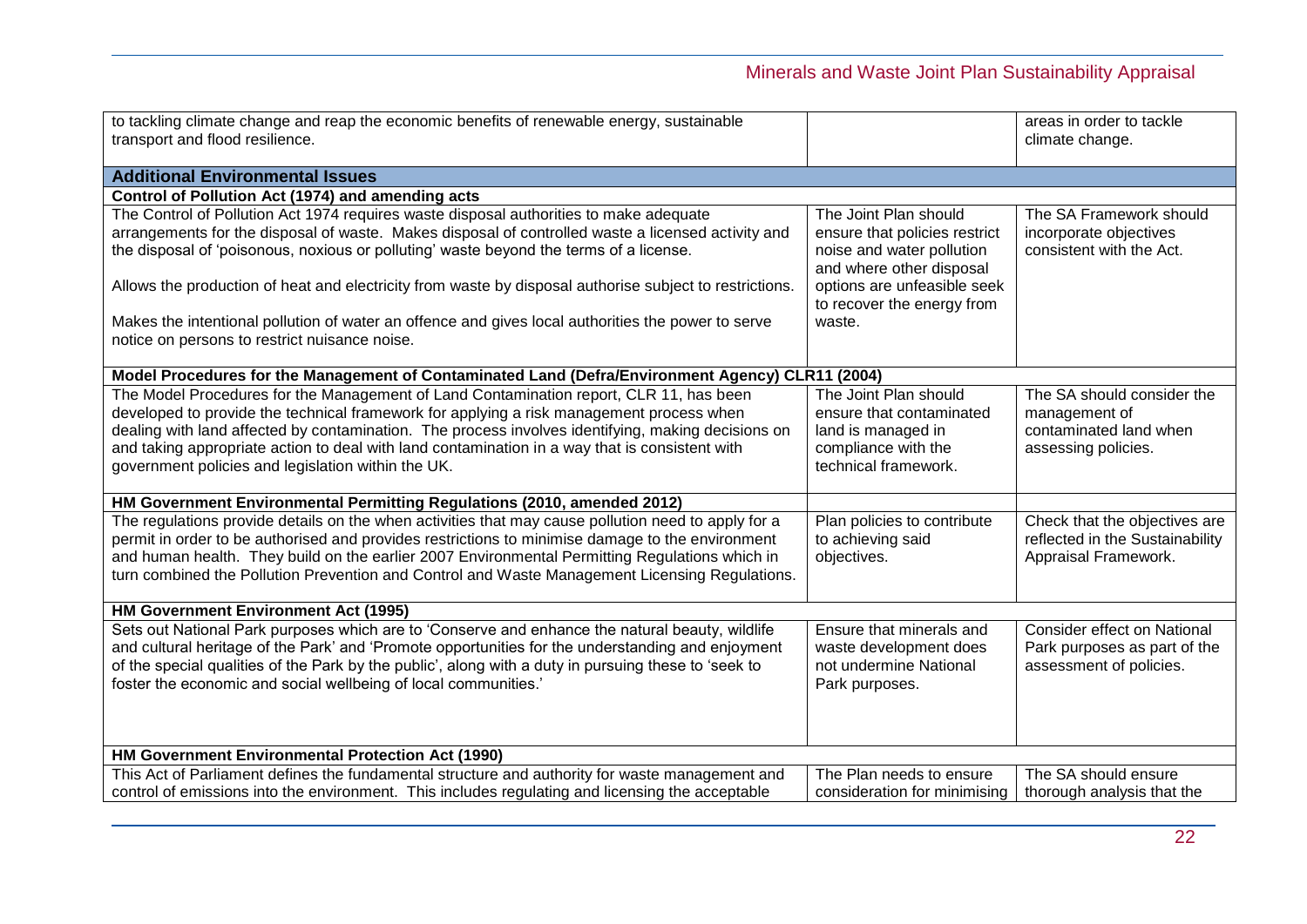| disposal of controlled waste, the identification and compulsory remedial action for contaminated<br>land.<br>The EPA 1990 sets out a wide range of environmental legislation and is the primary act that<br>controls the management of waste. Part II of the Act deals with waste management, in particular<br>The key duties and powers of local authorities are set out in:<br>$\triangleright$ Section 33 – makes it an offence to treat, keep or dispose of controlled waste without a waste<br>management licence.<br>$\triangleright$ Section 34 – relates to a statutory Duty of Care for all those who handle and produce waste to<br>ensure that it is managed, recovered and disposed of safely and in accordance with the Duty of | emissions as well as<br>planning for<br>environmentally benign<br>waste management.                         | issue of emissions control<br>and impacts of contaminated<br>land are considered. |
|----------------------------------------------------------------------------------------------------------------------------------------------------------------------------------------------------------------------------------------------------------------------------------------------------------------------------------------------------------------------------------------------------------------------------------------------------------------------------------------------------------------------------------------------------------------------------------------------------------------------------------------------------------------------------------------------------------------------------------------------|-------------------------------------------------------------------------------------------------------------|-----------------------------------------------------------------------------------|
| Care regulations.<br>$\triangleright$ Section 34-44 – details specific requirements in relation to the Waste Management Licensing<br>system for waste treatment and disposal facilities.<br>$\triangleright$ Sections 41-61 – relates to the responsibilities of waste collection and disposal authorities. A<br>duty for Waste Disposal Authorities to pay recycling credits and provide for one or more places<br>where residents can deposit their household waste free of charge were introduced in this                                                                                                                                                                                                                                 |                                                                                                             |                                                                                   |
| section.                                                                                                                                                                                                                                                                                                                                                                                                                                                                                                                                                                                                                                                                                                                                     |                                                                                                             |                                                                                   |
| Red Tape Challenge - Environment Theme Proposals (Defra, 2012)<br>In response to the UK Government's Red Tape Challenge 'crowd sourced' comments and inbox                                                                                                                                                                                                                                                                                                                                                                                                                                                                                                                                                                                   |                                                                                                             | The SA baseline, including                                                        |
| submissions, views from a sounding board of environmental organisations and business along with                                                                                                                                                                                                                                                                                                                                                                                                                                                                                                                                                                                                                                              |                                                                                                             | the review of PPPSI will need                                                     |
| a separate panel of businesses have been considered by Defra. The result is that of 255                                                                                                                                                                                                                                                                                                                                                                                                                                                                                                                                                                                                                                                      |                                                                                                             | to be kept under review to                                                        |
| regulations, 132 will be improved, 70 will be kept as they are and 53 obsolete regulations will be                                                                                                                                                                                                                                                                                                                                                                                                                                                                                                                                                                                                                                           |                                                                                                             | reflect the changes proposed                                                      |
| removed. The document lists the proposed changes.                                                                                                                                                                                                                                                                                                                                                                                                                                                                                                                                                                                                                                                                                            |                                                                                                             | when they are implemented.                                                        |
| Geological Conservation Review, held by the Joint Nature Conservation Committee (1977 onwards)                                                                                                                                                                                                                                                                                                                                                                                                                                                                                                                                                                                                                                               |                                                                                                             |                                                                                   |
| The aim of the Geological Conservation Review Series is to provide a public record of the features<br>of interest and importance at localities already notified or being considered for notification as 'Sites<br>of Special Scientific Interest' (SSSIs).                                                                                                                                                                                                                                                                                                                                                                                                                                                                                   | The Joint Plan must be<br>aware of SSSIs within<br>North Yorkshire and seek to<br>protect and enhance them. | The SA objectives should<br>seek to protect and enhance<br>SSSIs.                 |
| UK Geodiversity Action Plan: A framework for enhancing the importance and role of geodiversiity                                                                                                                                                                                                                                                                                                                                                                                                                                                                                                                                                                                                                                              |                                                                                                             |                                                                                   |
| Sets out a framework for geodiversity action across the UK and contains the following objectives                                                                                                                                                                                                                                                                                                                                                                                                                                                                                                                                                                                                                                             | The Joint Plan should look                                                                                  | The SA objectives should                                                          |
| relevant to the Joint Plan:                                                                                                                                                                                                                                                                                                                                                                                                                                                                                                                                                                                                                                                                                                                  | for opportunities to                                                                                        | seek to enhance                                                                   |
|                                                                                                                                                                                                                                                                                                                                                                                                                                                                                                                                                                                                                                                                                                                                              | integrate geodiversity in                                                                                   | geodiversity.                                                                     |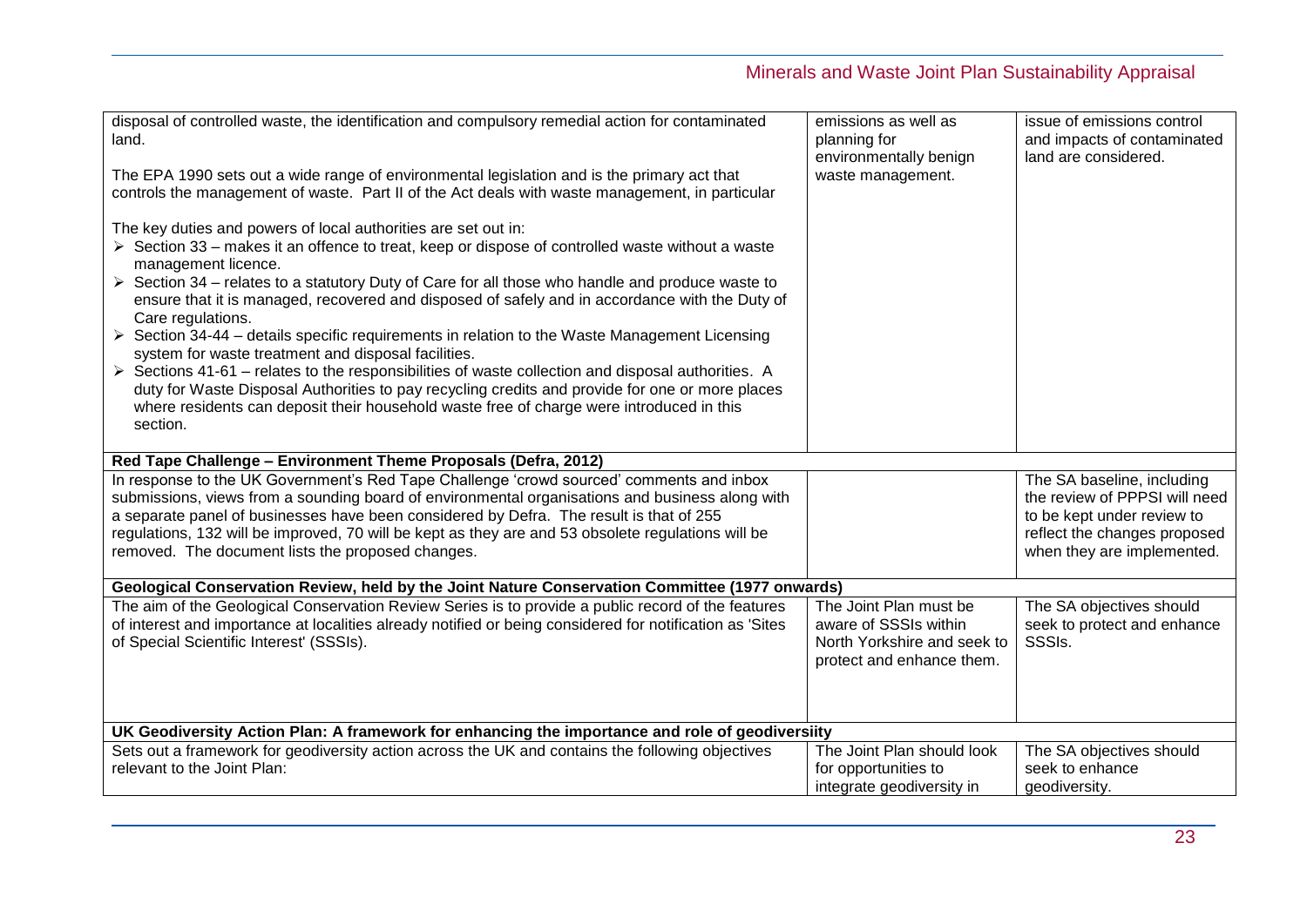| Objective 2: To increase recognition of our geodiversity in international, national, regional<br>≻<br>and local environmental and planning development policies and legislation;<br>Objective 3: To demonstrate the relevance and benefit of including geodiversity across our<br>work in relation to the natural and built environment and the role that geodiversity plays in<br>sustainable development;<br>Objective 4: To advocate and support development design and restoration that incorporates<br>and enhance our geodiversity;<br>Objective 6: To conserve and manage our geodiversity through appropriate recognition at<br>international, national and local levels;<br>Objective 7: To maintain and enhance our biodiversity through the management of sites,<br>areas and wider landscapes. | minerals site management<br>and restoration.                                                  |                                                                                   |
|------------------------------------------------------------------------------------------------------------------------------------------------------------------------------------------------------------------------------------------------------------------------------------------------------------------------------------------------------------------------------------------------------------------------------------------------------------------------------------------------------------------------------------------------------------------------------------------------------------------------------------------------------------------------------------------------------------------------------------------------------------------------------------------------------------|-----------------------------------------------------------------------------------------------|-----------------------------------------------------------------------------------|
| <b>Economic PPPSIs</b>                                                                                                                                                                                                                                                                                                                                                                                                                                                                                                                                                                                                                                                                                                                                                                                     |                                                                                               |                                                                                   |
| Local Growth White Paper - Realising Every Place's Potential (BIS, 2010)                                                                                                                                                                                                                                                                                                                                                                                                                                                                                                                                                                                                                                                                                                                                   |                                                                                               |                                                                                   |
| Key themes:<br>Shifting power to local communities and businesses;<br>➤<br>Promoting efficient and dynamic markets and increasing confidence to invest; and<br>Focused investment.<br>⋗                                                                                                                                                                                                                                                                                                                                                                                                                                                                                                                                                                                                                    | Ensure that minerals and<br>waste developments<br>support these objectives<br>where relevant. | SA objectives need to<br>consider effects on the local<br>economy and investment. |
| Defra Rural Statement (2012)                                                                                                                                                                                                                                                                                                                                                                                                                                                                                                                                                                                                                                                                                                                                                                               |                                                                                               |                                                                                   |
| The Rural Statement outlines the Government's commitment to rural England. It 'reflects their vision<br>of successful rural businesses and thriving communities in a living, working countryside, and is<br>based around three key priorities'; economic growth, rural engagement and quality of life.<br>Included in the Statement is a commitment to 'Rural Proofing', which 'requires policy-makers to<br>consider the rural impacts of their policies and programmes and, where necessary, to make<br>adjustments to achieve equally effective and successful outcomes for individuals, communities and<br>businesses in rural areas'.                                                                                                                                                                 | The Joint Plan policies<br>should support the vision of<br>the Rural Statement.               | A Rural Proofing exercise will<br>be undertaken on the SA<br>Framework.           |
| <b>Social PPPSIs</b>                                                                                                                                                                                                                                                                                                                                                                                                                                                                                                                                                                                                                                                                                                                                                                                       |                                                                                               |                                                                                   |
| <b>Population and Human Health</b>                                                                                                                                                                                                                                                                                                                                                                                                                                                                                                                                                                                                                                                                                                                                                                         |                                                                                               |                                                                                   |
| By all Reasonable Means: Inclusive Access to the Outdoors for Disabled People (CA 215 - Countryside Agency <sup>1</sup> , 2005)                                                                                                                                                                                                                                                                                                                                                                                                                                                                                                                                                                                                                                                                            |                                                                                               |                                                                                   |
| The report provides authorities with information on how to assess the needs of people with mobility<br>problems, and to determine which routes should have priority for improved access for such people.                                                                                                                                                                                                                                                                                                                                                                                                                                                                                                                                                                                                   | The report provides<br>authorities with information                                           | The report provides<br>authorities with information                               |

 1 The Countryside Agency was a legacy body of Natural England.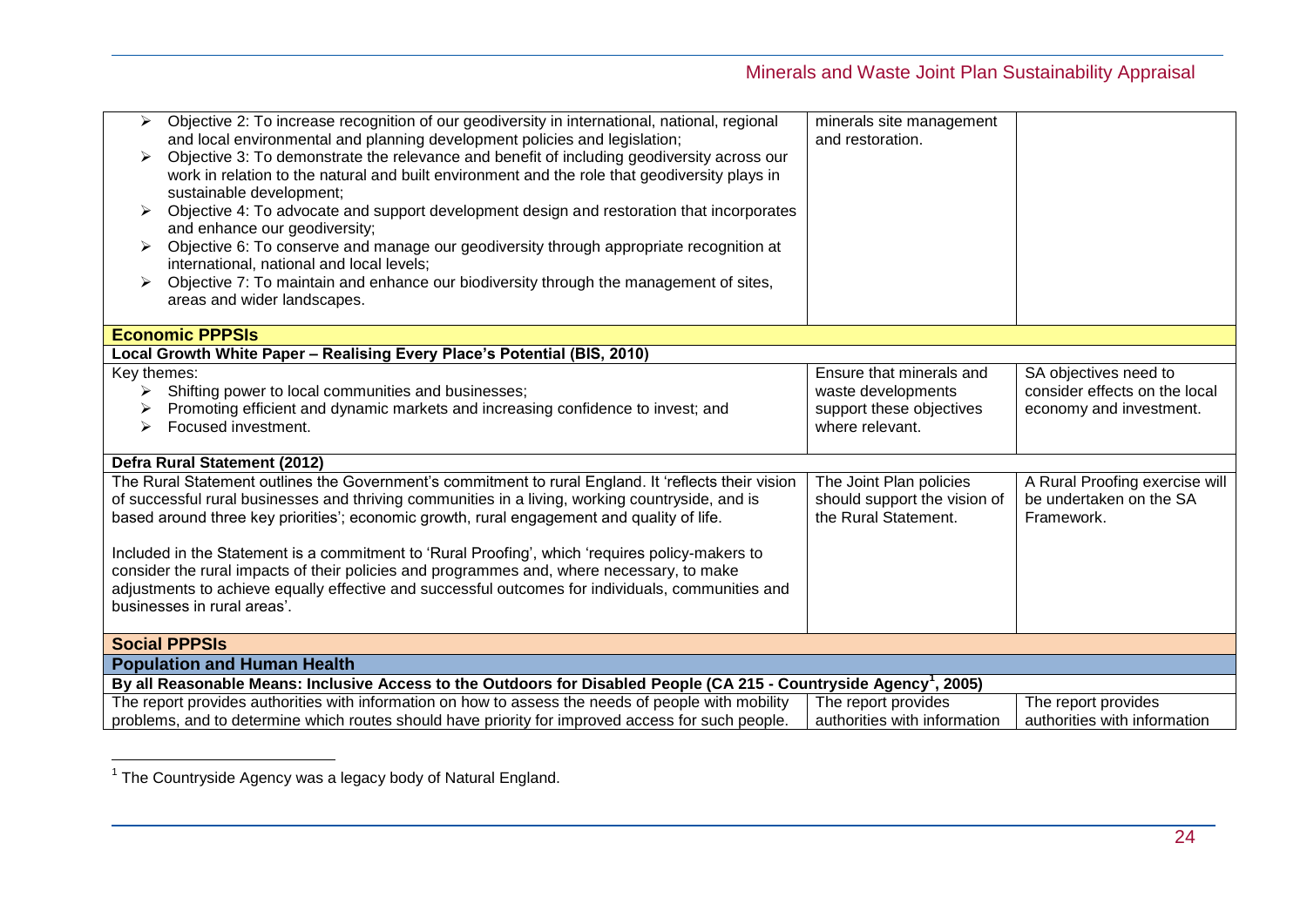| The report provides authorities with information on how to assess the needs of people with mobility<br>problems, and to determine which routes should have priority for improved access for such people.                                                                                                                                                                                                                                                                                                                                                                                                                                                                                                                                                              | on how to assess the needs<br>of people with mobility<br>problems, and to determine<br>which routes should have<br>priority for improved access<br>for such people.                                                                               | on how to assess the needs<br>of people with mobility<br>problems, and to determine<br>which routes should have<br>priority for improved access<br>for such people. |
|-----------------------------------------------------------------------------------------------------------------------------------------------------------------------------------------------------------------------------------------------------------------------------------------------------------------------------------------------------------------------------------------------------------------------------------------------------------------------------------------------------------------------------------------------------------------------------------------------------------------------------------------------------------------------------------------------------------------------------------------------------------------------|---------------------------------------------------------------------------------------------------------------------------------------------------------------------------------------------------------------------------------------------------|---------------------------------------------------------------------------------------------------------------------------------------------------------------------|
| <b>Countryside and Rights of Way Act (2000)</b>                                                                                                                                                                                                                                                                                                                                                                                                                                                                                                                                                                                                                                                                                                                       |                                                                                                                                                                                                                                                   |                                                                                                                                                                     |
| The Countryside and Right of Way Act 2000 extends the public's ability to enjoy the countryside<br>whilst also providing safeguards for landowners and occupiers. It creates a new statutory right of<br>access and modernises the rights of way system as well as giving greater protection to SSSIs,<br>providing better management arrangements of Areas of Outstanding Natural Beauty and<br>strengthening wildlife enforcement legislation.                                                                                                                                                                                                                                                                                                                      | Check that the objectives<br>are reflected in the<br>sustainability appraisal<br>framework.                                                                                                                                                       | The SA should seek to<br>promote access to the<br>countryside along with<br>wildlife protection.                                                                    |
| Healthy Lives, Healthy People: Our Strategy for Public Health in England (Department of Health, November 2010)                                                                                                                                                                                                                                                                                                                                                                                                                                                                                                                                                                                                                                                        |                                                                                                                                                                                                                                                   |                                                                                                                                                                     |
| The white paper outlines the Government's commitment to protecting the population from serious<br>health threats; helping people live longer, healthier and more fulfilling lives; and improving the<br>health of the poorest. Amongst the white paper's multiple goals is a commitment to:<br>Designing communities for active ageing and sustainability; making active ageing the norm<br>➤<br>rather than the exception; promoting community ownership of green spaces; and improving<br>access to land so that people can grow their own food<br>The paper recognises the influence of the environment on communities and individuals,<br>including: pollution, air quality, noise, access to green spaces, transport, good quality food<br>and social inclusion. | The Joint Plan policies<br>should look for<br>opportunities to contribute<br>to community health, such<br>as through the reduction of<br>risk from climate change or<br>the provision of green<br>infrastructure.                                 | SA objectives should seek to<br>improve the health of<br>communities.                                                                                               |
| NHS Heat wave Plan for England (2015)                                                                                                                                                                                                                                                                                                                                                                                                                                                                                                                                                                                                                                                                                                                                 |                                                                                                                                                                                                                                                   |                                                                                                                                                                     |
| Defines 4 levels of preparedness to protect public health from extreme heat and heat waves.<br>Defines high risk groups and also long term measures to aid cooling, including:<br>"Environmental action: (eg increase trees and green spaces; external shading; reflective paint;<br>water features) other infrastructure changes (eg porous pavements)"                                                                                                                                                                                                                                                                                                                                                                                                              | The Joint Plan should<br>consider that built<br>infrastructure supported by<br>the Joint Plan is capable of<br>providing a healthy working<br>environment taking account<br>of climate change and<br>contributes to reducing<br>carbon emissions, | SA will need to ensure<br>adaptation to climate change<br>objective includes<br>preparedness to hot weather<br>events where vulnerable<br>groups may be affected.   |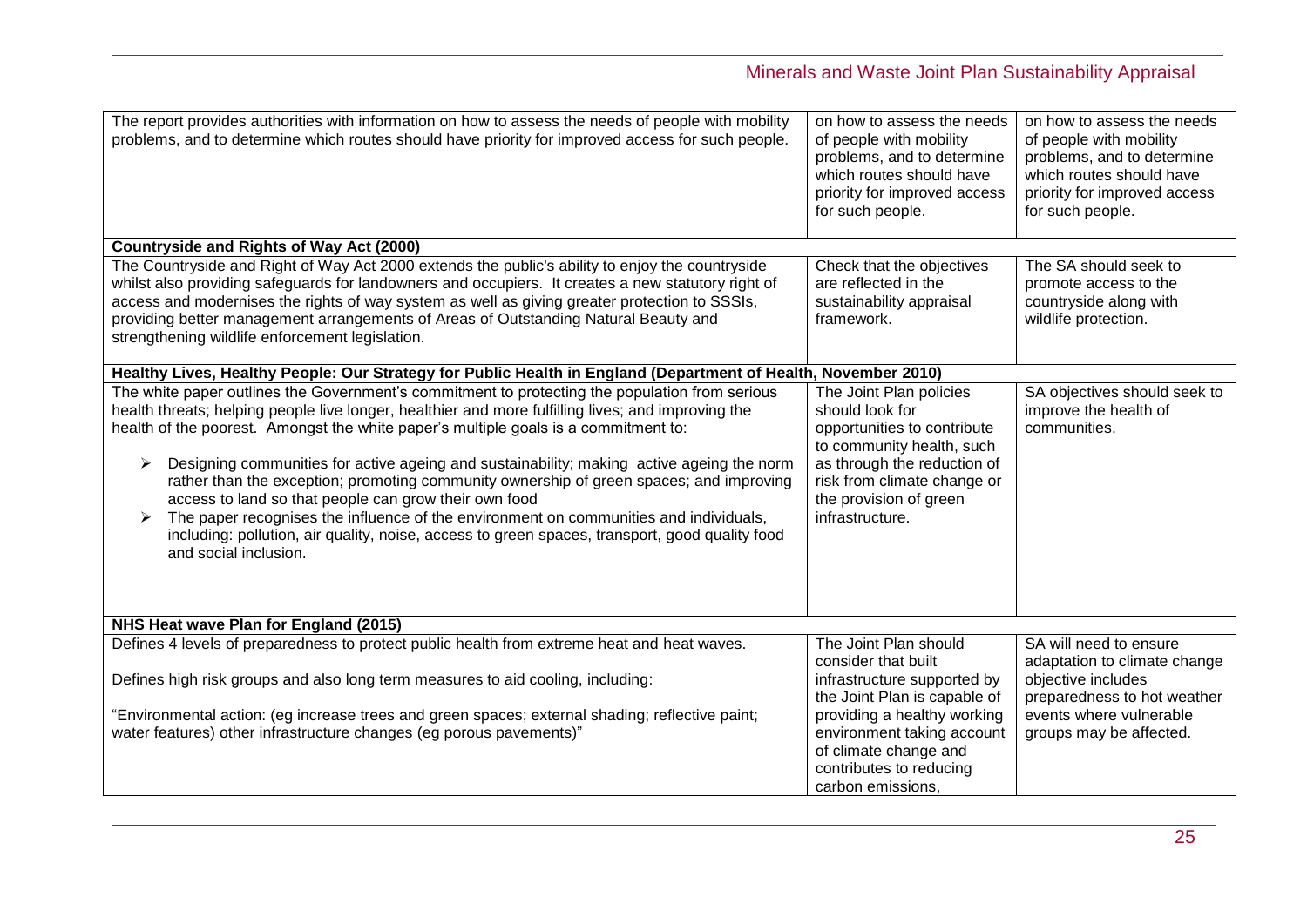|                                                                                                                                                                                                                                                                                                                                                                                                                                                                                                                                                                                                                                | particularly if vulnerable<br>groups are affected.                                |                                                                                                                                                                                                                 |
|--------------------------------------------------------------------------------------------------------------------------------------------------------------------------------------------------------------------------------------------------------------------------------------------------------------------------------------------------------------------------------------------------------------------------------------------------------------------------------------------------------------------------------------------------------------------------------------------------------------------------------|-----------------------------------------------------------------------------------|-----------------------------------------------------------------------------------------------------------------------------------------------------------------------------------------------------------------|
| Mental Wellbeing Impact Assessment: A toolkit for wellbeing (New Economics Foundation, 2011)                                                                                                                                                                                                                                                                                                                                                                                                                                                                                                                                   |                                                                                   |                                                                                                                                                                                                                 |
| The report defines mental wellbeing in terms of emotional resources, cognitive resources, social<br>skills and meaning and purpose. Mental Wellbeing Impact Assessment aims to identify the specific<br>influence of a project or development on mental wellbeing. To do this it asks whether a proposed<br>development has a positive or negative effect on 'core protective factors' for mental wellbeing, these<br>being: enhancing control, increasing resilience and community assets; facilitating participation and<br>promoting inclusion.                                                                             |                                                                                   | SA will need to ensure that,<br>through its embedded health<br>impact assessment, mental<br>wellbeing and the factors that<br>contribute to it is a<br>consideration in the appraisal<br>of policy.             |
| Guide to Rural Proofing: National Guidelines (DEFRA, 2013).                                                                                                                                                                                                                                                                                                                                                                                                                                                                                                                                                                    |                                                                                   |                                                                                                                                                                                                                 |
| Establishes the importance of rural proofing policies and defines a number of issues for rural<br>communities, including:<br>lack of access to markets due to distance and cost;<br>➤<br>low broadband speeds;<br>➤<br>mobile phone 'not spots';<br>➤<br>lack of access to business skills development;<br>lack of access to hubs of innovation;<br>➤<br>lack of access to finance;<br>≻<br>Limited public transport;<br>More older people;<br>➤<br>Services like waste collection are more expensive to deliver.                                                                                                              | Plan should consider rural<br>issues                                              | SA should consider rural<br>issues and SA Framework<br>has already been rural<br>proofed. However, assessors<br>will continue to monitor rural<br>issues and seek to address<br>them through the<br>assessment. |
| <b>Cultural Heritage</b>                                                                                                                                                                                                                                                                                                                                                                                                                                                                                                                                                                                                       |                                                                                   |                                                                                                                                                                                                                 |
| Ancient Monuments and Archaeological Areas Act (1979)                                                                                                                                                                                                                                                                                                                                                                                                                                                                                                                                                                          |                                                                                   |                                                                                                                                                                                                                 |
| Defines archaeological sites of national importance, such as ancient monuments and areas of<br>archaeological importance, which are to be protected. Section 2 of the Act applies to the control of<br>works affecting ancient monuments, making an offence of:<br>any works resulting in the demolition or destruction of or any damage to a scheduled<br>monument;<br>any works for the purpose of removing or repairing a scheduled monument or any part of it<br>➤<br>or of making any alterations or additions thereto;<br>any flooding or tipping operations on land in or under which there is a scheduled<br>monument. | The importance of<br>protecting archaeological<br>assets should be<br>recognised. | SA should include an<br>objective to protect and<br>enhance the historic<br>environment. Archaeology<br>should be recognised as an<br>important element of the<br>historic environment.                         |
| Section 35 of the Act describes the circumstances where offences may occur due to operations in                                                                                                                                                                                                                                                                                                                                                                                                                                                                                                                                |                                                                                   |                                                                                                                                                                                                                 |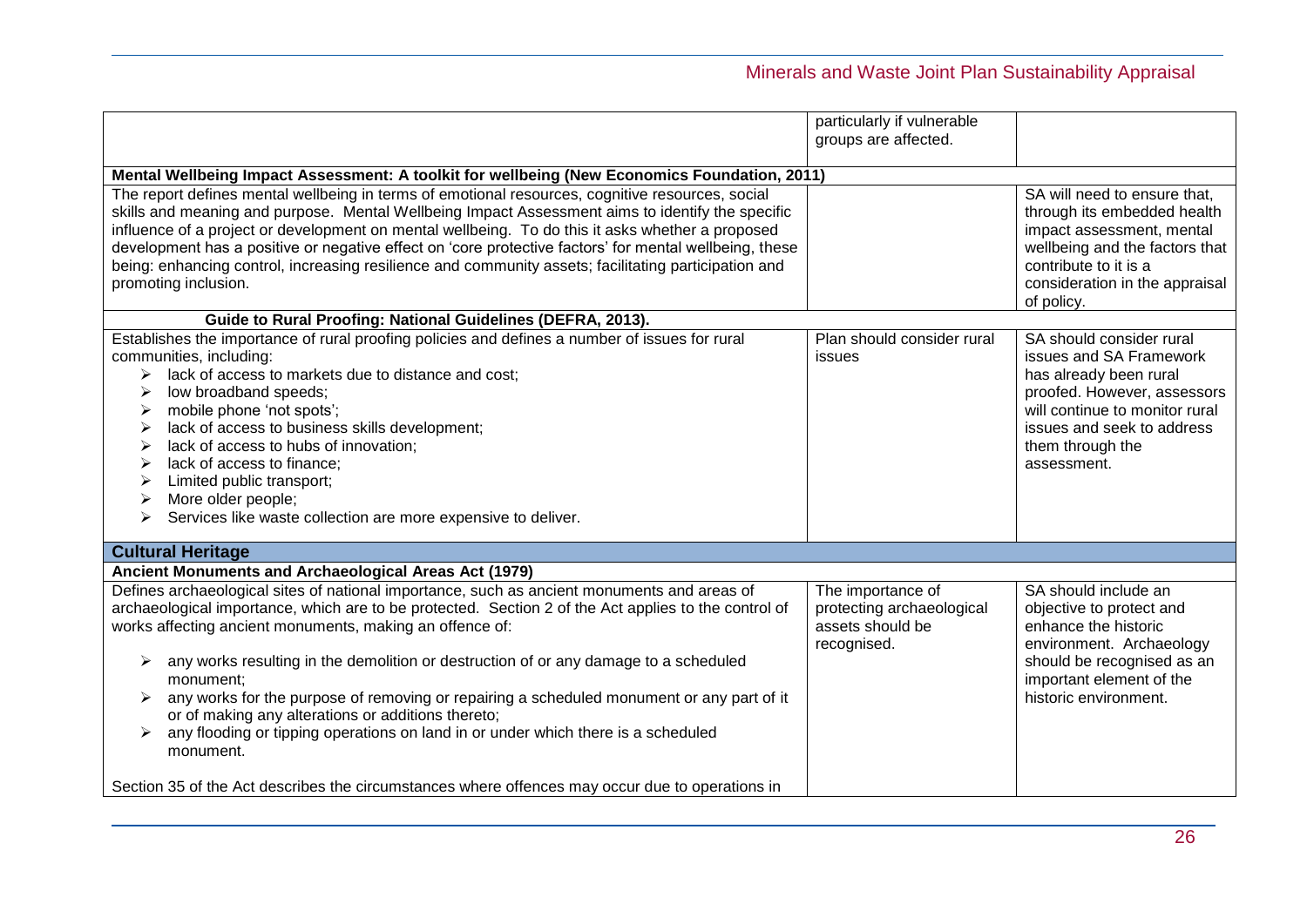| areas of archaeological importance.                                                                                                                                                                                                                                                                                                                                                                                                                                                                                                                                                                                                                                                                                                                                                                                                                                                                                                                                                                                                                                                                                   |                                                                                                                                                                                  |                                                                                                                                                                                                                                                                                      |
|-----------------------------------------------------------------------------------------------------------------------------------------------------------------------------------------------------------------------------------------------------------------------------------------------------------------------------------------------------------------------------------------------------------------------------------------------------------------------------------------------------------------------------------------------------------------------------------------------------------------------------------------------------------------------------------------------------------------------------------------------------------------------------------------------------------------------------------------------------------------------------------------------------------------------------------------------------------------------------------------------------------------------------------------------------------------------------------------------------------------------|----------------------------------------------------------------------------------------------------------------------------------------------------------------------------------|--------------------------------------------------------------------------------------------------------------------------------------------------------------------------------------------------------------------------------------------------------------------------------------|
| White Paper: Heritage Protection for the 21 <sup>st</sup> Century (DCMS, 2007)                                                                                                                                                                                                                                                                                                                                                                                                                                                                                                                                                                                                                                                                                                                                                                                                                                                                                                                                                                                                                                        |                                                                                                                                                                                  |                                                                                                                                                                                                                                                                                      |
| The proposals in this White Paper reflect the importance of the heritage protection. They are based<br>around three core principles:<br>developing a unified approach to the historic environment;<br>maximising opportunities for inclusion and involvement; and<br>supporting sustainable communities by putting the historic environment at the heart of an<br>effective planning system.                                                                                                                                                                                                                                                                                                                                                                                                                                                                                                                                                                                                                                                                                                                          | The Joint Plan will need to<br>consider heritage issues<br>within policy formulation.                                                                                            | The SA should take heritage<br>issues and assets into<br>account within the SA<br>Framework.                                                                                                                                                                                         |
| UK Government's Statement on the Historic Environment for England (2010)                                                                                                                                                                                                                                                                                                                                                                                                                                                                                                                                                                                                                                                                                                                                                                                                                                                                                                                                                                                                                                              |                                                                                                                                                                                  |                                                                                                                                                                                                                                                                                      |
| The Vision: That the value of the historic environment is recognised by all who have the power to<br>shape it; that Government gives it proper recognition and that it is managed intelligently and in a<br>way that fully realises its contribution to the economic, social and cultural life of the nation.<br>A number of commitments are made, including:<br>Ensure that all heritage assets are afforded an appropriate and effective level of protection,<br>➤<br>while allowing, where appropriate, for well managed and intelligent change.                                                                                                                                                                                                                                                                                                                                                                                                                                                                                                                                                                   | Policies within the Joint<br>Plan should be sensitive to<br>the cultural, architectural<br>and archaeological heritage<br>of North Yorkshire.                                    | SA should include an<br>objective to protect and<br>enhance the historic<br>environment.                                                                                                                                                                                             |
| <b>Planning PPPSIs</b>                                                                                                                                                                                                                                                                                                                                                                                                                                                                                                                                                                                                                                                                                                                                                                                                                                                                                                                                                                                                                                                                                                |                                                                                                                                                                                  |                                                                                                                                                                                                                                                                                      |
| <b>National Planning Policy Framework (DCLG, 2012)</b>                                                                                                                                                                                                                                                                                                                                                                                                                                                                                                                                                                                                                                                                                                                                                                                                                                                                                                                                                                                                                                                                |                                                                                                                                                                                  |                                                                                                                                                                                                                                                                                      |
| The National Planning Policy Framework sets out the Government's planning policies for England<br>and how these are expected to be applied. It replaces all previous planning policies set out in<br>Planning Policy Statements (PPSs) and Planning Policy Guidance (PPGs), though PPS10 is<br>temporarily retained. It provides a framework within which local people and their accountable<br>councils can produce their own distinctive local and neighbourhood plans, which reflect the needs<br>and priorities of their communities.<br>At the heart of the planning system is a presumption in favour of sustainable development. The<br>NPPF recognises that there are three dimensions to sustainable development: economic, social<br>and environmental. These dimensions give rise to the need for the planning system to perform a<br>number of roles:<br>$\triangleright$ an economic role – ensuring that sufficient land of the right type is available in the right<br>places and at the right time to support growth and innovation; and by identifying and<br>coordinating development requirements; | The NPPF sets out the<br>requirements for the Joint<br>Plan. This is the main<br>reference terms of national<br>planning policy and<br>procedure, which should be<br>adhered to. | The NPPF reiterates the<br>need to be compliant with the<br>SEA regulations during the<br>production of a Joint Plan.<br>It sets out the parameters for<br>planning in the future. It also<br>sets out a definition for<br>sustainable development and<br>what it means in the NPPF. |
| a social role – providing the supply of housing required to meet the needs of present and<br>future generations; and by creating a high quality built environment, with accessible local                                                                                                                                                                                                                                                                                                                                                                                                                                                                                                                                                                                                                                                                                                                                                                                                                                                                                                                              |                                                                                                                                                                                  |                                                                                                                                                                                                                                                                                      |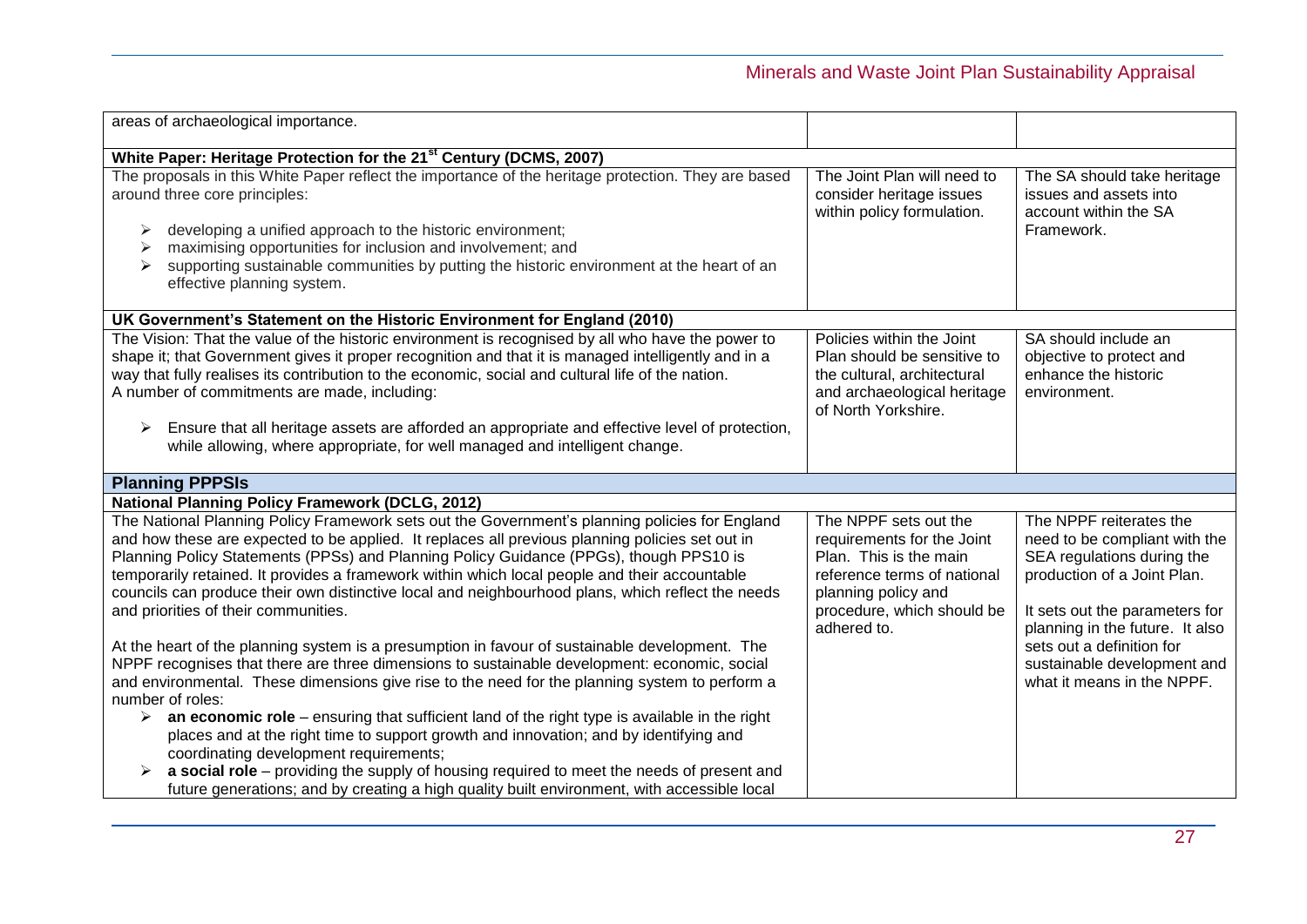| services that reflect the community's needs and support its health, social and cultural well-              |                               |                                |
|------------------------------------------------------------------------------------------------------------|-------------------------------|--------------------------------|
| being; and<br>an environmental role - contributing to protecting and enhancing our natural, built and<br>➤ |                               |                                |
| historic environment; and, helping to improve biodiversity, use natural resources prudently,               |                               |                                |
| minimise waste and pollution, and mitigate and adapt to climate change including moving to                 |                               |                                |
| a low carbon economy.                                                                                      |                               |                                |
|                                                                                                            |                               |                                |
| <b>National Planning Practice Guidance (2014)</b>                                                          |                               |                                |
| This guidance supplements the National Planning Policy Framework with more detailed guidance               | The Joint Plan will be        | The SA will seek to improve    |
| by topic. Key topic sections of relevance to this plan include: Conserving and Enhancing the               | produced in a way             | the sustainability of the plan |
| Historic Environment, Flood Risk and Coastal Change, Health and Wellbeing, Minerals, Natural               | consistant with this          | in a way that is consistent    |
| Environment, Noise, open space, sports and recreation facilities, public rights of way and local           | guidance.                     | with the guidance.             |
| green space, strategic environmental assessment and sustainability appraisal, waste.                       |                               |                                |
| Localism Act (2011)                                                                                        |                               |                                |
| The Localism Act gives greater powers to councils and neighbourhoods and more control over                 | The Joint Plan will have to   | The SA will need to ensure     |
| housing and planning decisions. The five key measures intended to decentralise power are:                  | ensure that the Joint Plan is | that it uses up-to-date local  |
|                                                                                                            | locally evidenced and feeds   | evidence to support its        |
| Community Rights.<br>➤                                                                                     | in local aspirations for      | analysis.                      |
| Neighbourhood planning.                                                                                    | housing and growth. There     |                                |
| Housing.<br>➤                                                                                              | will be greater emphasis on   |                                |
| General power of competence.<br>➤                                                                          | joint working and the         |                                |
| Empowering cities and other local areas.<br>➤                                                              | policies adopted with the     |                                |
|                                                                                                            | removal of regional           |                                |
| The Act also amends the Planning and Compulsory Purchase Act to include a 'duty to co-operate in           | government.                   |                                |
| relation to sustainable development'.                                                                      |                               |                                |
| According to Government, the effect of the Act will be to:                                                 |                               |                                |
| Give more freedom and flexibility to local government.<br>➤                                                |                               |                                |
| Give new rights and powers to local communities, making it easier for them to improve local<br>➤           |                               |                                |
| services and save important local facilities.                                                              |                               |                                |
| Reform the planning system, putting more power in local peoples' hands.                                    |                               |                                |
| Ensure that housing decisions are taken locally.<br>➤                                                      |                               |                                |
|                                                                                                            |                               |                                |
| The Localism Act contains provisions intended to simplify and clarify the planning system, including       |                               |                                |
| the abolition of regional strategies, a duty to cooperate (for neighbouring local authorities over         |                               |                                |
| planning issues), neighbourhood planning and the community right to build.                                 |                               |                                |
|                                                                                                            |                               |                                |
| Planning and Compulsory Purchase Act (2004)                                                                |                               |                                |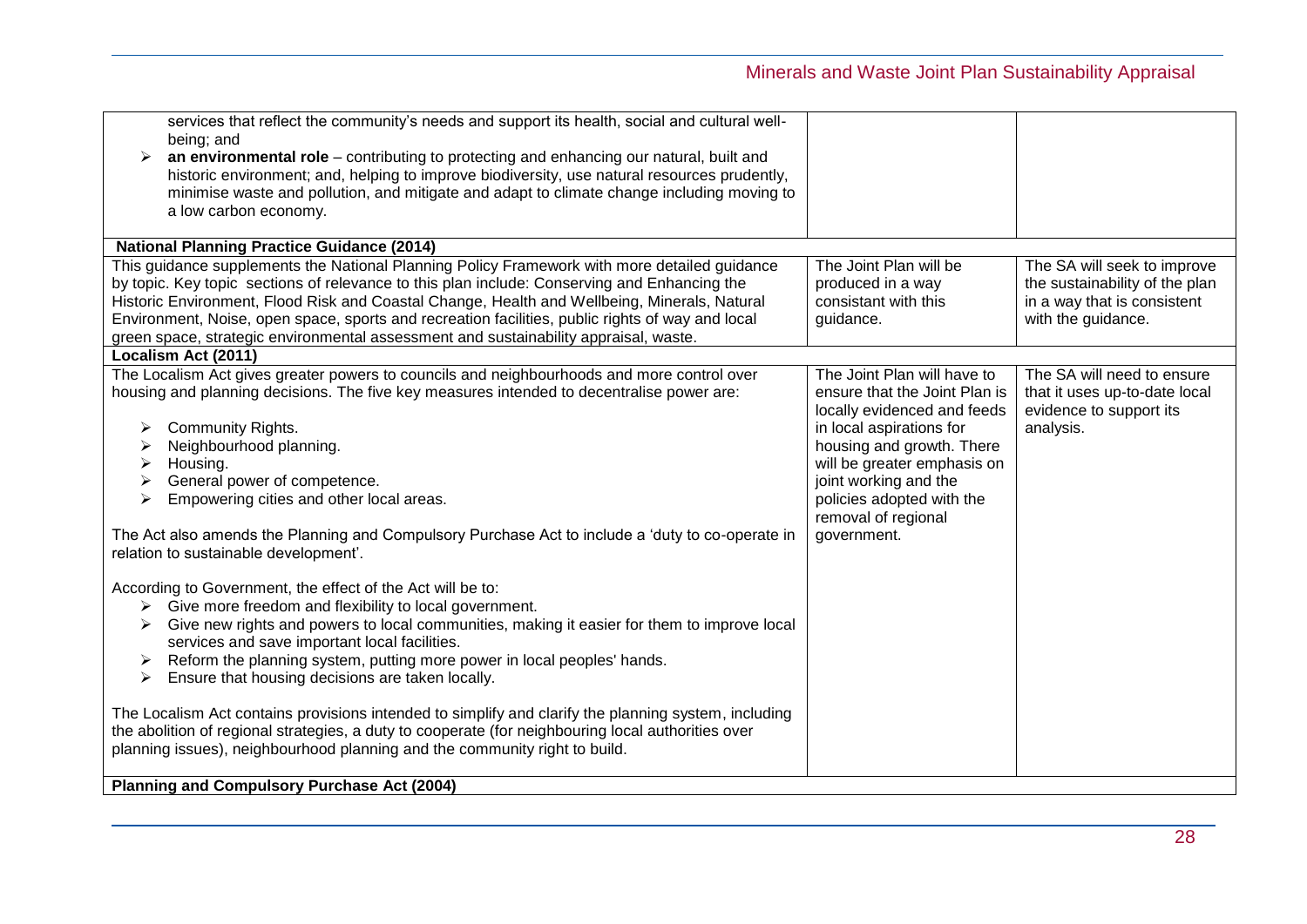| Planning Act (2008)<br>This Act introduced a new stream-lined system for decisions on applications to build nationally<br>The Joint Plan will need to<br>No specific implications for<br>significant infrastructure projects (NSIPs) in England and Wales, alongside further reforms to the<br><b>SA</b><br>take account of the<br>town and country planning system and the introduction of a Community Infrastructure Levy (CIL).<br>considerations within the<br>Act. LAs will also be able<br>to apply the CIL.<br>Town and Country Planning (Local Planning) Regulations (England) (2012)<br>Describes the Duty to Co-operate with a number of public bodies, sets out the proposed submission<br>An SA will need to be<br>The Joint Plan will need to<br>documents and sets out procedures for the production of a Local Plan<br>be produced in accordance<br>submitted with the Plan<br>with the Act.<br><b>Cross-Cutting PPPSIs</b><br><b>Material Assets</b><br>Government Review of Waste Policy in England 2011 (Defra, 2011)<br>Sets out the vision for waste: 'We need to move beyond our current throwaway society to a 'zero<br>The Joint Plan policies<br>The SA objectives should<br>waste economy' in which material resources are re-used, recycled or recovered wherever possible,<br>should ensure waste moves<br>ensure waste moves up the<br>and only disposed of as the very last resort'.<br>waste hierarchy and that life<br>up the waste hierarchy.<br>cycle thinking should be<br>applied (in as much as the<br>Re-iterates the need to use the waste hierarchy as the basis for decision making in waste<br>management; with 'prevention' as the most preferable option, followed by 'preparing for re-use',<br>MWJP can influence this).<br>'recycling', 'other recovery', and finally disposal.<br>The review also identifies the important role local authorities play in remediating landfill sites and<br>capturing methane from them.<br>The Review will continue to assess progress against EU targets including:<br>Assessment and the SA will<br>need to be mindful of the<br>EU Landfill Directive Targets on the Diversion of biodegradable municipal waste form<br>'ecosystems approach' to<br>➤<br>landfill in 2013 and 2020.<br>sustainable waste<br>Waste Framework Directive target that 50 per cent of waste from households is recycled by<br>management.<br>2020.<br>Waste Framework Directive target to recover at least 70 per cent of construction and<br>➤<br>demolition waste by 2020. | Sets out the legal framework for the production of local development documents. | The Joint Plan will need to<br>be produced in accordance<br>with the Act. | Need to integrate SA into the<br>Joint Plan preparation<br>process set out in the 2004<br>Act. |
|--------------------------------------------------------------------------------------------------------------------------------------------------------------------------------------------------------------------------------------------------------------------------------------------------------------------------------------------------------------------------------------------------------------------------------------------------------------------------------------------------------------------------------------------------------------------------------------------------------------------------------------------------------------------------------------------------------------------------------------------------------------------------------------------------------------------------------------------------------------------------------------------------------------------------------------------------------------------------------------------------------------------------------------------------------------------------------------------------------------------------------------------------------------------------------------------------------------------------------------------------------------------------------------------------------------------------------------------------------------------------------------------------------------------------------------------------------------------------------------------------------------------------------------------------------------------------------------------------------------------------------------------------------------------------------------------------------------------------------------------------------------------------------------------------------------------------------------------------------------------------------------------------------------------------------------------------------------------------------------------------------------------------------------------------------------------------------------------------------------------------------------------------------------------------------------------------------------------------------------------------------------------------------------------------------------------------------------------------------------------------------------------------------------------------------------------------------------------------------------------------------------------------------------------|---------------------------------------------------------------------------------|---------------------------------------------------------------------------|------------------------------------------------------------------------------------------------|
|                                                                                                                                                                                                                                                                                                                                                                                                                                                                                                                                                                                                                                                                                                                                                                                                                                                                                                                                                                                                                                                                                                                                                                                                                                                                                                                                                                                                                                                                                                                                                                                                                                                                                                                                                                                                                                                                                                                                                                                                                                                                                                                                                                                                                                                                                                                                                                                                                                                                                                                                            |                                                                                 |                                                                           |                                                                                                |
|                                                                                                                                                                                                                                                                                                                                                                                                                                                                                                                                                                                                                                                                                                                                                                                                                                                                                                                                                                                                                                                                                                                                                                                                                                                                                                                                                                                                                                                                                                                                                                                                                                                                                                                                                                                                                                                                                                                                                                                                                                                                                                                                                                                                                                                                                                                                                                                                                                                                                                                                            |                                                                                 |                                                                           |                                                                                                |
|                                                                                                                                                                                                                                                                                                                                                                                                                                                                                                                                                                                                                                                                                                                                                                                                                                                                                                                                                                                                                                                                                                                                                                                                                                                                                                                                                                                                                                                                                                                                                                                                                                                                                                                                                                                                                                                                                                                                                                                                                                                                                                                                                                                                                                                                                                                                                                                                                                                                                                                                            |                                                                                 |                                                                           |                                                                                                |
|                                                                                                                                                                                                                                                                                                                                                                                                                                                                                                                                                                                                                                                                                                                                                                                                                                                                                                                                                                                                                                                                                                                                                                                                                                                                                                                                                                                                                                                                                                                                                                                                                                                                                                                                                                                                                                                                                                                                                                                                                                                                                                                                                                                                                                                                                                                                                                                                                                                                                                                                            |                                                                                 |                                                                           |                                                                                                |
|                                                                                                                                                                                                                                                                                                                                                                                                                                                                                                                                                                                                                                                                                                                                                                                                                                                                                                                                                                                                                                                                                                                                                                                                                                                                                                                                                                                                                                                                                                                                                                                                                                                                                                                                                                                                                                                                                                                                                                                                                                                                                                                                                                                                                                                                                                                                                                                                                                                                                                                                            |                                                                                 |                                                                           |                                                                                                |
|                                                                                                                                                                                                                                                                                                                                                                                                                                                                                                                                                                                                                                                                                                                                                                                                                                                                                                                                                                                                                                                                                                                                                                                                                                                                                                                                                                                                                                                                                                                                                                                                                                                                                                                                                                                                                                                                                                                                                                                                                                                                                                                                                                                                                                                                                                                                                                                                                                                                                                                                            |                                                                                 |                                                                           |                                                                                                |
|                                                                                                                                                                                                                                                                                                                                                                                                                                                                                                                                                                                                                                                                                                                                                                                                                                                                                                                                                                                                                                                                                                                                                                                                                                                                                                                                                                                                                                                                                                                                                                                                                                                                                                                                                                                                                                                                                                                                                                                                                                                                                                                                                                                                                                                                                                                                                                                                                                                                                                                                            |                                                                                 |                                                                           |                                                                                                |
| The Review also sets out a series of policy directions, including:                                                                                                                                                                                                                                                                                                                                                                                                                                                                                                                                                                                                                                                                                                                                                                                                                                                                                                                                                                                                                                                                                                                                                                                                                                                                                                                                                                                                                                                                                                                                                                                                                                                                                                                                                                                                                                                                                                                                                                                                                                                                                                                                                                                                                                                                                                                                                                                                                                                                         |                                                                                 |                                                                           | The Review also makes links<br>with the National Ecosystems                                    |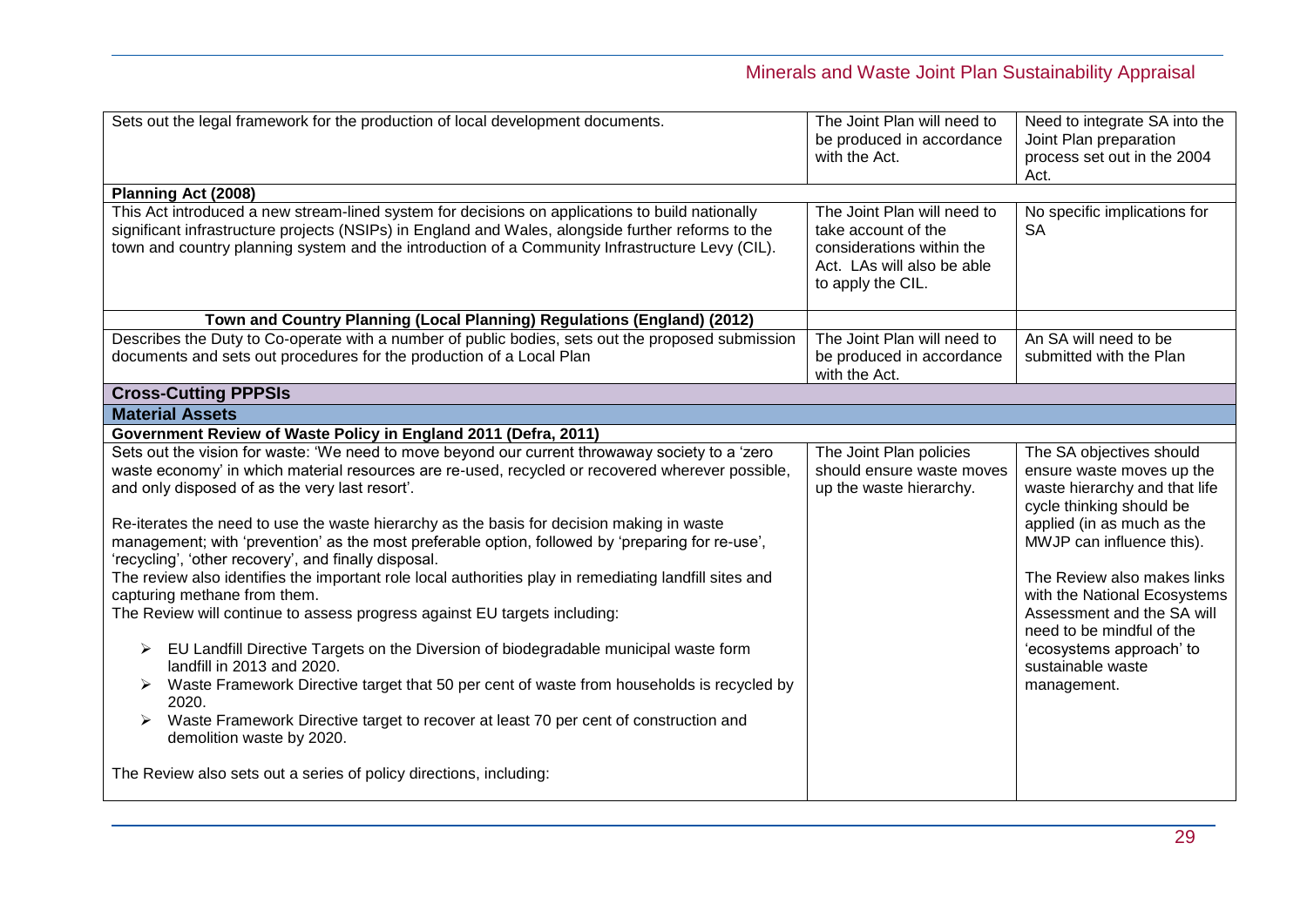|                       | That the Government will promote life cycle thinking in all waste policy and management                              |                                                 |                                                       |
|-----------------------|----------------------------------------------------------------------------------------------------------------------|-------------------------------------------------|-------------------------------------------------------|
| ➤                     | decisions.<br>The Government will help local communities develop fit for purpose local solutions for                 |                                                 |                                                       |
|                       | collecting and dealing with household waste.                                                                         |                                                 |                                                       |
| ➤                     | Work with local authorities on a Business Waste Commitment to develop the recycling                                  |                                                 |                                                       |
|                       | services offered to SMEs.                                                                                            |                                                 |                                                       |
| ➤                     | Government sees Anaerobic Digestion as offering a positive solution to food waste and will                           |                                                 |                                                       |
|                       | publish a strategy on this. It will also remove other barriers to energy from waste facilities by                    |                                                 |                                                       |
|                       | ensuring information is available and readily understood.                                                            |                                                 |                                                       |
|                       | The Government will maintain landfill tax as the key driver to meeting landfill targets for                          |                                                 |                                                       |
|                       | 2013 and 2020.                                                                                                       |                                                 |                                                       |
|                       | In 2012 the Government will consult on introducing a restriction on the landfilling of wood                          |                                                 |                                                       |
|                       | waste, with the aim of diverting it up the waste hierarchy.                                                          |                                                 |                                                       |
| ➤                     | Local communities should be involved from the earliest stage in planning for infrastructure.                         |                                                 |                                                       |
|                       |                                                                                                                      |                                                 |                                                       |
|                       | <b>National Planning Policy for Waste, 2014</b>                                                                      |                                                 |                                                       |
| Seeks to:             |                                                                                                                      | Waste development should                        | The SA and Site                                       |
| $\blacktriangleright$ | Deliver 'sustainable development and resource efficiency, including provision of modern                              | deliver sustainable                             | <b>Identification Methodology</b>                     |
|                       | infrastructure, local employment opportunities and wider climate change benefits, by driving                         | development in line with the                    | should be consistent with the                         |
|                       | waste management up the waste hierarchy';                                                                            | National Planning Policy.                       | way in which sustainable                              |
|                       | Ensuring that waste management is considered alongside other spatial planning concerns,                              |                                                 | development is defined in the                         |
|                       | such as housing and transport;<br>Provide 'a framework in which communities and businesses are engaged with and take |                                                 | National Planning Policy,<br>including the locational |
|                       | more responsibility for their own waste, including by enabling waste to be disposed of or, in                        |                                                 | criteria set out in the                               |
|                       | the case of mixed municipal waste from households, recovered in line with the proximity                              |                                                 | document.                                             |
|                       | principal';                                                                                                          |                                                 |                                                       |
|                       | Help 'secure the re-use, recovery or disposal of waste without endangering human health                              |                                                 |                                                       |
|                       | and without harming the environment';                                                                                |                                                 |                                                       |
|                       | Ensure 'the design and layout of new residential and commercial development and other                                |                                                 |                                                       |
|                       | infrastructure (such as safe and reliable transport links) complements sustainable waste                             |                                                 |                                                       |
|                       | management, including the provision of appropriate storage and segregation facilities to                             |                                                 |                                                       |
|                       | facilitate high quality collections of waste'.                                                                       |                                                 |                                                       |
|                       |                                                                                                                      |                                                 |                                                       |
|                       | Appendix B contains locational criteria for waste.                                                                   |                                                 |                                                       |
|                       |                                                                                                                      |                                                 |                                                       |
|                       | Waste Management Plan for England (DEFRA, 2013)                                                                      |                                                 | The SA will need to ensure                            |
|                       | Sets out the Government's work towards a zero waste economy. As such it seeks to implement the                       | Waste development should<br>deliver sustainable |                                                       |
|                       | mandatory requirements of Article 28 of the revised Waste Framework Directive and Schedule 1 of                      |                                                 | the proximity principal is                            |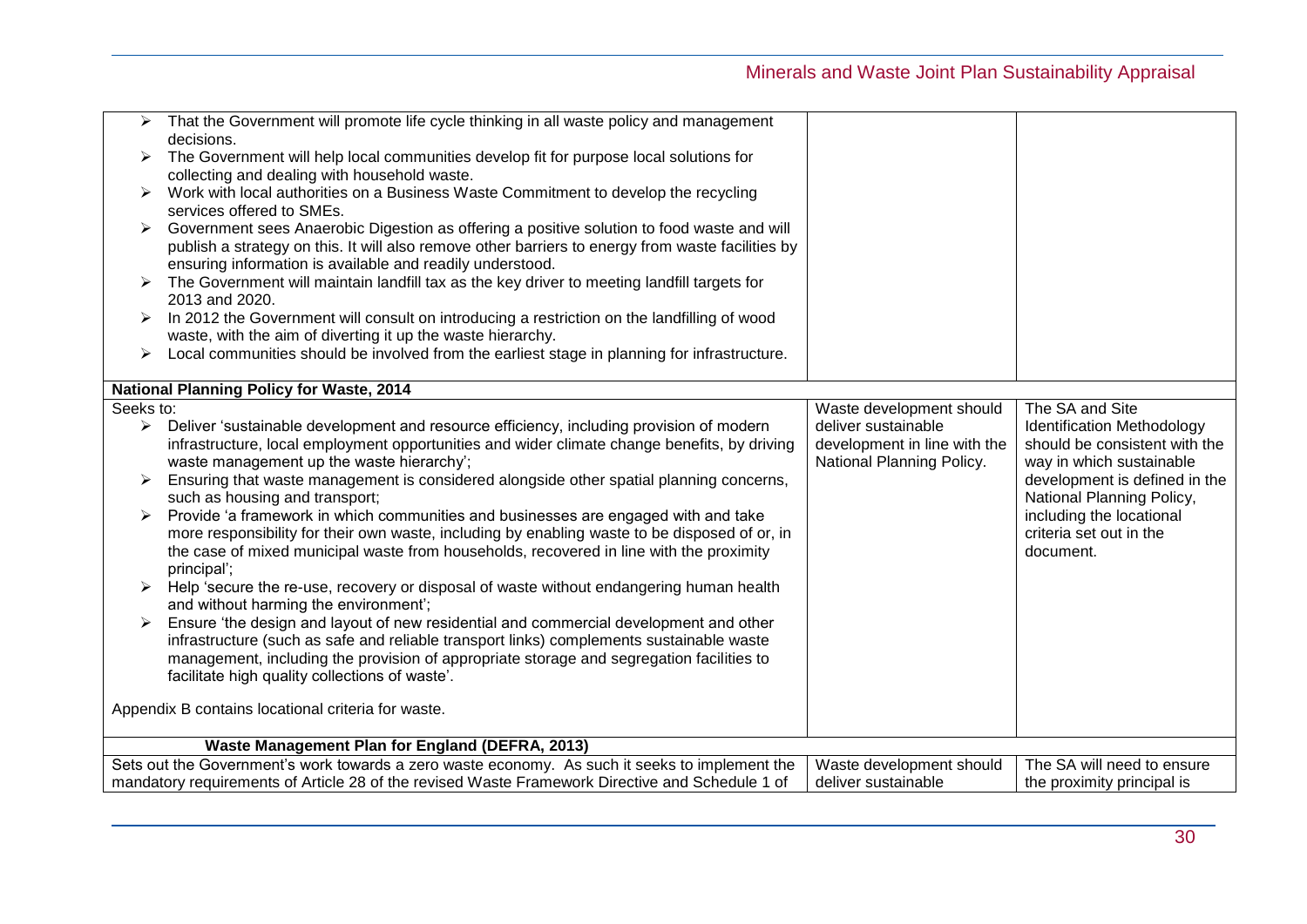| the Waste Regulations, 2011.<br>In the main the document sets out a number of subsidiary plans and strategies to promote<br>sustainable waste management: For instance, the National Planning Policy for Waste, the Quality<br>Action Plan, the Strategy for Hazardous Waste Management in England and the Waste Prevention<br>Programme, The Anaerobic Digestion Strategy and Action Plan and the Government Guidance on<br>Energy from Waste.<br>It also includes a commitment to the proximity principal by stating that: "The network must enable<br>waste to be disposed of, or be recovered, in one of the nearest appropriate installations, by means<br>of the most appropriate methods and technologies, in order to ensure a high level of protection for<br>the environment and public health". | development in line with the<br>Waste Management Plan<br>for England. The Proximity<br>Principal is particularly<br>relevant.                                                                                                                       | applied and that Government<br>Objectives outlined in the<br>Plan and its subsidiary plan<br>are met.                          |
|------------------------------------------------------------------------------------------------------------------------------------------------------------------------------------------------------------------------------------------------------------------------------------------------------------------------------------------------------------------------------------------------------------------------------------------------------------------------------------------------------------------------------------------------------------------------------------------------------------------------------------------------------------------------------------------------------------------------------------------------------------------------------------------------------------|-----------------------------------------------------------------------------------------------------------------------------------------------------------------------------------------------------------------------------------------------------|--------------------------------------------------------------------------------------------------------------------------------|
| The Waste (England and Wales) Regulations 2011, amended 2012                                                                                                                                                                                                                                                                                                                                                                                                                                                                                                                                                                                                                                                                                                                                               |                                                                                                                                                                                                                                                     |                                                                                                                                |
| Requires businesses to apply the waste management hierarchy, introduces a two-tier system for<br>waste carrier and broker registration, and excludes some categories of waste from waste controls.                                                                                                                                                                                                                                                                                                                                                                                                                                                                                                                                                                                                         | The Joint Plan should be<br>consistent with these<br>regulations.                                                                                                                                                                                   | The SA should seek to<br>promote the waste<br>management hierarchy.                                                            |
| DEFRA, 2013. Quality Action Plan: Proposals to promote high quality recycling of dry recyclates                                                                                                                                                                                                                                                                                                                                                                                                                                                                                                                                                                                                                                                                                                            |                                                                                                                                                                                                                                                     |                                                                                                                                |
| This Action Plan includes objectives, including to:<br>> 'Make things as easy as possible for residents and businesses to improve the quantity and<br>quality of the materials they put out for recycling'<br>Make down-cycling the least attractive recycling option and only to take place as a last<br>➤<br>resort'.<br>The Action Plan includes actions for Material Recovery Facilities to monitor outputs of materials via<br>a code of practice and fro WRAP to introduce a voluntary system for grading the quality of the main                                                                                                                                                                                                                                                                    | The plan should plan for<br>sufficient infrastructure to<br>enable closed loop and<br>high quality recycling (e.g.<br>through planning for<br><b>Materials Recovery</b><br>Facilities where<br>appropriate, particularly<br>where they can increase | The SA should look for<br>opportunities to increase the<br>quality of recyclate and<br>derive greater value from<br>recycling. |
| material streams.                                                                                                                                                                                                                                                                                                                                                                                                                                                                                                                                                                                                                                                                                                                                                                                          | the quality of recyclate).                                                                                                                                                                                                                          |                                                                                                                                |
| The Hazardous Waste (England and Wales) Regulations 2005, amended 2009                                                                                                                                                                                                                                                                                                                                                                                                                                                                                                                                                                                                                                                                                                                                     |                                                                                                                                                                                                                                                     |                                                                                                                                |
| These regulations set out the regime for the control and tracking of the movement of hazardous<br>waste for the purpose of implementing the Hazardous Waste Directive (91/689/EC).                                                                                                                                                                                                                                                                                                                                                                                                                                                                                                                                                                                                                         | The Joint Plan should be<br>consistent with these<br>regulations.                                                                                                                                                                                   | The SA will need to ensure<br>that hazardous waste is<br>disposed of is a safe manner.                                         |
| A Strategy for Hazardous Waste Management in England (DEFRA, 2010)                                                                                                                                                                                                                                                                                                                                                                                                                                                                                                                                                                                                                                                                                                                                         |                                                                                                                                                                                                                                                     |                                                                                                                                |
| Sets out 6 principals for the environmentally sound management of hazardous waste. Paraphrased,<br>these are:<br>Hazardous waste should be managed in accordance with the EU waste hierarchy (taking<br>account of the need for health and safety and the best overall environmental outcome;                                                                                                                                                                                                                                                                                                                                                                                                                                                                                                              | The plan should take<br>account of the 6 principals.                                                                                                                                                                                                | The SA should promote the 6<br>principals. An SA sub<br>objective will be added 'Is<br>hazardous waste managed                 |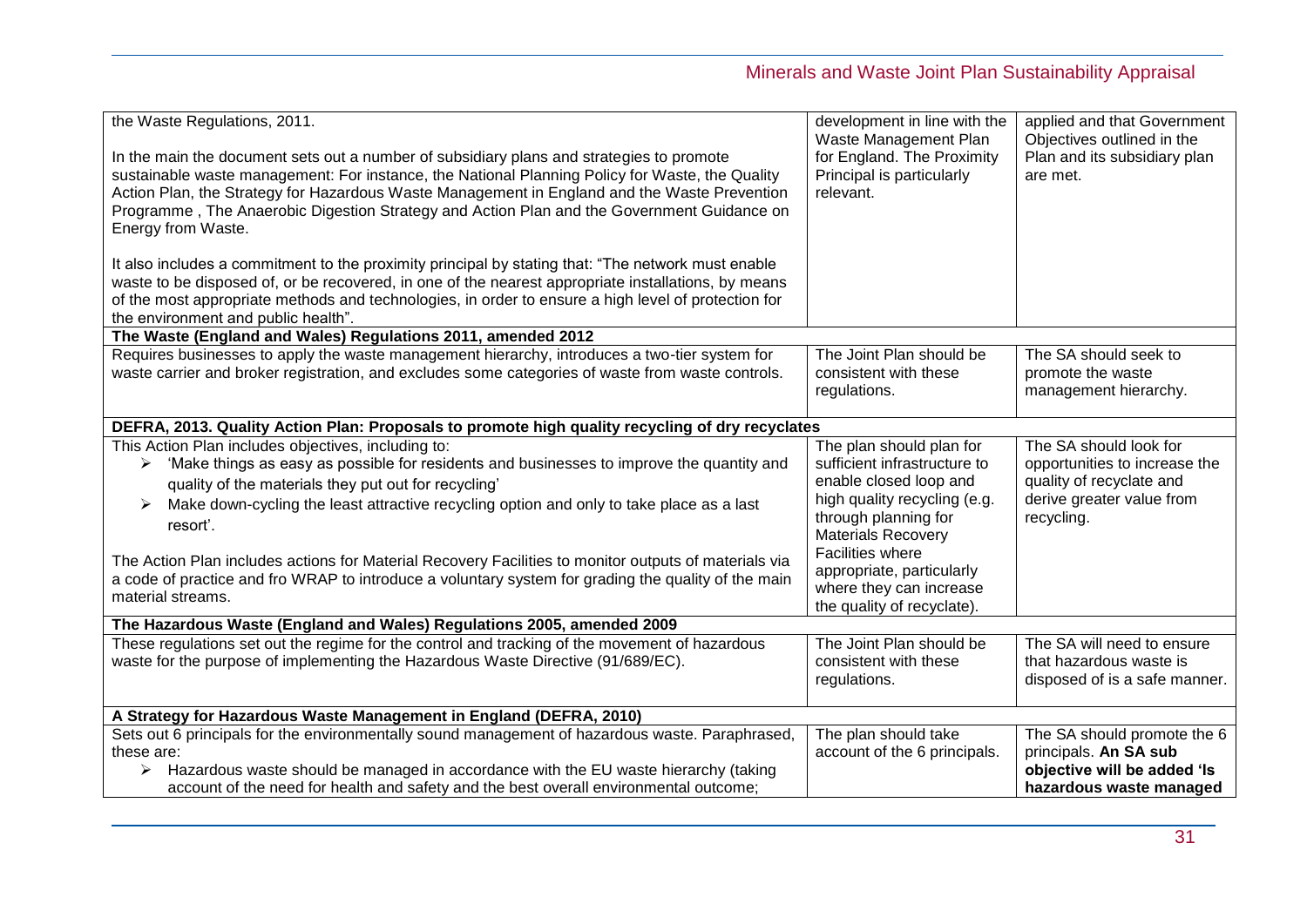| ⋗<br>➤<br>➤<br>➤      | Look to the market for the development of hazardous waste infrastructure which<br>implements the hierarchy for the management of hazardous waste and meets the needs of<br>the UK to ensure that the country as a whole is self sufficient in hazardous waste recovery<br>in England, and the proximity principle is met";<br>"Reduce our reliance on landfill for hazardous waste which should only be used where,<br>overall, there is no better recovery or disposal option";<br>No mixing or dilution of different categories of hazardous waste or mixture with other waste;<br>"Hazardous organic wastes that cannot be re-used, recycled or recovered shall be subject<br>to destruction using best available techniques, with energy recovery for all appropriate<br>treatments. No hazardous organic wastes shall be landfilled unless the requirements of the<br>landfill directive are met";<br>End reliance on the use of Landfill Directive waste acceptance criteria derogations (that<br>were previously used to enable hazardous waste to be landfilled). |                                                                                                                                                                                                            | sustainably?"                                                                                                                                                                             |
|-----------------------|---------------------------------------------------------------------------------------------------------------------------------------------------------------------------------------------------------------------------------------------------------------------------------------------------------------------------------------------------------------------------------------------------------------------------------------------------------------------------------------------------------------------------------------------------------------------------------------------------------------------------------------------------------------------------------------------------------------------------------------------------------------------------------------------------------------------------------------------------------------------------------------------------------------------------------------------------------------------------------------------------------------------------------------------------------------------------|------------------------------------------------------------------------------------------------------------------------------------------------------------------------------------------------------------|-------------------------------------------------------------------------------------------------------------------------------------------------------------------------------------------|
|                       | Planning for Sustainable Waste Management: A Companion Guide to Planning Policy Statement 10 (2006)                                                                                                                                                                                                                                                                                                                                                                                                                                                                                                                                                                                                                                                                                                                                                                                                                                                                                                                                                                       |                                                                                                                                                                                                            |                                                                                                                                                                                           |
|                       | The guide provides advice, ideas, examples of current practice and signposts to further sources of<br>information that will be of relevance to planning authorities, to developers and to communities.<br>Specifically, the guide aims to assist:<br>planning authorities in the preparation of local development documents;<br>planning authorities in the consideration of planning applications; and<br>potential developers in understanding the requirements of the spatial planning system for<br>waste management.                                                                                                                                                                                                                                                                                                                                                                                                                                                                                                                                                 | The Joint Plan should be<br>consistent with this<br>guidance.                                                                                                                                              | SA to consider the<br>importance of reducing,<br>reusing and recycling waste<br>streams.                                                                                                  |
|                       | <b>Waste Strategy for England (2007)</b>                                                                                                                                                                                                                                                                                                                                                                                                                                                                                                                                                                                                                                                                                                                                                                                                                                                                                                                                                                                                                                  |                                                                                                                                                                                                            |                                                                                                                                                                                           |
| ➤<br>➤<br>➤<br>➤<br>➤ | The Strategy aims to:<br>Break link between waste growth and economic growth.<br>Emphasise waste prevention and re-use; increase diversion of non-municipal waste from<br>landfill.<br>Invest in infrastructure needed to divert waste from landfill.<br>Increased recycling of resources and recovery of energy.<br>Meet and exceed Landfill Directive diversion targets (2010, 2013 and 2020) for<br>biodegradable municipal waste.<br>Net reduction in global greenhouse gas emissions from waste management of at least 9.3m<br>tonnes of CO2 compared to 2006.<br>Recycling and composting of household waste (at least 40% by 2010, 45% by 2015 and<br>50% by 2020.<br>Recovery of municipal waste (53% by 2010, 67% by 2015 and 75% by 2020.                                                                                                                                                                                                                                                                                                                       | Ensure sufficient suitable<br>land is made available for<br>waste management<br>facilities to achieve the<br>targets.<br>Maximise recycling of<br>resources and recovery of<br>energy from residual waste. | The SA should ensure that it<br>identifies opportunities to<br>manage waste higher up the<br>waste hierarchy and ensure<br>that environmental benefits<br>arise from waste<br>management. |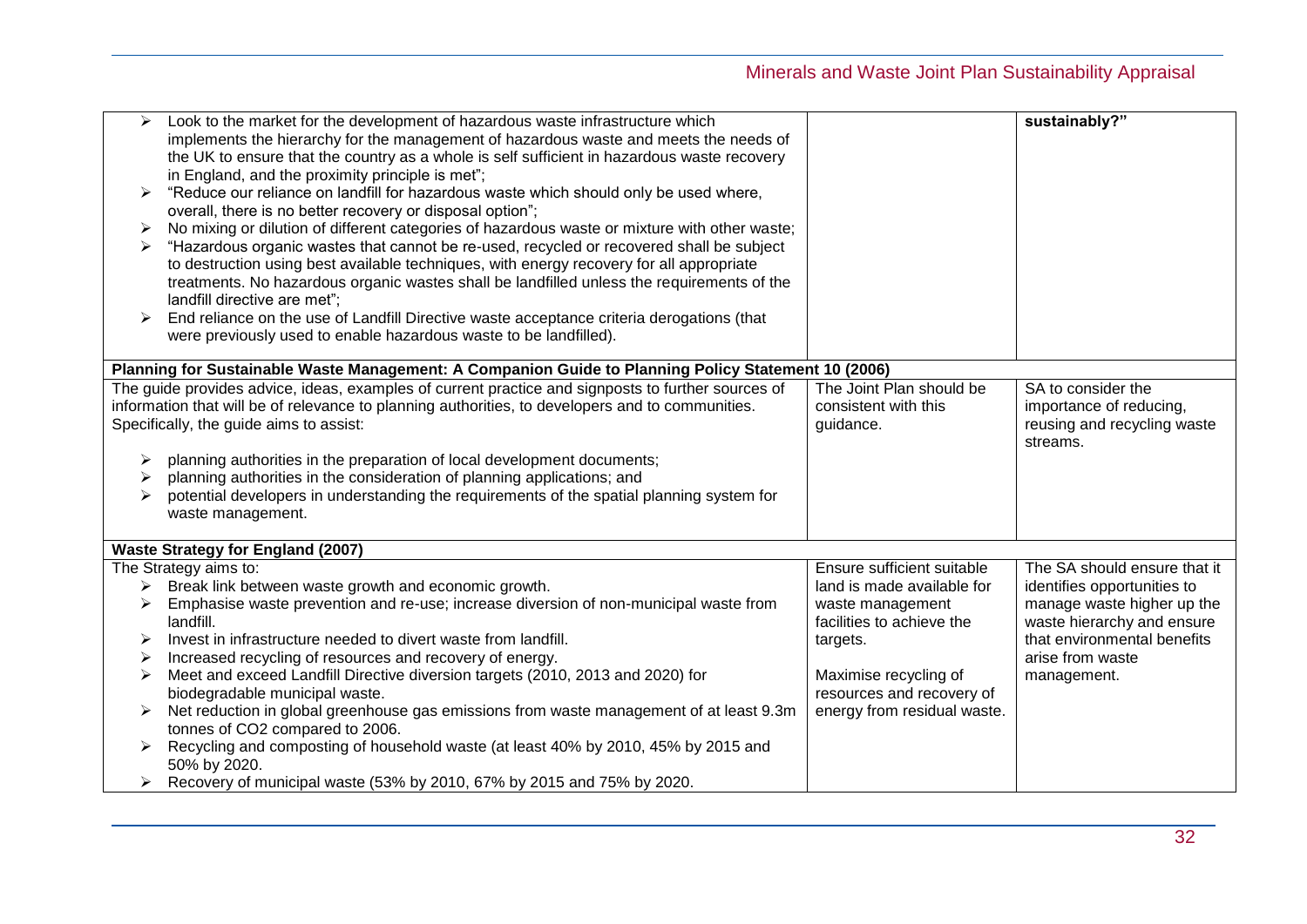| Plan should consider<br>relevance of higher<br>renewable content energy<br>from waste in preference to<br>landfill but should recognise<br>that this is a lower level of<br>the waste hierarchy that<br>can support rather than<br>compete with recycling. | SA should promote<br>relevance of higher<br>renewable content energy<br>from waste in preference to<br>landfill but should recognise<br>that this is a lower level of<br>the waste hierarchy that can<br>support rather than compete<br>with recycling. |
|------------------------------------------------------------------------------------------------------------------------------------------------------------------------------------------------------------------------------------------------------------|---------------------------------------------------------------------------------------------------------------------------------------------------------------------------------------------------------------------------------------------------------|
|                                                                                                                                                                                                                                                            |                                                                                                                                                                                                                                                         |
| plan for appropriate<br>provision for agricultural<br>waste streams that take<br>place off farm and allow<br>movement up the waste<br>hierarchy.                                                                                                           | SA will need to promote<br>proximity of waste facilities to<br>potential sources of waste.                                                                                                                                                              |
|                                                                                                                                                                                                                                                            |                                                                                                                                                                                                                                                         |
| The Joint Plan should<br>recognise the role that<br>anaerobic digestion (AD)<br>can play in dealing with<br>organic wastes.                                                                                                                                | SA should recognise the role<br>that anaerobic digestion can<br>play in dealing with organic<br>wastes and review any<br>environmental constraints<br>affecting AD.                                                                                     |
| Strategy for the Management of Solid Low Level Radioactive Waste from the Non-Nuclear Industry: draft strategy (DECC, 2010)                                                                                                                                |                                                                                                                                                                                                                                                         |
| The Joint Plan should take<br>account of non-nuclear<br>industry radioactive waste<br>disposal requirements.<br>No specific targets for local<br>planning authorities.                                                                                     | SA will need to ensure LLW<br>is planned for in a safe,<br>environmentally acceptable<br>and cost effective manner.                                                                                                                                     |
|                                                                                                                                                                                                                                                            | The Joint Plan will need to                                                                                                                                                                                                                             |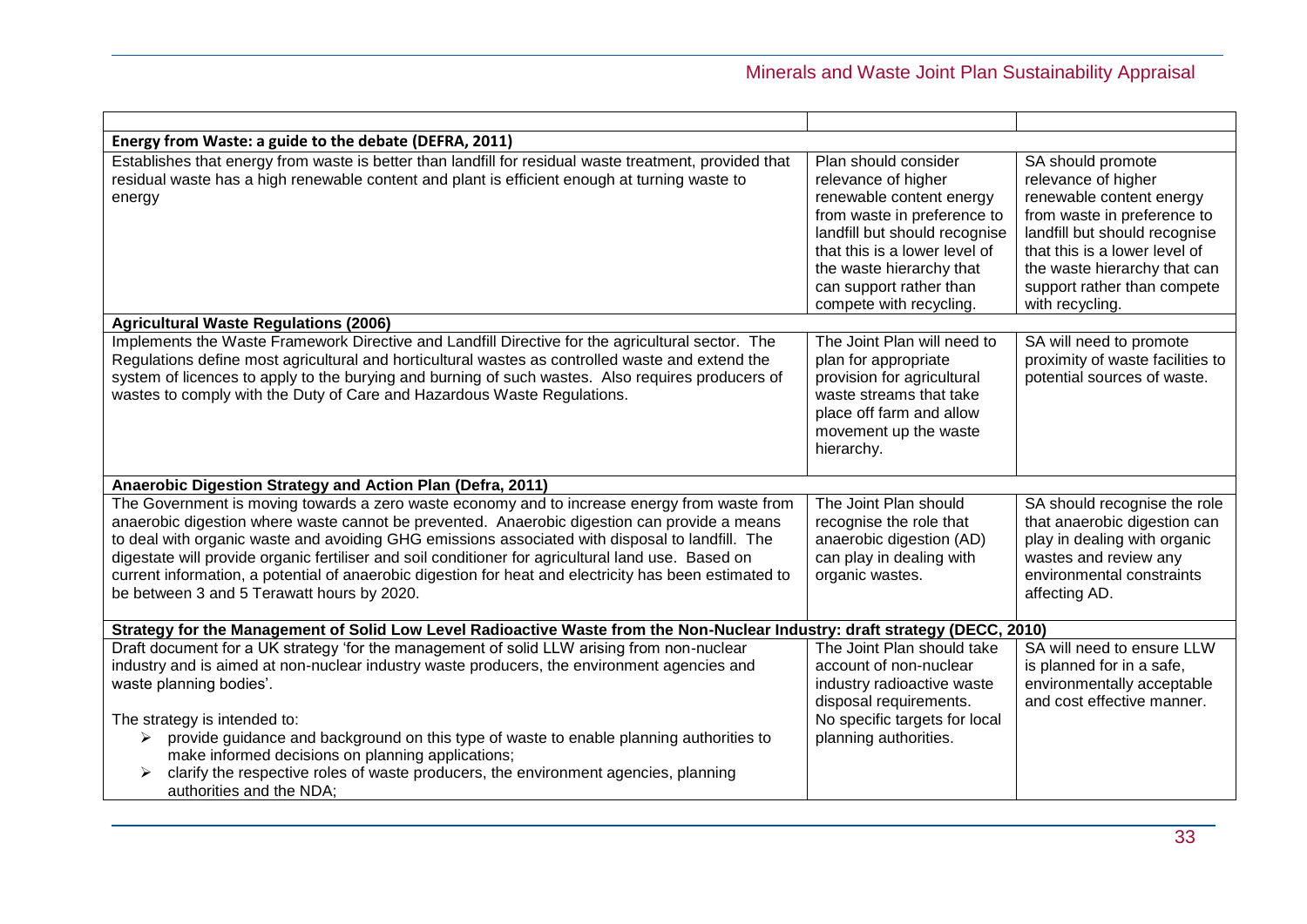| ensure that waste producers and regulators are fully aware of how the regulatory framework<br>➤<br>should be applied to LLW.<br>A draft strategy was produced in 2010 and consulted on between December 2010 and March 2011.<br>The consultation outcome was then published in December, 2012.                                                                                                                                                                                                                                                                                                                                                 |                                                                                                                                                                                                                                                                                          |                                                                                                                                |
|------------------------------------------------------------------------------------------------------------------------------------------------------------------------------------------------------------------------------------------------------------------------------------------------------------------------------------------------------------------------------------------------------------------------------------------------------------------------------------------------------------------------------------------------------------------------------------------------------------------------------------------------|------------------------------------------------------------------------------------------------------------------------------------------------------------------------------------------------------------------------------------------------------------------------------------------|--------------------------------------------------------------------------------------------------------------------------------|
| Waste Prevention Programme for England (Defra, 2013)                                                                                                                                                                                                                                                                                                                                                                                                                                                                                                                                                                                           |                                                                                                                                                                                                                                                                                          |                                                                                                                                |
| This programme sets out the roles and actions for Government, businesses and other groups and<br>individuals to reduce the amount of waste produced in England. The aim of the programme is to:<br>"improve the environment and protect human health by supporting a resource efficient economy,<br>reducing the quantity and impact of waste produced whilst promoting sustainable economic growth."                                                                                                                                                                                                                                          | The Joint Plan should<br>support the Government's<br>programme in encouraging<br>waste prevention and<br>moving the plan area<br>towards a more resource<br>efficient economy.                                                                                                           | The SA should ensure that it<br>identifies opportunities to<br>manage waste higher up the<br>waste hierarchy.                  |
| DEFRA, 2013. Quality Action Plan: Proposals to promote high quality recycling of dry recyclates                                                                                                                                                                                                                                                                                                                                                                                                                                                                                                                                                |                                                                                                                                                                                                                                                                                          |                                                                                                                                |
| This Action Plan includes objectives, including to:<br>'Make things as easy as possible for residents and businesses to improve the quantity and<br>≻<br>quality of the materials they put out for recycling'<br>'Make down-cycling the least attractive recycling option and only to take place as a last<br>resort'.<br>The Action Plan includes actions for Material Recovery Facilities to monitor outputs of materials via<br>a code of practice and fro WRAP to introduce a voluntary system for grading the quality of the main<br>material streams.                                                                                    | The plan should plan for<br>sufficient infrastructure to<br>enable closed loop and<br>high quality recycling (e.g.<br>through planning for<br><b>Materials Recovery</b><br><b>Facilities where</b><br>appropriate, particularly<br>where they can increase<br>the quality of recyclate). | The SA should look for<br>opportunities to increase the<br>quality of recyclate and<br>derive greater value from<br>recycling. |
| The UK Low Carbon Transition Plan (HM Government, 2009)                                                                                                                                                                                                                                                                                                                                                                                                                                                                                                                                                                                        |                                                                                                                                                                                                                                                                                          |                                                                                                                                |
| Sets out the UK Government's five-point plan to tackle transition to a low carbon economy:<br>Protect the public from the immediate risk of climate change.<br>➤<br>Prepare for climate change that will inevitably take place in the future.<br>≻<br>Limit the severity of future climate change through an international climate agreement.<br>➤<br>Build a low carbon economy in the UK through the cutting of emissions, maintaining secure<br>➤<br>energy supplies, maximising economic opportunities and protecting the most vulnerable.<br>Support individuals, communities and businesses to play their part.<br>$\blacktriangleright$ | Consider how the Joint<br>Plan policies can support<br>the objectives and targets<br>of the white paper.                                                                                                                                                                                 | Ensure the energy policy<br>goals are reflected in<br><b>Sustainability Appraisal</b><br>Framework.                            |
| The UK Renewable Energy Roadmap Update 2012 (DECC, 2012)                                                                                                                                                                                                                                                                                                                                                                                                                                                                                                                                                                                       |                                                                                                                                                                                                                                                                                          |                                                                                                                                |
| This roadmap aims to meet the UK's target of 15% of all energy to come from renewable sources<br>by 2020. This target was set by the European Directive for Renewable Energy.                                                                                                                                                                                                                                                                                                                                                                                                                                                                  | The Joint Plan will need to<br>incorporate policies that will                                                                                                                                                                                                                            | The SA should incorporate<br>renewable energy as an                                                                            |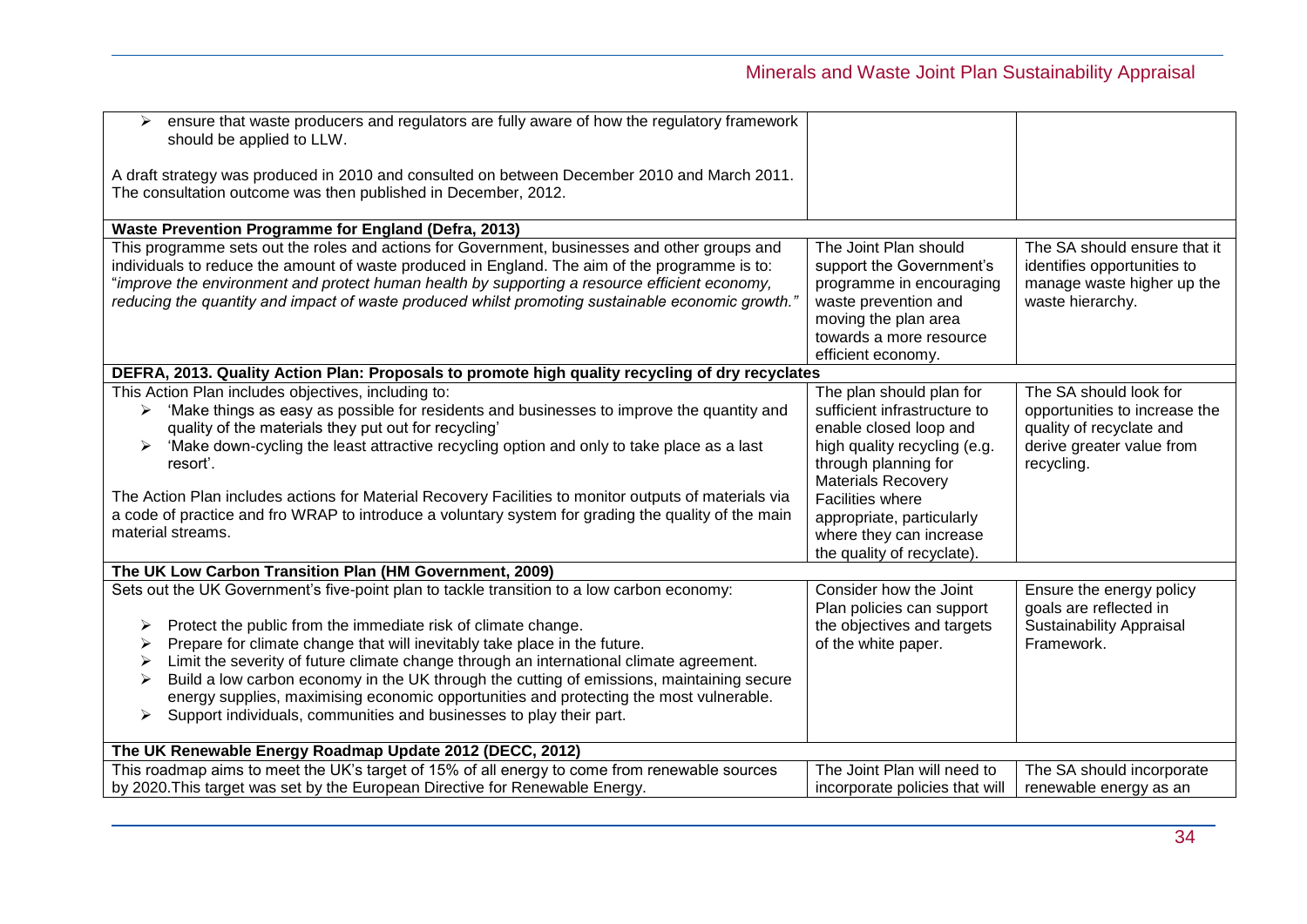| The main aim is to set the UK on a path to decarbonise the production of energy within the UK,<br>alongside nuclear and carbon capture and storage, contribute to the security of energy supplies in<br>the UK through reductions in demand for fossil fuels and gas imports and to allow business<br>opportunities and enable the UK to restructure into a low-carbon economy. The strategy aims to<br>achieve the 15% renewable energy production through 8 renewable technologies: onshore wind;<br>offshore wind; marine energy; biomass electricity; biomass heat; ground and air source heat<br>pumps; renewable transport.                                                                                    | help to promote renewable<br>energy and meet the<br>targets set.                                                                               | issue for the whole plan area<br>and include this within the SA<br>framework regarding the use<br>and generation of energy. |
|----------------------------------------------------------------------------------------------------------------------------------------------------------------------------------------------------------------------------------------------------------------------------------------------------------------------------------------------------------------------------------------------------------------------------------------------------------------------------------------------------------------------------------------------------------------------------------------------------------------------------------------------------------------------------------------------------------------------|------------------------------------------------------------------------------------------------------------------------------------------------|-----------------------------------------------------------------------------------------------------------------------------|
| UK Bioenergy Strategy (DECC, 2012)                                                                                                                                                                                                                                                                                                                                                                                                                                                                                                                                                                                                                                                                                   |                                                                                                                                                |                                                                                                                             |
| The strategy sets out the Coalition Government's approach to securing the benefits of bioenergy for<br>the future UK energy mix. It recognises that bioenergy has a role to play in reducing the cost of<br>decarbonising the UK's energy mix and meeting the renewable energy targets for 2020. However,<br>the strategy recognises the need to assess sustainability issues associated with biomass, such as:<br>its actual contribution to carbon reductions; the price of sustainably-sourced biomass; the<br>relationship between bioenergy and other land uses; and the impacts on air quality, biodiversity and<br>water resources. The strategy includes specific aims with regard to bioenergy development. | The Joint Plan should<br>support the sustainable use<br>of different types of<br>renewables technologies<br>within the MWJP where<br>suitable. | The SA should support the<br>use of renewable<br>technologies in analysis.                                                  |
| Future policy should consider:                                                                                                                                                                                                                                                                                                                                                                                                                                                                                                                                                                                                                                                                                       |                                                                                                                                                |                                                                                                                             |
| wood and energy crops as a carbon reduction option in some circumstances;<br>➤<br>the sustainable scale of bioenergy deployment (between 8-11% by 2020);<br>the impact of growth of the bioenergy sector in other sectors;<br>impact on food production.                                                                                                                                                                                                                                                                                                                                                                                                                                                             |                                                                                                                                                |                                                                                                                             |
| A low-risk energy pathway for several areas, including:                                                                                                                                                                                                                                                                                                                                                                                                                                                                                                                                                                                                                                                              |                                                                                                                                                |                                                                                                                             |
| wastes (use of end of life materials for energy);<br>➤<br>heat (use of biomass to provide low carbon heat for buildings and industry);<br>transport (some biofuels may offer a cost effective contribution to reducing carbon<br>emissions from road transport).                                                                                                                                                                                                                                                                                                                                                                                                                                                     |                                                                                                                                                |                                                                                                                             |
| Microgeneration Strategy (DECC, 2011)                                                                                                                                                                                                                                                                                                                                                                                                                                                                                                                                                                                                                                                                                |                                                                                                                                                |                                                                                                                             |
| The objectives of this strategy fall into two core principles:<br>Provision of financial incentives to support growth of local, small-scale renewable energy<br>generation, provided as the Feed-in Tariff and the Renewable Heat Incentive.<br>Identification of other non-financial barriers to small-scale renewables deployment.                                                                                                                                                                                                                                                                                                                                                                                 | The Joint Plan should<br>support the use of different<br>types of renewable energy<br>technologies within the<br>MWJP where suitable.          | The SA should support the<br>use of renewable<br>technologies in analysis.                                                  |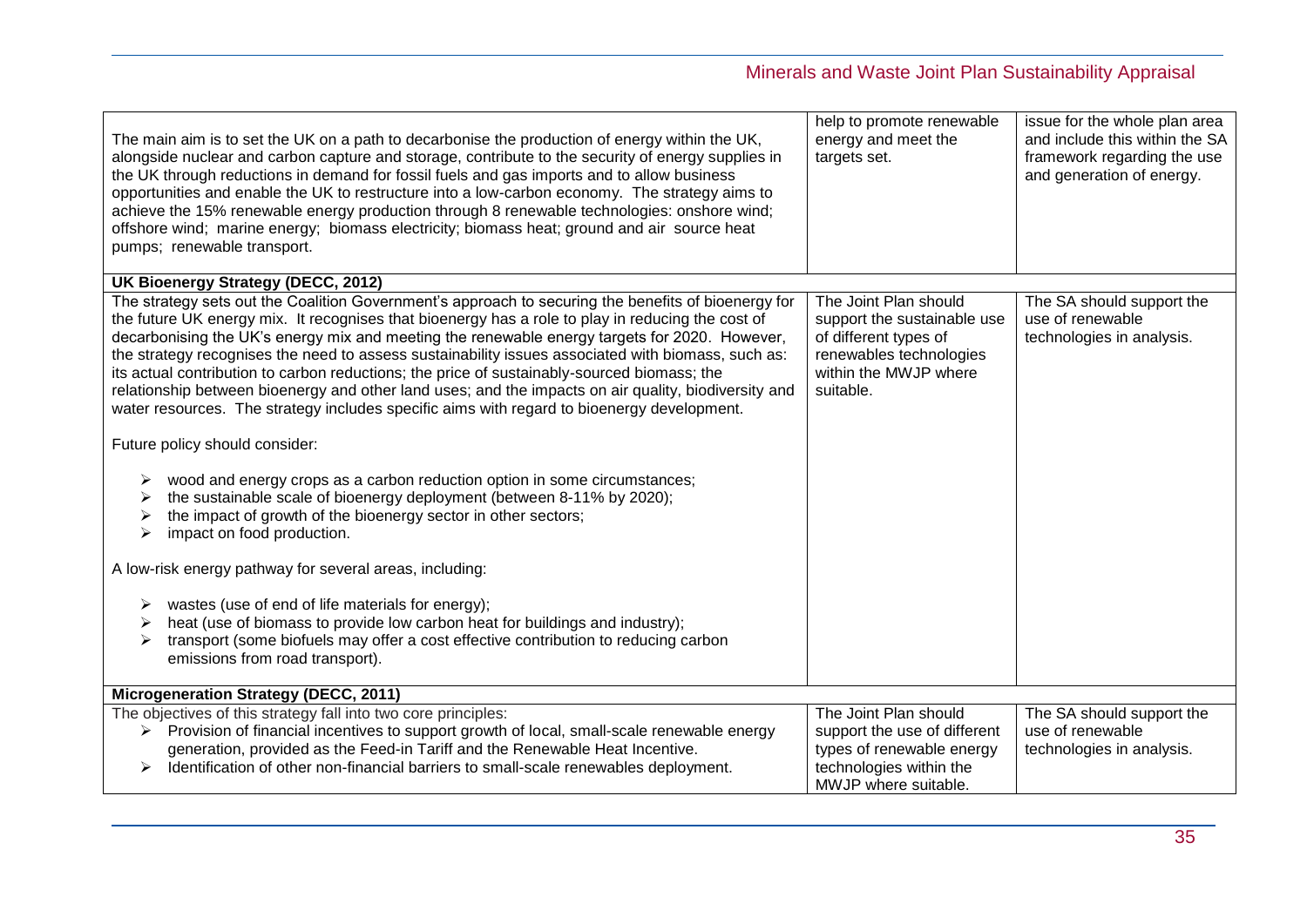| Energy Bill (DECC, 2012)                                                                                                                                                                                                                                                                                                                                                                                                                                                                                                                                                                                                                                                                                                                                                                                                                                                                                                                                                               |                                                                                                                                                                                                                           |                                                                                                                                                                          |
|----------------------------------------------------------------------------------------------------------------------------------------------------------------------------------------------------------------------------------------------------------------------------------------------------------------------------------------------------------------------------------------------------------------------------------------------------------------------------------------------------------------------------------------------------------------------------------------------------------------------------------------------------------------------------------------------------------------------------------------------------------------------------------------------------------------------------------------------------------------------------------------------------------------------------------------------------------------------------------------|---------------------------------------------------------------------------------------------------------------------------------------------------------------------------------------------------------------------------|--------------------------------------------------------------------------------------------------------------------------------------------------------------------------|
| The Government aims to further its objectives to meet the UK's decarbonisation and renewable<br>targets, at least cost to consumers. The Government aims to ensure continued secure energy<br>supplies whilst creating the right conditions for markets and private investment, through greater<br>regulatory certainty and clarity. It will do this:<br>through its programme of Electricity Market Reform (EMR);<br>through strengthening the regulatory framework by further clarifying the role of the<br>regulator, Ofgem;<br>and through establishing an Office for Nuclear Regulation (ONR).<br>➤<br>The Government is committed to achieving its climate change and renewables targets, including a<br>34 per cent reduction in its CO <sub>2</sub> emissions by 2020 (relative to 1990); at least an 80 per cent<br>reduction by 2050 (relative to 1990 levels); and ensuring that by 2020, 15% of the energy<br>consumed in the United Kingdom comes from renewable sources. | The Joint Plan should<br>encourage and promote the<br>use of sustainable and<br>renewable forms of energy.                                                                                                                | The SA should include<br>sustainable and renewable<br>energy objectives within the<br>framework.                                                                         |
| <b>Strategy for Sustainable Construction (BERR, 2008)</b>                                                                                                                                                                                                                                                                                                                                                                                                                                                                                                                                                                                                                                                                                                                                                                                                                                                                                                                              |                                                                                                                                                                                                                           |                                                                                                                                                                          |
| The strategy is a joint industry and Government initiative intended to promote leadership and<br>behavioural change, as well as delivering benefits to both the construction industry and the wider<br>economy. It sets and commits to higher standards to help achieve sustainability in specific areas.<br>These cover issues such as procurement, design, innovation, climate change, biodiversity, waste<br>and materials.<br>In relation to materials, the strategy states that the materials used in construction should have the<br>least environmental and social impact as is feasible both socially and economically. It includes a<br>specific target of 25% of products used in construction projects to be from schemes recognised for<br>responsible sourcing.                                                                                                                                                                                                           | The Joint Plan should seek<br>to promote sustainable<br>management of<br>construction waste and<br>local sources of building<br>stone as well as high<br>standards of design for<br>minerals and waste<br>infrastructure. | The SA objectives should<br>seek to promote sustainable<br>construction.                                                                                                 |
| <b>CEEQUAL (Civil Engineering Environmental Quality Assessment and Award Scheme)</b>                                                                                                                                                                                                                                                                                                                                                                                                                                                                                                                                                                                                                                                                                                                                                                                                                                                                                                   |                                                                                                                                                                                                                           |                                                                                                                                                                          |
| This programme is an assessment and awards scheme for improving sustainability in civil<br>engineering and public realm projects. It aims to deliver improved project specification, design and<br>construction and to demonstrate the commitment of the civil engineering industry to environmental<br>quality and social performance.                                                                                                                                                                                                                                                                                                                                                                                                                                                                                                                                                                                                                                                | Reference should be given<br>to the developing voluntary<br>standards for sustainable<br>construction. Policy<br>mechanisms to promote<br>sustainable construction<br>could be included.                                  | Ensure there are<br>sustainability objectives to<br>minimise the environmental<br>impact, especially energy<br>and water efficiency, of<br>buildings and infrastructure. |
| BREEAM (Building Research Establishment Environmental Assessment Method)                                                                                                                                                                                                                                                                                                                                                                                                                                                                                                                                                                                                                                                                                                                                                                                                                                                                                                               |                                                                                                                                                                                                                           |                                                                                                                                                                          |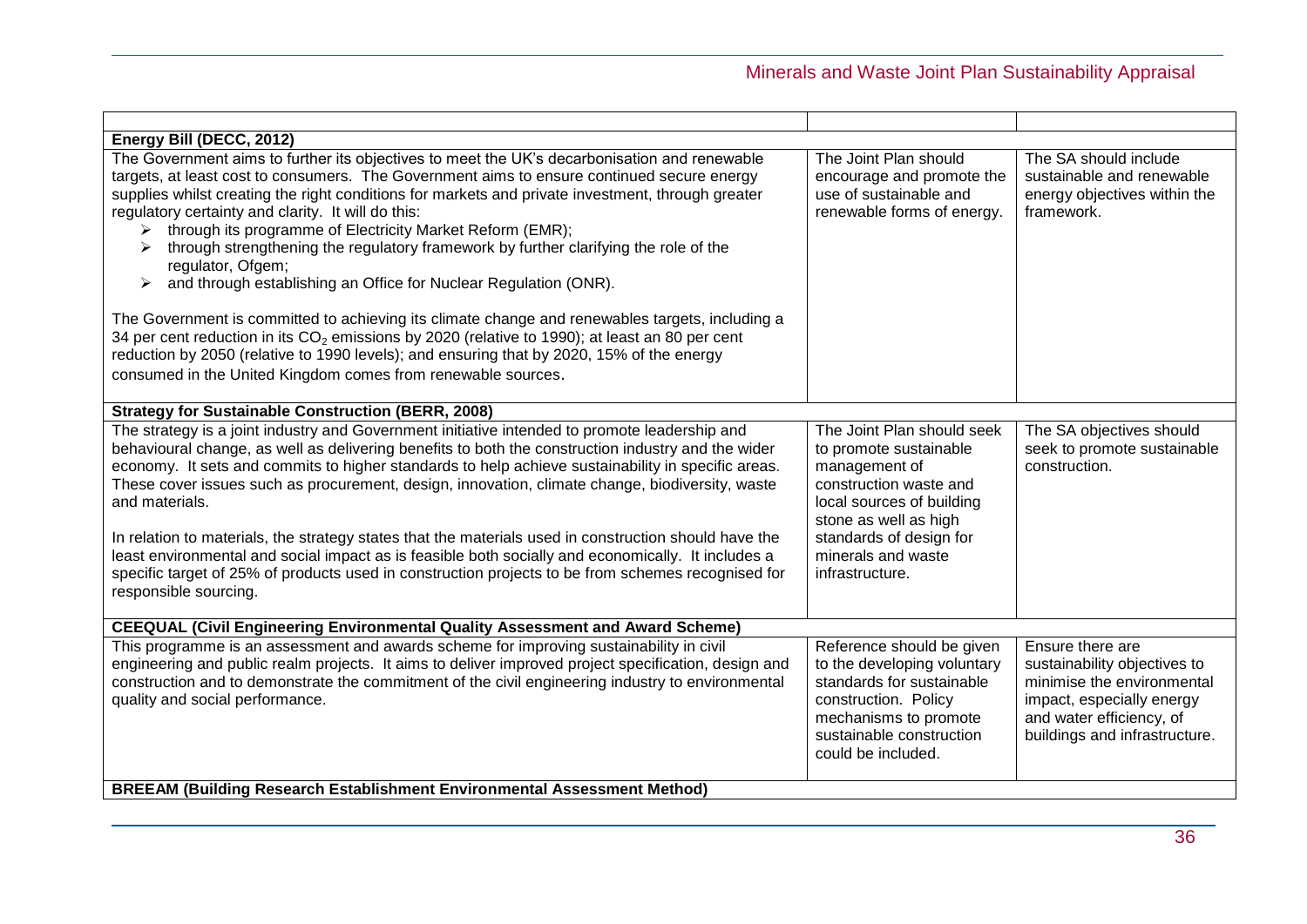| These programmes set the standards for development schemes to attain, so minimising their<br>environmental impact, in particular through the implementation of energy and water efficiency<br>techniques and technologies.                                                                                                                                                                                                                                                                                                                                                                                                                                                                                                                                                                                                                                                                                                                                        | Reference should be given<br>to the developing voluntary<br>standards for sustainable<br>construction. Policy<br>mechanisms to promote<br>sustainable construction<br>could be included. | Ensure there are<br>sustainability objectives to<br>minimise the environmental<br>impact, especially energy<br>and water efficiency, of<br>buildings.                            |
|-------------------------------------------------------------------------------------------------------------------------------------------------------------------------------------------------------------------------------------------------------------------------------------------------------------------------------------------------------------------------------------------------------------------------------------------------------------------------------------------------------------------------------------------------------------------------------------------------------------------------------------------------------------------------------------------------------------------------------------------------------------------------------------------------------------------------------------------------------------------------------------------------------------------------------------------------------------------|------------------------------------------------------------------------------------------------------------------------------------------------------------------------------------------|----------------------------------------------------------------------------------------------------------------------------------------------------------------------------------|
| World Class Places: The Government's Strategy for Improving Quality of Places (2009)                                                                                                                                                                                                                                                                                                                                                                                                                                                                                                                                                                                                                                                                                                                                                                                                                                                                              |                                                                                                                                                                                          |                                                                                                                                                                                  |
| This publication lays out the government's approach to improving quality of place.<br>Vision: To ensure all places are planned, designed and developed to provide everyone, including<br>future generations, with a decent quality of life and fair chances.<br>Objectives:<br>Strengthen leadership on quality of place at the national and regional level.<br>≻<br>Encourage local civic leaders and local government to prioritise quality of place.<br>Ensure relevant government policy, guidance and standards consistently promote quality of<br>➤<br>place and are user-friendly.<br>Put the public and community at the centre of place-shaping.<br>Ensure all development for which central government is directly responsible is built to high<br>➤<br>design and sustainability standards and promotes quality of place.<br>Encourage higher standards of market-led development.<br>Strengthen quality of place skills, knowledge and capacity.<br>➤ | Provision of locally<br>appropriate building stone<br>can make a significant<br>contribution to improving<br>quality of place.                                                           | The SA will need to take<br>consideration of the<br>principles of creating quality<br>places and use it within<br>analysis.                                                      |
| Creating Growth, Cutting Carbon: Making Sustainable Local Transport Happen (White Paper) (Department for Transport, 2011)                                                                                                                                                                                                                                                                                                                                                                                                                                                                                                                                                                                                                                                                                                                                                                                                                                         |                                                                                                                                                                                          |                                                                                                                                                                                  |
| The white paper's vision is for 'a transport system that is an engine for economic growth, but one<br>that is also greener and safer and improves quality of life in our communities'.<br>$\triangleright$ The white paper also sets out the Government's commitment to sustainable transport<br>choices through Local Transport Plans, active travel, reducing carbon emissions and<br>tackling congestion.<br>$\triangleright$ A key focus of the white paper is on devolving decision making and prioritisation to a local<br>level. It states the priority for local transport is to 'encourage sustainable local travel and<br>economic growth by making public transport and cycling and walking more attractive and<br>effective, promoting lower carbon transport and tackling road congestion'                                                                                                                                                           | The Joint Plan should,<br>through spatial decisions<br>and policy, seek to support<br>the white paper.                                                                                   | The SA objectives should<br>focus on reducing impacts of<br>transport from minerals<br>development and on<br>opportunities to enhance<br>sustainable transport<br>opportunities. |
| Low Carbon Transport: A Greener Future (Department for Transport, 2009)                                                                                                                                                                                                                                                                                                                                                                                                                                                                                                                                                                                                                                                                                                                                                                                                                                                                                           |                                                                                                                                                                                          |                                                                                                                                                                                  |
| This document is a key component of the UK Low Carbon Transition Plan with an aim to harness                                                                                                                                                                                                                                                                                                                                                                                                                                                                                                                                                                                                                                                                                                                                                                                                                                                                      | The Joint Plan should                                                                                                                                                                    | The SA should include                                                                                                                                                            |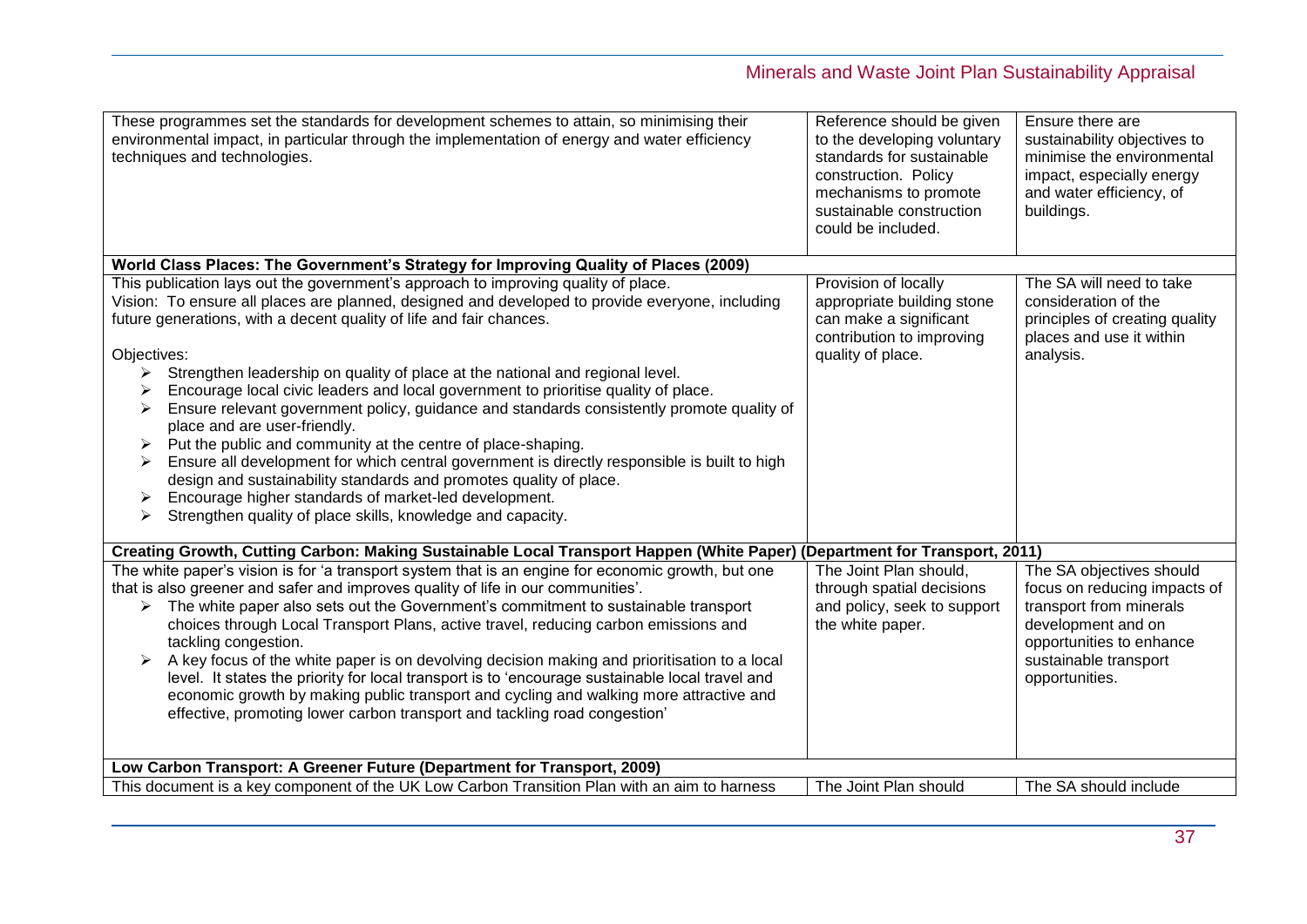| the full potential of low carbon technology across all transport modes. Vehicles will be vastly more<br>fuel efficient by 2022. This will be delivered through advances in the efficiency of the internal<br>combustion engine. Alongside this, ultra-low emissions vehicles will have made their transition on<br>to the mass market. The strategy is expected to reduce $CO2$ emissions by 7 million tonnes of $CO2$ a<br>year for 2020.                                                                                                                                                                                                                                                                                                                                                                                                | encourage and promote the<br>use of sustainable transport<br>modes.                                                                      | sustainable transport<br>objectives within the<br>framework.                                                                                                                                                                                                                                                                  |
|-------------------------------------------------------------------------------------------------------------------------------------------------------------------------------------------------------------------------------------------------------------------------------------------------------------------------------------------------------------------------------------------------------------------------------------------------------------------------------------------------------------------------------------------------------------------------------------------------------------------------------------------------------------------------------------------------------------------------------------------------------------------------------------------------------------------------------------------|------------------------------------------------------------------------------------------------------------------------------------------|-------------------------------------------------------------------------------------------------------------------------------------------------------------------------------------------------------------------------------------------------------------------------------------------------------------------------------|
| Low Emissions Strategies: Using the planning system to reduce transport emissions, Good Practice Guidance (Defra, 2010)                                                                                                                                                                                                                                                                                                                                                                                                                                                                                                                                                                                                                                                                                                                   |                                                                                                                                          |                                                                                                                                                                                                                                                                                                                               |
| Low emission strategies provide a package of measures to help mitigate the transport impacts of<br>development. They complement other design and mitigation options, such as travel planning and<br>the provision of public transport infrastructure                                                                                                                                                                                                                                                                                                                                                                                                                                                                                                                                                                                      | The Joint Plan may<br>consider Low Emission<br>Strategies if appropriate.                                                                | The SA should take<br>consideration of the aims and<br>objectives within the SA<br>framework                                                                                                                                                                                                                                  |
| The main benefit of low emission strategies is to reduce transport emissions by accelerating the<br>uptake of low emission fuels and technologies in and around a new development, and to promote<br>modal shift away from car travel. The approach may also contribute towards achieving local<br>government performance targets; provide local economic benefits; help to streamline planning<br>decisions; and contribute to wider sustainable development goals.                                                                                                                                                                                                                                                                                                                                                                      |                                                                                                                                          |                                                                                                                                                                                                                                                                                                                               |
| Expanding and Improving the Rail Network (Department for Transport, 2012)                                                                                                                                                                                                                                                                                                                                                                                                                                                                                                                                                                                                                                                                                                                                                                 |                                                                                                                                          |                                                                                                                                                                                                                                                                                                                               |
| Aims:<br>To reduce the costs of running rail services so that above inflation fare increases can end.<br>➤<br>Improve rail services by taking into account passenger opinion and by bringing together<br>≻<br>industry leaders to improve leadership and cooperation.<br>Upgrade rail tracks and stations.<br>➤<br>Electrify the most important railway routes to cut down on $CO2$ emissions.<br>⋗<br>Introduce the Crossrail service.<br>➤<br>Increase capacity on the Thameslink route.<br>Replace the Intercity 125 High Speed Trains with faster, higher capacity, more comfortable<br>and more environmentally friendly services.<br>Upgrade major lines and stations.<br>Encourage franchise bidders to invest in the rail network.<br>➤<br>Encourage local people and organisations to develop the community rail programme.<br>⋗ | The Joint Plan should<br>consider the need to<br>include policies to support<br>and encourage the use of<br>alternative transport modes. | Consider the inclusion of<br>objectives that address the<br>importance of providing clean<br>air.<br>Consider the inclusion of<br>objectives that encourage the<br>use of sustainable transport<br>modes, and seek to reduce<br>the need to travel.<br>Consider the inclusion of<br>objectives to reduce carbon<br>emissions. |
| National and regional guidelines for aggregates provision in England, 2005-2020 (DCLG, 2009)                                                                                                                                                                                                                                                                                                                                                                                                                                                                                                                                                                                                                                                                                                                                              |                                                                                                                                          |                                                                                                                                                                                                                                                                                                                               |
| Revised national and regional guidelines for aggregates provision in England for the period 2005 to<br>2020 inclusive. The document also indicates how the guidelines should be taken into account in the<br>planning process, and outlines arrangements for future monitoring and review.                                                                                                                                                                                                                                                                                                                                                                                                                                                                                                                                                | The Joint Plan will have to<br>take into account the<br>apportionment for<br>aggregates when making                                      | The SA Framework will<br>encourage an adequate and<br>steady supply of minerals.                                                                                                                                                                                                                                              |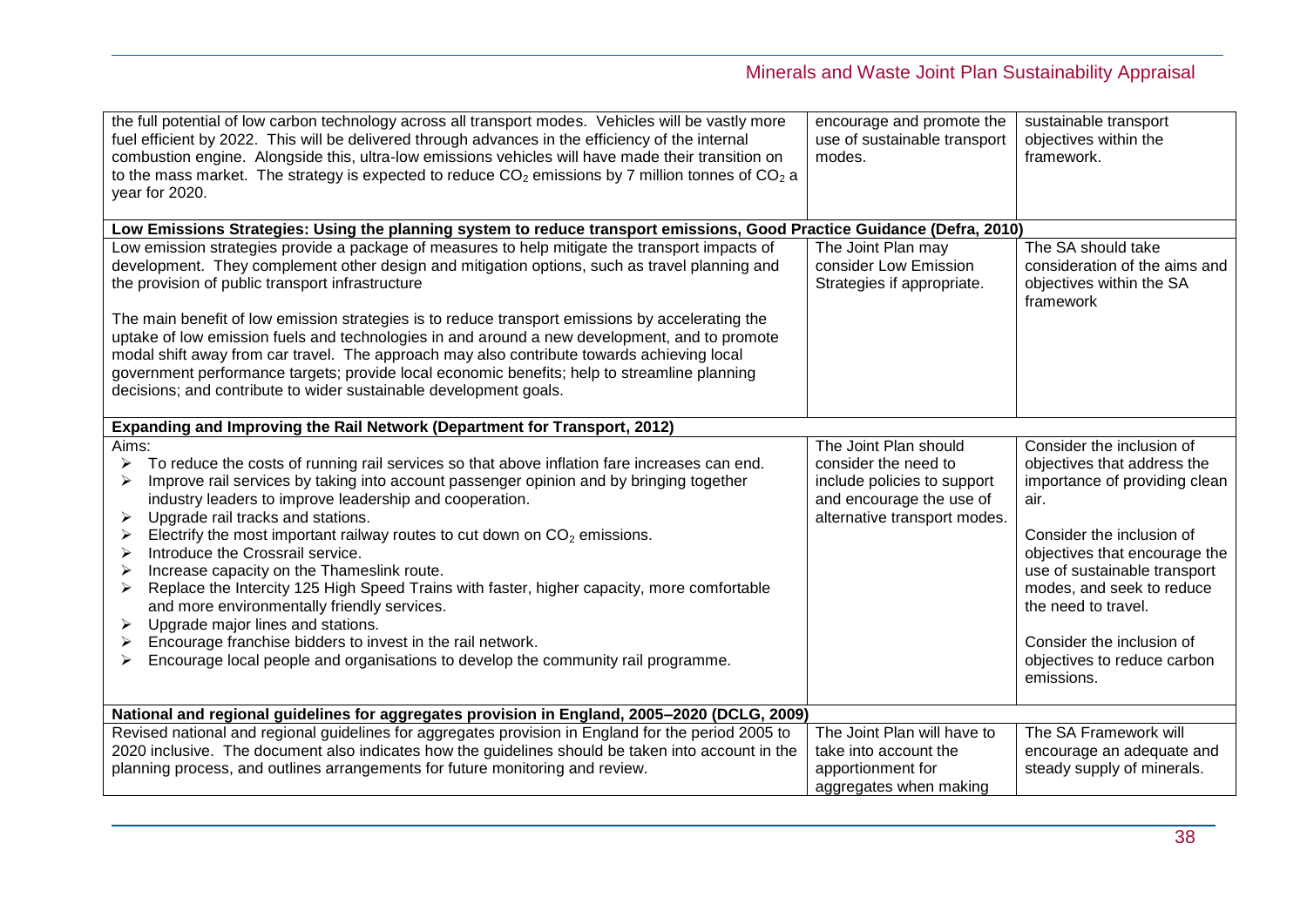|                                                                                                                                                                                                                                                                                                                                                                                                                                                                                                                                                                                                                                                                                                                                                                                                                                                                                                                                                                                                                 | strategic decisions for                                                                                                                             |                                                                                                                                                                                                                                            |  |
|-----------------------------------------------------------------------------------------------------------------------------------------------------------------------------------------------------------------------------------------------------------------------------------------------------------------------------------------------------------------------------------------------------------------------------------------------------------------------------------------------------------------------------------------------------------------------------------------------------------------------------------------------------------------------------------------------------------------------------------------------------------------------------------------------------------------------------------------------------------------------------------------------------------------------------------------------------------------------------------------------------------------|-----------------------------------------------------------------------------------------------------------------------------------------------------|--------------------------------------------------------------------------------------------------------------------------------------------------------------------------------------------------------------------------------------------|--|
|                                                                                                                                                                                                                                                                                                                                                                                                                                                                                                                                                                                                                                                                                                                                                                                                                                                                                                                                                                                                                 | aggregate provision.                                                                                                                                |                                                                                                                                                                                                                                            |  |
| Guidance on the Managed Aggregate Supply System (DCLG, 2012)                                                                                                                                                                                                                                                                                                                                                                                                                                                                                                                                                                                                                                                                                                                                                                                                                                                                                                                                                    |                                                                                                                                                     |                                                                                                                                                                                                                                            |  |
| Sets out the requirements of Local Aggregate Assessments, which assess supply and demand<br>options for aggregates and assess economic and environmental opportunities and constraints that<br>might influence the situation. Mineral Planning Authorities may, if they intend to prepare joint plans,<br>prepare joint local aggregate assessments.<br>Aggregate Working Parties will monitor LAAs and advise on their adequacy in terms of whether they<br>are meeting local or national needs.<br>Mineral Planning Authorities should seek to maintain a landbank of at least 7 years for land-won<br>sand and gravel and 10 years for crushed rock, based on the past 10 years average sales.                                                                                                                                                                                                                                                                                                               | The Joint Plan will need to<br>be informed by a LAA and<br>will need to facilitate<br>maintenance of appropriate<br>landbanks.                      | The SA will need to ensure<br>that delivery of the LAA<br>through the MWJP, and the<br>maintenance of appropriate<br>landbanks does not breach<br>environmental limits and that<br>allocations contribute to<br>sustainability objectives. |  |
| Managing aggregates supply in England (BGS, 2008)                                                                                                                                                                                                                                                                                                                                                                                                                                                                                                                                                                                                                                                                                                                                                                                                                                                                                                                                                               |                                                                                                                                                     |                                                                                                                                                                                                                                            |  |
| Compares a set of aggregates supply scenarios for England compared to the current supply<br>sources which displays imbalances across the nation (which is due to the uneven distribution of<br>minerals resources). Recognises that the system of long-term planning of minerals supply allows<br>for the future planning of infrastructure, biodiversity and the life-cycle of land.                                                                                                                                                                                                                                                                                                                                                                                                                                                                                                                                                                                                                           | The Joint Plan will need to<br>take into account the effect<br>of planning of minerals<br>supply on the future<br>restoration of minerals<br>sites. | The SA will encourage life<br>cycle thinking around the<br>restoration of minerals sites.                                                                                                                                                  |  |
| The Future of Food and Farming: Challenges and Choices for Global Sustainability (Government Office for Science, 2011)                                                                                                                                                                                                                                                                                                                                                                                                                                                                                                                                                                                                                                                                                                                                                                                                                                                                                          |                                                                                                                                                     |                                                                                                                                                                                                                                            |  |
| Aims to explore the pressures on the global food system between now and 2050 and identify the<br>decisions that policy makers need to take today and in the five years ahead, to ensure that a global<br>population rising to 9 billion or more can be fed sustainably. It identifies a number of actions,<br>several of which are relevant to this the Joint Plan.<br>The report does not specifically set targets; rather it favours broad recommendations and presents<br>a series of key priorities for policy makers. Of relevance are:<br>'work on the assumption that there is little new land for agriculture' (and in contrast to land<br>➤<br>conversion, the restoration of degraded agricultural land can be an important means of<br>increasing food supply)'<br>'Include the environment in food sector economics (which recognises that the food system<br>➤<br>is dependent on wider ecosystem services'<br>'Waste in all areas of the food system must be minimised'.<br>$\blacktriangleright$ | The Joint Plan should have<br>regard to the findings of this<br>report.                                                                             | SA should support<br>sustainable food production,<br>e.g. through restoration of<br>sites or supporting the<br>transformation of waste to<br>biodigestate for use as<br>fertiliser.                                                        |  |
| Agricultural Land Classification: protecting the best and most versatile agricultural land (Natural England Technical Information Note TIN049, second                                                                                                                                                                                                                                                                                                                                                                                                                                                                                                                                                                                                                                                                                                                                                                                                                                                           |                                                                                                                                                     |                                                                                                                                                                                                                                            |  |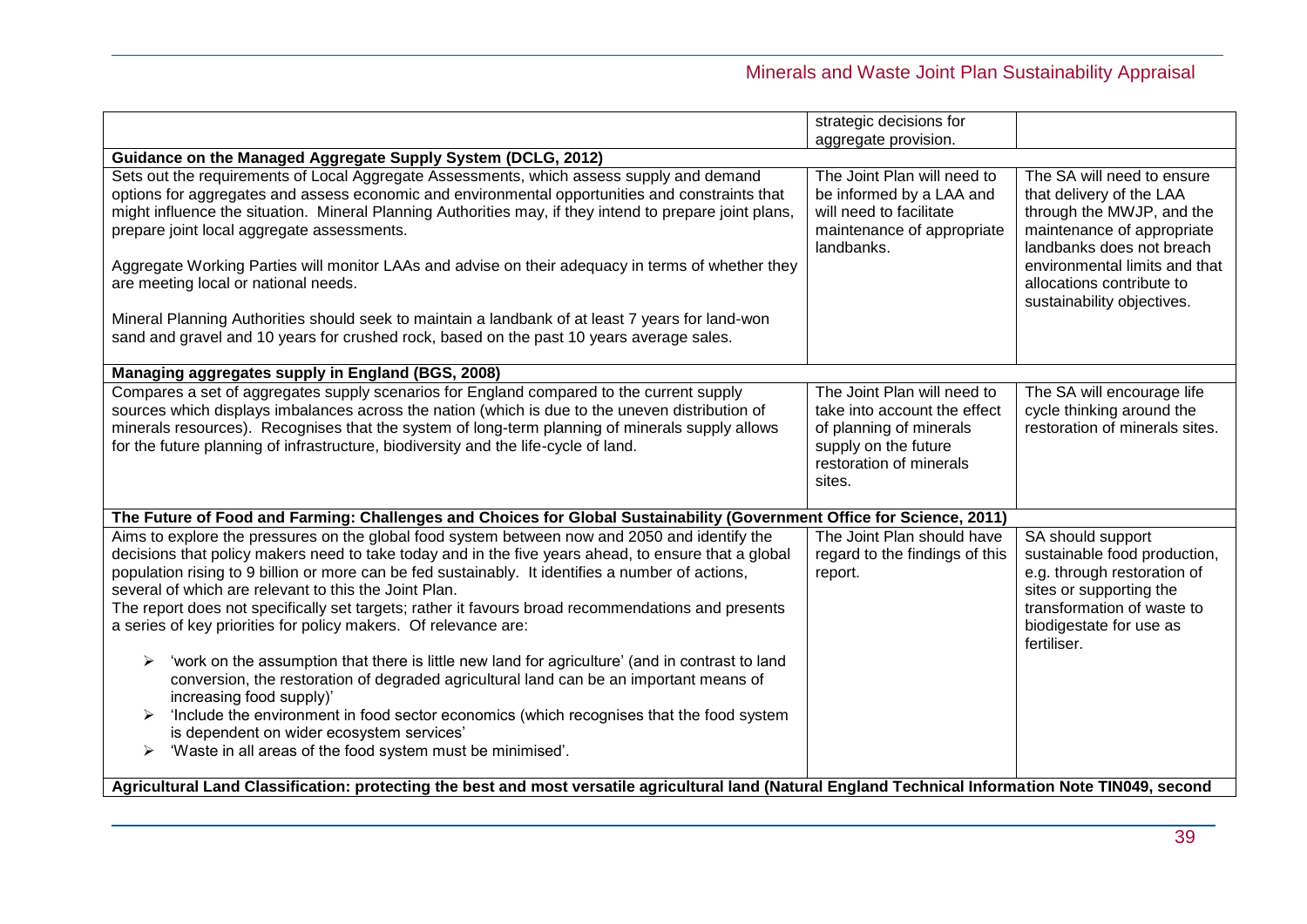| edition, December 2012)                                                                                                                                                                                                                                                                                                                                                                                                                                                                                                                                                     |                                                                                                                                                                           |                                                                                                                                                                  |
|-----------------------------------------------------------------------------------------------------------------------------------------------------------------------------------------------------------------------------------------------------------------------------------------------------------------------------------------------------------------------------------------------------------------------------------------------------------------------------------------------------------------------------------------------------------------------------|---------------------------------------------------------------------------------------------------------------------------------------------------------------------------|------------------------------------------------------------------------------------------------------------------------------------------------------------------|
| This note sets out guidance on the protection of the best and most versatile agricultural land. It<br>states that where significant development of agricultural land is unavoidable, poorer quality land<br>should be used in preference to that of higher quality, except where this would be inconsistent with<br>other sustainability considerations.<br>The Agricultural Land Classification gives a high grading to land which allows more flexibility in the<br>range of crops that can be grown (its 'versatility') and which requires lower inputs. Defra should be | The Joint Plan should<br>consider the importance of<br><b>Best and Most Versatile</b><br>Land.                                                                            | The SA should consider the<br>importance of best and most<br>Versatile Land.                                                                                     |
| consulted on applications for mineral working if the after use is agriculture or where the loss of high<br>quality agricultural land will be 20 ha or more.                                                                                                                                                                                                                                                                                                                                                                                                                 |                                                                                                                                                                           |                                                                                                                                                                  |
| <b>Uplands Policy Review (Defra, 2011)</b>                                                                                                                                                                                                                                                                                                                                                                                                                                                                                                                                  |                                                                                                                                                                           |                                                                                                                                                                  |
| Aims to support hill farmers deliver public goods from the uplands and support sustainable upland<br>communities.                                                                                                                                                                                                                                                                                                                                                                                                                                                           | The Joint Plan should not<br>compromise these aims<br>and should support them<br>where possible.                                                                          | The SA social and economic<br>objectives should support<br>these aims.                                                                                           |
| <b>Sustainable Development</b>                                                                                                                                                                                                                                                                                                                                                                                                                                                                                                                                              |                                                                                                                                                                           |                                                                                                                                                                  |
| UK Sustainable Development Strategy "Securing the Future" (ODPM 2005) UK Strategic Framework                                                                                                                                                                                                                                                                                                                                                                                                                                                                                |                                                                                                                                                                           |                                                                                                                                                                  |
| The Strategic Framework has a set of overarching principles sets out a series of principles agreed<br>between the UK Government and the Devolved Administrations. These principles will form the<br>basis for policy in the UK. For a policy to be sustainable it must respect all five of these principles:<br>Living within environmental limits;<br>➤<br>Ensuring a strong, healthy and just society;<br>Achieving a sustainable economy;<br>Promoting good governance;<br>➤<br>Using sound science responsibly.<br>➤                                                    | The Joint Plan policies<br>should support the aims of<br>the Strategic Framework<br>and provide a sustainable<br>spatial vision. Provide<br>sustainable spatial policies. | The Strategic Framework will<br>provide guidance and inform<br>the whole SA process.<br>Incorporate relevant<br>indicators into monitoring<br>where appropriate. |
| Mainstreaming Sustainable Development: the Government's vision and what this means in practice (Defra 2011)                                                                                                                                                                                                                                                                                                                                                                                                                                                                 |                                                                                                                                                                           |                                                                                                                                                                  |
| Builds on Securing the Future and sets out the refreshed vision of the Coalition Government for<br>sustainable development and what this means in practice.                                                                                                                                                                                                                                                                                                                                                                                                                 | Although there are no<br>specific targets relevant to<br>this plan, several areas for                                                                                     | The Sustainability Appraisal<br>will need to recognise the<br>Government's vision and the                                                                        |
| Sets out key areas where the Government will take action. These are:                                                                                                                                                                                                                                                                                                                                                                                                                                                                                                        | action can be supported by                                                                                                                                                | SA objectives will also need                                                                                                                                     |
| Sustainable development in government;<br>➤                                                                                                                                                                                                                                                                                                                                                                                                                                                                                                                                 | the Joint Plan. These                                                                                                                                                     | to be consistent with it.                                                                                                                                        |
| Green economy;<br>➤                                                                                                                                                                                                                                                                                                                                                                                                                                                                                                                                                         | include 'building a big                                                                                                                                                   |                                                                                                                                                                  |
| Action to tackle climate change;<br>➤                                                                                                                                                                                                                                                                                                                                                                                                                                                                                                                                       | society', 'protecting and                                                                                                                                                 |                                                                                                                                                                  |
| Protecting and enhancing the natural environment;                                                                                                                                                                                                                                                                                                                                                                                                                                                                                                                           | enhancing the natural                                                                                                                                                     |                                                                                                                                                                  |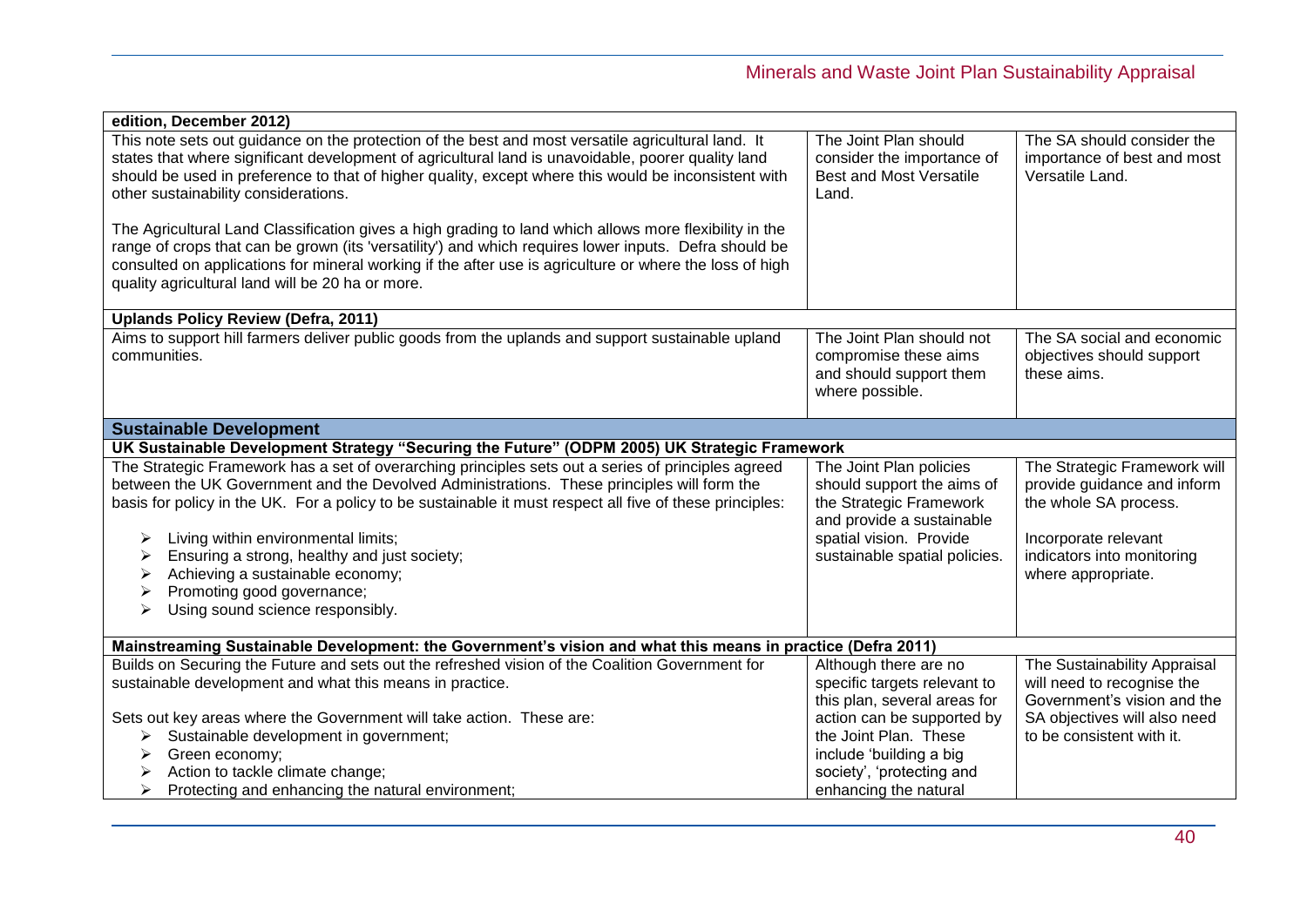| Fairness and improving wellbeing;<br>National and international sustainable development;<br>Building a Big Society;<br>Business planning;<br>Operations and procurement commitments;<br>Transparency and public accountability.                                                                                                                                                                                                                      | environment, 'action to<br>tackle climate change' and<br>'green economy'.                                       |                                                                                                                            |
|------------------------------------------------------------------------------------------------------------------------------------------------------------------------------------------------------------------------------------------------------------------------------------------------------------------------------------------------------------------------------------------------------------------------------------------------------|-----------------------------------------------------------------------------------------------------------------|----------------------------------------------------------------------------------------------------------------------------|
| No specific targets for the Joint Plan, however the vision and actions for the Department for<br>Communities and Local Government for a low carbon and eco-friendly economy are implemented<br>via other national plans and guidance, particularly the National Planning Policy Framework.                                                                                                                                                           |                                                                                                                 |                                                                                                                            |
| English National Parks and the Broads - UK Government Vision and Circular (Defra, 2010)                                                                                                                                                                                                                                                                                                                                                              |                                                                                                                 |                                                                                                                            |
| Key outcomes for the next 5 years are:                                                                                                                                                                                                                                                                                                                                                                                                               | The Joint Plan will need to                                                                                     | The SA objectives will need                                                                                                |
| A renewed focus on achieving the Park Purposes;<br>Leading the way in adapting, and mitigating climate change;<br>A diverse and healthy natural environment, enhanced cultural heritage and inspiring lifelong<br>behaviour change towards sustainable living and enjoyment of the countryside;<br>Foster and maintain vibrant, healthy and productive living and working communities;<br>Working in partnership to maximise the benefits delivered. | ensure that the approach to<br>minerals and waste<br>development maintains<br>these aims for National<br>Parks. | to provide for making these<br>considerations specifically in<br>relation to the North York<br><b>Moors National Park.</b> |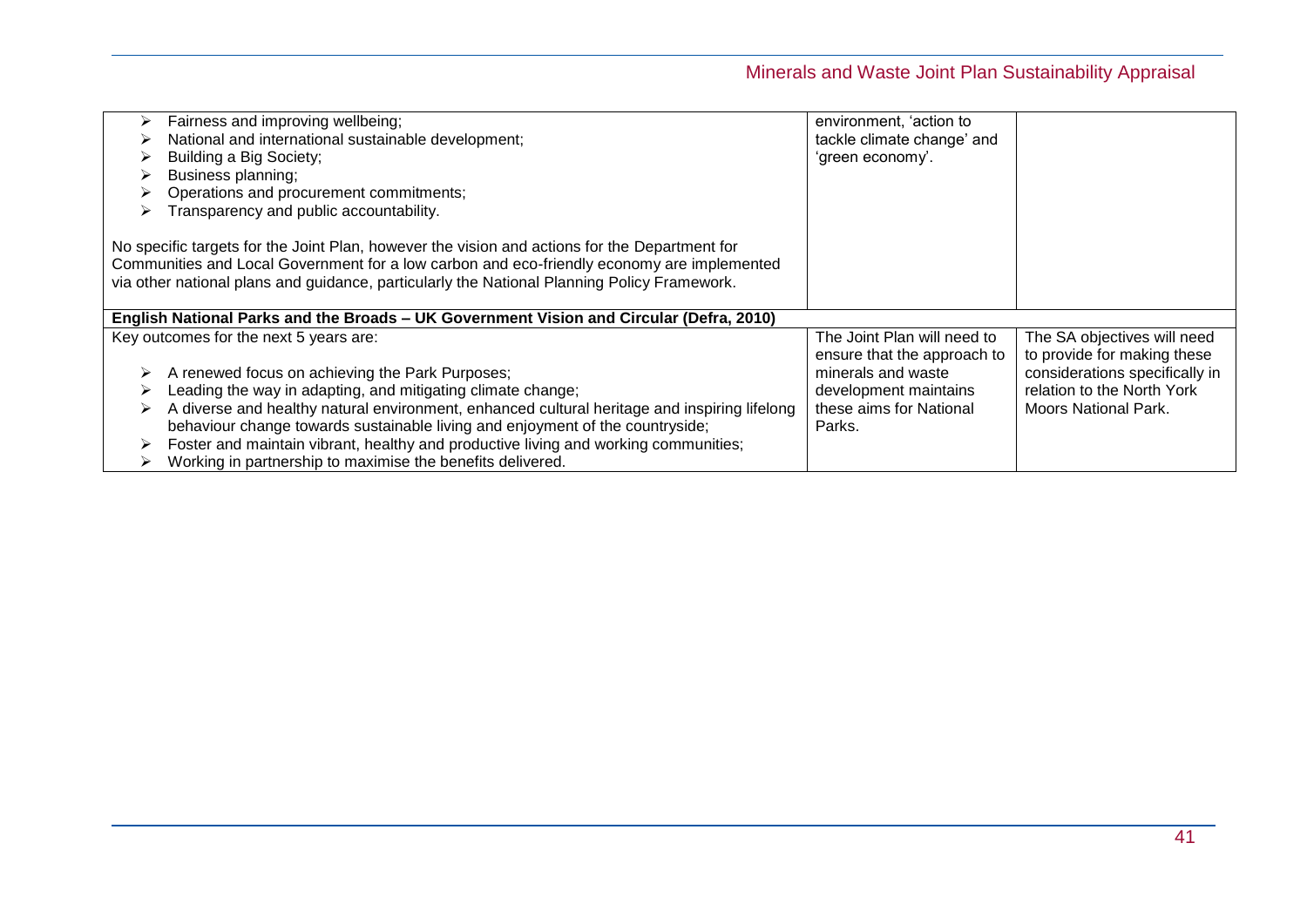| Key Objectives, targets and indicators relevant to the Joint Plan and SA                                                                                                                                                                                                                                                                                                                                                                                                                                                                                                                                                                                                                                                                                                                                                                                                                                        | Implications for the<br><b>Joint Plan</b>                                                 | <b>Implications for SA</b>                                                                                                                 |  |
|-----------------------------------------------------------------------------------------------------------------------------------------------------------------------------------------------------------------------------------------------------------------------------------------------------------------------------------------------------------------------------------------------------------------------------------------------------------------------------------------------------------------------------------------------------------------------------------------------------------------------------------------------------------------------------------------------------------------------------------------------------------------------------------------------------------------------------------------------------------------------------------------------------------------|-------------------------------------------------------------------------------------------|--------------------------------------------------------------------------------------------------------------------------------------------|--|
| REGIONAL/SUB-REGIONAL CONTEXT                                                                                                                                                                                                                                                                                                                                                                                                                                                                                                                                                                                                                                                                                                                                                                                                                                                                                   |                                                                                           |                                                                                                                                            |  |
| <b>Environmental PPPSIs</b>                                                                                                                                                                                                                                                                                                                                                                                                                                                                                                                                                                                                                                                                                                                                                                                                                                                                                     |                                                                                           |                                                                                                                                            |  |
| <b>Biodiversity, Flora and Fauna</b>                                                                                                                                                                                                                                                                                                                                                                                                                                                                                                                                                                                                                                                                                                                                                                                                                                                                            |                                                                                           |                                                                                                                                            |  |
| Trees, woodlands, forestsand people - A Regional Forestry Strategy for the North East of England (Forestry Commission, 2005)                                                                                                                                                                                                                                                                                                                                                                                                                                                                                                                                                                                                                                                                                                                                                                                    |                                                                                           |                                                                                                                                            |  |
| Our trees, woodlands and forests will:<br>Be accessible and promote social well-being for the region's people and visitors;<br>Provide a healthy and diverse environment;<br>Be recognized, promoted, invested in and cherished as key regional resources;<br>Be a sustainable economic resource.<br>➤<br>Policies for minerals and waste developments should be consistent with aims for accessing and<br>protecting woodlands.                                                                                                                                                                                                                                                                                                                                                                                                                                                                                | The Joint Plan should take<br>this strategy into<br>consideration in Plan<br>development. | The SA Framework should<br>include consideration of the<br>effects of the policies on<br>trees and woodlands,<br>including access to them. |  |
| North Yorkshire and York Local Nature Partnership Strategy - Draft for Consultation (2013)                                                                                                                                                                                                                                                                                                                                                                                                                                                                                                                                                                                                                                                                                                                                                                                                                      |                                                                                           |                                                                                                                                            |  |
| The LNP Strategy has a series of objectives based around 4 themes:<br>Habitats and Species: we will conserve, restore and create natural assets and create<br>➤<br>natural sites and strengthen natural corridors for species movement;<br>Economy: we will develop connections between nature and the local economy;<br>➤<br>People and communities: we will increase access to nature to improve public health and<br>➤<br>increase engagement with local communities on nature projects;<br>Climate change: we will strengthen climate change mitigation and adaptation through<br>➤<br>natural solutions.<br>The LNP has selected 7 rural landscape priority areas in North Yorkshire: Craven Lowlands; River<br>Swale Landscape Project; River Ure Landscape Project; Selby Landscape Project; Howardian Hills<br>AONB; Vale of Pickering Landscape Project; and North York Moors National Park and Coast. | The Joint Plan should take<br>consideration of the plan.                                  | The SA should be informed<br>by the emerging priorities<br>from the LNP in terms of sub-<br>objectives and targets                         |  |
| <b>Water and Soil</b>                                                                                                                                                                                                                                                                                                                                                                                                                                                                                                                                                                                                                                                                                                                                                                                                                                                                                           |                                                                                           |                                                                                                                                            |  |
| Water Resources Management Plan 2010-2035 (Yorkshire Water, 2014)<br>The Plan incorporates future pressures on supply and demand driven by predicted changes to the                                                                                                                                                                                                                                                                                                                                                                                                                                                                                                                                                                                                                                                                                                                                             | The Joint Plan should                                                                     | This should be included for                                                                                                                |  |
| climate. It also incorporates future changes to the Yorkshire population, housing, future water use<br>and metering trends.                                                                                                                                                                                                                                                                                                                                                                                                                                                                                                                                                                                                                                                                                                                                                                                     | promote resource<br>efficiency.                                                           | consideration in the baseline<br>and analysis.                                                                                             |  |
| The Plan provides a response to development and growth within Yorkshire that is balanced and                                                                                                                                                                                                                                                                                                                                                                                                                                                                                                                                                                                                                                                                                                                                                                                                                    |                                                                                           |                                                                                                                                            |  |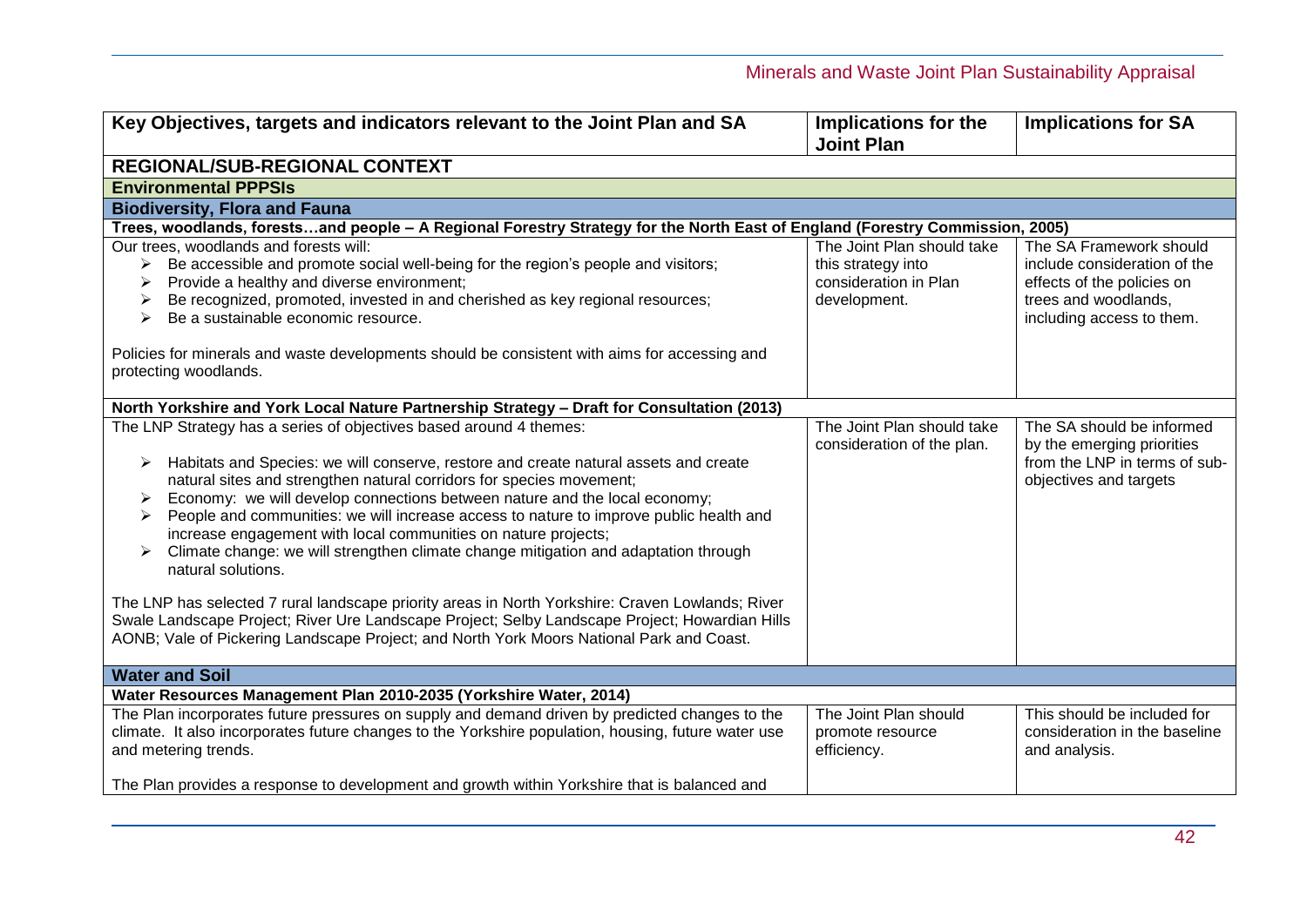| sustainable, whilst maintaining a minimum level of service of no more than one hosepipe ban per 25<br>years, in line with the Yorkshire Water Drought Plan. It takes into account future greenhouse gas<br>emissions, the potential impact of abstraction on the environment and the volume of water lost<br>through leaks.                                                                                                                                                                                                                                                                                                          |                                               |                                                              |
|--------------------------------------------------------------------------------------------------------------------------------------------------------------------------------------------------------------------------------------------------------------------------------------------------------------------------------------------------------------------------------------------------------------------------------------------------------------------------------------------------------------------------------------------------------------------------------------------------------------------------------------|-----------------------------------------------|--------------------------------------------------------------|
| At the draft stage there is a forecast surplus in the East Surface Water Zone (covering Whitby and a<br>small part of the North York Moors National Park) and a forecast deficit in the Grid Surface Water<br>Zone (covering the rest of the Joint Plan area).                                                                                                                                                                                                                                                                                                                                                                       |                                               |                                                              |
| The Plan was published in spring 2014.                                                                                                                                                                                                                                                                                                                                                                                                                                                                                                                                                                                               |                                               |                                                              |
| Esk and Coast Catchment Abstraction Management Strategy (Environment Agency, 2013)<br>Derwent Catchment Abstraction Management Strategy (Environment Agency, 2013)<br>Aire and Calder Catchment Abstraction Management Strategy (Environment Agency, 2013)<br>Don and Rother Catchment Abstraction Management Strategy (Environment Agency, 2013)<br>Swale, Ure, Nidd and Upper Ouse Catchment Abstraction Management Strategy (Environment Agency, 2013)<br>Tees Catchment Abstraction Management Strategy (Environment Agency, 2013)<br>Wharfe and Lower Ouse Catchment Abstraction Management Strategy (Environment Agency, 2013) |                                               |                                                              |
| Set out the policy basis for the abstraction of water to protect the environment and ensure a supply                                                                                                                                                                                                                                                                                                                                                                                                                                                                                                                                 | Ensure that policies in the                   | The SA Framework will need                                   |
| of water in the rivers - no specific objectives but consideration must take account of impacts on                                                                                                                                                                                                                                                                                                                                                                                                                                                                                                                                    | Joint Plan are consistent                     | to include consideration of                                  |
| Natura 2000 sites and water flows.                                                                                                                                                                                                                                                                                                                                                                                                                                                                                                                                                                                                   | with this approach to water                   | the effects of the Joint Plan                                |
|                                                                                                                                                                                                                                                                                                                                                                                                                                                                                                                                                                                                                                      | abstraction. Effects on N2K                   | on water resources.                                          |
|                                                                                                                                                                                                                                                                                                                                                                                                                                                                                                                                                                                                                                      | sites will be tested through                  |                                                              |
|                                                                                                                                                                                                                                                                                                                                                                                                                                                                                                                                                                                                                                      | the Habitats Regulations                      |                                                              |
| Esk and Coastal Streams Catchment Flood Management Plan (Environment Agency, 2010)                                                                                                                                                                                                                                                                                                                                                                                                                                                                                                                                                   | Assessment.                                   |                                                              |
| Derwent Catchment Flood Management Plan (Environment Agency, 2010)                                                                                                                                                                                                                                                                                                                                                                                                                                                                                                                                                                   |                                               |                                                              |
| Ouse Catchment Flood Management Plan (Environment Agency, 2011)                                                                                                                                                                                                                                                                                                                                                                                                                                                                                                                                                                      |                                               |                                                              |
| Tees Catchment Flood Management Plan (Environment Agency, 2009)                                                                                                                                                                                                                                                                                                                                                                                                                                                                                                                                                                      |                                               |                                                              |
| River Aire Catchment Flood Management Plan (Environment Agency, 2010)                                                                                                                                                                                                                                                                                                                                                                                                                                                                                                                                                                |                                               |                                                              |
| Don Catchment Flood Management Plan (Environment Agency, 2010)                                                                                                                                                                                                                                                                                                                                                                                                                                                                                                                                                                       |                                               |                                                              |
| Hull and Coastal Streams Catchment Flood Management Plan (Environment Agency, December, 2010)                                                                                                                                                                                                                                                                                                                                                                                                                                                                                                                                        |                                               |                                                              |
| River Lune Catchment Flood Management Plan (Environment Agency, 2009)                                                                                                                                                                                                                                                                                                                                                                                                                                                                                                                                                                |                                               |                                                              |
| Ribble Catchment Flood Management Plan (Environment Agency, December, 2009)                                                                                                                                                                                                                                                                                                                                                                                                                                                                                                                                                          |                                               |                                                              |
| CFMPs aim to promote sustainable approaches to managing flood risk. Sets out policies in relation                                                                                                                                                                                                                                                                                                                                                                                                                                                                                                                                    | Policies should be                            | The SA Framework should                                      |
| to channel maintenance, improving flood warning service and promoting land management to<br>reduce flood risk downstream.                                                                                                                                                                                                                                                                                                                                                                                                                                                                                                            | consistent with aims to<br>reduce flood risk. | include consideration of the<br>effects of the Joint Plan on |
|                                                                                                                                                                                                                                                                                                                                                                                                                                                                                                                                                                                                                                      |                                               | flood risk.                                                  |
| The catchments in CFMPs are divided up into sub areas, and each sub area is allocated a headline                                                                                                                                                                                                                                                                                                                                                                                                                                                                                                                                     |                                               |                                                              |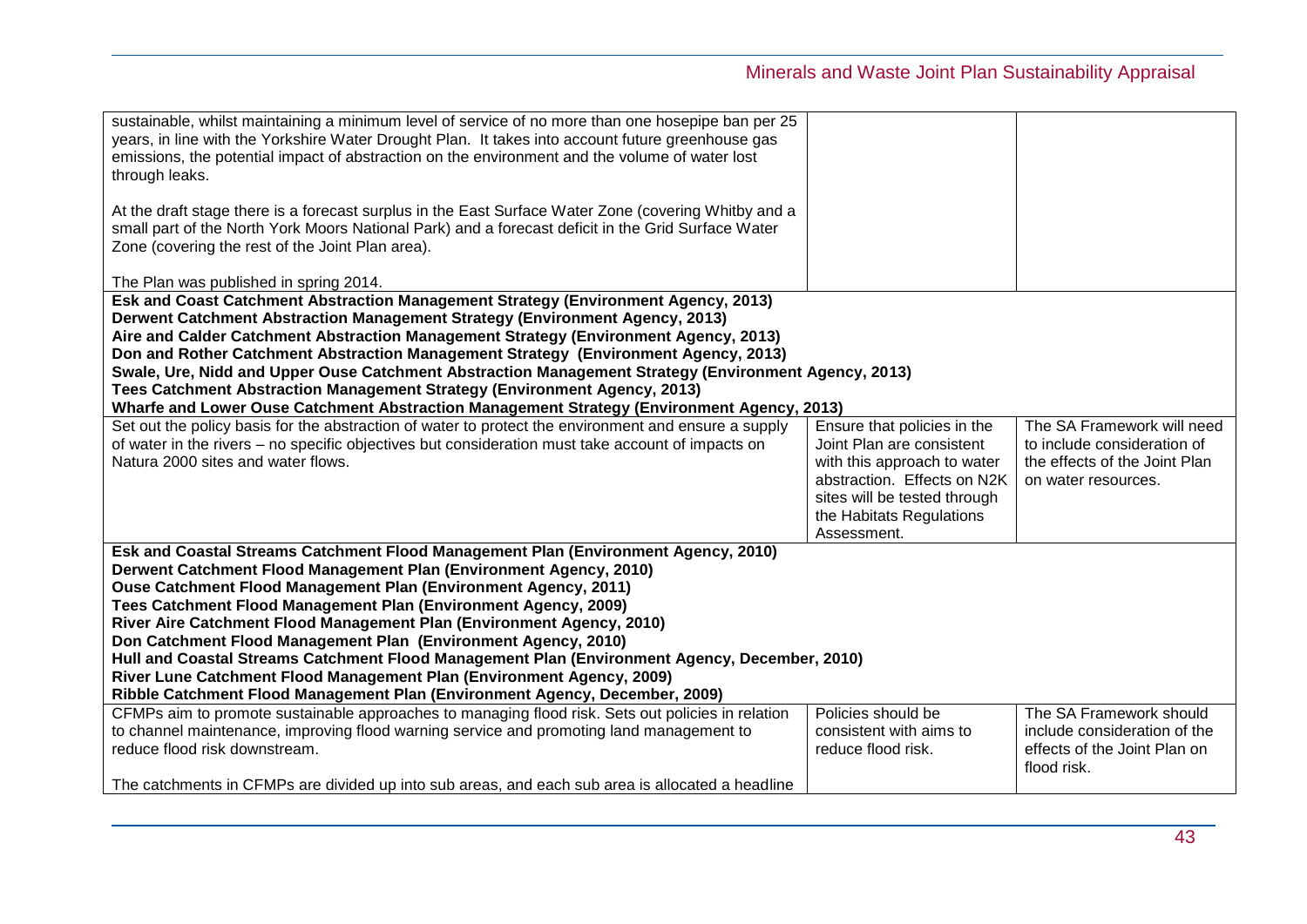|                                  | policy approach taken from 6 possible policy approaches. These are:                                      |                               |                            |
|----------------------------------|----------------------------------------------------------------------------------------------------------|-------------------------------|----------------------------|
|                                  | Policy Option 1 – Areas of little or no flood risk where we will continue to monitor and advise          |                               |                            |
|                                  |                                                                                                          |                               |                            |
|                                  | (areas that fall under this option are: Skelton Beck, Halnaby Beck, Upper Ribble and                     |                               |                            |
|                                  | Hodder and Wath Beck and Carrs);                                                                         |                               |                            |
| ➤                                | Policy Option 2 - Areas of low to moderate flood risk where we can generally reduce                      |                               |                            |
|                                  | existing flood management actions (Gypsey Race);                                                         |                               |                            |
| ➤                                | Policy Option 3 - Areas of low to moderate flood risk where we are generally managing                    |                               |                            |
|                                  | existing flood risk effectively (Loftus and Skinningrove, Holbeck and Hovingham, Rural Esk,              |                               |                            |
|                                  | Catterick, Ripon, Knaresborough and Wetherby, Wharfe Foothills, Cock and Oak Beck,                       |                               |                            |
|                                  | Middle Ure and Lower Dunsforth, Potto and Swainby, Lower Don, Upper Derwent and Sea                      |                               |                            |
|                                  | Cut, East and West Ayton, Rye and Derwent);                                                              |                               |                            |
|                                  | Policy Option 4 - Areas of low, moderate or high flood risk where we are already managing                |                               |                            |
|                                  | the flood risk effectively but where we may need to take further actions to keep pace with               |                               |                            |
|                                  | climate change (Rye and Derwent, Lower Derwent and the Wolds; Lower Esk,                                 |                               |                            |
|                                  | Boroughbridge, Tidal Ouse and Wharfe, Rural Lune);                                                       |                               |                            |
|                                  | Policy Option 5 - Areas of moderate to high flood risk where we can generally take further               |                               |                            |
|                                  | action to reduce flood risk (Guisborough, Filey, Wiske and Cod Beck, York, Wharfe Rural                  |                               |                            |
|                                  | Towns; Tees Mid Catchment, Skipton Wenning Sub catchment, Eastern Tees);                                 |                               |                            |
|                                  | Policy Option 6 - Areas of low to moderate flood risk where we will take action with others              |                               |                            |
|                                  | to store water or manage run off in locations that provide overall flood risk reduction or               |                               |                            |
|                                  | environmental benefits; (Middle Tees, Derwent Uplands, Ouse Uplands, Ouse Washlands;                     |                               |                            |
|                                  |                                                                                                          |                               |                            |
|                                  | Aire Headwaters, Lower Aire, Upland Headwaters [Derwent], Sleightholmedale, Costa                        |                               |                            |
| Beck).                           |                                                                                                          |                               |                            |
|                                  |                                                                                                          |                               |                            |
|                                  | Humber River Basin Management Plan 2015Northumbria River Basin Management Plan (Environment Agency, 2015 |                               |                            |
|                                  | The RBMP implements the environmental objectives of the Water Framework Directive (WFD).                 | Plan should be compliant      | SA should help support the |
|                                  |                                                                                                          | with the Water Framework      | goals of the RBMP and help |
|                                  | According to the RBMP: "The purpose of a river basin management plan is to provide a framework           | Directive and help support    | ensure the plan implements |
|                                  | to protecting and enhancing the benefits provided by the water environment. To achieve this, and         | the goals of the RBMP. The    | the WFD.                   |
|                                  | because water and land resources are closely linked, it also informs decisions on land use               | Humber RBMP States that:      |                            |
| planning."                       |                                                                                                          |                               |                            |
|                                  |                                                                                                          | "Local Government             |                            |
| The RBMP contains the following: |                                                                                                          | considers the impact on       |                            |
|                                  | Baseline classification of water bodies (deterioration from the baseline is not permitted,               | water quality in their        |                            |
|                                  | except in very special circumstances);                                                                   | preparation of spatial plans, |                            |
| ➤                                | Statutory objectives for protected areas (including for water bodies used for drinking water,            | decisions on spatial          |                            |
|                                  | bathing, commercial shellfish harvesting and those that sustain the most precious wildlife               | planning, development         |                            |
| species and habitats)            |                                                                                                          | management, new               |                            |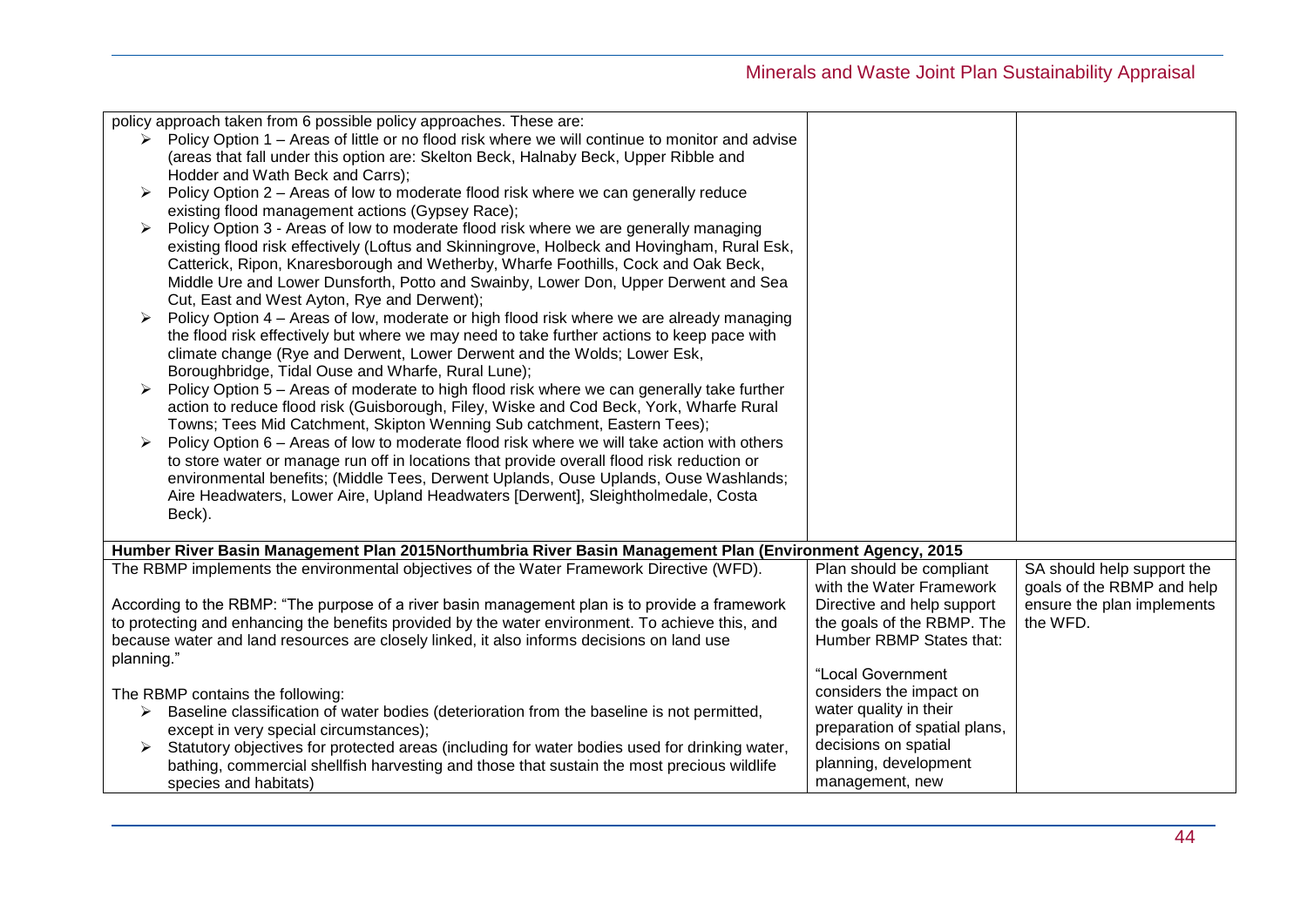| Statutory objectives for water bodies (the plan sets out legally binding objectives for each   | buildings and                  |  |
|------------------------------------------------------------------------------------------------|--------------------------------|--|
| water quality element in every water body, including an objective for the water body as a      | infrastructure".               |  |
| whole. The default objective is good status by 2021, however less stringent objectives have    |                                |  |
| been set in some cases)                                                                        | In particular the following    |  |
| Summary programme of measures to achieve statutory objectives (including the types of<br>≻     | measures to achieve the        |  |
| action and who needs to do this to achieve the statutory objectives).                          | objectives of the RBMP         |  |
|                                                                                                | have been identified for       |  |
|                                                                                                | Local Planning Authorities:    |  |
| Most of the Plan Area is in the Humber RBMP. The northernmost part of the Plan Area also falls |                                |  |
| into the Northumbria River Basin Management Plan.                                              | <b>Physical Modifications:</b> |  |
|                                                                                                | <b>Local government</b>        |  |
|                                                                                                | consider impact on             |  |
|                                                                                                | hydromorphology when           |  |
|                                                                                                | preparing spatial plans and    |  |
|                                                                                                | local flood risk               |  |
|                                                                                                | management plans,              |  |
|                                                                                                | decisions on development       |  |
|                                                                                                | management, new                |  |
|                                                                                                | buildings and infrastructure   |  |
|                                                                                                |                                |  |
|                                                                                                | Managing pollution from        |  |
|                                                                                                | waste water: Local             |  |
|                                                                                                | government considers the       |  |
|                                                                                                | impact on water quality in     |  |
|                                                                                                | their preparation of spatial   |  |
|                                                                                                | plans, decisions on spatial    |  |
|                                                                                                | planning, development          |  |
|                                                                                                | management, new                |  |
|                                                                                                | buildings and infrastructure   |  |
|                                                                                                |                                |  |
|                                                                                                | Managing pollution from        |  |
|                                                                                                | towns, cities and transport:   |  |
|                                                                                                | Local government uses          |  |
|                                                                                                | planning conditions, legal     |  |
|                                                                                                | agreements and                 |  |
|                                                                                                | enforcement powers under       |  |
|                                                                                                | the Town and Country           |  |
|                                                                                                | Planning Act 1990 to           |  |
|                                                                                                | prevent or stop pollution      |  |
|                                                                                                |                                |  |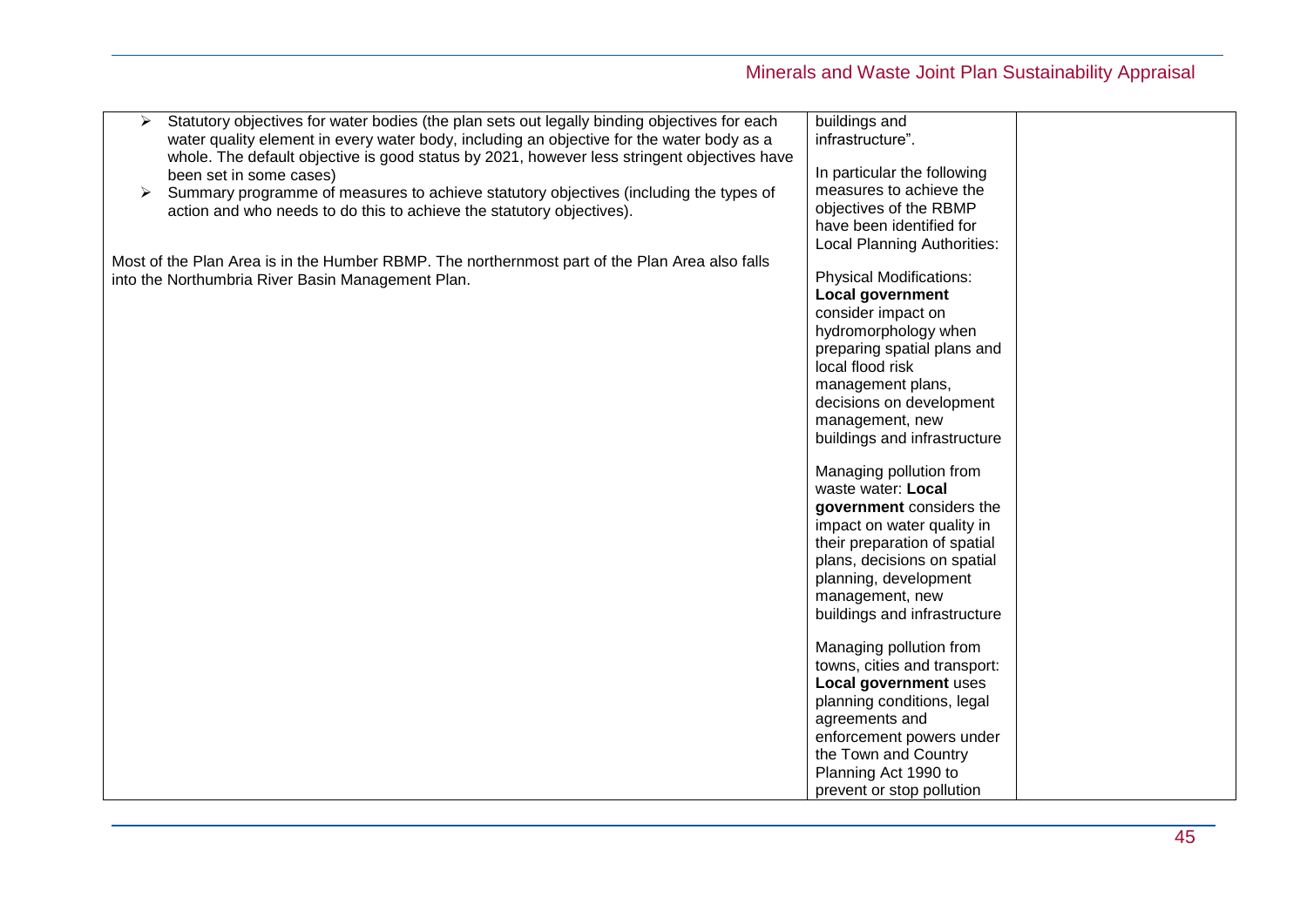| from developments, roads     |  |
|------------------------------|--|
|                              |  |
| and other infrastructure.    |  |
|                              |  |
| Local government makes       |  |
| sure that new                |  |
| developments address         |  |
| potential pollution problems |  |
| by using sustainable         |  |
| drainage systems to          |  |
|                              |  |
| manage surface water         |  |
|                              |  |
| Local government             |  |
| considers urban diffuse      |  |
| pollution pressures when     |  |
| developing spatial plans     |  |
|                              |  |
| Changes to natural flow      |  |
| and level of water: Local    |  |
|                              |  |
| government commissions       |  |
| water cycle studies to       |  |
| inform spatial planning      |  |
| decisions around local       |  |
| water resources.             |  |
|                              |  |
| Mange pollution from rural   |  |
| areas: Local government      |  |
| uses planning conditions,    |  |
|                              |  |
| legal agreements and         |  |
| enforcement powers under     |  |
| the Town and Country         |  |
| Planning Act 1990 to         |  |
| prevent or stop pollution    |  |
| from rural developments,     |  |
| roads and other rural        |  |
| infrastructure.              |  |
|                              |  |
| Local government             |  |
|                              |  |
| considers the impact of      |  |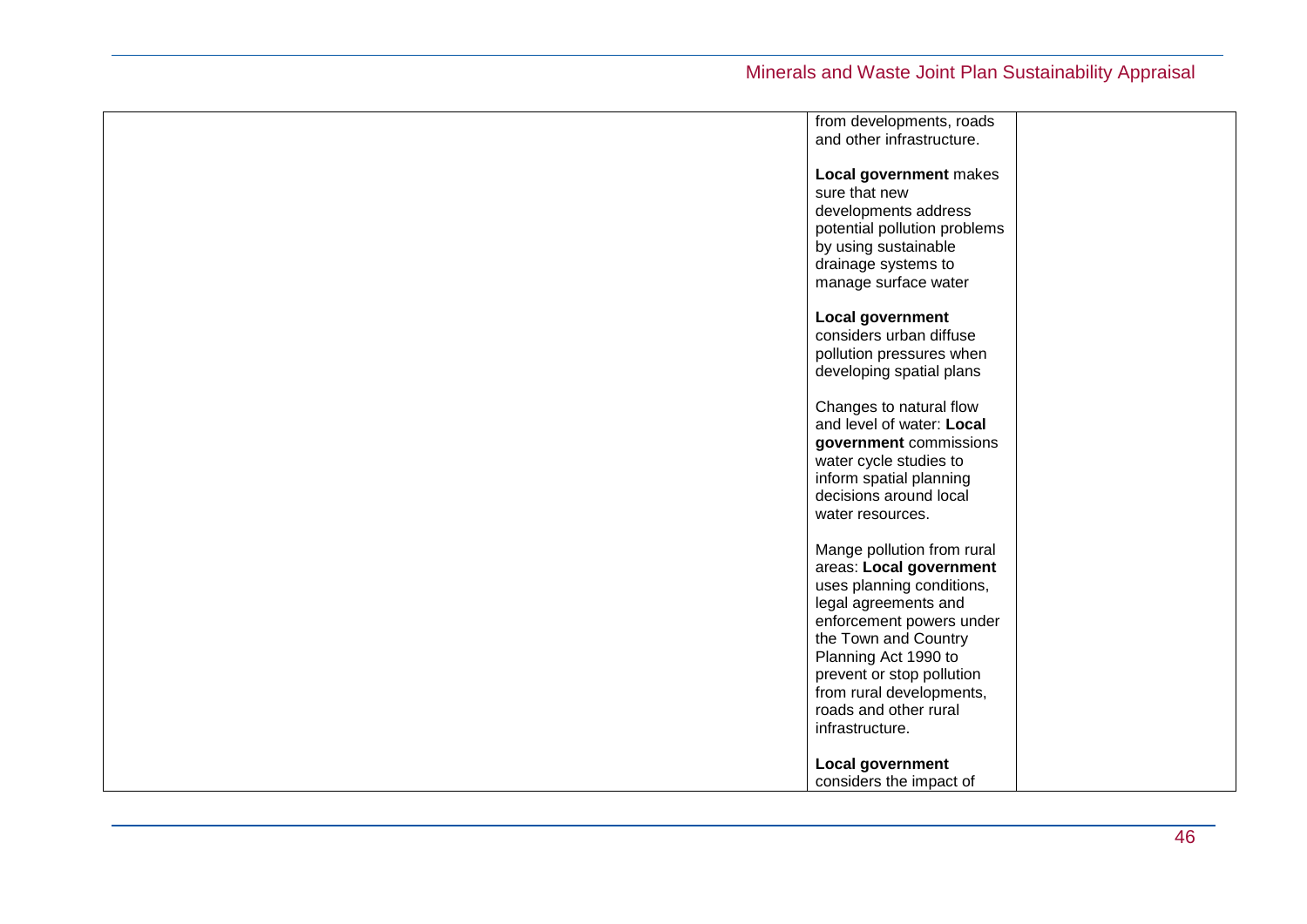|                                                                                                                                                                                                                                                                                                                                                                                                                                                                          | pollution when preparing<br>spatial plans, minerals and<br>waste plans and making<br>decisions on development<br>management, new rural<br>buildings and rural   |                                                                                                                                                 |
|--------------------------------------------------------------------------------------------------------------------------------------------------------------------------------------------------------------------------------------------------------------------------------------------------------------------------------------------------------------------------------------------------------------------------------------------------------------------------|-----------------------------------------------------------------------------------------------------------------------------------------------------------------|-------------------------------------------------------------------------------------------------------------------------------------------------|
|                                                                                                                                                                                                                                                                                                                                                                                                                                                                          | infrastructure.                                                                                                                                                 |                                                                                                                                                 |
| River Tyne to Flamborough Head Shoreline Management Plan (North East Coastal Authorities Group, 2007)                                                                                                                                                                                                                                                                                                                                                                    |                                                                                                                                                                 |                                                                                                                                                 |
| Supports national aims:<br>To reduce the threat of flooding and coastal erosion to people and their property; and<br>To deliver the greatest environmental, social and economic benefit, consistent with the<br>Government's sustainable development principles.<br>Sets out headline flood defence plans for individual policy units. Headline policies are one of 5<br>policy options:<br>Hold the Line.<br>Managed Realignment.<br>Advance the Line.<br>≻<br>Retreat. | The Joint Plan should be<br>consistent with these aims<br>and the headline policies as<br>they apply to specific areas.                                         | The SA Framework should<br>include consideration of the<br>effects of the Joint Plan on<br>the coastal area.                                    |
| Hold the Line on a Retreated Alignment.<br>≻                                                                                                                                                                                                                                                                                                                                                                                                                             |                                                                                                                                                                 |                                                                                                                                                 |
| <b>Climatic Factors</b>                                                                                                                                                                                                                                                                                                                                                                                                                                                  |                                                                                                                                                                 |                                                                                                                                                 |
| Climate Change Action Plan for the North East (Sustaine, 2008)                                                                                                                                                                                                                                                                                                                                                                                                           |                                                                                                                                                                 |                                                                                                                                                 |
| Overview of the action that needs to be taken in north east England in order to tackle climate<br>change. Themes include:<br>Communication, education and awareness raising;<br>➤<br>Adaptation; and<br>➤<br>Mitigation.<br>➤                                                                                                                                                                                                                                            | The Joint Plan should<br>contribute towards<br>mitigating climate change<br>and help in adaptation<br>where possible.                                           | The SA Framework should<br>ensure that the contribution<br>of the Joint Plan to mitigating<br>and adapting to climate<br>change are considered. |
| Tees Valley Climate Change Strategy 2010 - 2020 (Tees Valley Climate Change Partnership, undated)                                                                                                                                                                                                                                                                                                                                                                        |                                                                                                                                                                 |                                                                                                                                                 |
| Contains various detailed measures to mitigate and adapt to climate change to reduce CO <sub>2</sub><br>emissions across the Tees Valley by 20% by 2020.                                                                                                                                                                                                                                                                                                                 | Ensure that the MWJP<br>contributes towards<br>reducing CO <sub>2</sub> emissions<br>and does not exacerbate<br>the transboundary effects of<br>climate change. | The SA framework should<br>ensure that the contribution<br>of the MWJP to mitigating<br>and adapting to climate<br>change are considered.       |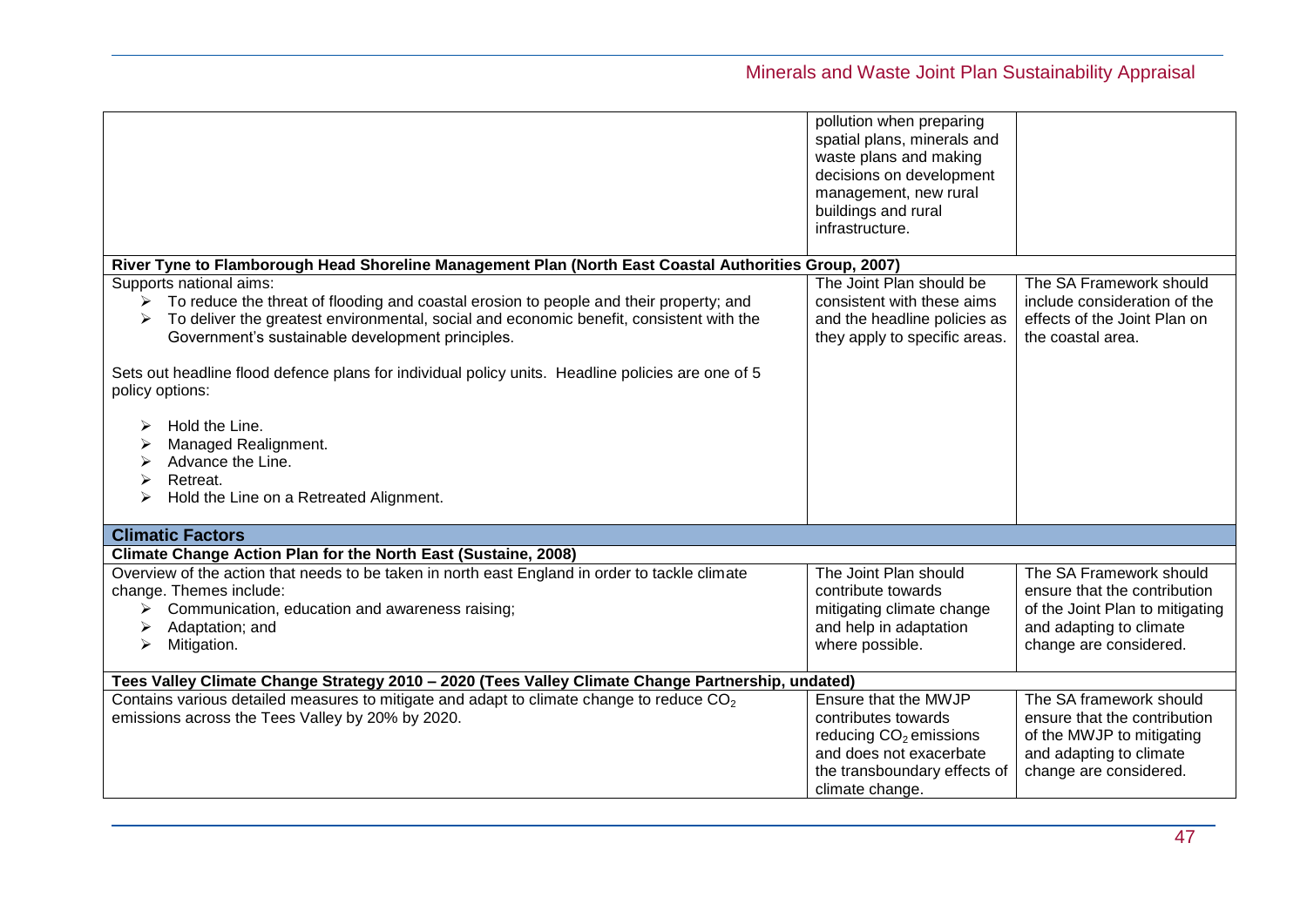| <b>Additional Environmental Issues</b>                                                                                                     |                            |                                    |
|--------------------------------------------------------------------------------------------------------------------------------------------|----------------------------|------------------------------------|
| Environmental Limits in Yorkshire and Humber: a discussion Paper by Yorkshire and Humber Environment Forum for Yorkshire and Humber (2007) |                            |                                    |
| 3 types of environmental limits are discussed under one rationale: "One Planet Living":                                                    | Consideration of the       | The SA should consider the         |
|                                                                                                                                            | principles set out by this | findings and understand the        |
| Limits of the natural environment to support itself.<br>➤                                                                                  | discussion paper.          | principles of the                  |
| Limits on the capacity of the natural environment to support humanity.                                                                     |                            | environmental limits               |
| Limits on the ability of the human habitat to cope with environmental change.                                                              |                            | discussion to apply it within      |
|                                                                                                                                            |                            | analysis.                          |
| Main principles of living within environmental limits:                                                                                     |                            |                                    |
| Making space for environmental capital.                                                                                                    |                            |                                    |
| Ecosystem functions.<br>⋗                                                                                                                  |                            |                                    |
| Water and Flood management.<br>➤                                                                                                           |                            |                                    |
| Renewable energy and waste management.<br>➤                                                                                                |                            |                                    |
| Social and cultural functions.<br>➤                                                                                                        |                            |                                    |
| Reducing pollution and waste in the round.<br>➤                                                                                            |                            |                                    |
| Reducing all pollution outputs.<br>➤                                                                                                       |                            |                                    |
| Turning pollutants into resources.<br>➤                                                                                                    |                            |                                    |
| Increasing the environments capacity to process pollution.                                                                                 |                            |                                    |
| Reducing consumption of environmental capital.                                                                                             |                            |                                    |
| Need to understand environmental asset to know how to manage it / the situation:                                                           |                            |                                    |
| $\triangleright$ The technical 'holding' limit that must be maintained to avoid further environmental                                      |                            |                                    |
| degradation.                                                                                                                               |                            |                                    |
| The political/ cultural limit that is deemed by society to be an acceptable level of                                                       |                            |                                    |
| environmental impact.                                                                                                                      |                            |                                    |
| The restorative limit that enables environmental conditions to improve and risks to society                                                |                            |                                    |
| to reduce.                                                                                                                                 |                            |                                    |
|                                                                                                                                            |                            |                                    |
| National Character Area Profiles (Natural England, 2012)                                                                                   |                            |                                    |
| According to Natural England, "NCA profiles are guidance documents which will help to achieve a                                            | The Joint Plan should seek | SA should promote the              |
| more sustainable future for individuals and communities. The profiles include a description of the                                         | to protect and enhance     | <b>Statements of Environmental</b> |
| key ecosystem services provided in each character area and how these benefit people, wildlife and                                          | landscape character and    | Opportunity in NCA Profiles.       |
| the economy. They identify potential opportunities for positive environmental change and provide                                           | ecosystem services.        |                                    |
| the best available information and evidence as a context for local decision making and action".                                            |                            |                                    |
| Revised profiles for all 159 Character Areas are due to be published by April 2014.                                                        |                            |                                    |
|                                                                                                                                            |                            |                                    |
| The following NCA Profiles were available in February 2013:                                                                                |                            |                                    |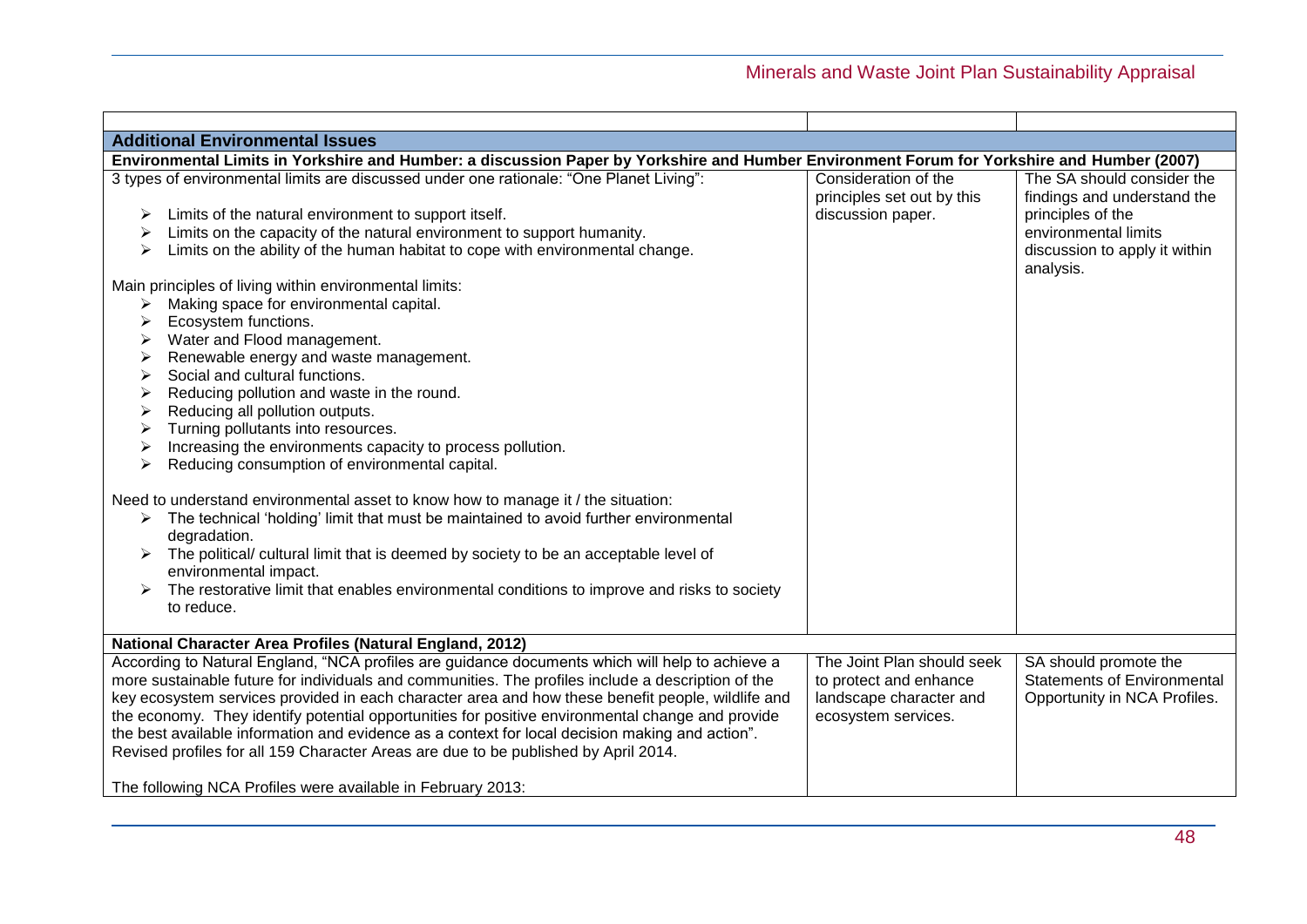| NCA Profile 21: Yorkshire Dales<br>↘                                                                   |                              |                                 |
|--------------------------------------------------------------------------------------------------------|------------------------------|---------------------------------|
| NCA Profile 25: North York Moors and Cleveland Hills.                                                  |                              |                                 |
| NCA Profile 26: Vale of Pickering.                                                                     |                              |                                 |
| NCA Profile 27: Yorkshire Wolds.                                                                       |                              |                                 |
| NCA Profile 28: Vale of York.                                                                          |                              |                                 |
| NCA Profile 33: Bowland Fringe and Pendle Hill.                                                        |                              |                                 |
| NCA Profile 36: Southern Pennines.                                                                     |                              |                                 |
| NCA Profile 39: Humberhead Levels.                                                                     |                              |                                 |
|                                                                                                        |                              |                                 |
| Tees Valley Green Infrastructure Strategy (Tees Valley Joint Strategy Unit, 2008)                      |                              |                                 |
| To develop by 2021 a network of green corridors and green spaces that:                                 | The Joint Plan should be     | The SA Framework should         |
| Enhances the quality of place for existing and future communities and potential investors;<br>↘        | consistent with ensuring     | include consideration of the    |
| Provides an enhanced environmental context for new development, regeneration projects<br>➤             | that opportunities for green | effects of the MWJP the         |
| and housing market renewal, and produces high quality design and developments;                         | infrastructure can be        | provision of green              |
| Creates and extends opportunities for access regeneration, and enhancement of                          | created.                     | infrastructure.                 |
| biodiversity, and;                                                                                     |                              |                                 |
| Provides a buffer against the effects of climate change.<br>➤                                          |                              |                                 |
|                                                                                                        |                              |                                 |
| The Joint Plan should be consistent with ensuring that opportunities for green infrastructure can be   |                              |                                 |
| created.                                                                                               |                              |                                 |
|                                                                                                        |                              |                                 |
|                                                                                                        |                              |                                 |
|                                                                                                        |                              |                                 |
| Leeds City Region Green Infrastructure Strategy (Leeds City Region Local Enterprise Partnership, 2010) |                              |                                 |
| The Leeds City Region has produced the Green Infrastructure Strategy to ensure that future growth      | The Joint Plan should        | The SA should assess the        |
| is underpinned and supported by high quality green infrastructure. As such, the strategy sits          | include for quality open     | policies for their contribution |
| alongside the other core city region initiatives such as Housing & Regeneration, Employment &          | space to support the         | to green infrastructure as a    |
| Skills, Transport and Economic Drivers and Innovation, to drive sustainable economic growth.           | economic, social and         | means of achieving multiple     |
| No targets stated. However means by which the Strategy's four strategic objectives are stated. Of      | environmental benefits of    | objectives.                     |
| relevance to minerals and waste planning are:                                                          | green infrastructure.        |                                 |
| Objective 1: To promote sustainable growth and economic development by: - improving the                |                              |                                 |
| quality of the local environment for communities and businesses; - realising opportunities             |                              |                                 |
| for new businesses, skills and jobs to meet the increasing demand generated by green                   |                              |                                 |
| infrastructure:                                                                                        |                              |                                 |
|                                                                                                        |                              |                                 |
| Objective 2: To adapt to and mitigate climate change by: - enabling the region to be more              |                              |                                 |
| resilient to flooding and higher urban temperatures and contributing to mitigating climate             |                              |                                 |
| change by lowering the region's carbon footprint;                                                      |                              |                                 |
| Objective 3: To encourage healthy living and wellbeing by: - increasing the quality and                |                              |                                 |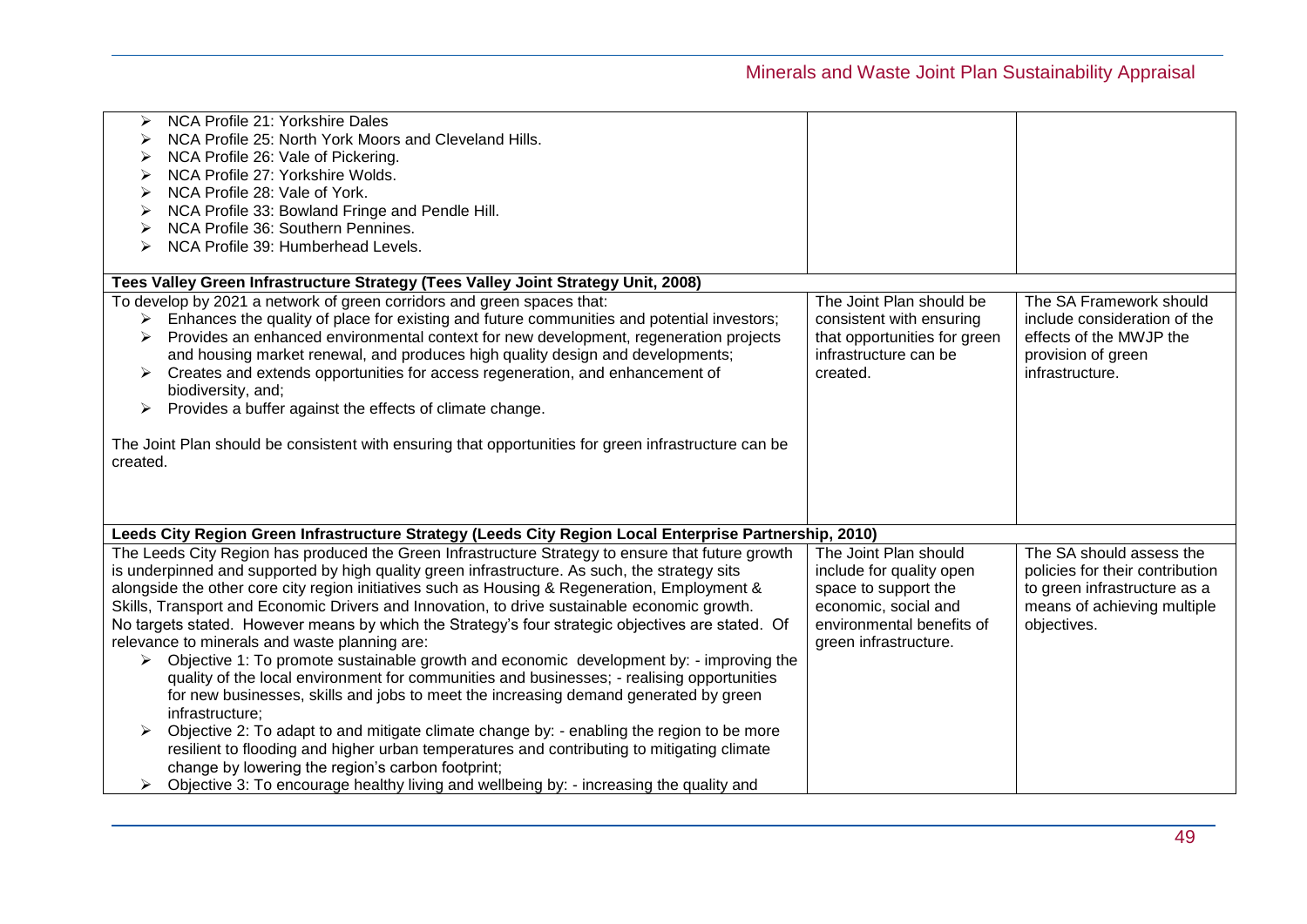| accessibility of natural greenspace; - increasing the use of green infrastructure assets by<br>local people; - improving the quality and health of the urban and rural environment; and -<br>enhancing rights of way and cycling networks;<br>To improve biodiversity by: - increasing the area and quality of land regarded as being of<br>high biodiversity value; and -improving habitat connectivity to address issues of<br>fragmentation and isolation of vulnerable species. |                              |                               |
|-------------------------------------------------------------------------------------------------------------------------------------------------------------------------------------------------------------------------------------------------------------------------------------------------------------------------------------------------------------------------------------------------------------------------------------------------------------------------------------|------------------------------|-------------------------------|
|                                                                                                                                                                                                                                                                                                                                                                                                                                                                                     |                              |                               |
| Tees Valley Geodiversity Action Plan (Tees Valley Wildlife Trust, 2011)                                                                                                                                                                                                                                                                                                                                                                                                             |                              |                               |
| Vision statements:                                                                                                                                                                                                                                                                                                                                                                                                                                                                  | The Joint Plan should        | The SA Framework needs to     |
| $\triangleright$ To have all information on geological and geomorphological sites and resources in one                                                                                                                                                                                                                                                                                                                                                                              | consider the action plan.    | include consideration of the  |
| accessible place;                                                                                                                                                                                                                                                                                                                                                                                                                                                                   |                              | effects of the Joint Plan on  |
| To work with all LAs to ensure that all sites of geodiversity importance in the Tees Valley<br>➤<br>are protected and that geodiversity is featured within all relevant LA plans;                                                                                                                                                                                                                                                                                                   |                              | important geological assets.  |
| To ensure that all sites designated for their geodiversity value are managed in a way that<br>➤                                                                                                                                                                                                                                                                                                                                                                                     |                              |                               |
| best conserves the geodiversity, biodiversity and archaeological value;                                                                                                                                                                                                                                                                                                                                                                                                             |                              |                               |
| To increase appreciation and understanding of the importance of geodiversity within the<br>➤                                                                                                                                                                                                                                                                                                                                                                                        |                              |                               |
| Tees Valley by the wider community; and                                                                                                                                                                                                                                                                                                                                                                                                                                             |                              |                               |
| That Tees Valley RIGS group continues to build upon its existing partnerships and creates                                                                                                                                                                                                                                                                                                                                                                                           |                              |                               |
| new links to help deliver the many aspects of the GAP.                                                                                                                                                                                                                                                                                                                                                                                                                              |                              |                               |
|                                                                                                                                                                                                                                                                                                                                                                                                                                                                                     |                              |                               |
| Consideration needs to be given to protecting sites of geodiversity importance where transboundary<br>impacts may occur.                                                                                                                                                                                                                                                                                                                                                            |                              |                               |
|                                                                                                                                                                                                                                                                                                                                                                                                                                                                                     |                              |                               |
| Draft East Inshore and East Offshore Marine Plan (DEFRA, 2013)                                                                                                                                                                                                                                                                                                                                                                                                                      |                              |                               |
| Whilst the Plan is a draft and the Inshore Plan mostly covers the coastline to the south of the Joint                                                                                                                                                                                                                                                                                                                                                                               | The Joint Plan will need to  | The SA needs to consider      |
| Plan area there may be elements that are relevant to the Joint Plan and therefore it has been                                                                                                                                                                                                                                                                                                                                                                                       | consider any implications of | whether there are any         |
| included. The East Offshore plan extends further northwards. Of relevance to the Joint Plan are the                                                                                                                                                                                                                                                                                                                                                                                 | these policies on planning   | implications arising from the |
| following elements:                                                                                                                                                                                                                                                                                                                                                                                                                                                                 | for minerals in the Joint    | Plan on these objectives.     |
| The broad support for gas extraction, including this being a priority over competing uses;                                                                                                                                                                                                                                                                                                                                                                                          | Plan area.                   |                               |
| Where a licence exists for aggregates extraction other competing proposals should not be<br>permitted.                                                                                                                                                                                                                                                                                                                                                                              |                              |                               |
| > The North East Inshore and Offshore Plans will cover the marine area adjoining the Joint                                                                                                                                                                                                                                                                                                                                                                                          |                              |                               |
| Plan area and are yet to be drafted.                                                                                                                                                                                                                                                                                                                                                                                                                                                |                              |                               |
|                                                                                                                                                                                                                                                                                                                                                                                                                                                                                     |                              |                               |
| <b>Economic PPPSIs</b>                                                                                                                                                                                                                                                                                                                                                                                                                                                              |                              |                               |
| Leeds City Region Strategic Economic Plan (2016 to 36)                                                                                                                                                                                                                                                                                                                                                                                                                              |                              |                               |
| Brings together the public and private sectors and partners in government, education and the third                                                                                                                                                                                                                                                                                                                                                                                  | The Joint Plan will need to  | The SA needs to consider      |
| sector - working to a common vision,. The shared vision for Leeds City Region is: "To be a globally                                                                                                                                                                                                                                                                                                                                                                                 | consider the aspirations of  | the priorities and outcomes   |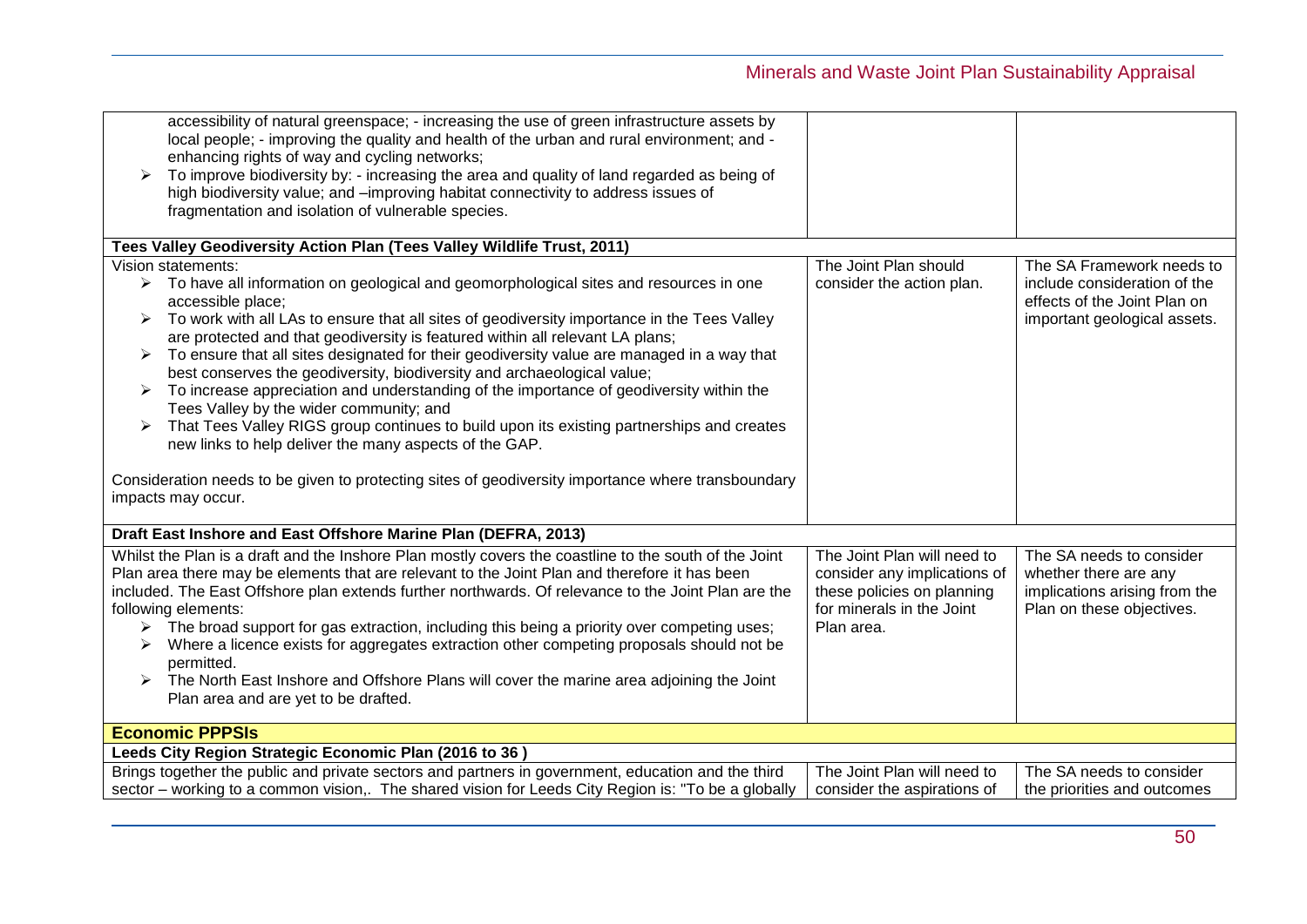| recognised economy where good growth delivers high levels of prosperity, jobs and quality life for<br>everyone".<br>To achieve our vision for Leeds City Region, the Economic Plan focuses on four strategic priorities<br>for creating sustainable economic growth:<br>$\triangleright$ deliver upwards of 35,000 additional jobs and an additional £3.7 billion of annual economic<br>output by 2036;.<br>become a positive, above average contributor to the UK economy; seek to exceed the<br>national average on high level skills and to become a NEET(not in employment, education<br>or training)-free City Region; and.<br>make good progress on Headline Indicators of growth and productivity, employment, earnings, skills<br>and environmental sustainability.<br>Outcomes:<br>GVA growth of 2.6% per year in the period to 2030.<br>➤<br>Creating 60,000 jobs and returning the City Region to pre-recession employment by 2016.<br>➤<br>Balancing economic growth with a substantial and continued decrease in carbon emissions.<br>➤ | the Leeds City Region on<br>policy development.                                                                                                       | of the LCR plan in its<br>framework and analysis for<br>cross boundary impacts.                               |
|------------------------------------------------------------------------------------------------------------------------------------------------------------------------------------------------------------------------------------------------------------------------------------------------------------------------------------------------------------------------------------------------------------------------------------------------------------------------------------------------------------------------------------------------------------------------------------------------------------------------------------------------------------------------------------------------------------------------------------------------------------------------------------------------------------------------------------------------------------------------------------------------------------------------------------------------------------------------------------------------------------------------------------------------------|-------------------------------------------------------------------------------------------------------------------------------------------------------|---------------------------------------------------------------------------------------------------------------|
| Tees Valley Unlimited Business Plan 2011 - 2015 (Tees Valley Unlimited, 2011)                                                                                                                                                                                                                                                                                                                                                                                                                                                                                                                                                                                                                                                                                                                                                                                                                                                                                                                                                                        |                                                                                                                                                       |                                                                                                               |
| Objectives:<br>Develop infrastructure and place to enable economic development.<br>➤<br>Support sector development and enterprise.<br>➤<br>Develop the workforce within the Tees Valley.<br>➤<br>Promote the Tees Valley economy.<br>➤<br>Secure investment to meet our economic development needs.<br>➤<br>Policies for minerals and waste will need to recognise the interdependence between the economy<br>of the Tees Valley and North Yorkshire.                                                                                                                                                                                                                                                                                                                                                                                                                                                                                                                                                                                                | Policies for minerals and<br>waste will need to<br>recognise the<br>interdependence between<br>the economy of the Tees<br>Valley and North Yorkshire. | The SA Framework needs to<br>include consideration of the<br>effects of the Joint Plan on<br>local economies. |
| Economic and Inward Investment Plan (York, North Yorkshire and East Riding Local Enterprise Partnership, 2013)                                                                                                                                                                                                                                                                                                                                                                                                                                                                                                                                                                                                                                                                                                                                                                                                                                                                                                                                       |                                                                                                                                                       |                                                                                                               |
| Profitable and ambitious small and micro businesses;<br>➤<br>A global leader in food manufacturing, agri-tech and biorenewables;<br>➤<br>Inspired people;<br>➤<br>Successful and distinctive places; and<br>➤<br>A well-connected economy.<br>➤                                                                                                                                                                                                                                                                                                                                                                                                                                                                                                                                                                                                                                                                                                                                                                                                      | Policies for minerals and<br>waste will need to support<br>the North Yorkshire and<br>York economy.                                                   | The SA Framework needs to<br>include consideration of the<br>effects of the Joint Plan on<br>local economies. |
| Leeds City Region Employment and Skills Strategy (Leeds City Region, 2010)                                                                                                                                                                                                                                                                                                                                                                                                                                                                                                                                                                                                                                                                                                                                                                                                                                                                                                                                                                           |                                                                                                                                                       |                                                                                                               |
| Leeds City Region Employment and Skills Strategy presents a vision to promote 'effective employer<br>and public investment that will drive growth, innovation and enterprise in the Leeds City Region'.<br>The Strategy includes 5 strategic priorities:                                                                                                                                                                                                                                                                                                                                                                                                                                                                                                                                                                                                                                                                                                                                                                                             | Though not directly relevant<br>to spatial planning the Joint<br>Plan should look for                                                                 | SA objectives should ensure<br>sustainable employment and<br>skills are properly considered                   |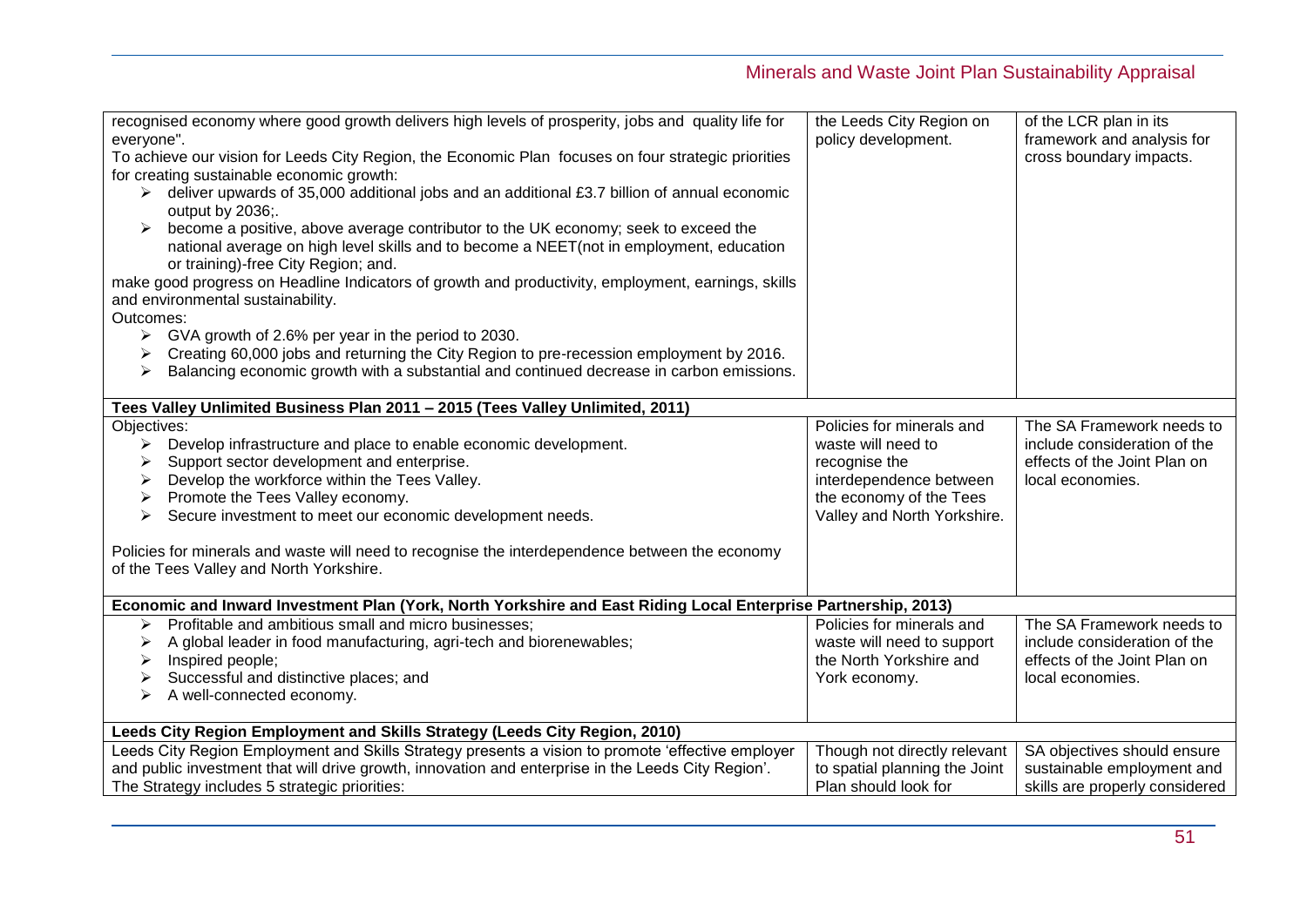| ≻<br>➤                 | To improve skills and boost employment in selected key sectors.<br>To increase employer and individual skills investment across the city region.<br>To enable those out of work to compete in the labour market by ensuring they have the<br>necessary skills.<br>To promote better information for learners, employers, colleges, universities and training<br>providers to make more informed decisions.                                                                                                                                                                                                                                                                                                                                                                                                                                                                                   | opportunities to make the<br>jobs generated by waste<br>sites accessible to local<br>communities. |                                                                                                           |
|------------------------|----------------------------------------------------------------------------------------------------------------------------------------------------------------------------------------------------------------------------------------------------------------------------------------------------------------------------------------------------------------------------------------------------------------------------------------------------------------------------------------------------------------------------------------------------------------------------------------------------------------------------------------------------------------------------------------------------------------------------------------------------------------------------------------------------------------------------------------------------------------------------------------------|---------------------------------------------------------------------------------------------------|-----------------------------------------------------------------------------------------------------------|
|                        | To create an aspirational and innovative enterprise culture.                                                                                                                                                                                                                                                                                                                                                                                                                                                                                                                                                                                                                                                                                                                                                                                                                                 |                                                                                                   |                                                                                                           |
|                        | <b>Social PPPSIs</b>                                                                                                                                                                                                                                                                                                                                                                                                                                                                                                                                                                                                                                                                                                                                                                                                                                                                         |                                                                                                   |                                                                                                           |
|                        | <b>Cultural Heritage</b>                                                                                                                                                                                                                                                                                                                                                                                                                                                                                                                                                                                                                                                                                                                                                                                                                                                                     |                                                                                                   |                                                                                                           |
|                        | Economic Impact of Heritage in Yorkshire and Humber (Yorkshire and Humber Environment Forum, March 2010)                                                                                                                                                                                                                                                                                                                                                                                                                                                                                                                                                                                                                                                                                                                                                                                     |                                                                                                   |                                                                                                           |
| three parts.<br>➤<br>➤ | The principal purpose of the study is to provide evidence to underpin the role of heritage in the<br>emerging "Yorkshire and the Humber Strategy". To meet this challenge, the study is presented in<br>$\triangleright$ Part I – Understanding the Economic Impacts of Heritage - through the qualitative<br>consideration of case studies.<br>Part II - Measuring the Economic Impact of Heritage - a quantitative assessment of the<br>overall economic impact of historic assets.<br>Part III - Maximising the Economic Impact of Heritage - sign-posting where the best<br>potential may be for heritage assets to have the greatest economic impacts in the years<br>ahead.                                                                                                                                                                                                            |                                                                                                   | The SA should take account<br>of the recommendations and<br>balance them with other SA<br>considerations. |
| ➤                      | No targets but key recommendations:<br>make better use of post-industrial revolution heritage;<br>build upon historic events such as the St Ledger horse race and York Mystery Cycle to<br>increase heritage tourism;<br>promote groups of assets which can be very powerful in attracting visitors from outside the<br>region;<br>encourage LAs and other stakeholders to consider the opportunities heritage can provide<br>as a core;<br>renaissance/regeneration theme in a town to ensure heritage assets are providing the<br>greatest input to economic growth they can;<br>promote the region as a heritage holiday destination;<br>help building owners think through the potential to re-use heritage buildings for holiday let<br>accommodation;<br>use the current property market slow-down to develop awareness of opportunities and best<br>practice with heritage buildings; |                                                                                                   |                                                                                                           |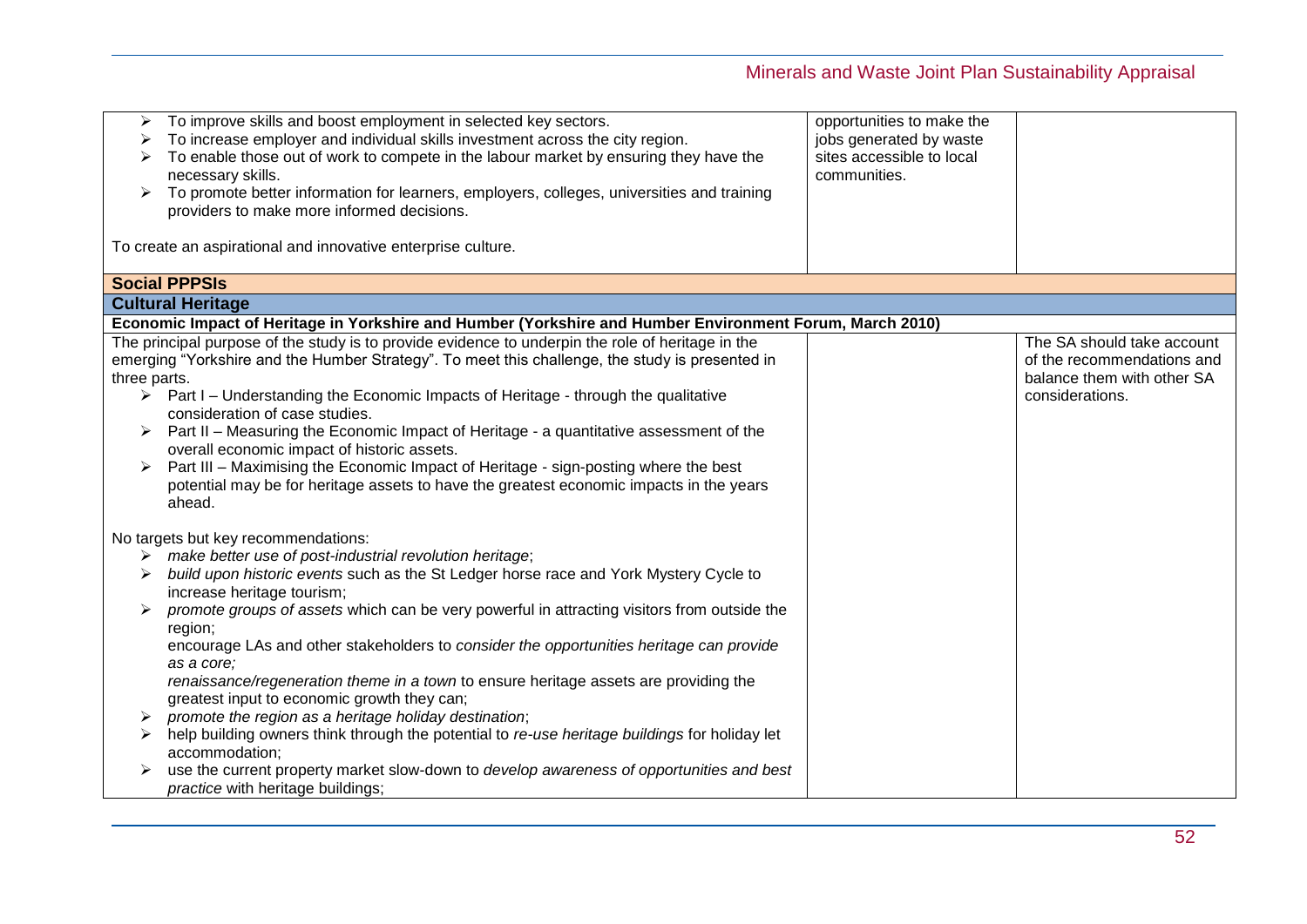| provide guidance on the type of office environment that can be provided in heritage<br>➤<br>buildings and the issues/cost involved;<br>develop a closer and more supportive relationship with Conservation Officers; and<br>to ensure that heritage is considered at the outset of site.<br>Historic Environment Strategy for Yorkshire and the Humber Region 2009-2013 (Yorkshire and the Humber Historic Environment Forum, 2008)<br>This Strategy aims to harness enthusiasm for the historic environment, providing a framework for its | The Joint Plan should take                                                      | The SA should take                                                                 |
|---------------------------------------------------------------------------------------------------------------------------------------------------------------------------------------------------------------------------------------------------------------------------------------------------------------------------------------------------------------------------------------------------------------------------------------------------------------------------------------------------------------------------------------------|---------------------------------------------------------------------------------|------------------------------------------------------------------------------------|
| management and providing a basis to guide regional policy and decision making.<br>Aims:<br>broaden awareness and understanding and change the way organisations perceive and<br>➤<br>value the historic environment, clarifying and emphasising why it matters;<br>providing a framework to support, guide and inform the development of regional and local<br>policy;<br>giving a clear direction for activity and outlining priorities to secure the effective<br>management of our historic environment in the future.                   | consideration of the<br>Strategy in planning for<br>heritage issues and assets. | consideration of the<br>anticipated outcomes within<br>the SA Framework.           |
| Landscape                                                                                                                                                                                                                                                                                                                                                                                                                                                                                                                                   |                                                                                 |                                                                                    |
| North Yorkshire and Cleveland Heritage Coast - Management Plan 2015-2020 (North Yorkshire and Cleveland Coastal Forum, 2007)<br>Implments the national objectives for Heritage Coasts:                                                                                                                                                                                                                                                                                                                                                      | The Joint Plan should                                                           |                                                                                    |
|                                                                                                                                                                                                                                                                                                                                                                                                                                                                                                                                             |                                                                                 |                                                                                    |
| To conserve, protect and enhance the natural beauty of the coasts, including their<br>➤<br>terrestrial, littoral and marine flora and fauna, and their heritage features of architectural,                                                                                                                                                                                                                                                                                                                                                  | contribute towards<br>protecting and enhancing                                  | The SA Framework should<br>ensure that effects of the<br>Joint Plan on the coastal |
| historical and archaeological interest;<br>To facilitate and enhance their enjoyment, understanding and appreciation by the public by<br>improving and extending opportunities for recreational, educational, sporting and tourist                                                                                                                                                                                                                                                                                                          | the coastal environment.                                                        | environment are considered.                                                        |
| activities that draw on and are consistent with, the conservation of their natural beauty and<br>the protection of their heritage features;                                                                                                                                                                                                                                                                                                                                                                                                 |                                                                                 |                                                                                    |
| To maintain and improve (where necessary) the environmental health of inshore waters<br>affecting heritage coasts and their beaches;                                                                                                                                                                                                                                                                                                                                                                                                        |                                                                                 |                                                                                    |
| To take account of the needs of agriculture, forestry and fishing, and of the economic and<br>social needs of the small communities on these coasts;                                                                                                                                                                                                                                                                                                                                                                                        |                                                                                 |                                                                                    |
| <b>Additional Social Issues</b>                                                                                                                                                                                                                                                                                                                                                                                                                                                                                                             |                                                                                 |                                                                                    |
| 2009-2014 Culture Strategy, York and North Yorkshire Cultural Partnership (2009)<br>The strategy seeks to extract the essence of what makes York and North Yorkshire culturally                                                                                                                                                                                                                                                                                                                                                             |                                                                                 |                                                                                    |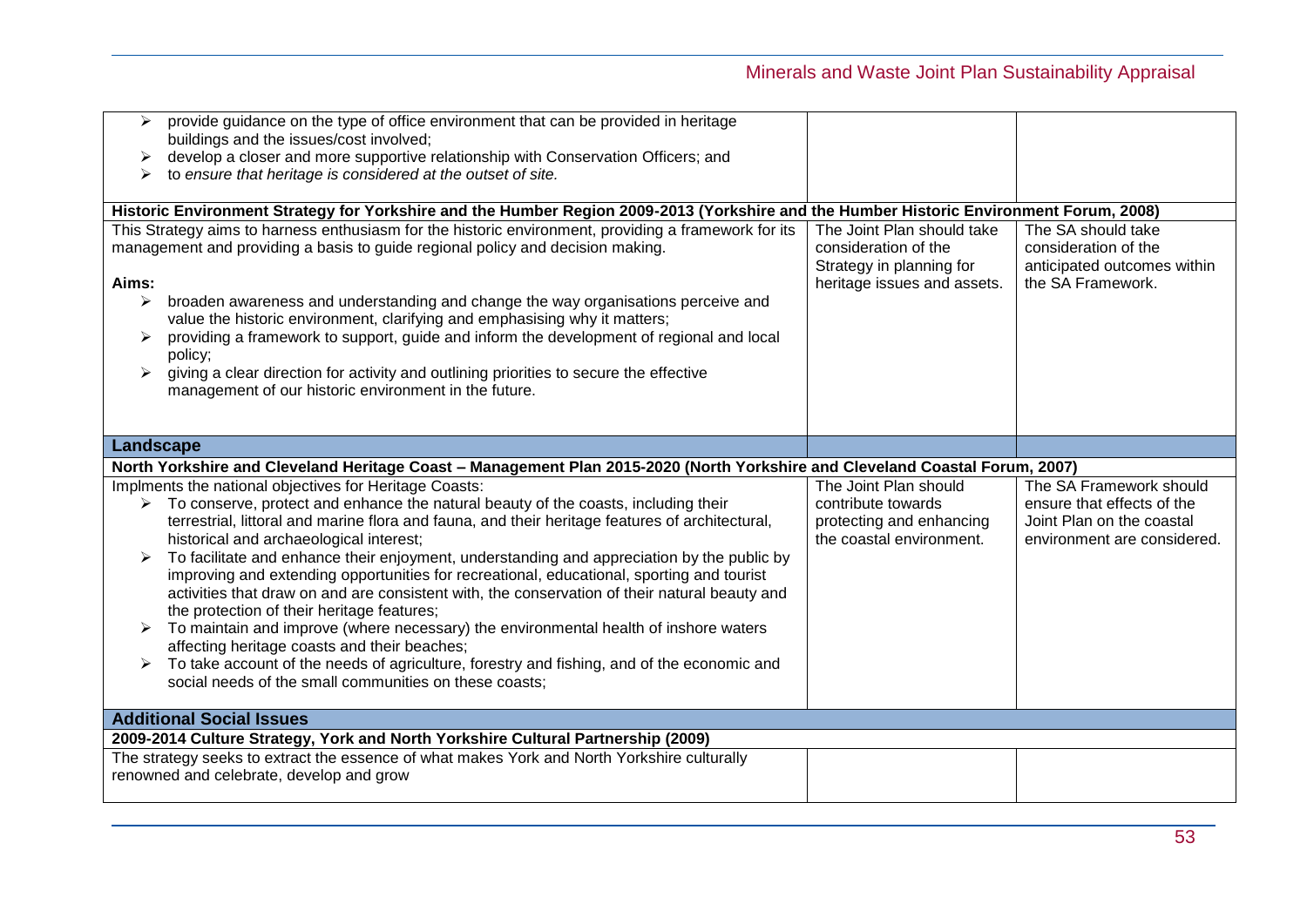| <b>Cross-Cutting PPPSIs</b>                                                                                                                                                                                                                                                                                                                                                                                                                                                                                                                     |                                                                                                                |                                                                                                                                                                                                                                                                                                                                                                                                                                                                                                                                                                                                                                                                                          |  |
|-------------------------------------------------------------------------------------------------------------------------------------------------------------------------------------------------------------------------------------------------------------------------------------------------------------------------------------------------------------------------------------------------------------------------------------------------------------------------------------------------------------------------------------------------|----------------------------------------------------------------------------------------------------------------|------------------------------------------------------------------------------------------------------------------------------------------------------------------------------------------------------------------------------------------------------------------------------------------------------------------------------------------------------------------------------------------------------------------------------------------------------------------------------------------------------------------------------------------------------------------------------------------------------------------------------------------------------------------------------------------|--|
| <b>Material Assets</b>                                                                                                                                                                                                                                                                                                                                                                                                                                                                                                                          |                                                                                                                |                                                                                                                                                                                                                                                                                                                                                                                                                                                                                                                                                                                                                                                                                          |  |
| Let's Take it from the Tip - Yorkshire and Humber Regional Waste Strategy (Yorkshire and Humber Regional Assembly, 2003)                                                                                                                                                                                                                                                                                                                                                                                                                        |                                                                                                                |                                                                                                                                                                                                                                                                                                                                                                                                                                                                                                                                                                                                                                                                                          |  |
| Reduce waste production and increase re-use, recycling and composting.<br>➤<br>Manage residual waste in the most sustainable way.<br>➤<br>Targets relevant to the Joint Plan include:<br>Achieve statutory targets for recycling and composting household waste and diverting<br>≻<br>biodegradable municipal waste from landfill;<br>Municipal waste management strategies and new waste disposal contracts should be<br>➤<br>evaluated using best practicable environmental option, sustainability appraisal and health<br>impact assessment. | Policies for waste should<br>reflect these principles.                                                         | The SA framework should<br>include consideration of the<br>extent to which the MWJP<br>will meet these aims and<br>targets.<br>While not a 'municipal waste<br>strategy' the assessment of<br>the Joint Plan is being<br>undertaken in a way which<br>incorporates health impact<br>assessment. BPEO<br>assessment, although still<br>relevant at a project level, is<br>an assessment process<br>against which a series of<br>objectives are established to<br>evaluate which option has<br>the least environmental<br>impact. This is considered to<br>be incorporated into<br>sustainability appraisal by<br>assessing options against<br>environmental sustainability<br>objectives. |  |
| Yorkshire and Humber Waste Position Statement 2016 (Yorkshire and Humber Waste Planning Authorities, 2016)                                                                                                                                                                                                                                                                                                                                                                                                                                      |                                                                                                                |                                                                                                                                                                                                                                                                                                                                                                                                                                                                                                                                                                                                                                                                                          |  |
| The Statement has been produced to assist with coordination in strategic planning for waste by<br>waste planning authorities (WPAs) in the Yorkshire & Humber (Y&H) area.                                                                                                                                                                                                                                                                                                                                                                       | The Plan should have<br>regard to the Statement                                                                | The SA should have regard<br>to the statement                                                                                                                                                                                                                                                                                                                                                                                                                                                                                                                                                                                                                                            |  |
| Low Carbon and Renewable Energy Capacity in Yorkshire and Humber Final Report (LGYH,<br>2011)                                                                                                                                                                                                                                                                                                                                                                                                                                                   |                                                                                                                |                                                                                                                                                                                                                                                                                                                                                                                                                                                                                                                                                                                                                                                                                          |  |
| The objectives of the study were:<br>Provide an assessment of the potential for low carbon and renewable energy across the<br>region;<br>Provide a common and robust evidence base on the potential for renewable energy to<br>➤                                                                                                                                                                                                                                                                                                                | The MWJP should support<br>opportunities to derive<br>energy form residual waste<br>that cannot be recycled or | SA framework should seek to<br>promote opportunities for<br>renewable energy in line with<br>the study.                                                                                                                                                                                                                                                                                                                                                                                                                                                                                                                                                                                  |  |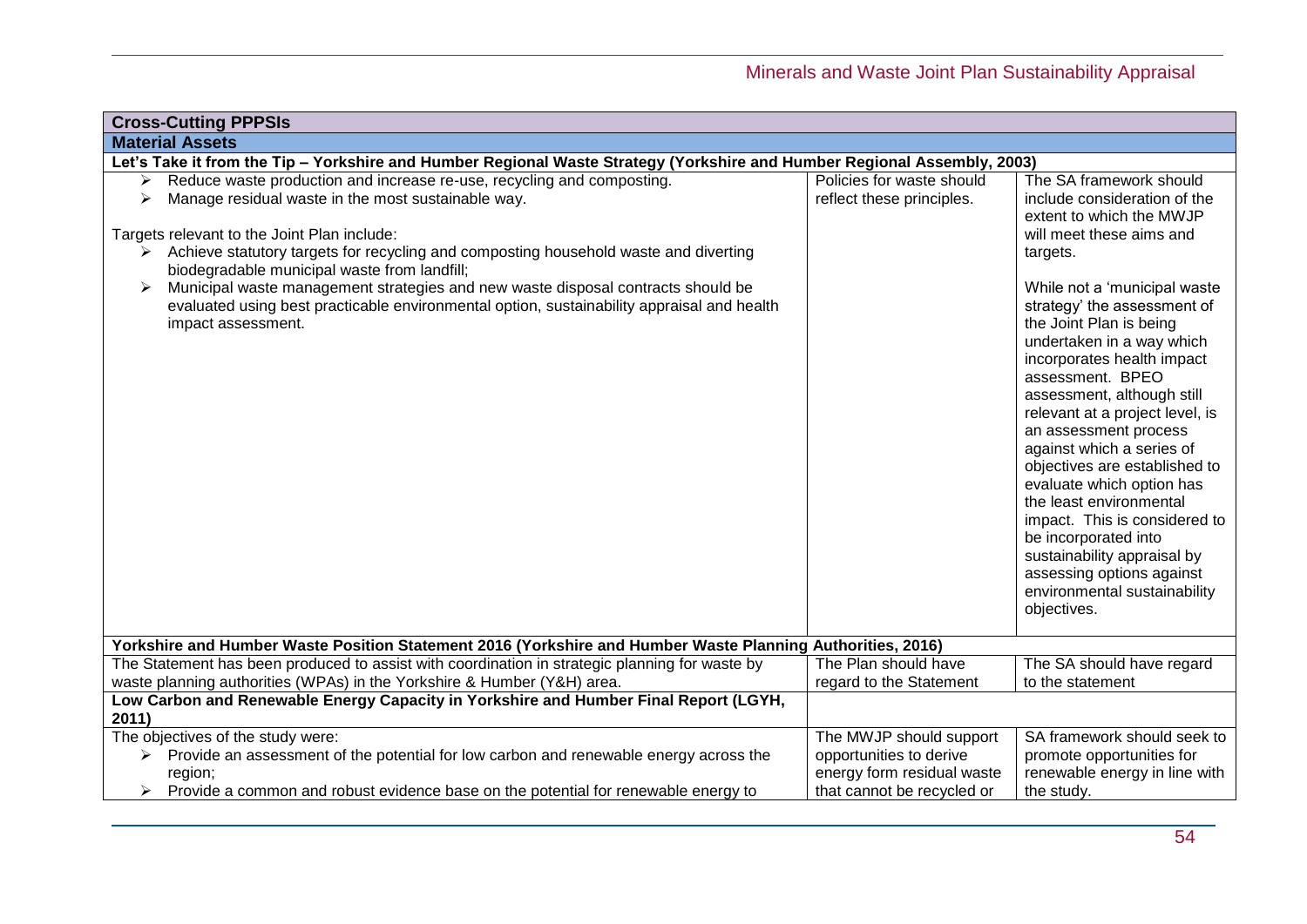| re-used. There may also be                                                                                                                                                                                                                                                                                                                                                                                                                                                           |                                                        |
|--------------------------------------------------------------------------------------------------------------------------------------------------------------------------------------------------------------------------------------------------------------------------------------------------------------------------------------------------------------------------------------------------------------------------------------------------------------------------------------|--------------------------------------------------------|
| opportunities to support                                                                                                                                                                                                                                                                                                                                                                                                                                                             |                                                        |
| other renewable energy                                                                                                                                                                                                                                                                                                                                                                                                                                                               |                                                        |
| technologies such as on                                                                                                                                                                                                                                                                                                                                                                                                                                                              |                                                        |
| minerals and waste built                                                                                                                                                                                                                                                                                                                                                                                                                                                             |                                                        |
|                                                                                                                                                                                                                                                                                                                                                                                                                                                                                      |                                                        |
|                                                                                                                                                                                                                                                                                                                                                                                                                                                                                      |                                                        |
|                                                                                                                                                                                                                                                                                                                                                                                                                                                                                      |                                                        |
| inform and support policy making by individual local authorities in the region;<br>To identify strategic delivery actions, for each of the four sub regions to tackle strategic<br>barriers and facilitate deployment of renewable energy opportunities.<br>By 2025 the region has the potential to install 5,500 MW of renewable energy capacity, including<br>13% from energy from waste. Waste CHP has the potential to deliver 70 MW of capacity in York<br>and North Yorkshire. | infrastructure or through the<br>restoration of sites. |

| Key Objectives, targets and indicators relevant to the Joint Plan and SA                                                                                                                                                                                                                                                                                                                                                                                                                                                                                                                                                                                                                                                                              | Implications for the<br><b>Joint Plan</b>                                                                                                                                                                                    | <b>Implications for SA</b>                                                                                                                                                                            |
|-------------------------------------------------------------------------------------------------------------------------------------------------------------------------------------------------------------------------------------------------------------------------------------------------------------------------------------------------------------------------------------------------------------------------------------------------------------------------------------------------------------------------------------------------------------------------------------------------------------------------------------------------------------------------------------------------------------------------------------------------------|------------------------------------------------------------------------------------------------------------------------------------------------------------------------------------------------------------------------------|-------------------------------------------------------------------------------------------------------------------------------------------------------------------------------------------------------|
| <b>LOCAL CONTEXT</b>                                                                                                                                                                                                                                                                                                                                                                                                                                                                                                                                                                                                                                                                                                                                  |                                                                                                                                                                                                                              |                                                                                                                                                                                                       |
| <b>Environmental PPPSIs</b>                                                                                                                                                                                                                                                                                                                                                                                                                                                                                                                                                                                                                                                                                                                           |                                                                                                                                                                                                                              |                                                                                                                                                                                                       |
| <b>Biodiversity, Flora and Fauna</b>                                                                                                                                                                                                                                                                                                                                                                                                                                                                                                                                                                                                                                                                                                                  |                                                                                                                                                                                                                              |                                                                                                                                                                                                       |
| <b>Biodiversity Audit and Action Plan (CYC, 2013)</b>                                                                                                                                                                                                                                                                                                                                                                                                                                                                                                                                                                                                                                                                                                 |                                                                                                                                                                                                                              |                                                                                                                                                                                                       |
| The initial 'City of York Biodiversity Audit' in 1996 was commissioned by the then English Nature<br>and City of York Council as a first step towards implementing Government policy at the local level<br>and was essentially a review of the City's known wildlife resource. This audit has formed the basis<br>of conserving sites of nature conservation interest in York since it was produced.<br>A new Biodiversity Audit for York has been completed (2010) and this identifies new potential Sites<br>of Importance for Nature Conservation (SINC) and assesses these alongside existing ones to see if<br>they have sufficient value to be designated as a SINC. This has been accepted as part of the<br>evidence base for the former LDF. | The Joint Plan requires up<br>to date and comprehensive<br>information about local<br>biodiversity which can be<br>sourced, in part, from this<br>audit and action plan.                                                     | Incorporate relevant<br>biodiversity objectives and<br>indicators into Sustainability<br>Framework.                                                                                                   |
| Craven, Hambleton, Harrogate, Richmondshire, Ryedale, Scarborough and Selby Biodiversity Action Plans                                                                                                                                                                                                                                                                                                                                                                                                                                                                                                                                                                                                                                                 |                                                                                                                                                                                                                              |                                                                                                                                                                                                       |
| Includes lists of priority species and habitats that should be conserved and where possible<br>enhanced through the planning system.                                                                                                                                                                                                                                                                                                                                                                                                                                                                                                                                                                                                                  | Policies on protection and<br>enhancement of<br>biodiversity (including BAP<br>priorities) and geodiversity<br>need to be included.<br>Baseline data and on-going<br>monitoring of biodiversity<br>needed to inform planning | Include specific reference to<br>BAP priority species and<br>habitats in SA Framework<br>objectives and indicators.<br>Systems for collecting and<br>managing baseline and<br>monitoring data needed. |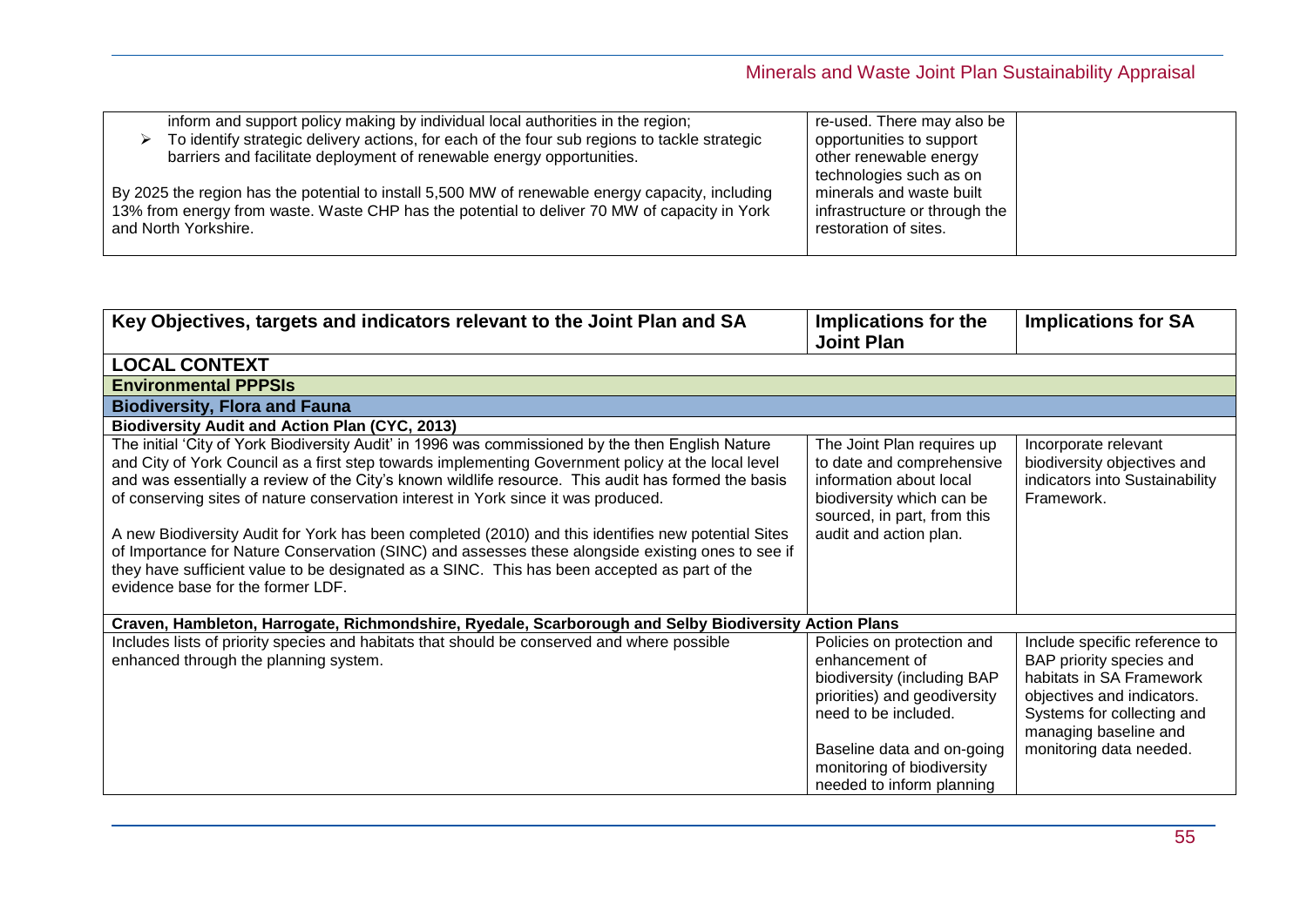|                                                                                                                                                                                                                                                                                                                                                                                                                                                                                                                                              | process.                                                                                                                                                 |                                                                                                                         |
|----------------------------------------------------------------------------------------------------------------------------------------------------------------------------------------------------------------------------------------------------------------------------------------------------------------------------------------------------------------------------------------------------------------------------------------------------------------------------------------------------------------------------------------------|----------------------------------------------------------------------------------------------------------------------------------------------------------|-------------------------------------------------------------------------------------------------------------------------|
| North York Moors Biodiversity Action Plan 2013 - 2017 (North York Moors National Park Authority)                                                                                                                                                                                                                                                                                                                                                                                                                                             |                                                                                                                                                          |                                                                                                                         |
| Contains objectives in relation to various habitats and species, set out in Habitat Action Plans or<br><b>Species Action Plans</b>                                                                                                                                                                                                                                                                                                                                                                                                           | The Joint Plan should aim<br>to protect important habitats<br>and species.                                                                               | The SA Framework should<br>include consideration of the<br>effects on important habitats<br>and species.                |
| <b>Water and Soil</b>                                                                                                                                                                                                                                                                                                                                                                                                                                                                                                                        |                                                                                                                                                          |                                                                                                                         |
| <b>Strategic Flood Risk Assessment (CYC, 2013)</b><br>North Yorkshire Draft Strategic Flood Risk Assessment<br>North east Yorkshire Strategic Flood Risk Assessment (2010)<br>Hambleton District Strategic Flood Risk Assessment (2006)<br>North west Yorkshire Strategic Flood Risk Assessment (2010)<br>Selby Level 1 and Level 2 Strategic Flood Risk Assessment (2008, 2010 and 2015 respectively).                                                                                                                                      |                                                                                                                                                          |                                                                                                                         |
| These Strategic Flood Risk Assessments assess the different levels of flood risk in the Joint Plan<br>area and provide maps of this information. They recognise the increasing threat of global warming<br>and explain how climate change could increase flood risk due to more intense rainfall, and sea level<br>rise.                                                                                                                                                                                                                     | The Joint Plan needs to<br>ensure policies minimise<br>flood risk to people and<br>property.                                                             | The SA should incorporate<br>flood risk into its objectives<br>as a major sustainability<br>consideration for the city. |
| These studies provide concise information on flood risk issues to aid planners in the preparation of<br>Development Plans and in the assessment of future planning applications.<br>Minerals and waste sites should be guided to areas at lowest risk of flooding through a process<br>called the sequential test.                                                                                                                                                                                                                           |                                                                                                                                                          |                                                                                                                         |
| Ouse Flood Risk Management Strategy (Environment Agency, 2010)                                                                                                                                                                                                                                                                                                                                                                                                                                                                               |                                                                                                                                                          |                                                                                                                         |
| The Ouse Flood Risk Management Strategy focuses on the River Ouse and the rivers and streams<br>which join it. The strategy puts the spotlight on people, properties and land at risk from flooding<br>along the River Ouse between Linton Lock to the North West of York and Boothferry Bridge to the<br>SE of Selby and the River Wharfe between the A64 bridge at Tadcaster and where it joins with the<br>Ouse at Wharfe's mouth.<br>The primary objective of the study is to identify the preferred ways of managing flood risks in the | Ensure that the key actions<br>and targets of the flood risk<br>strategy are taken into<br>account when developing<br>the policies in the Joint<br>Plan. | Incorporate any relevant<br>targets and indicators into<br>the development of the<br><b>Sustainability Framework</b>    |
| long term, over the next 100 years. The strategy adopts targets based on both national and local<br>objectives. These targets reflect not only flood risk management objectives but also relevant wider<br>issues and concerns including the environment, sustainability and climate change.                                                                                                                                                                                                                                                 |                                                                                                                                                          |                                                                                                                         |
| <b>Climatic Factors</b>                                                                                                                                                                                                                                                                                                                                                                                                                                                                                                                      |                                                                                                                                                          |                                                                                                                         |
| Green Streets: The Neighbourhood Carbon Footprint of York (CYC, October 2009)                                                                                                                                                                                                                                                                                                                                                                                                                                                                |                                                                                                                                                          |                                                                                                                         |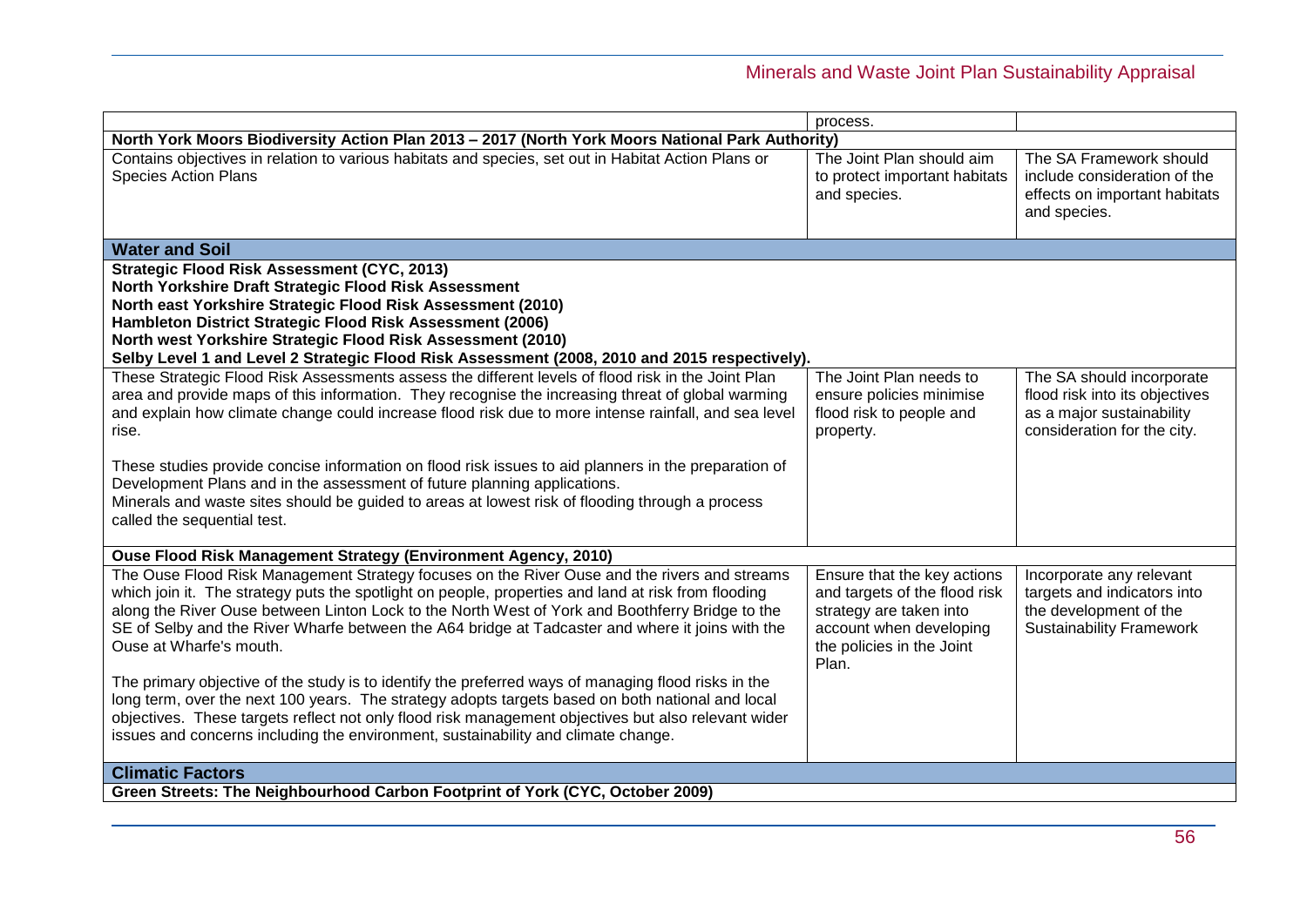| The aim of the study is to determine the carbon footprint of York residents and show how this varies<br>throughout the city. It builds upon a 2002 study to assess the ecological footprint of York. The | The Joint Plan should seek<br>to reduce the carbon | The SA should seek to<br>reduce the carbon footprint of |
|----------------------------------------------------------------------------------------------------------------------------------------------------------------------------------------------------------|----------------------------------------------------|---------------------------------------------------------|
| study identifies those York neighbourhoods that have the greatest potential to reduce their carbon                                                                                                       | footprint of minerals and                          | minerals and waste                                      |
| footprint. There are no directly relevant targets to the MWJP.                                                                                                                                           | waste development.                                 | development.                                            |
|                                                                                                                                                                                                          |                                                    |                                                         |
| York Low Emission Strategy (CYC, 2012)                                                                                                                                                                   |                                                    |                                                         |
| The LES vision will be delivered through a series of measures aimed at achieving the following                                                                                                           | The Joint Plan will need to                        | The SA should include the                               |
| objectives:                                                                                                                                                                                              | make provision to help                             | indicators and baseline                                 |
| to raise public and business awareness and understanding of emissions;<br>➤                                                                                                                              | achieve and deliver this                           | information to help determine                           |
| to minimise emissions to air from new developments by encouraging highly sustainable<br>design and the uptake of low emission vehicles;                                                                  | strategy.                                          | analysis and objectives.                                |
| to minimise emissions to air from vehicles by encouraging eco-driving, optimising vehicle<br>➤                                                                                                           |                                                    |                                                         |
| maintenance and providing to use low emission vehicles and fuels;                                                                                                                                        |                                                    |                                                         |
| to lead by example by minimising emissions from council buildings;<br>➤                                                                                                                                  |                                                    |                                                         |
| to encourage inward investment by providers of low emission technology, fuels and support<br>➤<br>services;                                                                                              |                                                    |                                                         |
| to maximise sustainable transport and reduce localised air quality breaches through traffic                                                                                                              |                                                    |                                                         |
| demand management, smart travel planning, and potentially regulatory control.                                                                                                                            |                                                    |                                                         |
|                                                                                                                                                                                                          |                                                    |                                                         |
| Overall vision:                                                                                                                                                                                          |                                                    |                                                         |
| 'To transform York into a nationally acclaimed low emission city' - where the population, and                                                                                                            |                                                    |                                                         |
| the business and development community particular are aware of their impact on the environment                                                                                                           |                                                    |                                                         |
| and health and play an active role in reducing all emissions in the city.                                                                                                                                |                                                    |                                                         |
| Climate Change Strategy and Action Plan for York 2010-15 (CYC, 2010)                                                                                                                                     |                                                    |                                                         |
| The Climate Change Framework is the overarching document that will enable York to accelerate                                                                                                             | The aims of this strategy                          | The aims and targets should                             |
| actions to reduce carbon emissions across the city. It demonstrates the actions already on-going                                                                                                         | should be reflected in the                         | be incorporated into the SA                             |
| and highlights the key areas the city needs to begin to drive forward for coordinated action to tackle                                                                                                   | Joint Plan.                                        | framework and climate                                   |
| climate change.                                                                                                                                                                                          |                                                    | change should be a specific                             |
|                                                                                                                                                                                                          |                                                    | SA objective.                                           |
| Key aims:                                                                                                                                                                                                |                                                    |                                                         |
| to reduce York's $CO2$ and other GHGs in line with government and local targets;<br>➤                                                                                                                    |                                                    |                                                         |
| to coordinate CO <sub>2</sub> and other GHG reduction initiatives across York;<br>➤                                                                                                                      |                                                    |                                                         |
| to coordinate actions to better prepare York for future climate change;<br>➤                                                                                                                             |                                                    |                                                         |
| to make full use of the potential for low carbon, renewable, localised sources of energy<br>➤                                                                                                            |                                                    |                                                         |
| generation;                                                                                                                                                                                              |                                                    |                                                         |
| to raise awareness and understanding of climate change throughout the Without Walls<br>Partnership, City of York Council, and within communities, businesses and organisations;                          |                                                    |                                                         |
|                                                                                                                                                                                                          |                                                    |                                                         |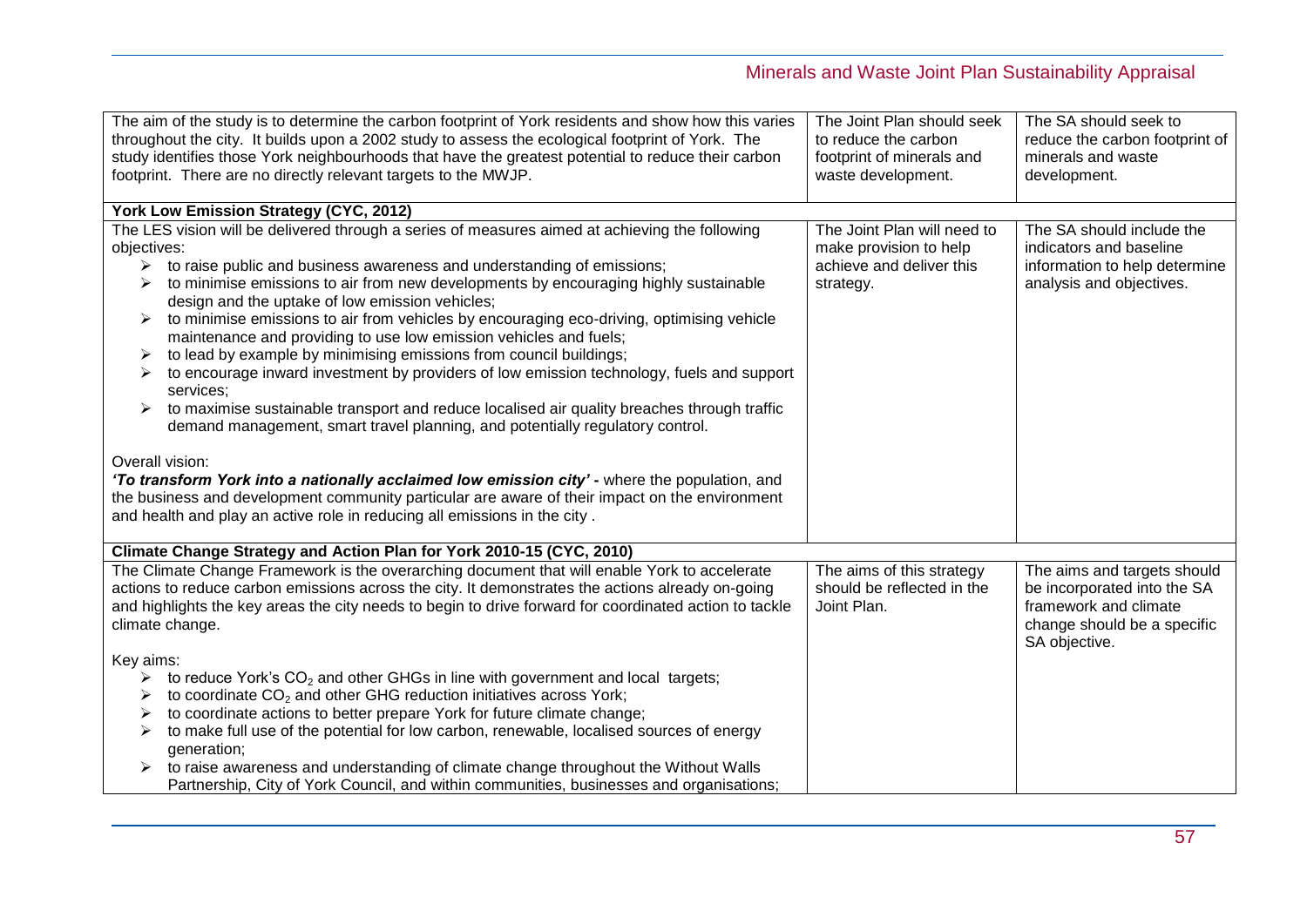| ➤        | contribute to the city's Sustainable Community Strategy.                                                                                 |                            |                             |
|----------|------------------------------------------------------------------------------------------------------------------------------------------|----------------------------|-----------------------------|
|          | to reduce greenhouse gas emissions across York and better prepare and adapt York's                                                       |                            |                             |
|          | communities and businesses for the likely impacts associated with climate change.                                                        |                            |                             |
| Targets: |                                                                                                                                          |                            |                             |
|          | Example 2022 emissions by 40% by 2020 (based on a 2005 baseline) and 80% by 2050                                                         |                            |                             |
|          | (based on a 1990 baseline).                                                                                                              |                            |                             |
|          | Reduce the average residents' carbon footprint from 12.61 tonnes in 2006 by 80% to 3.36                                                  |                            |                             |
|          | tonnes by 2050 (based on a 2006 baseline).                                                                                               |                            |                             |
|          | City of York Council and the Without Walls Partnership to have in place by 2050 effective                                                |                            |                             |
|          | measures that will better prepare York communities, businesses, organisations and vital                                                  |                            |                             |
|          | infrastructure from the effects of a changing climate.                                                                                   |                            |                             |
|          |                                                                                                                                          |                            |                             |
|          | To exceed the following renewable energy targets of:                                                                                     |                            |                             |
| ➤        | 39MW of installed renewable electricity capacity.                                                                                        |                            |                             |
| ➤        | 15MW of installed renewable heat capacity by the year 2020.                                                                              |                            |                             |
| ➤        | 40MW of installed renewable electricity.                                                                                                 |                            |                             |
| ➤        | 18MW of installed renewable heat capacity by the year 2031.                                                                              |                            |                             |
|          |                                                                                                                                          |                            |                             |
|          | Adapting to Climate Change in the North York Moors National Park - Assessment of Risks and Opportunities (North York Moors National Park |                            |                             |
|          | Authority, 2011)                                                                                                                         |                            |                             |
|          |                                                                                                                                          |                            |                             |
|          |                                                                                                                                          |                            |                             |
|          | The purpose of this report is to assess what effects the projected climate change may have on the                                        | The aims of this strategy  | The aims and targets should |
|          | NYM and operation of the park authority. The main climate change impacts for the NYM are                                                 | should be reflected in the | be incorporated into the SA |
|          | expected to be:                                                                                                                          | Joint Plan.                | framework and climate       |
|          | Flooding of infrastructure and habitats, with a significant impact on the economy.                                                       |                            | change should be a specific |
| ➤        | Drought, which will affect flora and fauna.                                                                                              |                            | SA objective.               |
| ➤        | Coastline changes.                                                                                                                       |                            |                             |
| ➤        | Increased moorland fire risk.                                                                                                            |                            |                             |
| ➤        | Cumulative effects on agricultural production.                                                                                           |                            |                             |
| ➤        | Cumulative effects on conditions for biodiversity.                                                                                       |                            |                             |
| ➤        | Change in composition of native woodland.                                                                                                |                            |                             |
| ⋗        | Increased occurrence of disease in wildlife.                                                                                             |                            |                             |
|          |                                                                                                                                          |                            |                             |
|          | The current actions to address these projected impacts include:                                                                          |                            |                             |
|          | $\triangleright$ The Slowing the Flow Project (aimed at reducing flooding of communities along the                                       |                            |                             |
|          | Pickering Beck).                                                                                                                         |                            |                             |
|          | Ensuring new infrastructure is resistant to flooding.                                                                                    |                            |                             |
|          | Fire management plans.<br>Developing climate change resilience at the landscape scale.                                                   |                            |                             |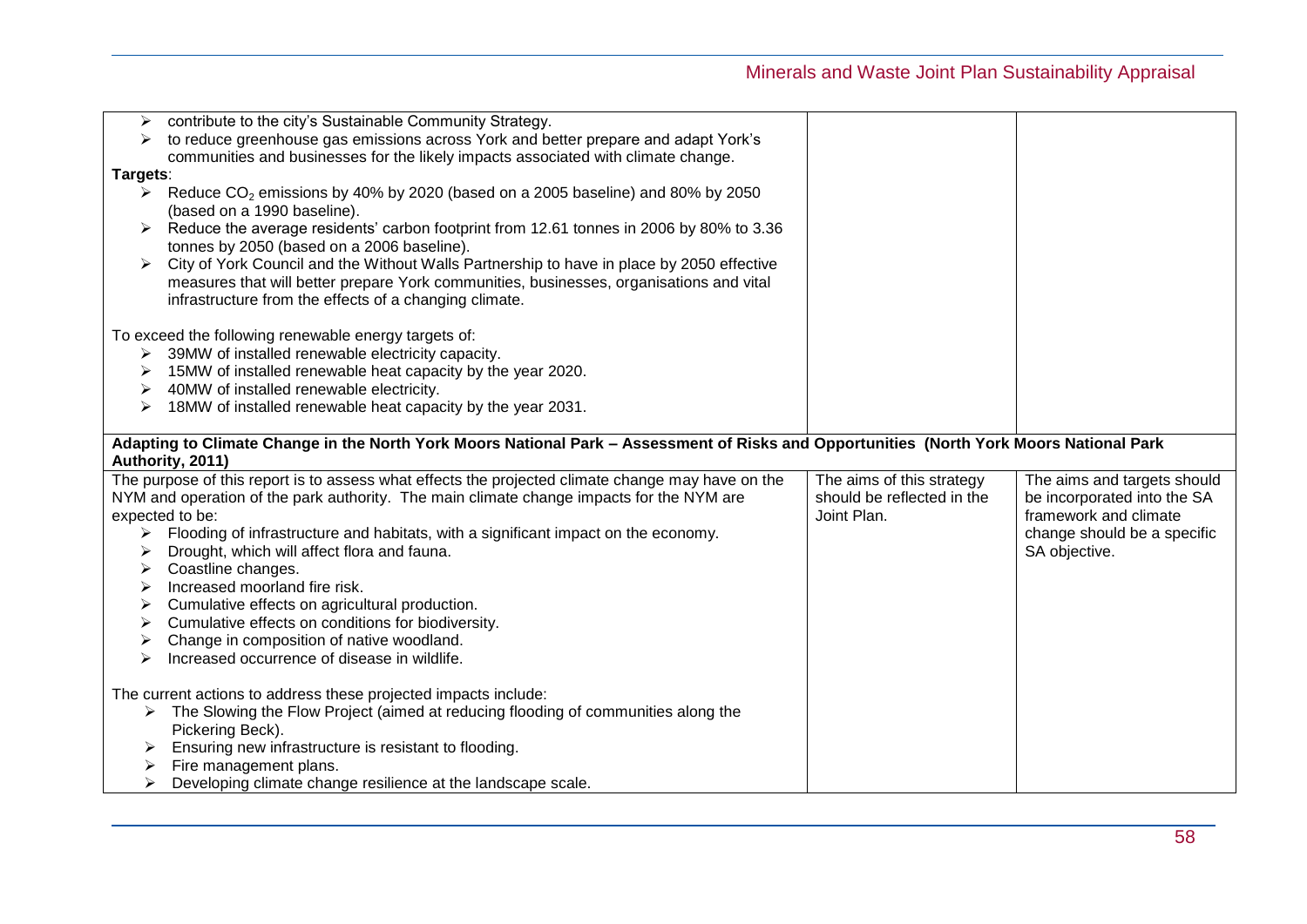| Provision of all-weather visitor facilities.<br>⋗                                                              |                            |                             |
|----------------------------------------------------------------------------------------------------------------|----------------------------|-----------------------------|
| Management and monitoring of habitats for certain species of flora and fauna.<br>➤                             |                            |                             |
| Restoration and re-vegetation of peat bogs.                                                                    |                            |                             |
|                                                                                                                |                            |                             |
| Delivering on Climate Change (North Yorkshire County Council's Climate Change Strategy, 2009)                  |                            |                             |
| Objectives:                                                                                                    | The aims of this strategy  | The aims and targets should |
| $\triangleright$ County Council plays a leading role in supporting a reduction in the contribution which North | should be reflected in the | be incorporated into the SA |
| Yorkshire makes to climate change.                                                                             | Joint Plan.                | framework and climate       |
| County Council works with people, communities and other organisations in North Yorkshire<br>➤                  |                            | change should be a specific |
| to develop an effective response to the current and predicted future changes in climate.                       |                            | SA objective.               |
| County Council seeks to ensure maximum value for money and efficiency savings from                             |                            |                             |
| actions taken in response to climate change.                                                                   |                            |                             |
|                                                                                                                |                            |                             |
| There are seven key priority areas across three cross cutting themes:                                          |                            |                             |
| Strategy, monitoring and target setting.<br>➤                                                                  |                            |                             |
| The built environment.<br>⋗                                                                                    |                            |                             |
| Transport.                                                                                                     |                            |                             |
| ⋗                                                                                                              |                            |                             |
| Health and care services.                                                                                      |                            |                             |
| Business.<br>➤                                                                                                 |                            |                             |
| Land management.                                                                                               |                            |                             |
| Citizen engagement.                                                                                            |                            |                             |
|                                                                                                                |                            |                             |
| The cross cutting themes are:                                                                                  |                            |                             |
| Energy.                                                                                                        |                            |                             |
| Waste.                                                                                                         |                            |                             |
| Water.                                                                                                         |                            |                             |
|                                                                                                                |                            |                             |
| <b>Additional Environmental Issues</b>                                                                         |                            |                             |
| Contaminated Land Strategy, Environmental Protection Unit (CYC, Adopted July 2001, revised January 2016)       |                            |                             |
| Key Objectives:                                                                                                | Ensure that the main       | Incorporate any relevant    |
| to provide a framework for the identification, prioritisation, assessment, determination and<br>➤              | targets and indicators are | targets into Sustainability |
| remediation of contaminated land and to reduce the risks posed to human health and the                         | taken into account when    | Framework.                  |
| environment;                                                                                                   | developing Joint Plan      |                             |
| to provide information to the Environment Agency for the national report on contaminated                       | policies.                  |                             |
| land;                                                                                                          |                            |                             |
| to put into practice the 'suitable for use' and 'polluter pays' principles to ensure suitable                  |                            |                             |
| remediation is carried out;                                                                                    |                            |                             |
| to provide a greater understanding for the need to investigate and remediate contaminated<br>≻                 |                            |                             |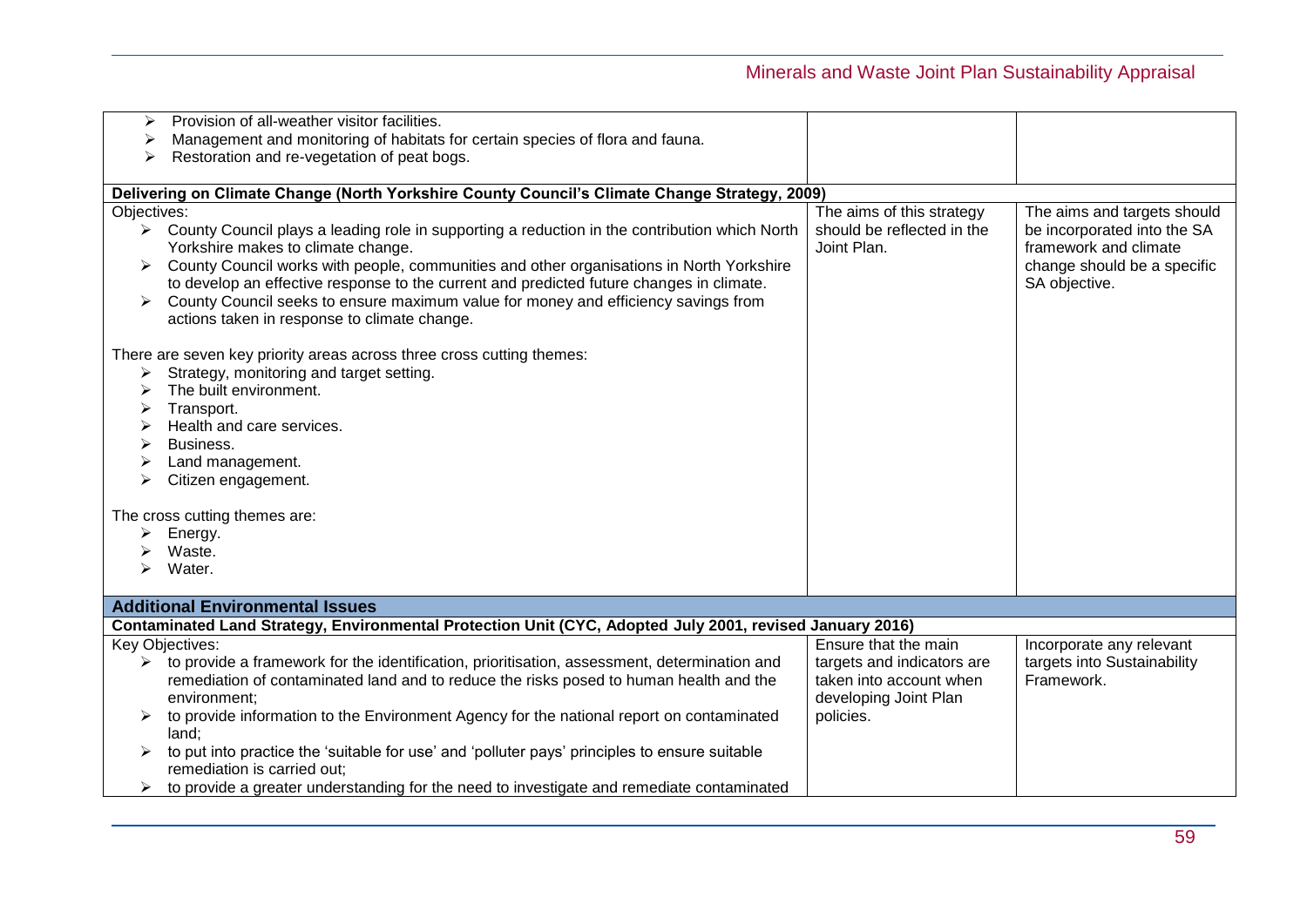| land;                                                                                                             |                              |                                 |
|-------------------------------------------------------------------------------------------------------------------|------------------------------|---------------------------------|
|                                                                                                                   |                              |                                 |
| to improve internal and external communications with regard to contaminated land; and                             |                              |                                 |
| to inform land owners, the general public and stakeholders of the council's intentions in                         |                              |                                 |
| relation to contaminated land by the publication of this strategy document.                                       |                              |                                 |
|                                                                                                                   |                              |                                 |
| Your Dales Rocks: Local Draft Geodiversity Action Plan 2006-2011 (North Yorkshire Geodiversity Partnership, 2006) |                              |                                 |
| The draft Action Plan aims to:                                                                                    | The Joint Plan should        | SA objectives should seek to    |
| record, conserve and where practicable, enhance geodiversity within the project area;                             | support geodiversity.        | contribute to the objectives of |
| increase public awareness of, and involvement in, conserving geodiversity;                                        |                              | the action plan where           |
| contribute to the conservation of geodiversity on a national and international scale;                             |                              | relevant.                       |
| create, maintain and support the North Yorkshire Geodiversity Partnership RIGS group, and                         |                              |                                 |
| to work with other relevant RIGS organisations.                                                                   |                              |                                 |
|                                                                                                                   |                              |                                 |
| <b>Economic PPPSIs</b>                                                                                            |                              |                                 |
| Reaching Further: York's Economic Strategy 2016 - 2020 (CYC, 2016)                                                |                              |                                 |
| <b>The Vision</b>                                                                                                 | The Joint Plan should        | The SA should use the           |
|                                                                                                                   | support the strategy         | themes, priorities and          |
| The York Economic Strategy 2016 to 2020 sets out a clear and achievable economic vision for York                  | through policy and delivery. | indicators in scoping and       |
| and focuses on eight essential objectives to address key challenges in the city:                                  |                              | analysis of the policies.       |
|                                                                                                                   |                              |                                 |
| deliver the York Central Enterprise Zone<br>➤                                                                     |                              |                                 |
| deliver a Local Plan that supports a high value economy                                                           |                              |                                 |
| take practical steps to develop and retain talent in the city                                                     |                              |                                 |
| drive university and research-led business growth in key sectors                                                  |                              |                                 |
| lobby for investment in key transport networks                                                                    |                              |                                 |
| use local business rate freedoms to drive high value growth                                                       |                              |                                 |
| make a fresh loud statement on cultural and visual identity                                                       |                              |                                 |
| bring people and businesses together in creative low-cost ways                                                    |                              |                                 |
|                                                                                                                   |                              |                                 |
| <b>Social PPPSIs</b>                                                                                              |                              |                                 |
| <b>Population and Human Health</b>                                                                                |                              |                                 |
| Rights of Way Improvement Plan for North Yorkshire (NYCC, 2007)                                                   |                              |                                 |
| $\triangleright$ Meet the present and likely future needs of the public.                                          | Ensure that the key actions  | The SA Framework should         |
| Provide for exercise and other forms of open air recreation and enjoyment of North                                | and targets of the           | promote accessibility and       |
| Yorkshire.                                                                                                        | improvement plan are taken   | active travel opportunities.    |
| $\triangleright$ Meet the accessibility of local rights of way to blind or partially sighted persons and others   | into account when            |                                 |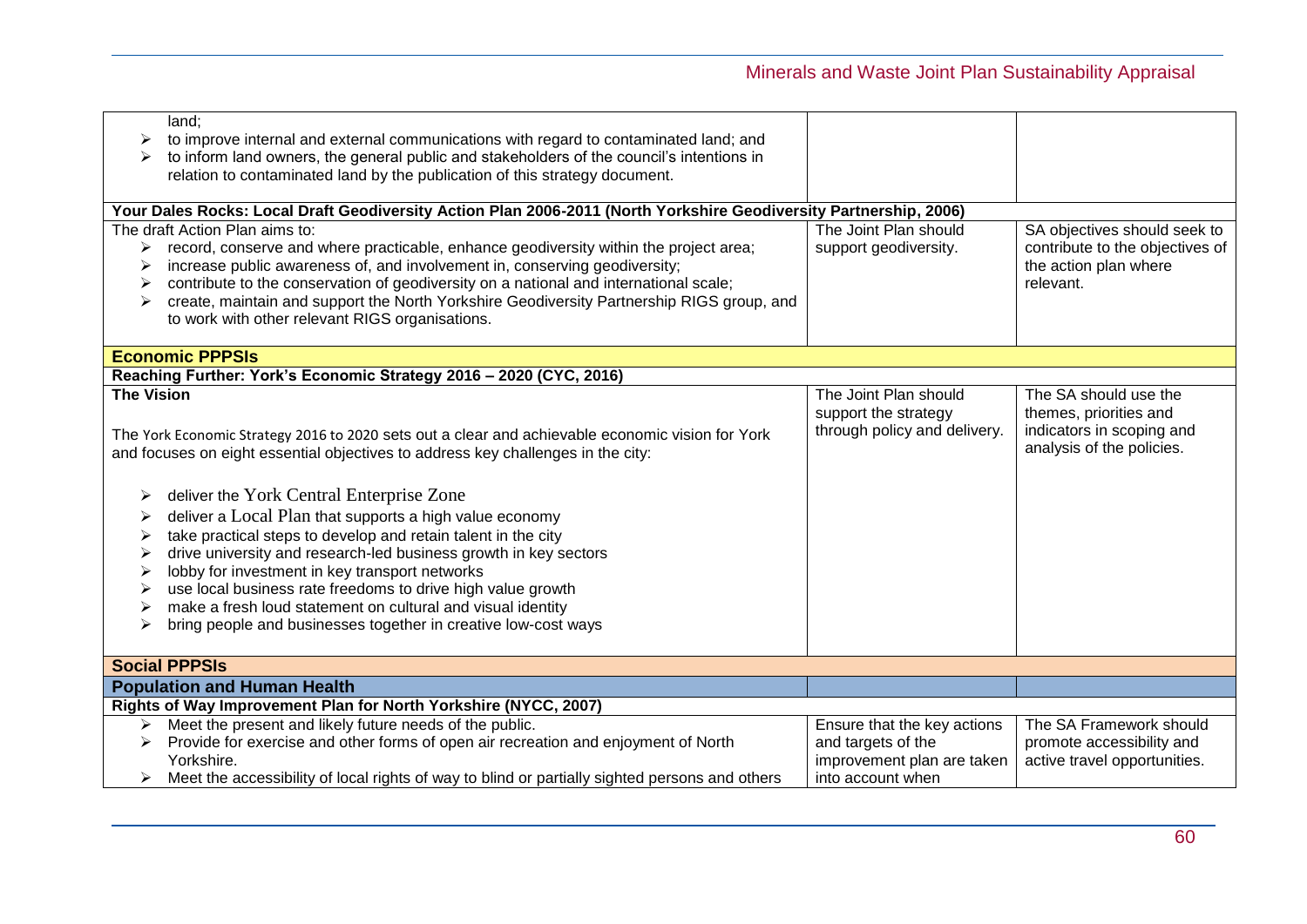| with mobility problems.<br>Contribute to the Government's four shared transport priorities which are central to the<br>➤                                                          | developing the policies in<br>the LDF. |                              |
|-----------------------------------------------------------------------------------------------------------------------------------------------------------------------------------|----------------------------------------|------------------------------|
| Local Transport Plan for North Yorkshire. These are reducing congestion, improving air                                                                                            |                                        |                              |
| quality, enhancing accessibility and improving safety.                                                                                                                            |                                        |                              |
| A successor Rights of Way Improvement Plan is currently being drafted.                                                                                                            |                                        |                              |
| Rights of Way Improvement Plan for Redcar and Cleveland Borough Council (2007)                                                                                                    |                                        |                              |
| Vision that the ROWIP will:                                                                                                                                                       | The Joint Plan should be               | The SA Framework should      |
| $\triangleright$ Provide a safe and enjoyable recreational and educational resource that is accessible and                                                                        | consistent with the                    | include consideration of the |
| attractive to residents of the Borough and visitors to the area.                                                                                                                  | provision of rights of way             | effects on rights of way.    |
| Contribute to the local economy by supporting tourism and other business activities related<br>➤                                                                                  | and sensitive to any cross             |                              |
| to countryside access through making the Borough a good destination for walking, cycling                                                                                          | boundary implications for              |                              |
| and horse riding.                                                                                                                                                                 | access that may arise from             |                              |
| Facilitate and encourage access to the countryside in order to deliver quality of life and<br>➤                                                                                   | minerals and waste                     |                              |
| health benefits to all sectors of the community.                                                                                                                                  | policies.                              |                              |
| Protect and improve the network of urban rights of way for local journeys to schools, shops,<br>➤                                                                                 |                                        |                              |
| local services and green spaces.                                                                                                                                                  |                                        |                              |
| The MWJP should be consistent with the provision of rights of way and sensitive to any cross<br>boundary implications for access that may arise from minerals and waste policies. |                                        |                              |
| City of York Rights of Way Improvement Plan 2006-2011 (draft)                                                                                                                     |                                        |                              |
| This report is a requirement of the Countryside and Rights of Way Act 2000 and looks to evaluate to                                                                               | Ensure that the key actions            | Incorporate any relevant     |
| what extent local rights of way meet the present and future needs of the public; the extent to which                                                                              | and targets of the                     | targets and indicators into  |
| rights of way offer opportunities for exercise and other outdoor recreation and the accessibility of                                                                              | improvement plan are taken             | the development of the       |
| the rights of way to the blind/partially sighted and people with mobility problems.                                                                                               | into account when                      | sustainability framework.    |
|                                                                                                                                                                                   | developing the policies in             |                              |
| The ROWIP's Statement of Action is split down into 6 Aims:                                                                                                                        | the LDF.                               |                              |
| > Aim 1: To ensure the council's rights of way network is open, well maintained and easy to                                                                                       |                                        |                              |
| use.                                                                                                                                                                              |                                        |                              |
| Aim 2: To provide an accurate, up to date and easily available Definitive Map and                                                                                                 |                                        |                              |
| Statement for the whole city.                                                                                                                                                     |                                        |                              |
| Aim 3: To provide a more connected network of access for all users.                                                                                                               |                                        |                              |
| Aim 4: To improve the provision of information about the council's rights of way network                                                                                          |                                        |                              |
| and to promote the benefits that its use can bring.                                                                                                                               |                                        |                              |
| Aim 5: To work more closely with landowners, user groups and volunteers to manage and                                                                                             |                                        |                              |
| enhance the current PROW network and Wider Network of Access.                                                                                                                     |                                        |                              |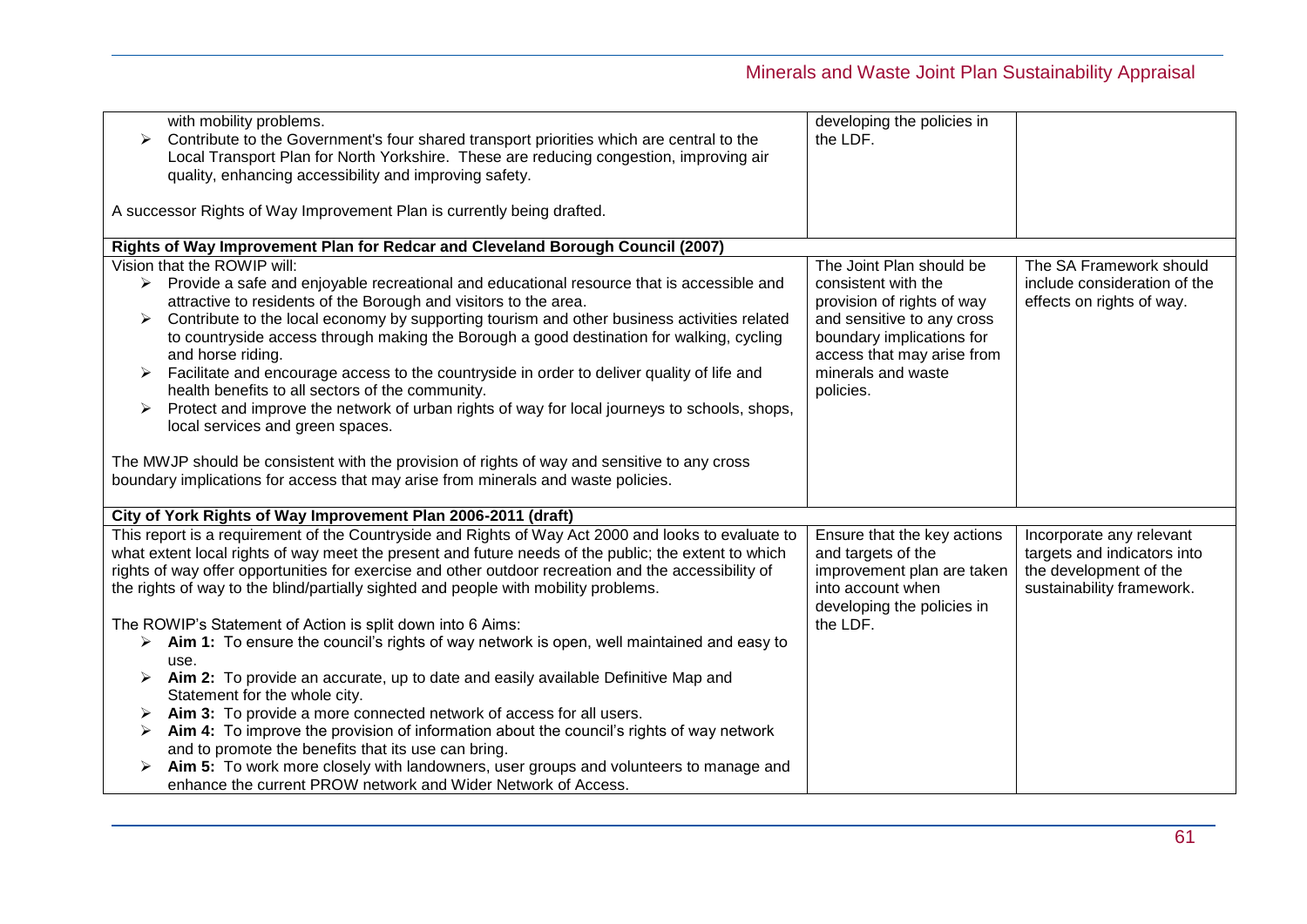| $\triangleright$ Aim 6: To improve the network to make it easier to use for everyone especially those with<br>mobility problems and visual impairment.                                                                                                                                                                                                                                                                                                                                                                                                                                                                                                                                                                                                                                                                                                                                                                                                                                                                                                                                                              |                                                                                                                                                                                                                                                   |                                                                                                          |
|---------------------------------------------------------------------------------------------------------------------------------------------------------------------------------------------------------------------------------------------------------------------------------------------------------------------------------------------------------------------------------------------------------------------------------------------------------------------------------------------------------------------------------------------------------------------------------------------------------------------------------------------------------------------------------------------------------------------------------------------------------------------------------------------------------------------------------------------------------------------------------------------------------------------------------------------------------------------------------------------------------------------------------------------------------------------------------------------------------------------|---------------------------------------------------------------------------------------------------------------------------------------------------------------------------------------------------------------------------------------------------|----------------------------------------------------------------------------------------------------------|
| Healthier Lives: NHS North Yorkshire and York's Strategic Plan 2010-2015 (May 2010)                                                                                                                                                                                                                                                                                                                                                                                                                                                                                                                                                                                                                                                                                                                                                                                                                                                                                                                                                                                                                                 |                                                                                                                                                                                                                                                   |                                                                                                          |
| We aim by 2015 the people of North Yorkshire and York will support individuals to have healthier<br>lifestyles.<br>Our mission is to:<br>$\triangleright$ reduce health inequalities;<br>empower individuals to manage their own health.                                                                                                                                                                                                                                                                                                                                                                                                                                                                                                                                                                                                                                                                                                                                                                                                                                                                            | Ensure that any relevant<br>targets and indicators are<br>taken into account when<br>developing LDF policies.                                                                                                                                     | Incorporate relevant health<br>indicators into the<br>development of the SA<br>Framework.                |
| The goals for the next five years are:<br>Goal 1: Comprehensive services for our ageing population.<br>Goal 2: Reduction in health inequalities.<br>Goal 3: Improved health and well-being of the population through the promotion of healthy lifestyles.<br>Goal 4: Clinically and financially sustainable healthcare system.<br>Goal 5: Highest quality care in the right settings.<br>Goal 6: Strong partnerships focused on the individual.                                                                                                                                                                                                                                                                                                                                                                                                                                                                                                                                                                                                                                                                     |                                                                                                                                                                                                                                                   |                                                                                                          |
| North Yorkshire Health Joint Strategic Needs Assessment 2012 (NYCC, 2012)                                                                                                                                                                                                                                                                                                                                                                                                                                                                                                                                                                                                                                                                                                                                                                                                                                                                                                                                                                                                                                           |                                                                                                                                                                                                                                                   |                                                                                                          |
| The Joint Strategic Needs Assessment aims to provide a high level analysis of the current and<br>future health and wellbeing needs of the individuals and communities within North Yorkshire. It will<br>be used to ensure that the Health and Wellbeing strategy is based on need.<br>Access to services, service availability and social isolation were recurrent themes identified by<br>➤<br>groups and individuals during the JSNA engagement process.<br>Across the life course, there are challenges at every stage including child poverty, inequitable<br>$\blacktriangleright$<br>educational attainment, fuel poverty and social isolation.<br>Health inequalities within North Yorkshire and within each District do exist. The gap in life<br>➤<br>expectancy between the least and most deprived communities across North Yorkshire is<br>around 6.3 years and 4.6 years in males and females respectively. Within some districts, the<br>gap is as high as 9.6 years. Fourteen of the eighteen areas in North Yorkshire which are the<br>most deprived fifth of England are in Scarborough District. | The Joint Plan policies will<br>ensure that minerals and<br>waste development limit the<br>adverse impacts they<br>potentially have on health<br>and provide access to open<br>space for health and<br>wellbeing through<br>restoration policies. | SA framework includes an<br>objective for health and also<br>incorporates a Health Impact<br>Assessment. |
| North Yorkshire Joint Health and Wellbeing Strategy 2013-2018 (NYCC, undated)                                                                                                                                                                                                                                                                                                                                                                                                                                                                                                                                                                                                                                                                                                                                                                                                                                                                                                                                                                                                                                       |                                                                                                                                                                                                                                                   |                                                                                                          |
| The Joint Health and Wellbeing Strategy aims to tackle the health and wellbeing needs of the                                                                                                                                                                                                                                                                                                                                                                                                                                                                                                                                                                                                                                                                                                                                                                                                                                                                                                                                                                                                                        | The Joint Plan policies will                                                                                                                                                                                                                      | SA Framework includes an                                                                                 |
| people of North Yorkshire identified within the Joint Strategic Needs Assessment. It is not a detailed                                                                                                                                                                                                                                                                                                                                                                                                                                                                                                                                                                                                                                                                                                                                                                                                                                                                                                                                                                                                              | ensure that minerals and                                                                                                                                                                                                                          | objective for health and also                                                                            |
| plan, but sets out where the Health and Wellbeing Board would like North Yorkshire to be in terms                                                                                                                                                                                                                                                                                                                                                                                                                                                                                                                                                                                                                                                                                                                                                                                                                                                                                                                                                                                                                   | waste development limit the                                                                                                                                                                                                                       | incorporates a Health Impact                                                                             |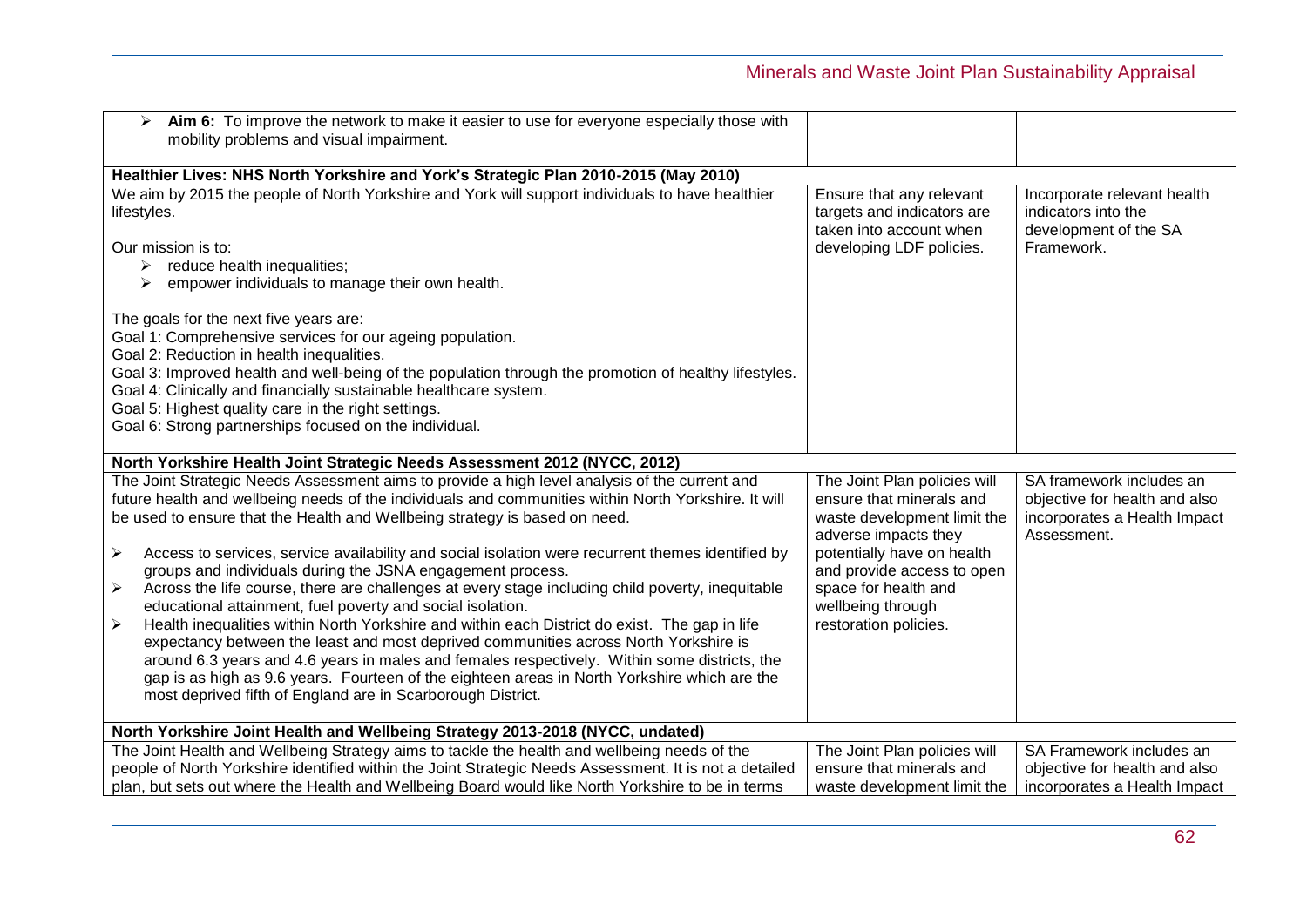| of health and wellbeing and identifies approaches and priorities for all partners to take into account<br>when developing their own strategies. Priorities include:<br>➤<br>Ill health prevention by encouraging healthy lifestyles and behaviours.<br>Encouraging healthy and sustainable communities through economic development and<br>➤<br>encouragement to make use of leisure facilities and the nearby countryside.<br>Focussing on vulnerable groups of people in order to focus interventions on those where the<br>➤<br>biggest impact can be made. These groups include: people with long-term health conditions;<br>children and young people; those with emotional health and wellbeing issues; and people living<br>with deprivation. | adverse impacts they<br>potentially have on health<br>and provide access to open<br>space for health and<br>wellbeing through<br>restoration policies. | Assessment.                                                                                       |
|------------------------------------------------------------------------------------------------------------------------------------------------------------------------------------------------------------------------------------------------------------------------------------------------------------------------------------------------------------------------------------------------------------------------------------------------------------------------------------------------------------------------------------------------------------------------------------------------------------------------------------------------------------------------------------------------------------------------------------------------------|--------------------------------------------------------------------------------------------------------------------------------------------------------|---------------------------------------------------------------------------------------------------|
| Craven Open Space, Sport and Recreation Assessment (CDC, 2004)<br>Hambleton Open Space, Sport and Recreation Supplementary Planning Document (HDC, 2011)<br>Harrogate Provision for Open Space, Sport and Recreation Supplementary Planning Document (HBC, 2015)<br>Ryedale Open Space, Sport and Recreation Study (RDC, 2007)<br>Scarborough Urban Area Community, Environment and Economy Development Plan Document - section 7: Open Space, Sport and Recreation (SBC,<br>2011)<br>Selby District Recreation Open Space Strategy (SDC, 2006)<br>York Open Space, Sport and Recreation Study (CYC, 2008)                                                                                                                                           |                                                                                                                                                        |                                                                                                   |
| The Open Space, Sport and Recreation studies and planning documents outline the proposed local<br>standards for open space.<br>Although Planning Policy Guidance 17 has been replaced by the National Planning Policy<br>Framework, these studies and documents, prepared under PPG17 are useful to refer to and use as<br>a sound evidence base in conjunction with the NPPF. The Open Space, Sport and Recreation<br>documents assess open spaces of public value which offer important opportunities for sport and<br>recreation.                                                                                                                                                                                                                 | The Joint Plan should<br>ensure that provision and<br>access to open space is<br>considered as part of the<br>development plan.                        | SA should seek to increase<br>access to good quality green<br>spaces through the SA<br>Framework. |
| Community Safety Plan, Safer York Partnership, 2014-2017 (CYC, undated 2015)                                                                                                                                                                                                                                                                                                                                                                                                                                                                                                                                                                                                                                                                         |                                                                                                                                                        |                                                                                                   |
| The priorities of the Crime and Disorder Reduction Partnership are based upon the Community<br>Safety Strategy for York and it is the product of both multi-agency data analysis of crime and<br>disorder intelligence, as well as information and community consultation conducted through the<br>Police Safer Neighbourhood Teams. The Plan covers the period 2014-2017.                                                                                                                                                                                                                                                                                                                                                                           | The SA should consider the<br>implications from the<br>strategy on the Joint Plan<br>policies.                                                         |                                                                                                   |
| North Yorkshire Police and Crime Plan 2013 - 2016 (North Yorkshire Police Authority, 2014)                                                                                                                                                                                                                                                                                                                                                                                                                                                                                                                                                                                                                                                           |                                                                                                                                                        |                                                                                                   |
| The purpose of the strategy is to provide an overview that sets out the direction and focus for<br>priority areas; safer neighbourhoods; safer roads; safeguarding our communities and stronger<br>partnerships; and providing a sustainable North Yorkshire Police by making sure the impact on local                                                                                                                                                                                                                                                                                                                                                                                                                                               | Transposed into local<br><b>Community Safety / Crime</b><br>and Disorder Strategies,                                                                   | Targets/Indicators in Local<br><b>Community Safety</b><br>Strategies/Crime and                    |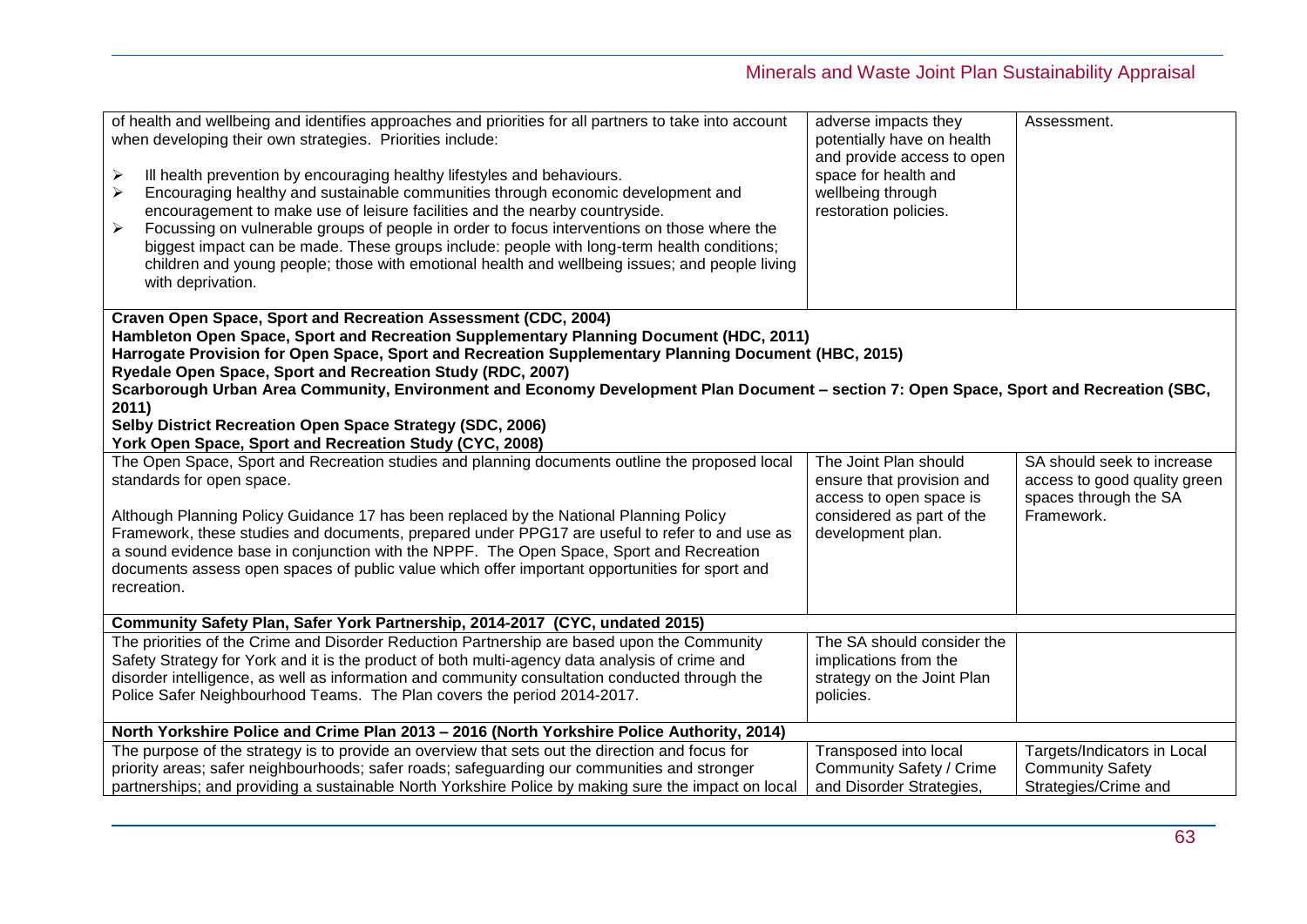| policing services of budget cuts is minimised.                                                                                                                                                                                                                                                                                                                                                                                                                                               | which should inform Joint<br>Plan policies. Designing<br>out crime from site<br>restorations will be<br>important in some<br>situations. | Disorder Strategies should<br>inform SA Framework.                                                             |
|----------------------------------------------------------------------------------------------------------------------------------------------------------------------------------------------------------------------------------------------------------------------------------------------------------------------------------------------------------------------------------------------------------------------------------------------------------------------------------------------|------------------------------------------------------------------------------------------------------------------------------------------|----------------------------------------------------------------------------------------------------------------|
| <b>Cultural Heritage</b>                                                                                                                                                                                                                                                                                                                                                                                                                                                                     |                                                                                                                                          |                                                                                                                |
| Fountains Abbey and Studley Royal World Heritage Site Management Plan 2009 - 2014 (National Trust and English Heritage, 2009)                                                                                                                                                                                                                                                                                                                                                                |                                                                                                                                          |                                                                                                                |
| The Management Plan provides a framework for the holistic and sustainable management of the<br>site. It balances the interests of conservation and access to conserve the cultural significance of<br>Fountains Abbey and Studley Royal.<br>The key management issues for 2009-14 are: 'sustainable management'; 'conservation of the<br>historic and natural environment'; 'access, enjoyment and understanding' and 'local community links<br>and partnerships'.                           | The Joint Plan needs to<br>ensure appropriate<br>protection of the World<br>Heritage Site.                                               | <b>SA Framework should</b><br>maintain the quality and local<br>distinctiveness of the World<br>Heritage Site. |
| Landscape                                                                                                                                                                                                                                                                                                                                                                                                                                                                                    |                                                                                                                                          |                                                                                                                |
| York Greenbelt Appraisal 2003 and Technical Paper (CYC, 2011 / 2013)                                                                                                                                                                                                                                                                                                                                                                                                                         |                                                                                                                                          |                                                                                                                |
| The Appraisal examines the policy context surrounding the greenbelt. It then draws on this analysis<br>to define the purpose of York's greenbelt, before going on to indicate in map form where its most<br>valuable components lie.<br>The Appraisal identifies:<br>Strays.<br>➤<br>Green Wedges.<br>Extensions to the Green Wedges.<br><b>River Corridors.</b><br>➤<br>Areas retaining the rural setting of the City.<br>➤<br>Village Settings.<br>➤<br>Areas preventing coalescence.<br>≻ | Site allocations should be<br>informed by this evidence.                                                                                 | The SA should use this as<br>baseline and constraints to<br>analyse the policies and<br>allocation of sites.   |
| Craven Landscape Character Appraisal (CDC, 2002)<br>Hambleton Landscape and Settlement Character Assessment (HDC, 2016)<br>Harrogate Landscape Character Assessment (HBC, 2004)<br>Hambleton & Howardian Hills Landscape Partnership Area Character Assessment (2007)<br>North Yorkshire Landscape Character Assessment (NYCC, 2011)<br>Scarborough Landscape Appraisal (SBC, 2013)<br>Selby Landscape Character Assessment (SDC, 1999)                                                      |                                                                                                                                          |                                                                                                                |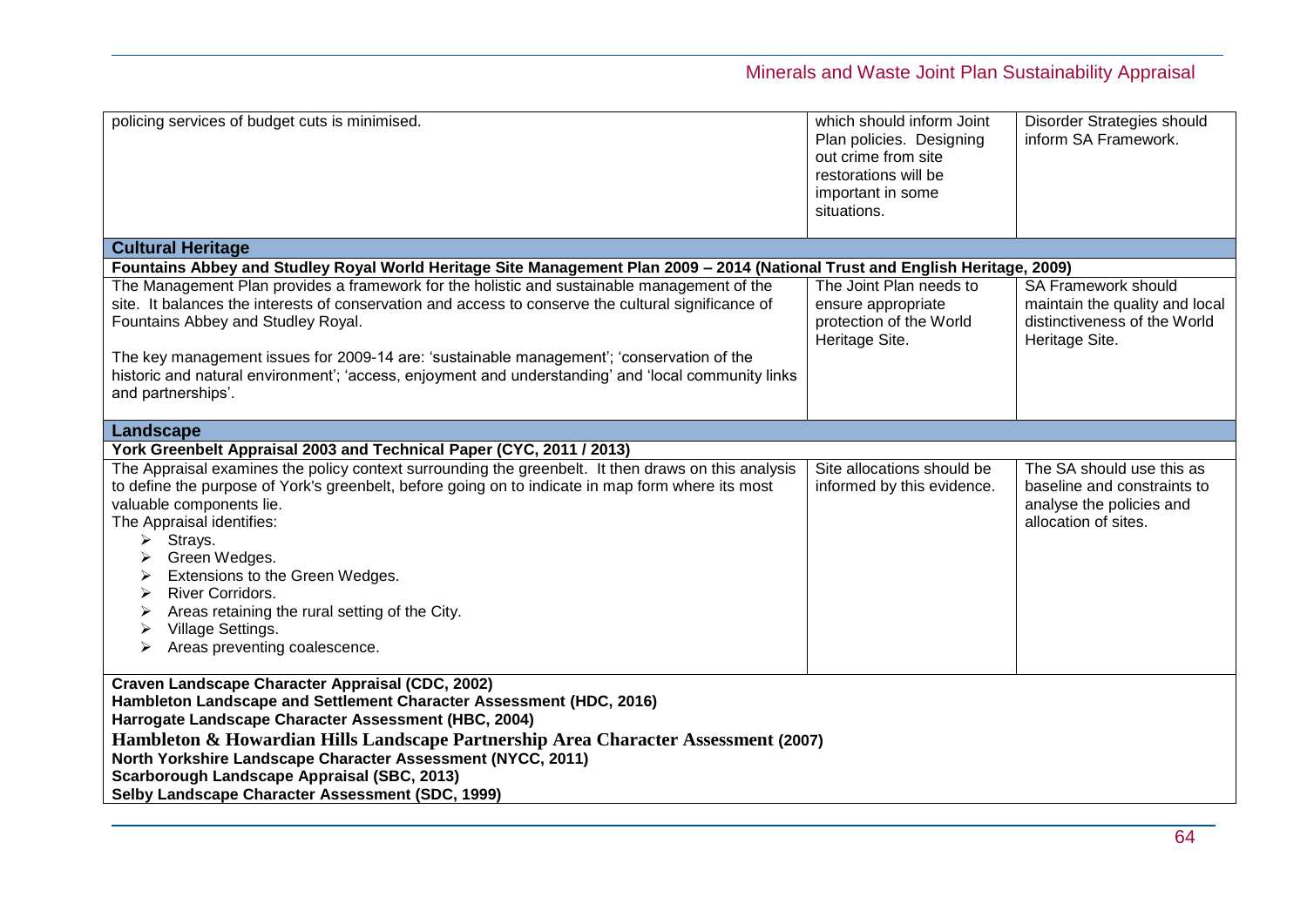| York Landscape Appraisal (CYC, 1996)                                                                                   |                              |                               |  |
|------------------------------------------------------------------------------------------------------------------------|------------------------------|-------------------------------|--|
| Reading the Past in Today's Landscape: North Yorkshire, York and Lower Tees Valley Historic Landscape Characterisation |                              |                               |  |
| In order to understand more about the landscapes that form the plan area and manage landscape                          | Policies should consider     | The SA should use this as     |  |
| change within the plan area, several landscape character assessments (LCAs) have been carried                          | effects on landscape         | baseline and seek to          |  |
| out which include North Yorkshire County, the North York Moors, the City of York and many of the                       | character.                   | conserve and enhance          |  |
| North Yorkshire districts. LCAs aim to identify landscape character types and areas and develop                        |                              | landscape character.          |  |
| strategies for their management.                                                                                       |                              |                               |  |
|                                                                                                                        |                              |                               |  |
| Forest of Bowland AONB Management Plan 2014 - 2019                                                                     |                              |                               |  |
| Howardian Hills AONB Management Plan 2014 - 2019                                                                       |                              |                               |  |
| Nidderdale AONB Management Plan 2014 - 2019                                                                            |                              |                               |  |
| North Pennines AONB Management Plan 2014 - 2019                                                                        |                              |                               |  |
| The documents identify the important features of the AONBs and sets out guidance and objectives                        | Ensure that policies and     | Ensure environmental          |  |
| on the ways in which these features can be protected, restored and enhanced. They do not contain                       | supporting text relating to  | protection of the AONB.       |  |
| land use policies but deal with good management practice of the area.                                                  | the Forest of Bowland        |                               |  |
|                                                                                                                        | AONB emphasise the           |                               |  |
|                                                                                                                        | importance of the            |                               |  |
|                                                                                                                        | landscape designation.       |                               |  |
|                                                                                                                        |                              |                               |  |
| A Strategy for the North Yorkshire Countryside 2008 - 2013 (Draft) (North Yorkshire County Council, undated)           |                              |                               |  |
| The strategy has two aims:                                                                                             | The Joint Plan polices       | SA framework should include   |  |
| $\triangleright$ seeks to present a simple clear vision behind which all agencies can unite to deliver more            | should contribute to the     | objectives to protect and     |  |
| co-ordinated action across North Yorkshire;                                                                            | delivery of the vision       | enhance the natural and built |  |
| explains how the County Council will deliver this vision for the period of the strategy.                               | particularly through the     | environment.                  |  |
|                                                                                                                        | reclamation process.         |                               |  |
|                                                                                                                        |                              |                               |  |
| <b>Planning PPPSIs</b>                                                                                                 |                              |                               |  |
| Craven, Hambleton, Harrogate, Richmondshire, Ryedale, Scarborough and Selby Local Development Frameworks / Local Plans |                              |                               |  |
| District and borough Local Development Frameworks provide the detailed strategy for all other local                    | The Joint Plan policies will | SA Framework will reflect the |  |
| spatial planning (housing, retail, etc.) within the Plan Area.                                                         | be consistent with district  | district and borough's LDF    |  |
|                                                                                                                        | and borough LDF policies.    | objectives and indicators.    |  |
|                                                                                                                        |                              |                               |  |
| Local Plans and Minerals and Waste Plans of adjoining planning authorities                                             |                              |                               |  |
| Together these plans provide the detailed strategy for all elements of planning (including housing,                    | The Joint Plan policies will | SA Framework will reflect the |  |
| retail, etc.) within areas that are adjacent to the Plan Area.                                                         | be consistent with           | neighbouring areas' LDF       |  |
|                                                                                                                        | neighbouring LDF policies.   | objectives and indicators.    |  |
|                                                                                                                        |                              |                               |  |
| North York Moors Core Strategy and Development Policies (North York Moors National Park Authority, 2008)               |                              |                               |  |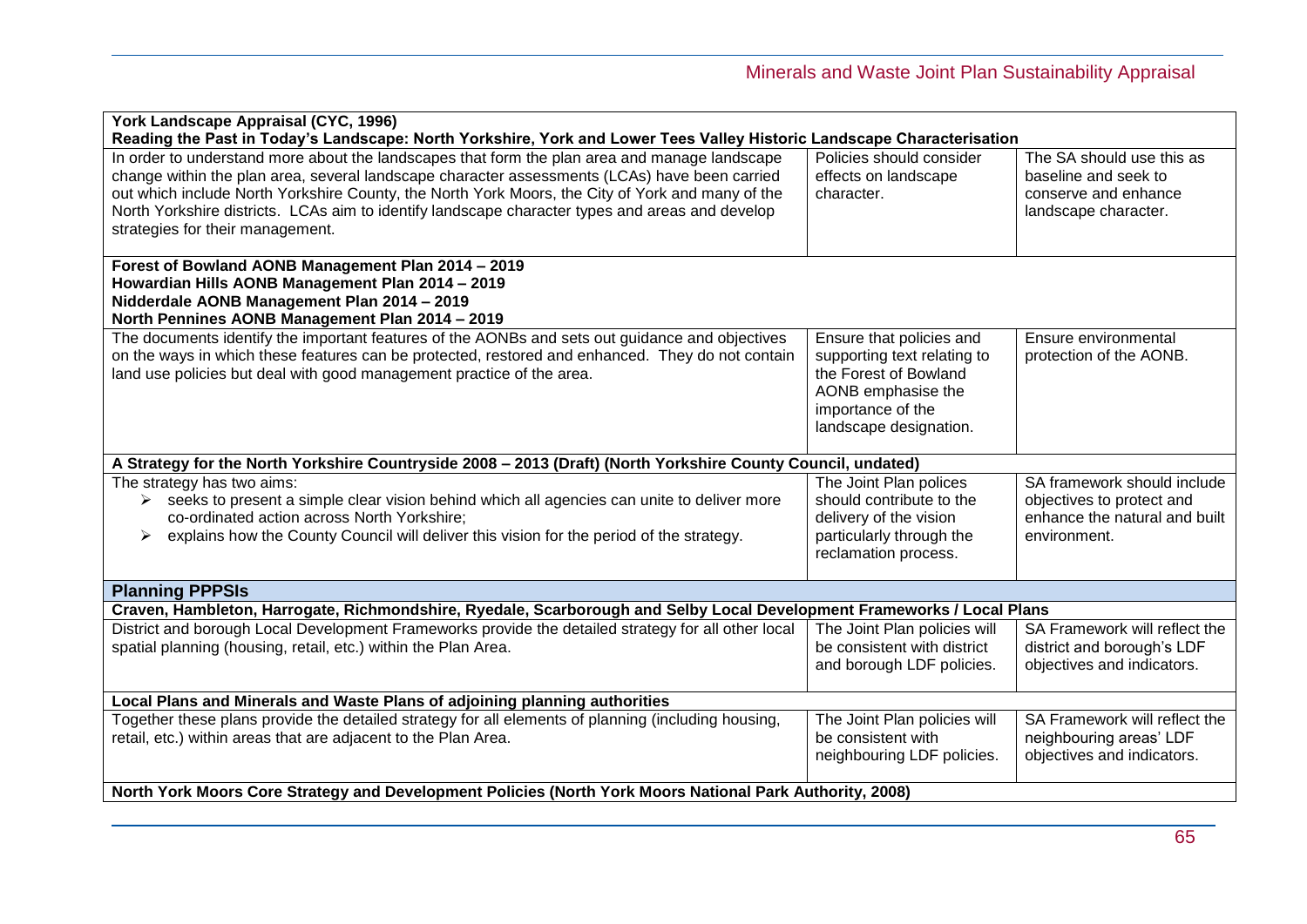| Objectives: |                                                                                                                           | The Joint Plan should                           | The SA framework should                                      |
|-------------|---------------------------------------------------------------------------------------------------------------------------|-------------------------------------------------|--------------------------------------------------------------|
|             | $\triangleright$ Conserve and enhance the natural environment and the biological and geological diversity<br>of the Park. | contribute towards meeting<br>these objectives. | include consideration of the<br>effects of the Joint Plan on |
| ≻           | Reduce the causes of and assist in adaptation to the effects of climate change.                                           |                                                 | the various objectives of the                                |
|             | Promote prudent and sustainable use of natural resources.                                                                 |                                                 | NYM Core Strategy and                                        |
| ➤           | Secure high quality new development that takes account of and enhances the unique                                         |                                                 | Development Policies.                                        |
|             | landscape character, settlement pattern and building characteristics of the 9 landscape                                   |                                                 |                                                              |
|             | character areas in the Park.                                                                                              |                                                 |                                                              |
|             | Preserve and enhance historic assets.                                                                                     |                                                 |                                                              |
|             | Promote sustainable design and efficient energy use in new buildings.                                                     |                                                 |                                                              |
| ➤           | Support tourism and recreation industry by ensuring that development contributes to the                                   |                                                 |                                                              |
|             | local economy and provides opportunities for enjoying the Park's special qualities.                                       |                                                 |                                                              |
| ➤           | Strengthen and diversify the local economy by supporting a range of opportunities for                                     |                                                 |                                                              |
|             | employment and training particularly in sustainable locations.                                                            |                                                 |                                                              |
| ➤           | Maintain and foster vibrant local communities where young people have an opportunity to                                   |                                                 |                                                              |
|             | live and work and consolidate the role of settlements.                                                                    |                                                 |                                                              |
|             | Ensure that a range of new housing is provided including housing to meet local needs and                                  |                                                 |                                                              |
|             | affordable housing that will remain affordable and available to local people in perpetuity.                               |                                                 |                                                              |
|             | Support the provision and retention of key community facilities and services throughout the                               |                                                 |                                                              |
|             | area.                                                                                                                     |                                                 |                                                              |
|             | Reduce the need to travel and facilitate alternative, more sustainable modes of travel to the                             |                                                 |                                                              |
|             | private car and minimise the environmental impact of transport.                                                           |                                                 |                                                              |
|             | Facilitate access to services and facilities.                                                                             |                                                 |                                                              |
|             |                                                                                                                           |                                                 |                                                              |
|             | The Yorkshire and Humber Plan: Regional Spatial Strategy to 2026 (retained greenbelt policies for York) (DCLG, 2008)      |                                                 |                                                              |
|             | Although the regional spatial strategy for Yorkshire and The Humber has been revoked, parts of the                        | Policies and sites should                       | The SA should use this as                                    |
|             | greenbelt policies in this strategy for York have been retained until completion and adoption of a                        | consider the greenbelt                          | baseline and seek to                                         |
|             | local plan for the city which will take into account protection and enhancement of the greenbelt.                         | policies.                                       | conserve and enhance the                                     |
|             |                                                                                                                           |                                                 | greenbelt surrounding York.                                  |
|             | The retained parts of the green belt policies in the RSS are stated in the SEA post adoption                              |                                                 |                                                              |
|             | statement and are as follows: :                                                                                           |                                                 |                                                              |
|             | "Policy Y1: York Sub Area Policy                                                                                          |                                                 |                                                              |
|             | Plans, strategies, investment decision and programmes for the York sub area should:                                       |                                                 |                                                              |
|             | 1. In the City of York LDF, define the detailed boundaries of the outstanding sections of the outer                       |                                                 |                                                              |
|             | boundary of the York Green Belt about 6 miles away from York City Centre and the inner boundary                           |                                                 |                                                              |
|             | in line with policy YH9C.                                                                                                 |                                                 |                                                              |
|             | 2. Protect and enhance the nationally significant historical and environmental character of York,                         |                                                 |                                                              |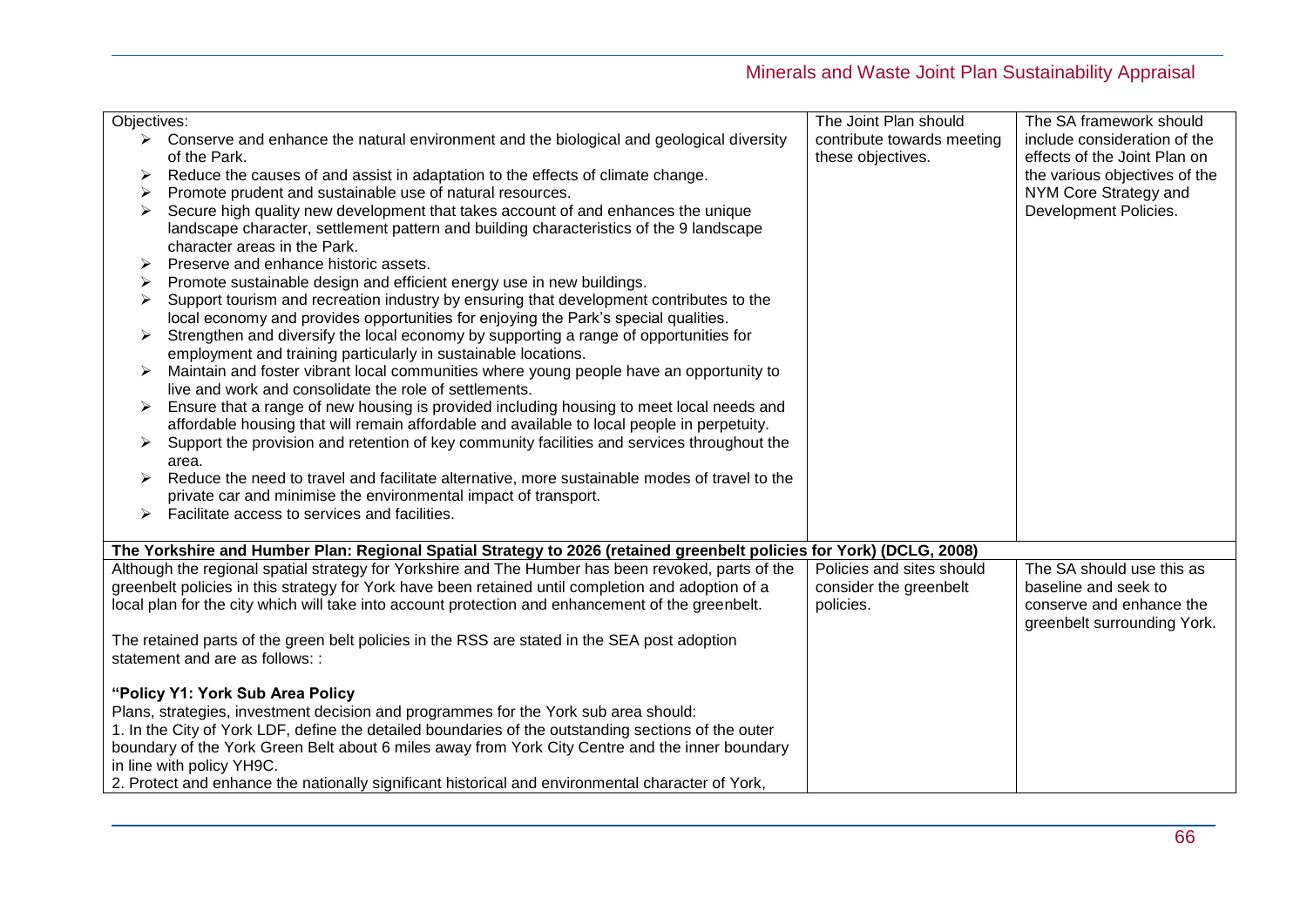| including its historic setting, views of the Minster and important open areas"                                       |                              |                               |
|----------------------------------------------------------------------------------------------------------------------|------------------------------|-------------------------------|
| And "Policy YH9: Green Belts                                                                                         |                              |                               |
| The detailed inner boundaries of the Green Belt around York should be defined in order to establish                  |                              |                               |
| long term development limits that safequard the special character and setting of the historic city"                  |                              |                               |
|                                                                                                                      |                              |                               |
| <b>Cross-Cutting PPPSIs</b>                                                                                          |                              |                               |
| <b>Material Assets</b>                                                                                               |                              |                               |
| Let's Talk Less Rubbish: A Municipal Waste Management Strategy for City of York and North Yorkshire 2006-2026 (2006) |                              |                               |
| This Strategy has the following objectives, to enable us to achieve this vision:                                     | The Joint Plan should        | The SA should take            |
|                                                                                                                      | incorporate policies which   | consideration of the          |
| Reduce the amount of waste produced in York and North Yorkshire so as to make us one of the                          | aim to achieve the targets.  | objectives and targets in the |
| best performing areas in the country by:                                                                             |                              | SA Framework.                 |
| $\triangleright$ Promotion of the value of waste as a natural and viable resource, through re-using,                 |                              |                               |
| recycling and composting.                                                                                            |                              |                               |
| Maximising opportunities for re-use of unwanted items and waste by working closely with<br>➤                         |                              |                               |
| community and other groups.                                                                                          |                              |                               |
| Maximising the recovery of materials and/or energy from waste that is not re-used, recycled                          |                              |                               |
| or composted.                                                                                                        |                              |                               |
| The Partnership aims to achieve the following targets, as a minimum:                                                 |                              |                               |
| Recycle or compost 40% of household waste by 2010.<br>➤                                                              |                              |                               |
| Recycle or compost 45% of household waste by 2013.                                                                   |                              |                               |
| Recycle or compost 50% of household waste by 2020.                                                                   |                              |                               |
| Divert 75% of municipal waste from landfill by 2013.                                                                 |                              |                               |
|                                                                                                                      |                              |                               |
| Tees Valley Joint Waste Management Strategy - Headline Strategy (Tees Valley Local Authorities, 2008)                |                              |                               |
| Principles:                                                                                                          | The Joint Plan, particularly | The SA Framework should       |
| To reduce waste generation.<br>➤                                                                                     | waste policies, should help  | include consideration of the  |
| To be achievable and affordable.                                                                                     | to deliver these aims.       | effects of the Joint Plan on  |
| To work towards zero landfill.<br>➤                                                                                  |                              | meeting these waste aims.     |
| To minimise the impact on climate change.<br>➤                                                                       |                              |                               |
| To have an accountable and deliverable structure.<br>⋗                                                               |                              |                               |
| To contribute towards economic regeneration.<br>➤                                                                    |                              |                               |
|                                                                                                                      |                              |                               |
| York Renewable Energy Study (AMEC, 2014)                                                                             |                              |                               |
| Provides an evidence base for City of York Council regarding the potential renewable energy                          | The Joint Plan should        | The SA should understand      |
| generation options available within the City. It builds on a previous study carried                                  | incorporate provision for    | and use the potential         |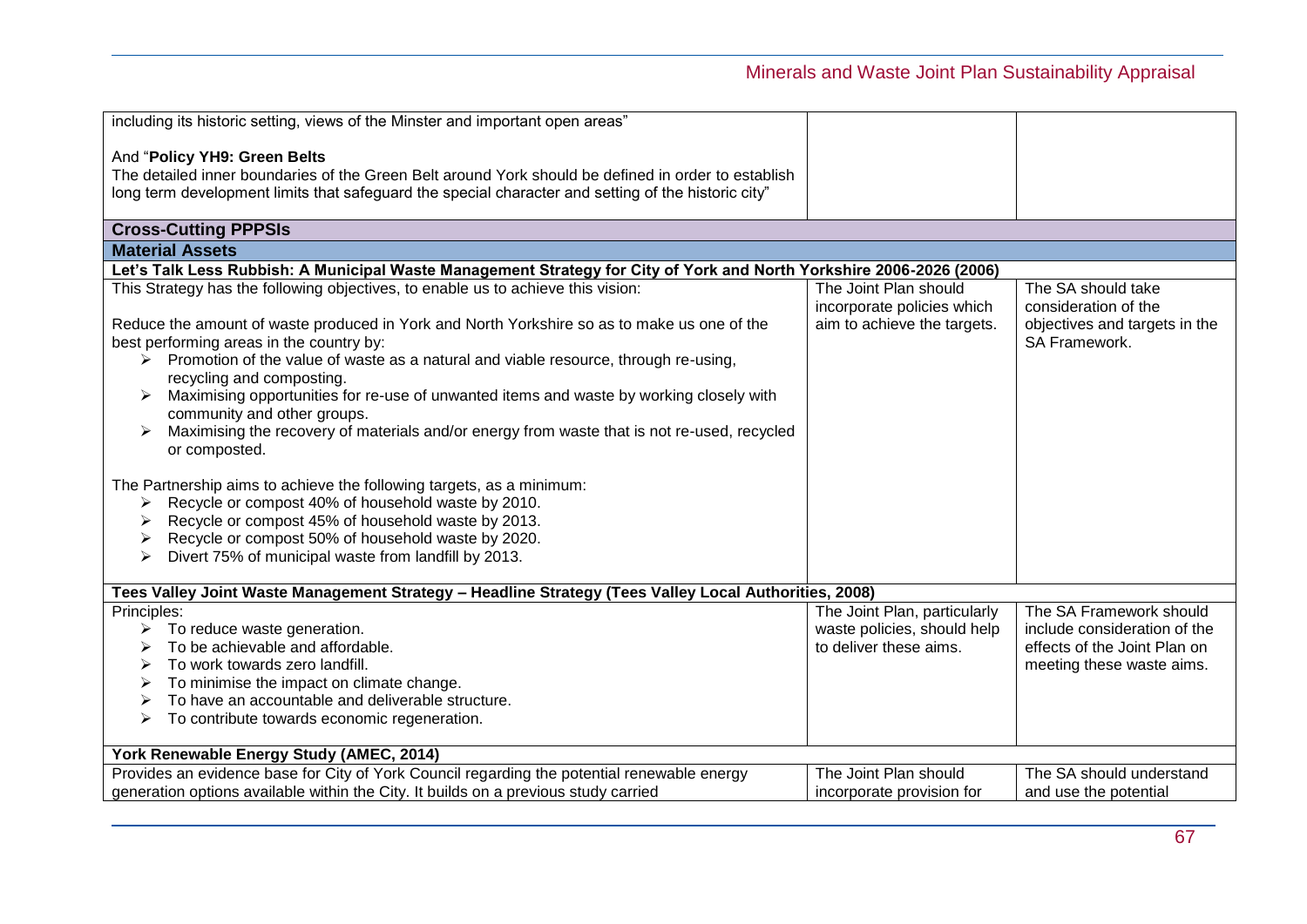|                                 | out in 2010 by AEA, reviewing the findings of this work and expanding upon the range of<br>technologies considered.                                                                                                                                                                                                                                                                                                                                                                                                                                                               | resource efficiency and<br>renewable energy<br>provision.                                                | identified as the basis for<br>analysis of policies and sites.                                                                    |
|---------------------------------|-----------------------------------------------------------------------------------------------------------------------------------------------------------------------------------------------------------------------------------------------------------------------------------------------------------------------------------------------------------------------------------------------------------------------------------------------------------------------------------------------------------------------------------------------------------------------------------|----------------------------------------------------------------------------------------------------------|-----------------------------------------------------------------------------------------------------------------------------------|
|                                 | Redcar and Cleveland Local Transport Plan 2011 - 2021 (2011)                                                                                                                                                                                                                                                                                                                                                                                                                                                                                                                      |                                                                                                          |                                                                                                                                   |
| Goals:<br>⋗<br>⋗                | Reduce carbon emissions.<br>Support economic growth.<br>Promote equality of opportunity.<br>Contribute to better safety, security and health.<br>Improve quality of life and a healthy natural environment.                                                                                                                                                                                                                                                                                                                                                                       | The Joint Plan should be<br>attuned to cross boundary<br>transport impacts of<br>policies.               | The SA Framework should<br>include consideration of the<br>effects on transport patterns.                                         |
|                                 | North Yorkshire Local Transport Plan 4 (draft, 2016)                                                                                                                                                                                                                                                                                                                                                                                                                                                                                                                              |                                                                                                          |                                                                                                                                   |
| $\blacktriangleright$<br>➤<br>➤ | The LTP sets out the priorities for transport provision from 2016 to 2045. It seeks to deliver 5 key<br>objectives, namely:<br>Economic growth - contributing to economic growth by delivering reliable and efficient<br>transport networks and services;<br>Environment and climate change – managing the adverse impact of transport on the<br>environment:<br>Road safety - Improving road and transport safety;<br>Access to services - Improving equality of opportunity by facilitating access to services;<br>Healthier travel - promoting healthier travel opportunities. | Plan should not conflict with<br>the aims of LTP4                                                        | SA should assess impacts of<br>minerals and waste<br>development on the transport<br>system.                                      |
|                                 | City of York Local Transport Plan 3 2011-2021 (CYC, 2011)                                                                                                                                                                                                                                                                                                                                                                                                                                                                                                                         |                                                                                                          |                                                                                                                                   |
| ➤                               | This third transport plan sets out five themes with objectives:<br>Providing quality alternatives.<br>Improving strategic Links.<br>Encouraging behavioural Change.<br>Tackling transport emissions.<br>Enhancing public streets and spaces.                                                                                                                                                                                                                                                                                                                                      | The main targets of the<br>strategy should be reflected<br>in the development of Joint<br>Plan policies. | These objectives should be<br>incorporated into the<br>objectives and indicators of<br>the SA Framework to ensure<br>consistency. |
|                                 | The LTP3 vision over the next 20 years is:<br>$\triangleright$ to enable everyone to undertake their activities in the most sustainable way and to have a                                                                                                                                                                                                                                                                                                                                                                                                                         |                                                                                                          |                                                                                                                                   |
|                                 | transport system that:<br>has people walking, cycling and use public transport more;                                                                                                                                                                                                                                                                                                                                                                                                                                                                                              |                                                                                                          |                                                                                                                                   |
|                                 | makes York easier to get around with reliable and sustainable links;                                                                                                                                                                                                                                                                                                                                                                                                                                                                                                              |                                                                                                          |                                                                                                                                   |
|                                 | enables people to travel in safety, comfort and security, whatever form of transport they<br>use:                                                                                                                                                                                                                                                                                                                                                                                                                                                                                 |                                                                                                          |                                                                                                                                   |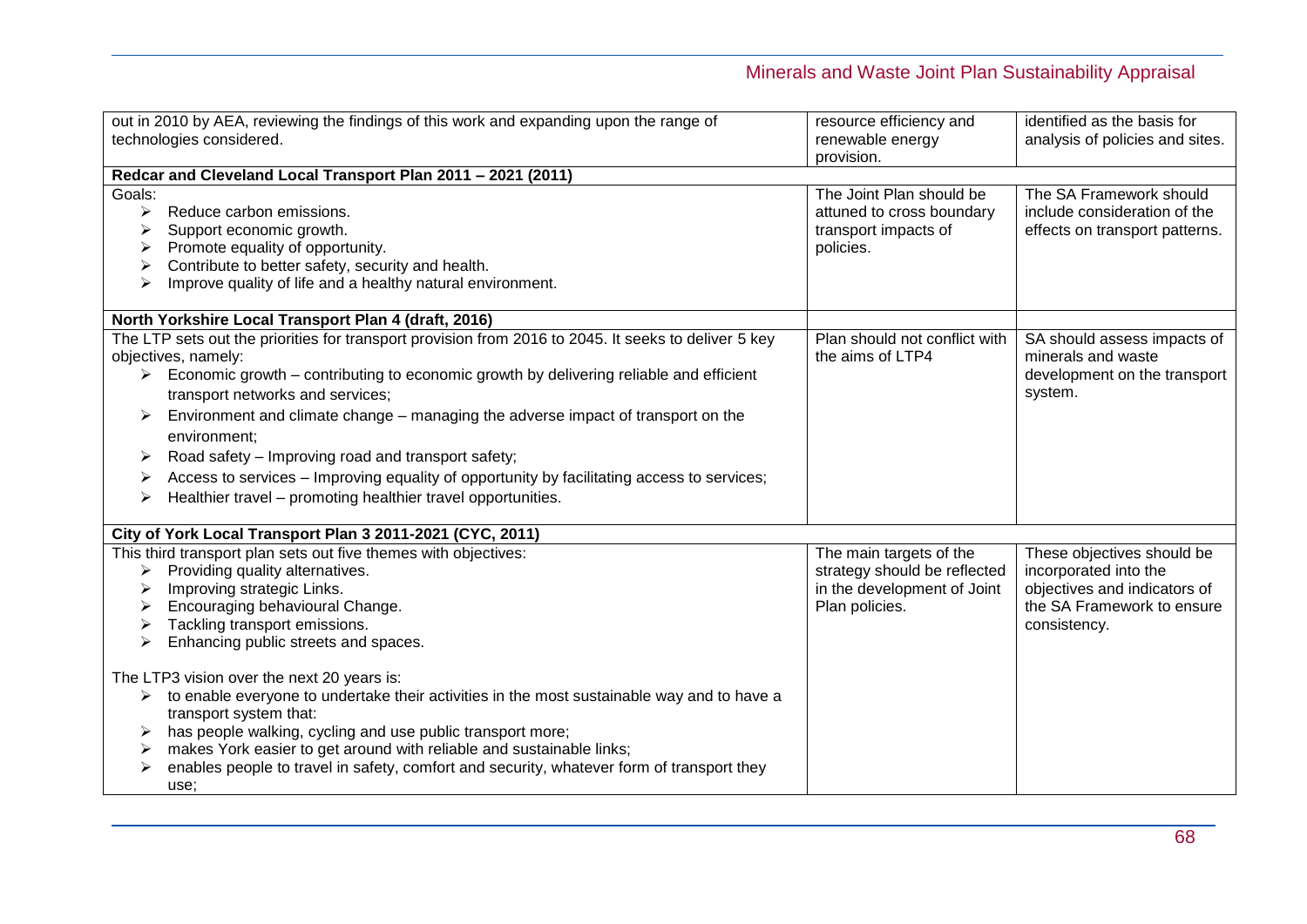| provides equal access to opportunities for employment, education, training, good health<br>➤<br>and leisure for all; and<br>addresses the transport-related climate change and local air quality issues in York.<br>➤                                                                                                                                                                                                                                                                                                                                                                                                                        |                                                                                                                                       |                                                                                                                          |
|----------------------------------------------------------------------------------------------------------------------------------------------------------------------------------------------------------------------------------------------------------------------------------------------------------------------------------------------------------------------------------------------------------------------------------------------------------------------------------------------------------------------------------------------------------------------------------------------------------------------------------------------|---------------------------------------------------------------------------------------------------------------------------------------|--------------------------------------------------------------------------------------------------------------------------|
| North Yorkshire Gyspy and Traveller Accommodation Assessment (North Yorkshire Strategic Housing Partnership, 2008)                                                                                                                                                                                                                                                                                                                                                                                                                                                                                                                           |                                                                                                                                       |                                                                                                                          |
| To understand the accommodation needs of our communities the North Yorkshire Gypsy &<br>Traveller Accommodation Assessment (GTAA) was commissioned and the results published in<br>August 2008. The purpose of this research was to assist Local Authorities within North Yorkshire to<br>develop a Gypsy and Traveller Accommodation Strategy.                                                                                                                                                                                                                                                                                              |                                                                                                                                       | The SA should be aware of<br>the locations of traveller<br>sites.                                                        |
| The research estimated that there are about 888 Gypsy Traveller households living across the sub<br>region. Our Gypsy and Traveller communities live both in bricks and mortar and on sites, 11 of<br>which are owned by local authorities and 4 of which are in private ownership                                                                                                                                                                                                                                                                                                                                                           |                                                                                                                                       |                                                                                                                          |
| York and North Yorkshire Strategic Housing Market Assessment (North Yorkshire Strategic Housing Partnership, 2011)                                                                                                                                                                                                                                                                                                                                                                                                                                                                                                                           |                                                                                                                                       |                                                                                                                          |
| The purpose of the SHMA, as explored in more detail in the context of Government<br>guidance1 within the main report, is two-fold:<br>to provide a SHMA undertaken in accordance with Government guidance; and<br>➤<br>to assist in supporting the Council to fulfil their strategic housing role in planning for housing<br>investment that meets the needs of the community.<br>This document identifies that City of York will likely have an average household increase of 850<br>households per annum. It also identifies that in order to address the backlog and future housing<br>need, 790 affordable homes per annum are required. | The Joint Plan needs to<br>consider the likely<br>requirements for provision<br>of housing when<br>considering supply of<br>minerals. | The SA should use this in the<br>baseline and analysis of the<br>Policies.                                               |
| North Yorkshire Local Investment Plan 2011-2021 (North Yorkshire Strategic Housing Partnership, June 2011)                                                                                                                                                                                                                                                                                                                                                                                                                                                                                                                                   |                                                                                                                                       |                                                                                                                          |
| The purpose of this Plan is to showcase the huge potential that can be unlocked through investment<br>in housing in North Yorkshire. It forms the business case and development prospectus for future<br>investment through a place-based approach. This is vital in a time of increasing austerity and cuts<br>to public sector funding when monies need to be targeted effectively and deliver key outcomes and<br>value for money.<br>The LIP supports the following Vision:                                                                                                                                                              |                                                                                                                                       | The SA needs to understand<br>the cross boundary effects of<br>policies in conjunction with<br>North Yorkshire approach. |
| "To make North Yorkshire and York an inclusive place where communities are sustainable and<br>residents can have fair access to decent affordable homes and effective support when they need it".                                                                                                                                                                                                                                                                                                                                                                                                                                            |                                                                                                                                       |                                                                                                                          |
| It is committed to the delivery of the five key strategic priorities set out in the North Yorkshire<br>Housing Strategy:                                                                                                                                                                                                                                                                                                                                                                                                                                                                                                                     |                                                                                                                                       |                                                                                                                          |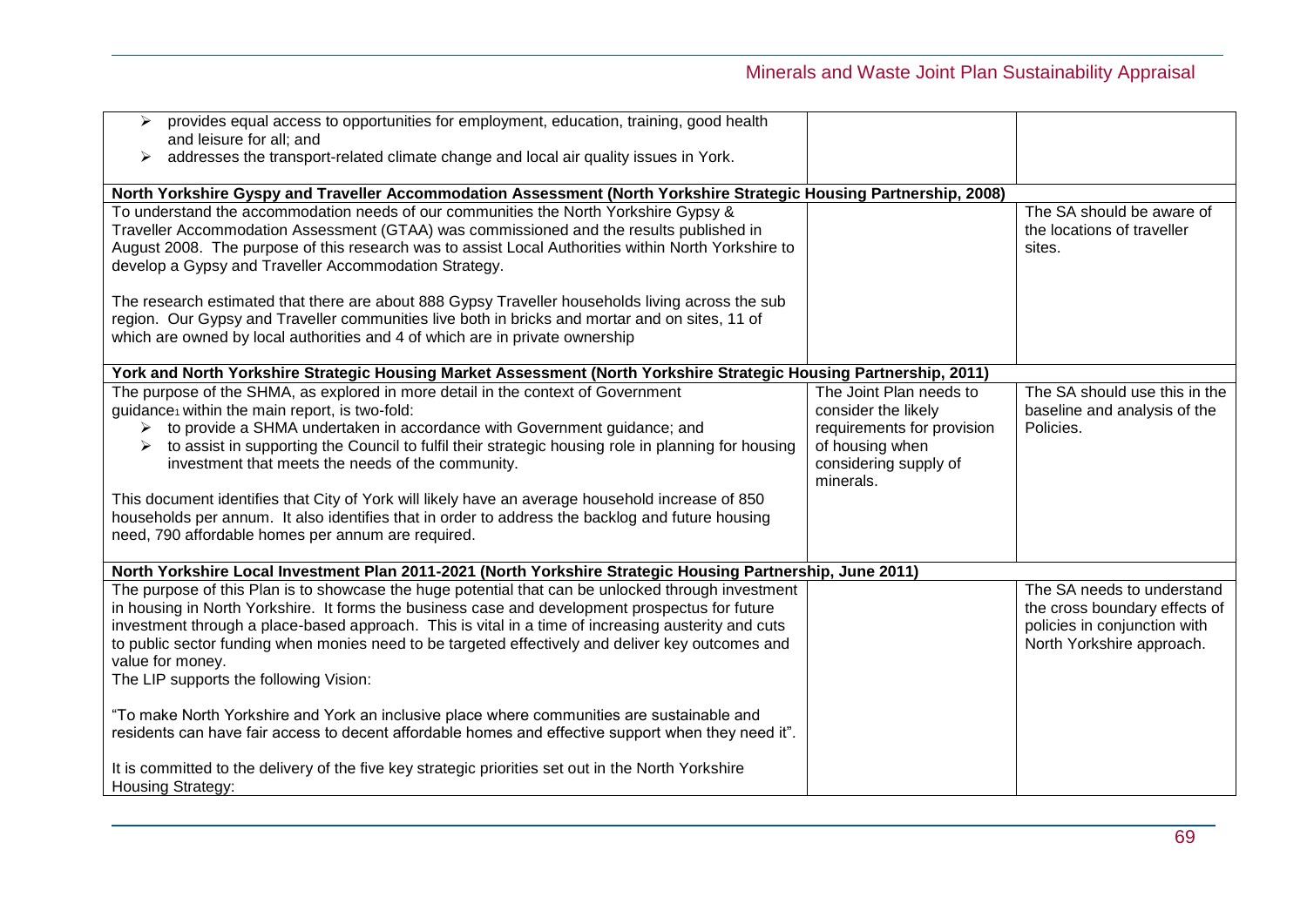| Enabling the provision of more affordable homes.<br>➤                                                                                    |                               |                            |
|------------------------------------------------------------------------------------------------------------------------------------------|-------------------------------|----------------------------|
| Maintaining and improving the existing housing stock.                                                                                    |                               |                            |
| Delivering community renaissance.                                                                                                        |                               |                            |
| Improving access to housing services.                                                                                                    |                               |                            |
| Reducing homelessness.                                                                                                                   |                               |                            |
|                                                                                                                                          |                               |                            |
| North Yorkshire Housing Strategy and Action Plan 2010-2015 (NYCC, 2010)                                                                  |                               |                            |
| Sets strategic priorities for housing growth and delivery from 2015 to 2021 and covers York, North                                       | The Joint Plan needs to       | The SA needs to consider   |
| Yorkshire and East Riding LEP area.                                                                                                      | consider demand from the      | the need for affordable    |
|                                                                                                                                          | construction sector to plan   | housing and the generation |
| Key target is to deliver 1600 affordable homes per year.                                                                                 | for a 'steady and adequate    | of construction waste.     |
|                                                                                                                                          | supply' of key minerals.      |                            |
| <b>Sustainable Development</b>                                                                                                           |                               |                            |
| Craven Sustainable Community Strategy 2016 - 2019                                                                                        |                               |                            |
| This strategy sets out the priorities and principles for Craven to make the district a place where                                       | The Joint Plan should pay     | The priority areas will be |
| people want to live and work, now and in the future. The priorities are:                                                                 | regard to the targets set for | reflected in SA Framework  |
|                                                                                                                                          | housing and access and        | objectives and indicators. |
| Enterprising Craven - facilitating economic growth across Craven<br>➤                                                                    | help provide and contribute   |                            |
|                                                                                                                                          | towards making the District   |                            |
| Resilient Communities - creating sustainable communities across Craven<br>➤                                                              | and the County                |                            |
| Finacial Sustainability - ensuring a self-sustainable Council                                                                            | economically prosperous       |                            |
|                                                                                                                                          |                               |                            |
|                                                                                                                                          | without detracting from its   |                            |
|                                                                                                                                          | environment.                  |                            |
| Richmondshire 2021 Sustainable Community Strategy (Richmondshire Local Strategic Partnership, undated)                                   |                               |                            |
| Richmondshire's Community Strategy is based around five themes:                                                                          | The Joint Plan should pay     | The priority areas will be |
| Safe Places.<br>≻                                                                                                                        | regard to the targets set for | reflected in SA Framework  |
| Strong Neighbourhoods.                                                                                                                   | housing and access and        | objectives and indicators. |
| Healthy Lives.                                                                                                                           | help provide and contribute   |                            |
| Prosperous Communities.                                                                                                                  | towards making the District   |                            |
| Green Living.                                                                                                                            | economically prosperous       |                            |
|                                                                                                                                          | without detracting from its   |                            |
|                                                                                                                                          | environment.                  |                            |
|                                                                                                                                          |                               |                            |
|                                                                                                                                          |                               |                            |
| Harrogate District Sustainable Community Strategy                                                                                        |                               |                            |
| Now covered by North Yorkshire Community Plan 2014 - 2017                                                                                |                               |                            |
| Selby District Local Strategic Partnership Sustainable Community Strategy 2010 - 2015 (Selby District Local Strategic Partnership, 2012) |                               |                            |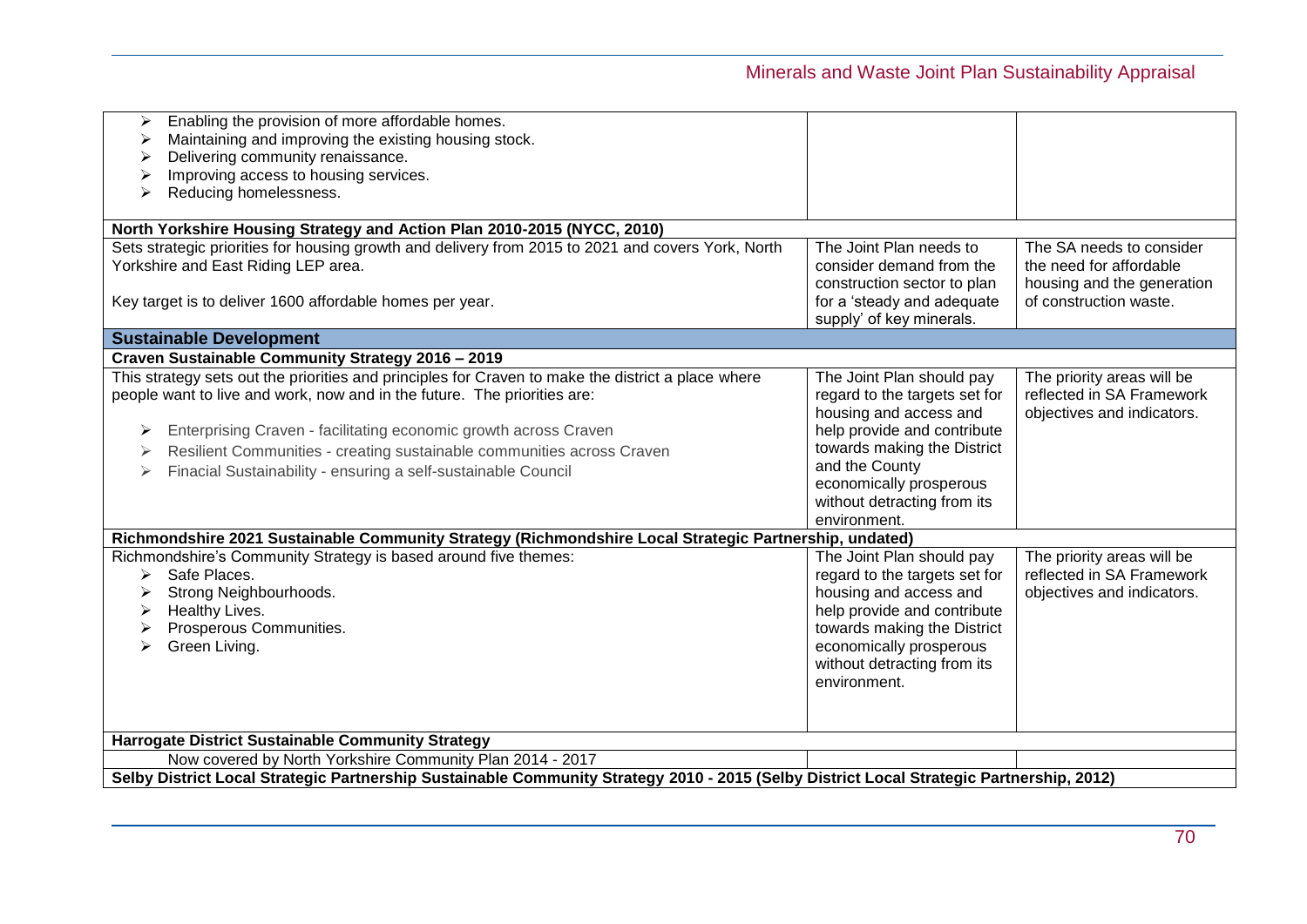| Priority objectives are<br>Improve outcomes for people living in the most deprived communities in Selby district<br>➤<br>Improve outcomes for groups of people most likely to experience poor health and/or<br>struggle to access services; such as the Gypsy and Traveller communities<br>Improve economic opportunities by supporting the development of a high speed broadband<br>infrastructure.<br>Encourage all to 'Live well' and be healthy; increasing access to sport and cultural activities,<br>➤<br>countryside and greenspace, improving everyone's well-being.<br>Empower communities to do more themselves, giving them the tools they need to inspire<br>➤<br>community action. | The Joint Plan should pay<br>regard to the targets set for<br>housing and access and<br>help provide and contribute<br>towards making the District<br>economically prosperous<br>without detracting from its<br>environment. | The priority areas will be<br>reflected in SA Framework<br>objectives and indicators.                      |  |  |
|--------------------------------------------------------------------------------------------------------------------------------------------------------------------------------------------------------------------------------------------------------------------------------------------------------------------------------------------------------------------------------------------------------------------------------------------------------------------------------------------------------------------------------------------------------------------------------------------------------------------------------------------------------------------------------------------------|------------------------------------------------------------------------------------------------------------------------------------------------------------------------------------------------------------------------------|------------------------------------------------------------------------------------------------------------|--|--|
| Imagine Ryedale (Ryedale Strategic Partnership, 2003)                                                                                                                                                                                                                                                                                                                                                                                                                                                                                                                                                                                                                                            |                                                                                                                                                                                                                              |                                                                                                            |  |  |
| Set around the themes of vibrant communities, strong communities, access and communication,<br>health and wellbeing, landscape and environment and developing opportunities.                                                                                                                                                                                                                                                                                                                                                                                                                                                                                                                     | The Joint Plan should help<br>to take these aims forward.                                                                                                                                                                    | The SA Framework should<br>include consideration of the<br>effects of the Joint Plan on<br>these aims.     |  |  |
| A Community Plan for Hambleton 2006-2011 (Hambleton District Council, 2006)                                                                                                                                                                                                                                                                                                                                                                                                                                                                                                                                                                                                                      |                                                                                                                                                                                                                              |                                                                                                            |  |  |
| Set around the themes of prosperous community, vibrant community, sustainable community, safe<br>community and healthy community.                                                                                                                                                                                                                                                                                                                                                                                                                                                                                                                                                                | The Joint Plan should help<br>to take these aims forward.                                                                                                                                                                    | The SA Framework should<br>include consideration of the<br>effects of the Joint Plan on<br>these aims.     |  |  |
| Building a Better Borough - Redcar and Cleveland's Sustainable Community Strategy 2008 - 2021 (Redcar and Cleveland Partnership, 2008)                                                                                                                                                                                                                                                                                                                                                                                                                                                                                                                                                           |                                                                                                                                                                                                                              |                                                                                                            |  |  |
| Outcomes:<br>Children and young people to be healthy, stay safe, enjoy and achieve, achieve economic<br>well-being, make a positive contribution;<br>Healthier communities;<br>Safer communities;<br>➤<br>Stronger communities; and<br>Sustainable communities (economic prosperity and regeneration, a high quality and<br>sustainable environment, high quality housing to meet the needs of communities, improving<br>skills and education).                                                                                                                                                                                                                                                  | The Joint Plan should not<br>conflict with the<br>achievement of the<br>outcomes.                                                                                                                                            | The SA Framework should<br>include consideration of the<br>effects of the Joint Plan on<br>these outcomes. |  |  |
| Sustainable Community Strategy for the Borough of Scarborough 2010 - 2013 (North Yorkshire Coast Community Partnership, 2010)                                                                                                                                                                                                                                                                                                                                                                                                                                                                                                                                                                    |                                                                                                                                                                                                                              |                                                                                                            |  |  |
| Themes:                                                                                                                                                                                                                                                                                                                                                                                                                                                                                                                                                                                                                                                                                          | The Joint Plan should help                                                                                                                                                                                                   | The SA Framework should                                                                                    |  |  |
| Quality environments;<br>Prosperous communities;<br>➤                                                                                                                                                                                                                                                                                                                                                                                                                                                                                                                                                                                                                                            | to take these aims forward.                                                                                                                                                                                                  | include consideration of the<br>effects of the Joint Plan on                                               |  |  |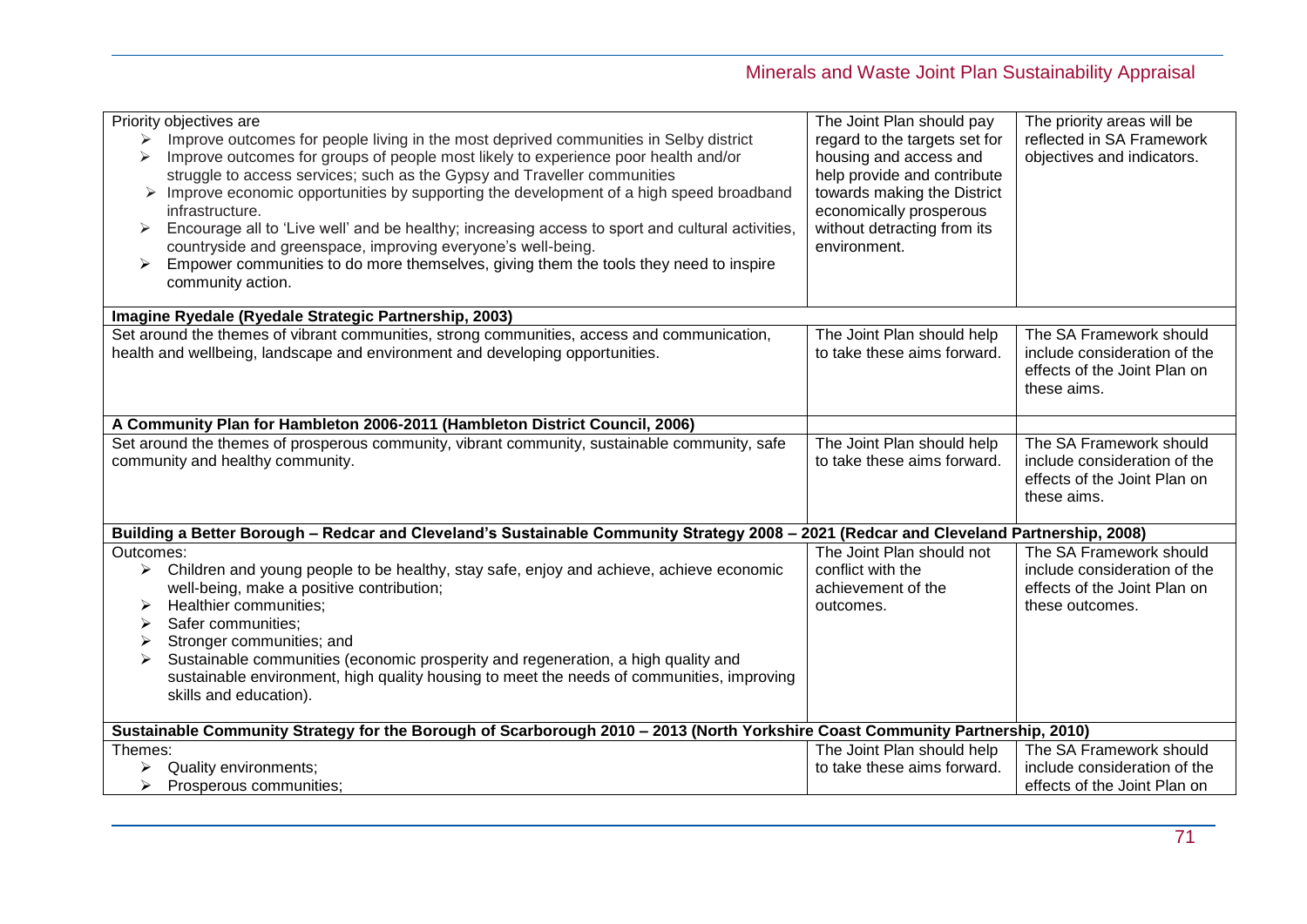| Safe and healthy communities;<br>Inclusive and vibrant communities; and                                     |                                | these aims.                  |
|-------------------------------------------------------------------------------------------------------------|--------------------------------|------------------------------|
| ➤<br>Accessible communities.                                                                                |                                |                              |
| ➤                                                                                                           |                                |                              |
| York - a City making History: sustainable Community Strategy 2008-2025                                      |                                |                              |
| The purpose of the City of York Council Plan is to:                                                         | The main themes, targets       | Relevant themes, targets and |
| $\triangleright$ Explain to staff what the Council's five priorities are and the actions we plan to take to | and priorities of the strategy | indicators should be used in |
| deliver them.                                                                                               | should be reflected in the     | the development of the SA    |
| Explain the three core capabilities that we need as an organisation, and to develop in every<br>➤           | development of the Joint       | objectives and indicators.   |
| member of staff.                                                                                            | Plan policies.                 |                              |
| Demonstrate to Members that we have a clear plan that will deliver the Council's priorities<br>➤            |                                |                              |
| over the next four years.                                                                                   |                                |                              |
|                                                                                                             |                                |                              |
| The Council Plan sets out our priorities for the next four years. There are five priorities:                |                                |                              |
| Creating jobs and growth in the economy.<br>➤                                                               |                                |                              |
| Get York Moving.<br>➤<br><b>Building Stronger Communities.</b>                                              |                                |                              |
| ➤<br>Protect Vulnerable People.<br>➤                                                                        |                                |                              |
| Protect the Environment.                                                                                    |                                |                              |
|                                                                                                             |                                |                              |
| <b>Council Plan 2016 - 2020 (NYCC)</b>                                                                      |                                |                              |
| The Plan sets out a 'Joint Vision' to be delivered by partners:                                             | The vision and priorities      | The vision and priorities    |
|                                                                                                             | should be reflected in the     | should be used in the        |
| 'We want North Yorkshire to be a thriving county which adapts to a changing world and remains a             | development of the Joint       | development of the SA        |
| special place for everyone to live, work and visit.'                                                        | Plan policies.                 | objectives and indicators.   |
| To achieve the approach is:                                                                                 |                                |                              |
| To lead on achieving the vision:                                                                            |                                |                              |
| making sure that we identify and understand the key issues for people and places                            |                                |                              |
| in North Yorkshire;                                                                                         |                                |                              |
| making sure that we have strategies, developed with communities and partners, in                            |                                |                              |
|                                                                                                             |                                |                              |
| place to tackle these; and                                                                                  |                                |                              |
| making the case for North Yorkshire.                                                                        |                                |                              |
| To enable individuals, families and communities to do the best for themselves:                              |                                |                              |
| supporting empowered communities to provide a range of services for local people                            |                                |                              |
| that fully utilise all local assets, prevent loneliness and support troubled families,                      |                                |                              |
|                                                                                                             |                                |                              |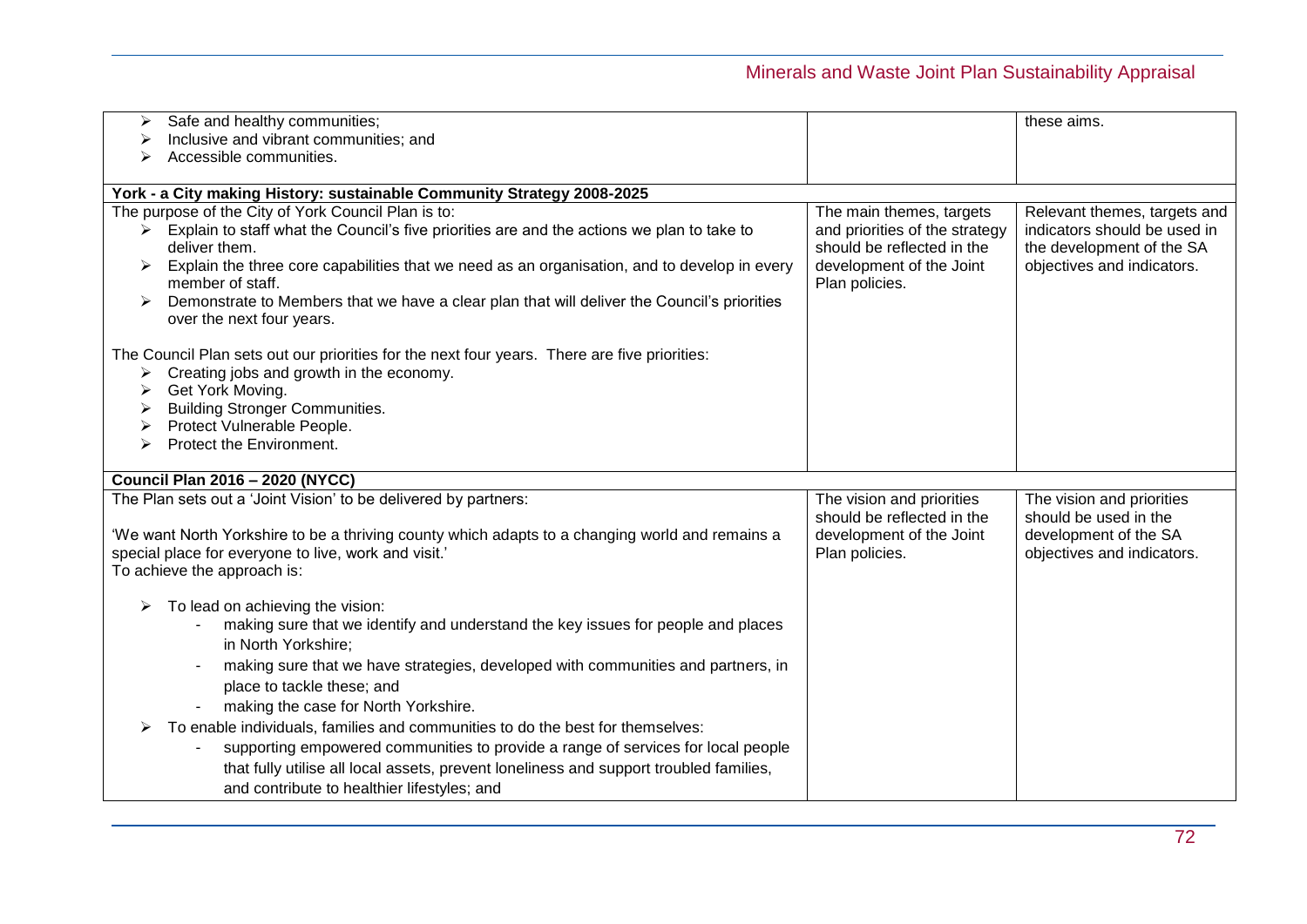| providing self service facilities and ready access to relevant information - enabling                                                                                           |                              |                                                     |
|---------------------------------------------------------------------------------------------------------------------------------------------------------------------------------|------------------------------|-----------------------------------------------------|
| customers to access information, check eligibility, carry out a self-assessment,                                                                                                |                              |                                                     |
| make appointments, make online payments, and request simple services                                                                                                            |                              |                                                     |
| themselves.                                                                                                                                                                     |                              |                                                     |
| $\triangleright$ To ensure cost effective and efficient delivery, or commissioning from those who are best                                                                      |                              |                                                     |
| placed to deliver, of:                                                                                                                                                          |                              |                                                     |
| services to the most vulnerable people; and                                                                                                                                     |                              |                                                     |
| high priority services that enable a thriving county.                                                                                                                           |                              |                                                     |
| To measure our performance, use the measurements to become better at what we do, and                                                                                            |                              |                                                     |
| tell you how we are doing.                                                                                                                                                      |                              |                                                     |
| Priorities are                                                                                                                                                                  |                              |                                                     |
| > Facilitate the development of key housing and employment sites across North Yorkshire by                                                                                      |                              |                                                     |
| delivering necessary infrastructure investments through partnership                                                                                                             |                              |                                                     |
| Supporting and enabling North Yorkshire communities to have greater capacity to shape<br>➤                                                                                      |                              |                                                     |
| and deliver the services they need and to enhance their resilience in a changing world                                                                                          |                              |                                                     |
| Reduce health inequalities across North Yorkshire - by targeting specific communities<br>➤                                                                                      |                              |                                                     |
|                                                                                                                                                                                 |                              |                                                     |
| York City Vision and Community Strategy (Without Walls) 2011-2025 (CYC, 2011)<br>Without Walls is the name of a group of people from influential organisations in York who have | The main targets of the      |                                                     |
| agreed to work together to achieve a shared vision. The strategy in place to reach the shared                                                                                   | strategy should be reflected | These objectives should be<br>incorporated into the |
| vision, called the community strategy, will make sure that the good work done by organisations,                                                                                 | in the development of Joint  | objectives and indicators of                        |
| partnerships and individuals in the city is brought together in one overall 'grand plan'.                                                                                       | Plan policies.               | the SA Framework to ensure                          |
|                                                                                                                                                                                 |                              | consistency.                                        |
| There are seven themes to the strategy each with their own objectives and targets that come                                                                                     |                              |                                                     |
| together to form the city vision. These are:                                                                                                                                    |                              |                                                     |
| The Safer City.<br>➤                                                                                                                                                            |                              |                                                     |
| The Healthy City.<br>The City of Culture.                                                                                                                                       |                              |                                                     |
| The Thriving.                                                                                                                                                                   |                              |                                                     |
| The Inclusive.                                                                                                                                                                  |                              |                                                     |
| The Learning City.                                                                                                                                                              |                              |                                                     |
| The Sustainable City.<br>➤                                                                                                                                                      |                              |                                                     |
| North Yorkshire Community Plan 2014 -17 (NYSP, 2011)                                                                                                                            |                              |                                                     |
| Three new priorities have been identified for the period 2014 – 2017. These are:                                                                                                | The Joint Plan will need to  | The priority areas will be                          |
|                                                                                                                                                                                 |                              |                                                     |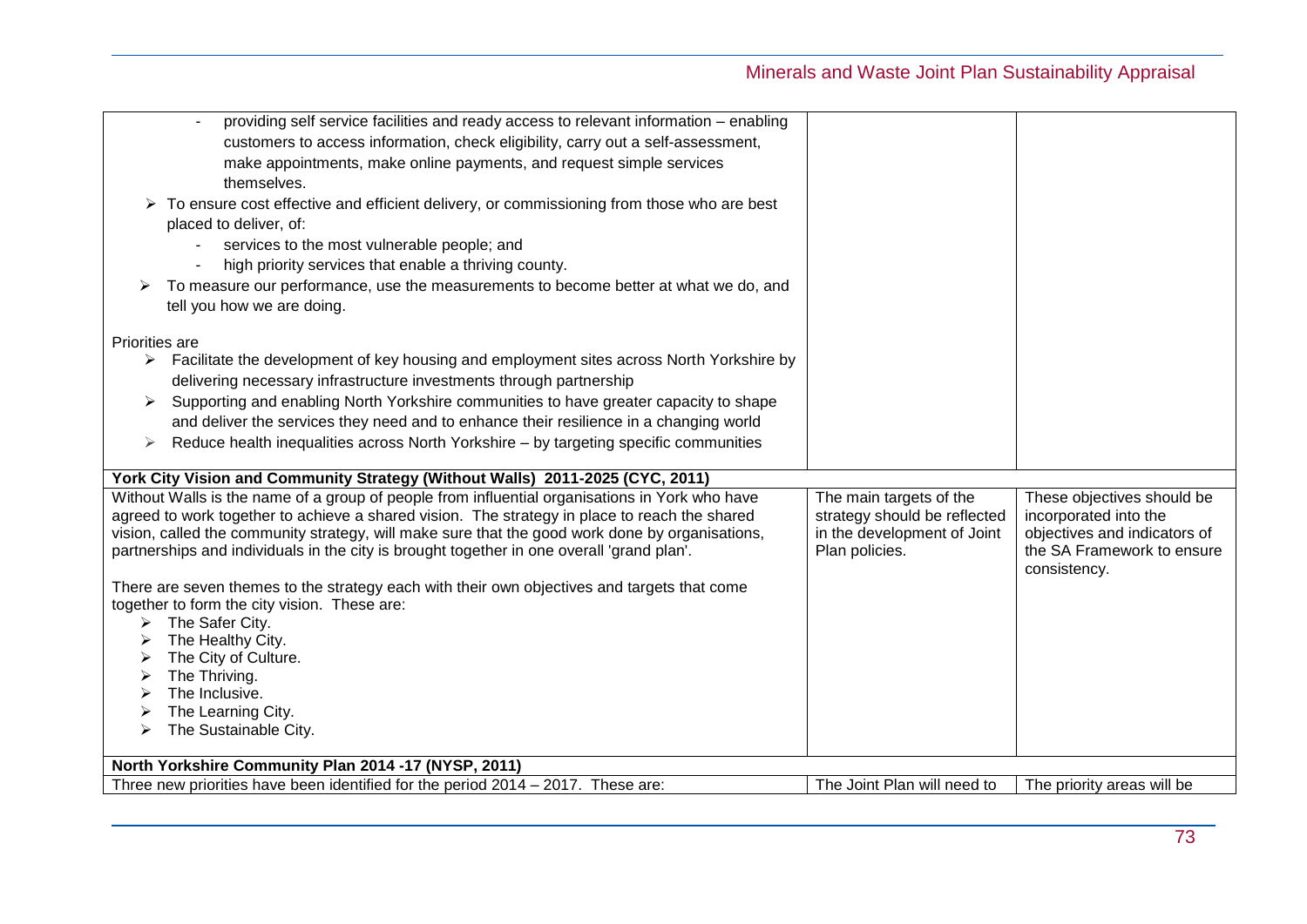| ➤                | Facilitate the development of key housing and employment sites across North Yorkshire by<br>delivering necessary infrastructure investments through partnership<br>The joint preparation of Infrastructure Delivery Statements for each district.<br>Support the preparation and implementation of the YNYER Strategic Economic<br>Plan and the Skills Delivery Plan.                                                                                                                                                                                                                                                                                                                                                                                                                                                                                                                                                                                                                                                                                                           | support the Community<br>Plan.                                                                                           | reflected in SA Framework<br>objectives and indicators.                     |
|------------------|---------------------------------------------------------------------------------------------------------------------------------------------------------------------------------------------------------------------------------------------------------------------------------------------------------------------------------------------------------------------------------------------------------------------------------------------------------------------------------------------------------------------------------------------------------------------------------------------------------------------------------------------------------------------------------------------------------------------------------------------------------------------------------------------------------------------------------------------------------------------------------------------------------------------------------------------------------------------------------------------------------------------------------------------------------------------------------|--------------------------------------------------------------------------------------------------------------------------|-----------------------------------------------------------------------------|
| ➤                | Supporting and enabling North Yorkshire communities to have greater capacity to shape<br>and deliver the services they need and to enhance their resilience in a changing world<br>Provide a coherent programme of support for communities, with the aim of<br>developing empowered communities providing a range of sustainable local support<br>and services.<br>Implement the prevention strategy and the dementia strategy, to support<br>communities to be resilient against the challenges of dementia and loneliness and<br>isolation.                                                                                                                                                                                                                                                                                                                                                                                                                                                                                                                                   |                                                                                                                          |                                                                             |
| ➤                | Reduce health inequalities across North Yorkshire<br>Develop a proactive partnership approach to the control of alcohol and tobacco,<br>including responsible licensing, reducing illegal sales, and reducing illicit and<br>counterfeit products.<br>Support organisations in North Yorkshire to promote a whole-organisation approach<br>to health and wellbeing, including healthy work places and training for workers.                                                                                                                                                                                                                                                                                                                                                                                                                                                                                                                                                                                                                                                     |                                                                                                                          |                                                                             |
|                  | North York Moors National Park Management Plan (North York Moors National Park Authority, 2012)                                                                                                                                                                                                                                                                                                                                                                                                                                                                                                                                                                                                                                                                                                                                                                                                                                                                                                                                                                                 |                                                                                                                          |                                                                             |
|                  | Aims (summarised):                                                                                                                                                                                                                                                                                                                                                                                                                                                                                                                                                                                                                                                                                                                                                                                                                                                                                                                                                                                                                                                              | The Joint Plan should                                                                                                    | The SA Framework should                                                     |
| ➤<br>➤<br>➤<br>➤ | The landscape, historic environment, important habitats and species, coastal and marine<br>environment, rivers and streams will be maintained and enhanced.<br>Tranquillity and dark skies will be maintained or improved.<br>Conserve the archaeological and built heritage including removing 65 Scheduled<br>Monuments and 35 Listed Buildings from the At Risk register.<br>Improve habitat connections including the creation and restoration of 150 hectares of<br>important grassland habitats.<br>Increase the area of woodland including the planting of 300 hectares of woodland, and<br>initiating the restoration of 600 hectares of Plantation on Ancient Woodland sites.<br>To: support priority species and habitats; keep the air clean and unpolluted; maintain the<br>4,100 hectares of blanket peat and soils in order to support wildlife and agriculture; maintain<br>moorland for its distinctive landscape and wildlife; maintain forests in recognition of their<br>multiple benefits; ensure that river and other water resources are of high quality. | contribute towards meeting<br>these aims where possible,<br>and should not hinder<br>achievement of these<br>objectives. | include consideration of the<br>effects of the Joint Plan on<br>these aims. |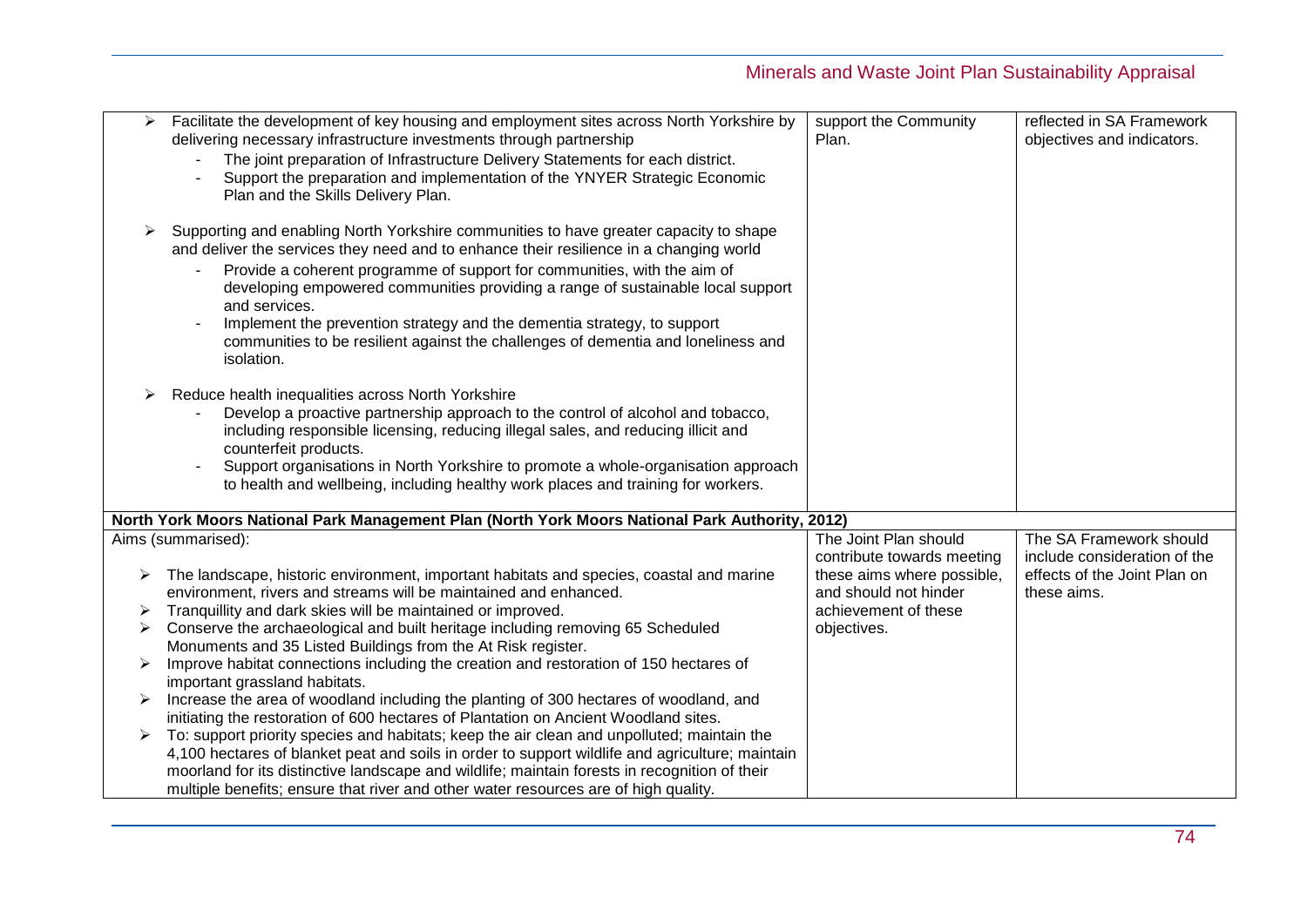| Increase opportunities for people to visit the Park and increase awareness of the Park and<br>$\blacktriangleright$<br>understanding of its special qualities.<br>Increase food production within the Park without harming the special qualities.<br>≻<br>Manage woodlands sustainably<br>Support local businesses and employment<br>➤<br>Ensure sustainable communities through provision of affordable homes and support for<br>facilities.<br>Ensure an effective transport system; less use of energy and support renewable energy<br>➤<br>where this is appropriate to the National Park; and manage waste sustainably. |                                                                                                                                     |                                                                                                                                           |  |  |
|------------------------------------------------------------------------------------------------------------------------------------------------------------------------------------------------------------------------------------------------------------------------------------------------------------------------------------------------------------------------------------------------------------------------------------------------------------------------------------------------------------------------------------------------------------------------------------------------------------------------------|-------------------------------------------------------------------------------------------------------------------------------------|-------------------------------------------------------------------------------------------------------------------------------------------|--|--|
|                                                                                                                                                                                                                                                                                                                                                                                                                                                                                                                                                                                                                              |                                                                                                                                     |                                                                                                                                           |  |  |
| Recreation and Access Strategy for the North York Moors National Park (North York Moors National Park Authority, 2008)<br>Vision:<br>The National Park Authority will encourage everyone to engage with, understand and enjoy the<br>special qualities of the North York Moors by providing, managing and enabling opportunities for<br>outdoor recreation and access in a sustainable way.                                                                                                                                                                                                                                  | The Joint Plan should be<br>consistent with the<br>provision of opportunities<br>for access and recreation in<br>the National Park. | The SA Framework should<br>include consideration of the<br>effects of the Joint Plan on<br>access and recreation in the<br>National Park. |  |  |
| Corporate Fairness and Inclusion Strategy and Single Corporate Equality Scheme (CYC, 2010)                                                                                                                                                                                                                                                                                                                                                                                                                                                                                                                                   |                                                                                                                                     |                                                                                                                                           |  |  |
| Below are the main actions that are planned from July 2009 to July 2012.<br>Theme 1 - Know the community;<br>Theme 2 - Leadership, partnership and Commitment;<br>Theme 3 - Engaging with people from the equality strands;<br>Theme 4 - Providing responsive services;<br>Theme 5 - Having a diverse workforce;<br>Theme 6 - Acting in each business area.                                                                                                                                                                                                                                                                  | The Joint Plan should<br>ensure that equality is<br>considered throughout<br>policy development.                                    | The SA should ensure that<br>equality forms part of the<br>assessment process.                                                            |  |  |
| Fairness and inclusion are about treating people according to their needs to achieve fair results<br>across the full range of services and employment opportunities offered by the council, its partners,<br>outside organisations that work for it, and organisations that the council gives grants to.<br>The aim is to make sure that people do not suffer disadvantage in services and employment as a<br>result of their gender, disability, race, age, religion and belief or sexual orientation.                                                                                                                      |                                                                                                                                     |                                                                                                                                           |  |  |
| Visit York Strategic Plan 2009-2012 (Visit York, 2008)                                                                                                                                                                                                                                                                                                                                                                                                                                                                                                                                                                       |                                                                                                                                     |                                                                                                                                           |  |  |
| Visit York has identified five key objectives that we will use to measure our success:<br>To position York as a leading domestic and international visitor destination.<br>To generate, support and manage investment in tourism in York and the surrounding area.<br>To deliver from our activities an enhanced and sustainable return on investment for all our                                                                                                                                                                                                                                                            | The Joint Plan should take<br>into consideration and<br>support the aims and<br>targets of this strategy.                           | The SA should incorporate<br>the aims and targets within<br>the framework.                                                                |  |  |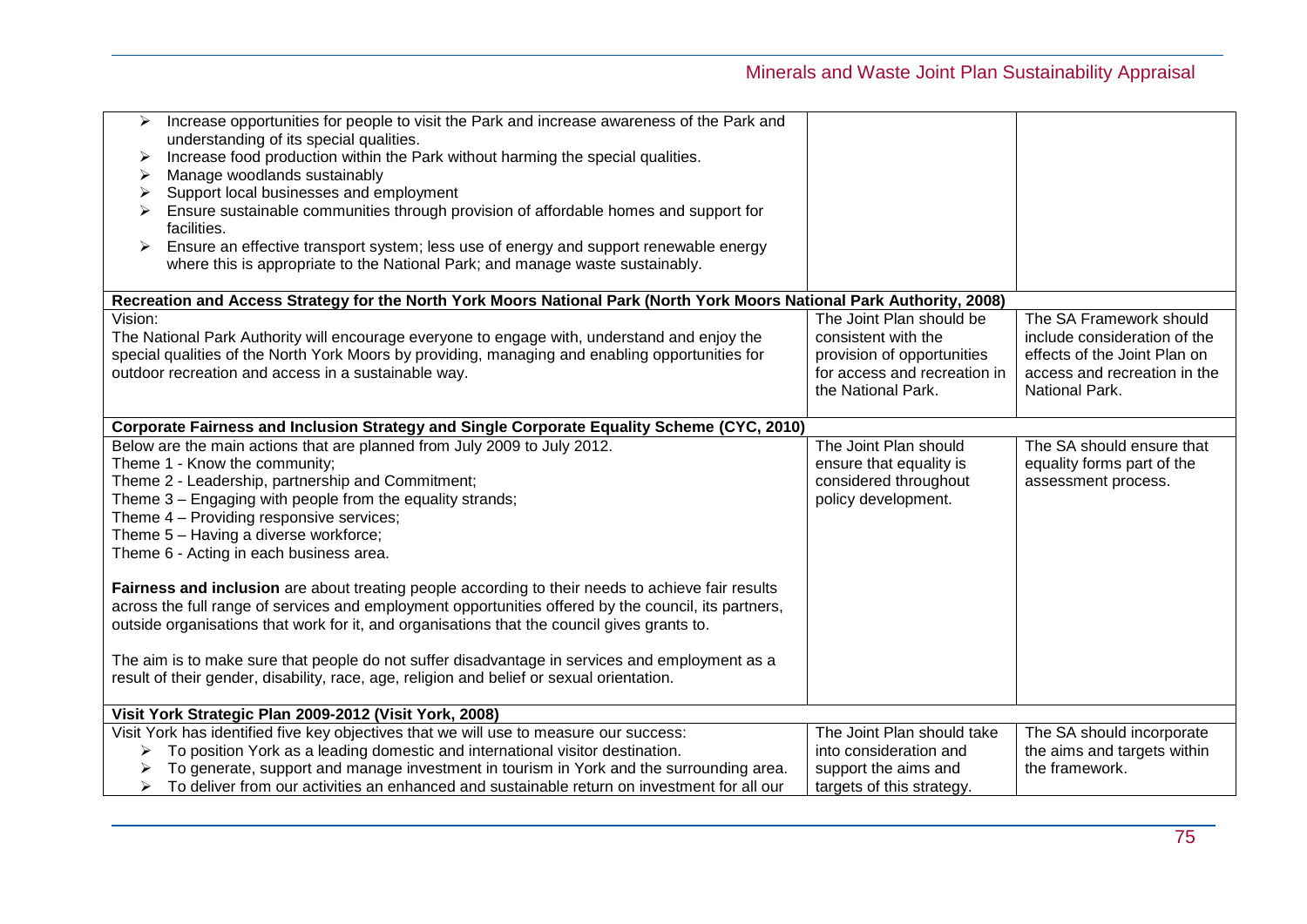| stakeholders.                                                                                                   |                            |                                 |  |
|-----------------------------------------------------------------------------------------------------------------|----------------------------|---------------------------------|--|
| To operate a commercially successful business and develop the company's corporate<br>➤                          |                            |                                 |  |
| social responsibilities.                                                                                        |                            |                                 |  |
| To contribute fully to the development of the economy of York and Yorkshire.<br>➤                               |                            |                                 |  |
|                                                                                                                 |                            |                                 |  |
| By 2012 the York tourism sector will see:                                                                       |                            |                                 |  |
| Total visitor expenditure in excess of £400m (based on >5% growth pa).                                          |                            |                                 |  |
| Average length of overnight stays sustained at 4 days (2008: 3.9 days).                                         |                            |                                 |  |
| York Tourism supporting 12,000 jobs (2008: 10,600 jobs).                                                        |                            |                                 |  |
|                                                                                                                 |                            |                                 |  |
| A 3% increase in the ratio of visitors who intend to return to York in the next two years (to<br>➤              |                            |                                 |  |
| 86%) based on visitor survey evidence.                                                                          |                            |                                 |  |
| £50 m investment in tourism over a three year period by public and private sectors -<br>➤                       |                            |                                 |  |
| including investment in training, public realm and events activity as well as capital projects.                 |                            |                                 |  |
| 100 York tourism businesses signed up to the Green Tourism Business Scheme.<br>$\blacktriangleright$            |                            |                                 |  |
|                                                                                                                 |                            |                                 |  |
| The Education Plan 2005-2008 (CYC, 2005)                                                                        |                            |                                 |  |
| Key Vision - to aspire to excellence, reflecting the local ambition of York to be a world class city in         | Ensure that the main       | Incorporate any relevant        |  |
| the 21 <sup>st</sup> Century. This will not be achieved unless the people who are educated and live in the city | targets and indicators are | targets into the Sustainability |  |
| are given the opportunity to become highly motivated, flexible and creative life-long learners.                 | taken into account when    | Framework.                      |  |
|                                                                                                                 | developing Joint Plan      |                                 |  |
| Key Outcomes/Targets:                                                                                           | policies.                  |                                 |  |
| Being Healthy in York.<br>≻                                                                                     |                            |                                 |  |
| Staying Safe in York.                                                                                           |                            |                                 |  |
| Enjoying and achieving in York.                                                                                 |                            |                                 |  |
| Making a positive contribution in York.                                                                         |                            |                                 |  |
| Achieving economic well-being.                                                                                  |                            |                                 |  |
|                                                                                                                 |                            |                                 |  |
| Dream Again: Children's and Young People's Plan 2016-2020 (CYC and YorOK Children's Trust)                      |                            |                                 |  |
| Vison: Children and young people are the heart of our city and of everything we do.                             | Ensure that the main       |                                 |  |
|                                                                                                                 |                            | Incorporate any relevant        |  |
|                                                                                                                 | targets and indicators are | targets into the Sustainability |  |
| A specific responsibility of the YorOK Board is to oversee the production, delivery and review of this          | taken into account when    | Framework.                      |  |
| Children and Young People's Plan. In discharging this responsibility the Board will formally monitor            | developing Joint Plan      |                                 |  |
| performance and progress on a quarterly basis, and review annually the extent to which partners                 | policies.                  |                                 |  |
| have acted in accordance with the Joint Plan.                                                                   |                            |                                 |  |
|                                                                                                                 |                            |                                 |  |
| North Yorkshire's Children and Young People's Plan 2014 - 2017 (NYCC and North Yorkshire Children's Trust)      |                            |                                 |  |
| The aim of the Plan is to secure good prospects for the children and young people of North                      | SA should advocate the     |                                 |  |
| Yorkshire. The Key principles of the Plan which are relevant to the Plan are to:                                | needs of children and      |                                 |  |
|                                                                                                                 |                            |                                 |  |